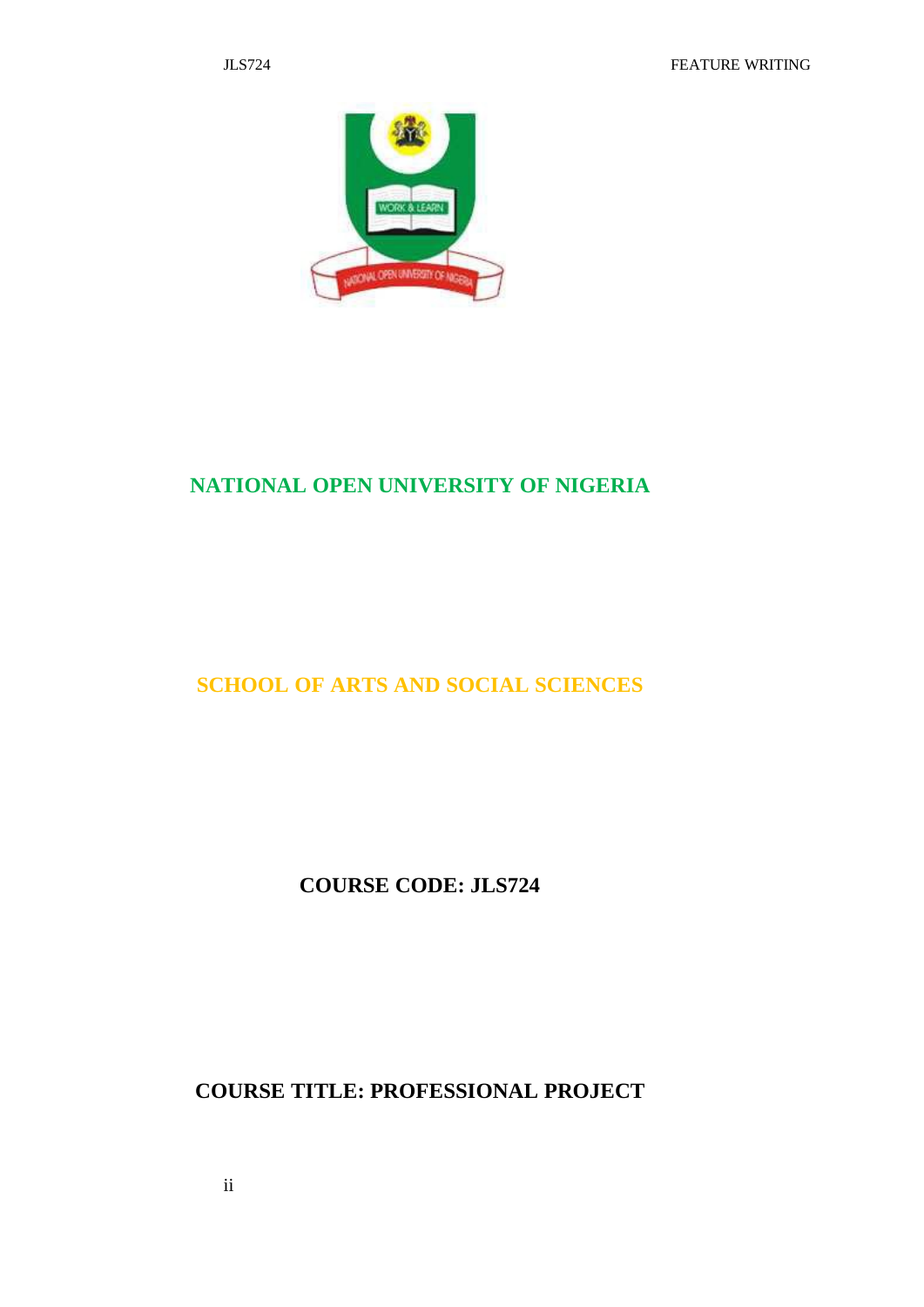| Course Code             | <b>JLS724</b>                                                         |
|-------------------------|-----------------------------------------------------------------------|
| Course Title            | <b>Feature Writing</b>                                                |
| Course Developer/Writer | Mrs. Taiye Omojuwa<br>ABU, Zaria                                      |
| Course Coordinator      | Onwubere, Chidinma<br>National Open University of Nigeria<br>Lagos    |
| <b>Course Editor</b>    | Chidinma H. Onuwubere<br>National Open University of Nigeria<br>Lagos |
| Programme Leader        | Dr Christine Ofulue<br>National Open University of Nigeria<br>Lagos   |

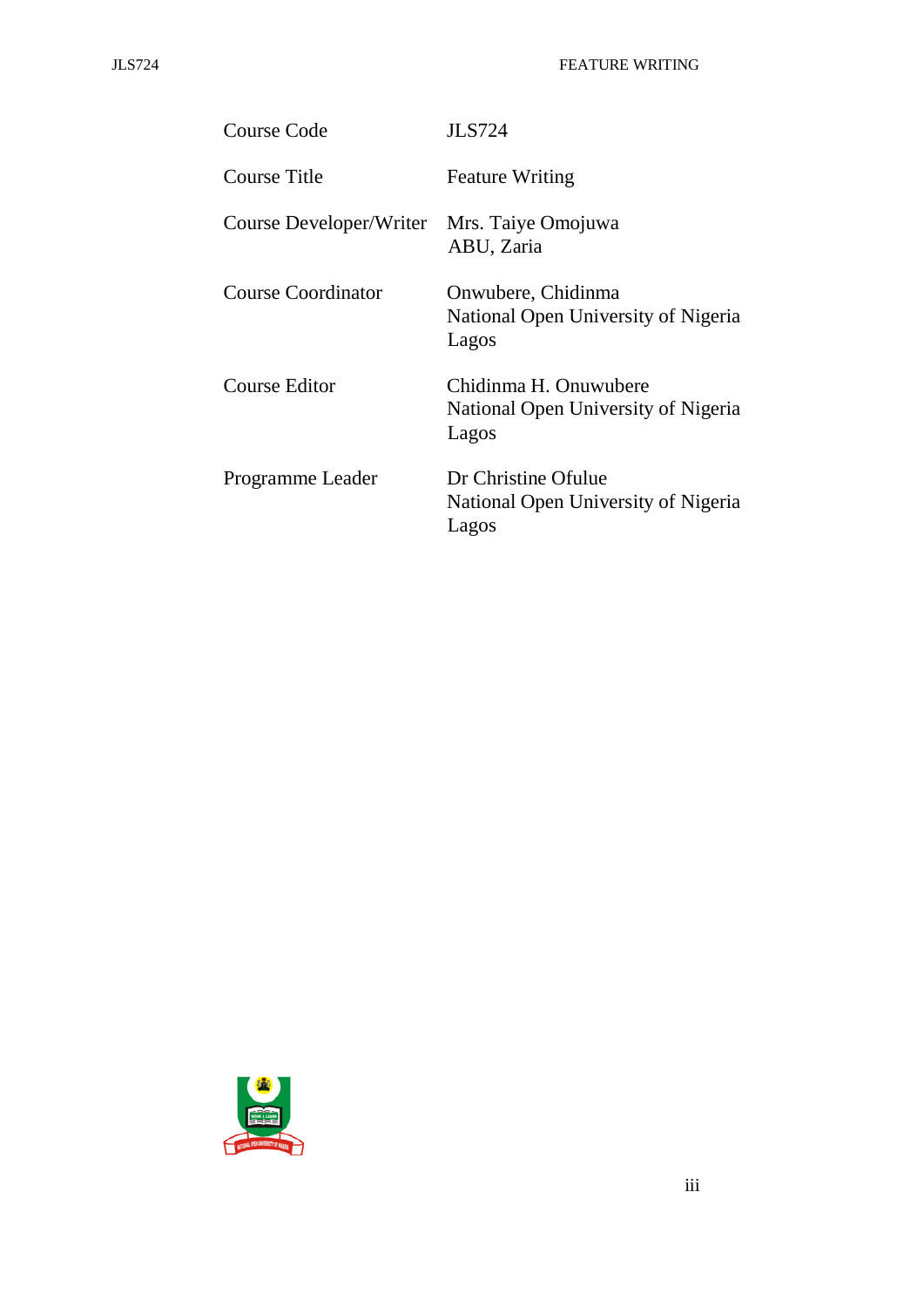## **NATIONAL OPEN UNIVERSITY OF NIGERIA**

National Open University of Nigeria **Headquarters** 14/16 Ahmadu Bello Way Victoria Island Lagos

NOUN HOUSE, 5, Dar es Salaam Stree.t Off Aminu Kano Crescent Wuse II Abuja, Nigeria

e-mail: [centralinfo@nou.edu.ng](mailto:centralinfo@nou.edu.ng) URL: [www.nou.edu.ng](http://www.nou.edu.ng/)

Published by: National Open University of Nigeria 2008

First Printed 2008

ISBN: 978-058-880-9

All Rights Reserved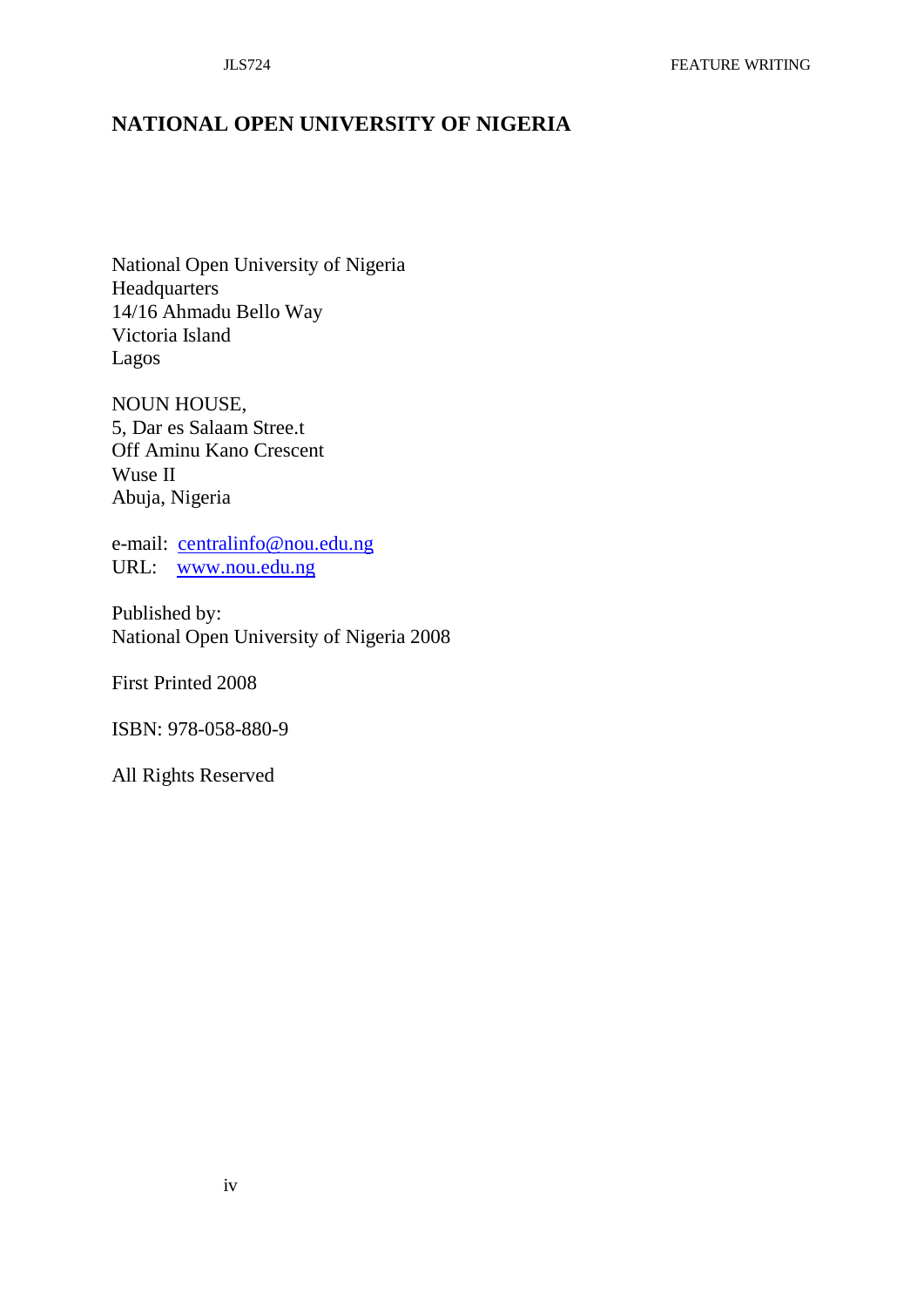| <b>CONTENTS</b> |                                         | <b>PAGES</b> |
|-----------------|-----------------------------------------|--------------|
| <b>Module 1</b> | <b>General Overview of Features</b>     | 1            |
| Unit 1          |                                         | $1 - 11$     |
| Unit 2          | Another Look at Feature Story Ideas     | $12 - 16$    |
| Unit 3          | Special Features and Profiles I         | 17-28 10     |
| Unit 4          | Interview Feature and Profiles II       | 29-39        |
| Unit 5          | The Feature Sidebar and Feature Series  | $40 - 52$    |
| <b>Module 2</b> |                                         | 53           |
| Unit 1          |                                         | 53-61        |
| Unit 2          | Personal Columns                        | $62 - 69$    |
| Unit 3          |                                         | 70-75        |
| Unit 4          | Service Columns II: Travel Guide        | 76-81        |
| <b>Module 3</b> | <b>Reviews and Language of Features</b> |              |
| Unit 1          |                                         | 82-90        |
| Unit 2          | Special Correspondents                  | 91-93        |
| Unit 3          | Language of Features                    | 94-106       |
| <b>Module 4</b> |                                         | 107          |
| Unit 1          | Writing the Feature Story               | 107-116      |
| Unit 2          | Writing the Feature: The Intro          | 117-121      |
| Unit 3          | The Features Sub-editor                 | 122-135      |
| Unit 4          |                                         | 136-138      |
|                 |                                         |              |

## iii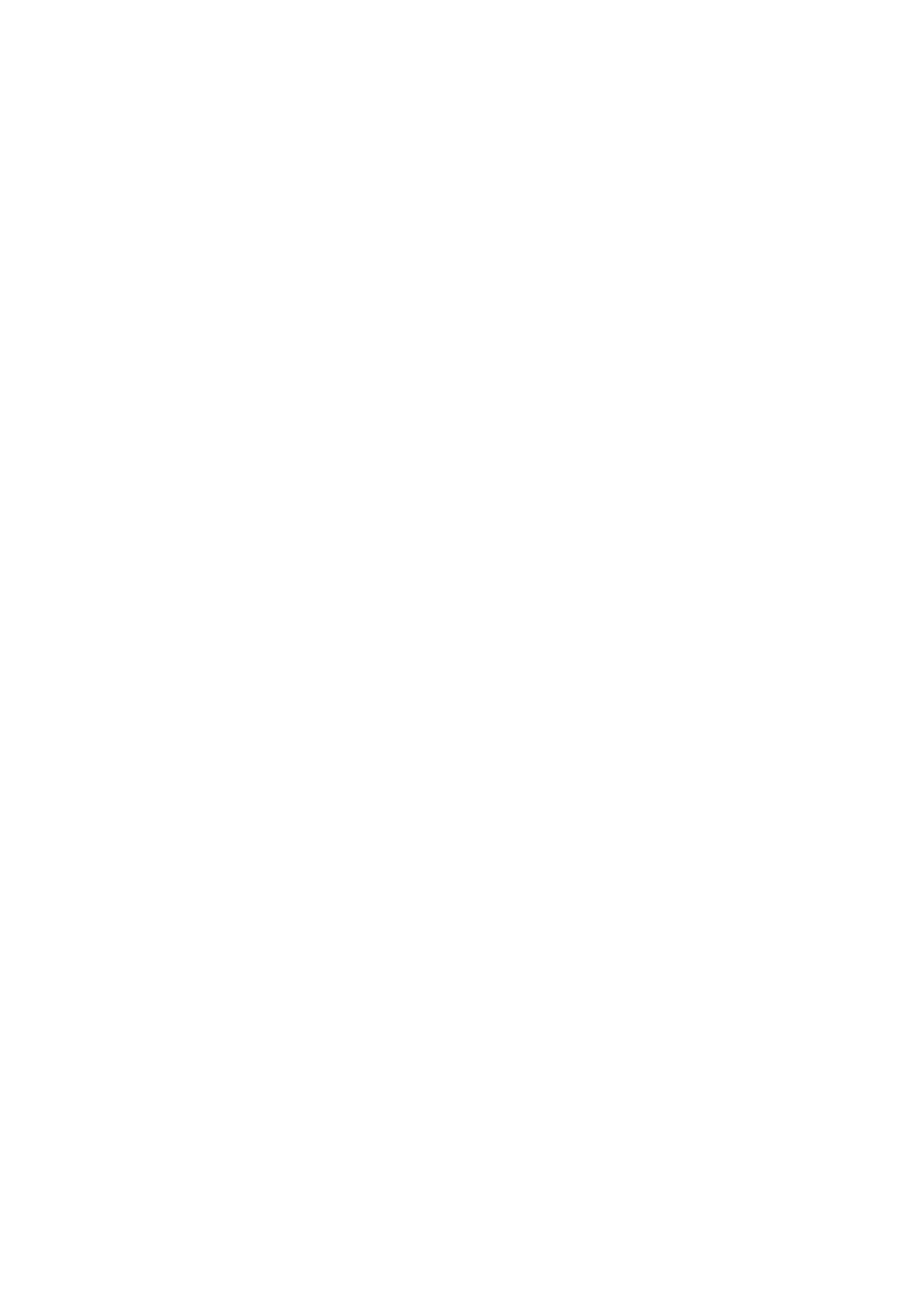## **MODULE 1 GENERAL OVERVIEW OF FEATURES GENERA OVERVIEW OF FEATURE**

- Unit 1 Features: A Starting Point
- Unit 2 Another Look at Feature Story Ideas
- Unit 3 Special Features and Profiles I
- Unit 4 Interview Features and Profiles II
- Unit 5 The Feature Sidebar and Feature Series

## **UNIT 1 FEATURES - A STARTING POINT**

### **CONTENTS**

- 1.0 Introduction
- 2.0 Objectives
- 3.0 Main Content
	- 3.1 Features: A Starting Point
	- 3.2 The Nature of Feature Articles
	- 3.3 Characteristics of Features
	- 3.4 The Nature of Feature Stories
- 4.0 Conclusion
- 5.0 Summary
- 6.0 Tutor-Marked Assignment
- 7.0 References/Further Readings

## **1.0 INTRODUCTION**

This unit briefly explains the nature of feature stories, picks one definition out of several and examines it as well as looks at the various types of feature stories. The idea is to refresh your memory (for those who are not media workers and those who have not been engaged in any form of journalistic writing).

## **2.0 OBJECTIVES**

By the end of this unit, you should be able to:

Explain the Nature of Feature Stories. Identify some feature story types.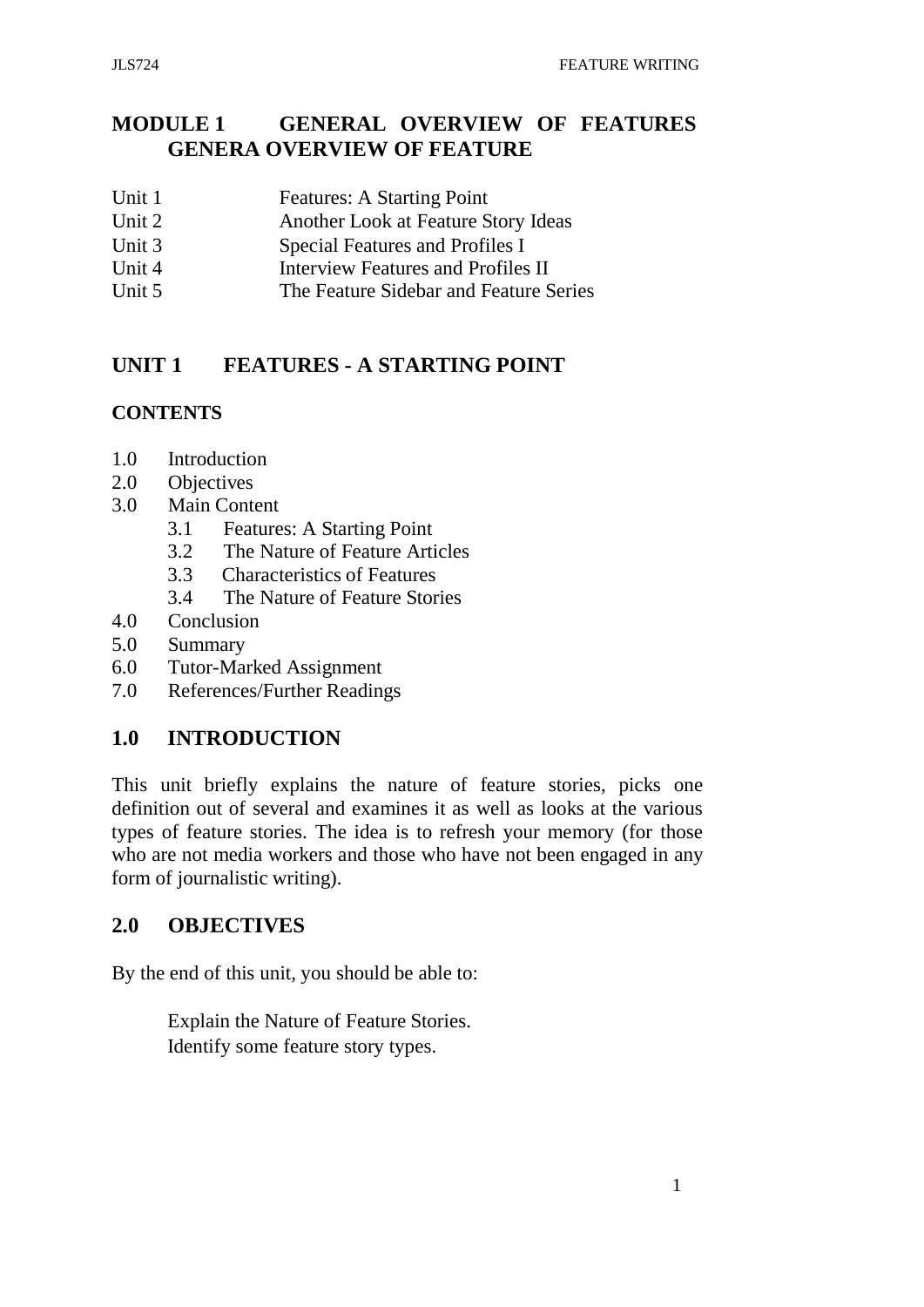#### **3.0 MAIN CONTENT**

#### **3.1 A Starting Point**

Imagine the great tragedy that befell the country when bombs exploded at the Ikeja Military Cantonment in Lagos early this year. If you were not an eye-witness, try and recollect what you saw on the television, the stories and pictures you saw in newspapers and magazines and eyewitness accounts. Clearly, you would not restate what has been said in the media. You would look for your own unusual angle if you were to write on this tragedy.

As a starting point, especially at this level, features are people, ideas and event-oriented as they are usually written about interesting people, ideas or events depending on the unusual perspective from which the writer looks at it. Therefore, let us look at the professional definition of "features".

#### **Definition of Course Title**

Feature Writing is a course in mass communication which involves and explores the creative abilities of the journalist to its fullest; and uses the journalist's literary skills maximally. It is a creative effort based on facts and figures.

The feature writer writes articles or stories that break out as news or that creep up from his personal imaginations or his true life experiences. These stories or articles are therefore not fictitious; rather, they are factual and so are more in-depth than fiction

#### **What is feature writing?**

A feature story is a colourful story about people, events, places and life. It is an in-depthly researched and creative piece of writing with information drawn from eye witnesses and experts on the subject. Features could be occasionally subjective, but often factual in nature. They are primarily designed to entertain and inform readers of an event, a situation or an aspect of life. These attributes of features may have been responsible for Okoye's definition of features as:

#### **"An in-depth and factual write up on a topical issue which seeks to give comprehensive information in a more captivating and relaxed style than straight news".**

Feature writing is a crucial part of the news papering business especially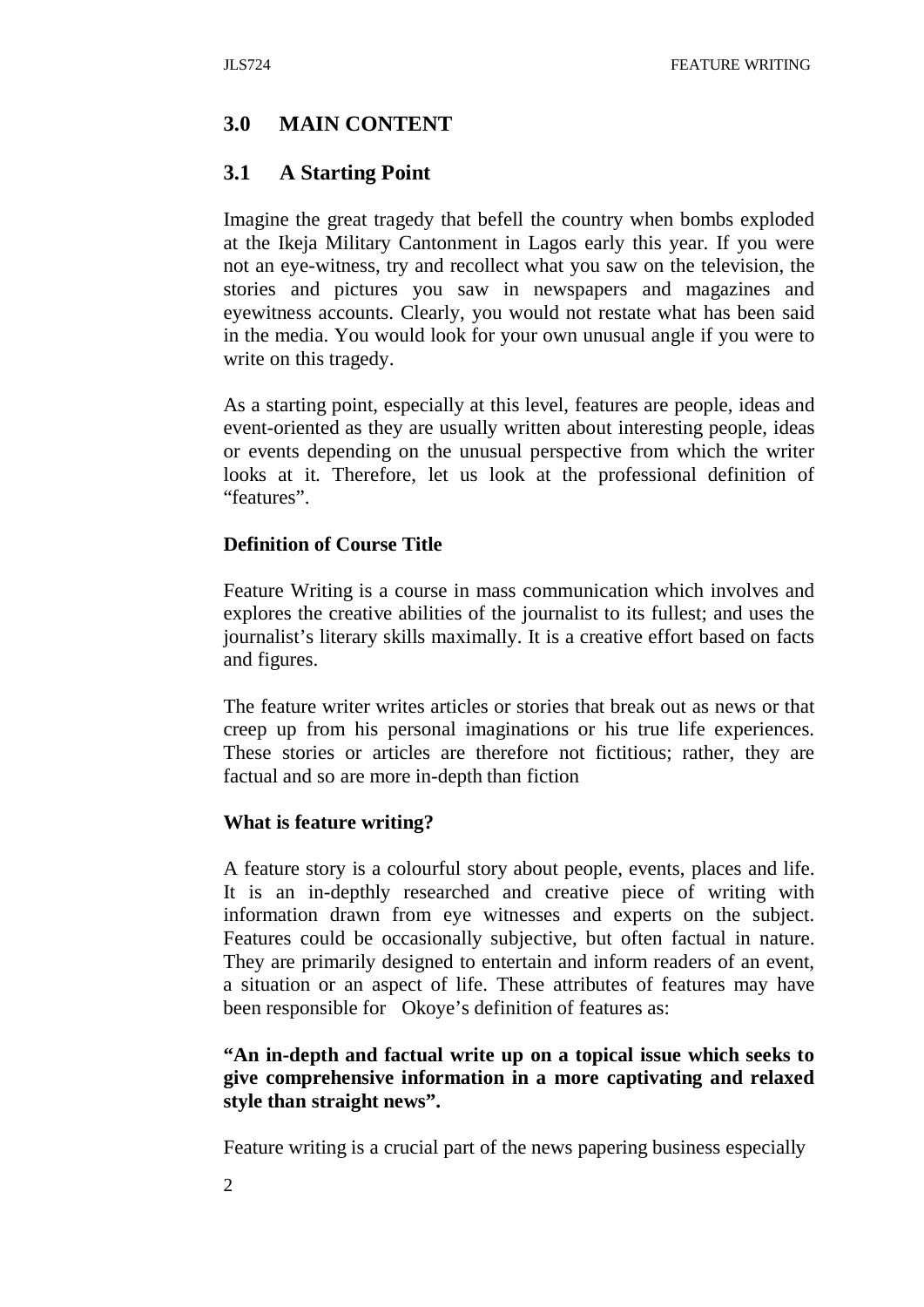in this age when cable transmissions are discouraging a lot of people from reading newspapers. The broadcast media, especially the television, is capitalizing on its strength of immediacy, impact, price and credibility. This means that you can get the information live, immediately it happens and this makes an impact on you especially if it comes with vivid and colorful pictures. The credibility is also not in doubt because it becomes a matter of "what you see is what it is".

#### **3.2 The Nature of Feature Articles**

A feature story must be unusual i.e. it should not be about something that usually happens, e.g. car crash (except if it involves a prominent personality). It must have the human interest dimension as this gives the reader or listener a sense of personal relationship with the subject. When human interest feelings or suffering is narrowed down to a particular human being, then the reader readily identifies with the subject.

Usually, a conflict (serious or trivial) gets resolved either way i.e. negatively or positively in a feature story. Thus, a feature story has universal appeal to its readers.

Features are not restricted to only the print media. There are features on radio and television also. A radio feature may take up three minutes while a television feature can run for 10 15 minutes. Berger (1990) distinguishes between mini documentaries (these are not longer than 15 minutes) and standard documentaries that run for one hour or more.

#### **3.3 Characteristics of features**

A feature article is not fiction, neither is it a one-sided account of an interested party. Rather, it is a balanced report reflecting all the angles of the story. This is why Okenwa in distinguishing a feature from a story states that:

While a news writer will normally stick to facts and report them as a matter of fact, without embellishment or comments of any kind, the feature writer offers more than bare facts. He can add flavour to his story. He can embellish the facts, background them, entertain comments… and interpret them. He uses anecdotes, descriptions and humour. He uses more factual and imaginative language. And his story can be more subjective; maybe, even more entertaining. (okenwa, ……..)

From the above assertion, it becomes obvious that a feature story takes on additional values which make it quite unique and distinct from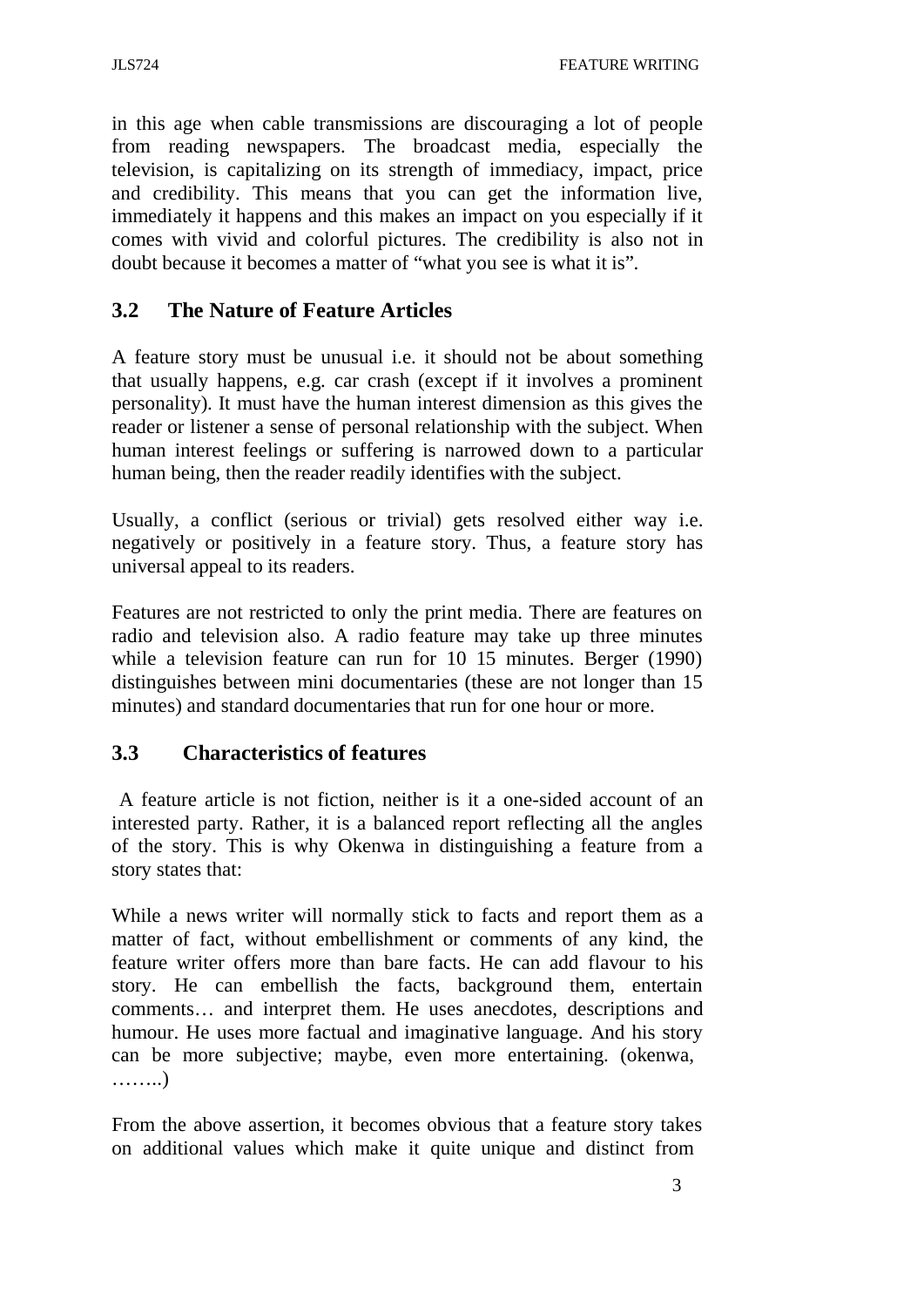straight news. Certain things equally make features stand out clearly against straight news. These can be regarded as their characteristics which every regular reader of features can easily identify. A few of these characteristics are discussed below just to refresh our memories.

#### **1. Imperishable**

This is a very important **feature** of feature articles. This simply means that a feature article does not perish, unlike the story which becomes stale the next day. This is because there is usually a time-frame on the news story which makes the story lose value if not published within the time-frame. The feature story is not attached to such time-frames since it is usually carefully selected and created at the feature writer's convenience.

### **2. Cannot be scooped**

This means that someone's particular feature article cannot be published in its originality before hand, by another writer. This is simply because the choice of topics for future stories is simply is the prerogative of the feature writer.

#### **3. Can be created from mundane ideas or issues**

There is actually no rigidity in the selection of a feature topic. Hence, any topic or issue can be featured. In the past, certain topics or issues were considered too trivial to be published. However, with the development of the press, ideas and topics which previously would have been considered inconsequential became the toast of feature writer. In other words, the choice of topics for features includes both the serious and trivial.

#### **4. Give in-depth information on topical issues**

Feature articles give in depth information to the audience about a particular topic. This is because the writer must have investigated the topic before presenting the different angles to the audience. Hence, features are written under very relaxed atmosphere. This gives room for adequate survey of facts and information on the topic to be "featurised"

## **5. Selection of topic is rigorous**

Feature articles are rigorously selected because the feature writer has to present something (topic) that is usually captivating; colourfully and stylishly presented in a unique manner.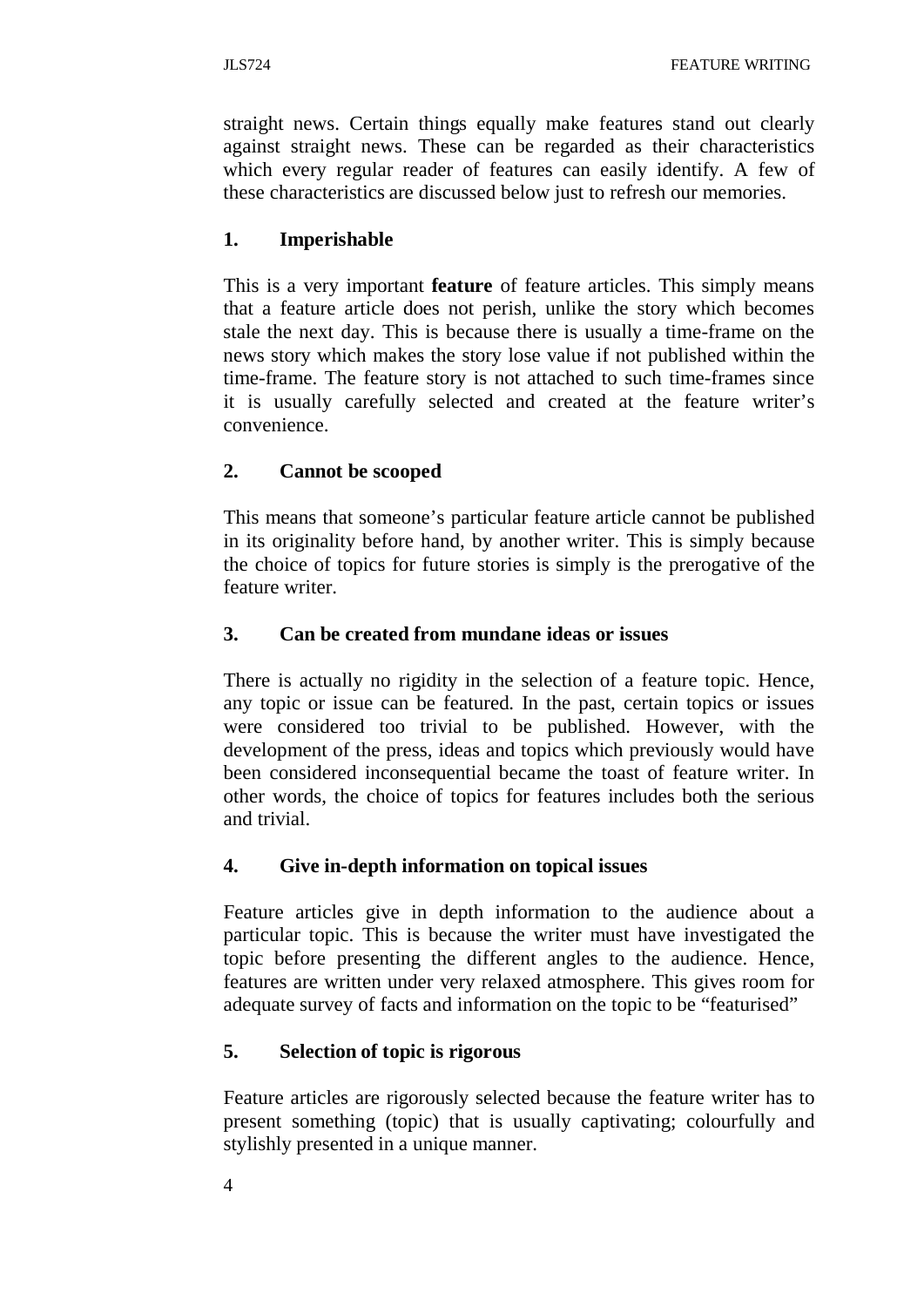#### **6. Delayed and more complete**

Feature stories are not as timely as straight news because time is required for the indepth investigation of the topic. Hence, delay in feature is pardonable, moreso, when it is justified with a balanced report. Features are complete because they give all the sides to the story and present a rounded perspective of it, thereby satisfying the curiosity built up by the skeletal nature of straight news.

### **7. Fleshy and Colourful**

The feature writer adds more flesh to the straight news to make it a feature story. However, "fleshiness" does not mean undue padding and stuffing of the material. The language of the feature is supposed to be colourful, having been written in figurative and in flowery constructions. This colourful language appeals to the sensory aspects of readers. This kind of language is quite different from the formal language of straight news. It is really more picturesque, informal and humorous. Hence, it is more attractive to read. Suggestively, good feature articles are read for pleasure. So it is a major challenge of feature writers to make their stories pleasurable to the reader.

### **8. Stylish**

This means a unique or peculiar way of doing something which is equally attractive in nature. Stylistic therefore, permits the feature writer to use his own peculiar approach to writing which could be in form of his own word-coinages, romantic expressions, captivating images or use of language. Style differentiates one writer from another and it professionally allows the writer to shift his mode of writing. The stylistic language of feature entrenches the readers and thus distracts the attention of the readers from the bulkiness of the piece which naturally, would have made the story boring.

## **3.3 Types of Feature Stories**

Here, caution should be applied to the categorization of the different feature types as instances of overlaps cannot be ruled out in some cases. We would briefly identify the types of feature stories before we focus our attention on the ones that are relevant to us in this programme:

- 1. Process "how to do it" feature
- 2. Personal Experience in First Person Stories.
- 3. The News or Current Situation Feature
- 4. Personality Profiles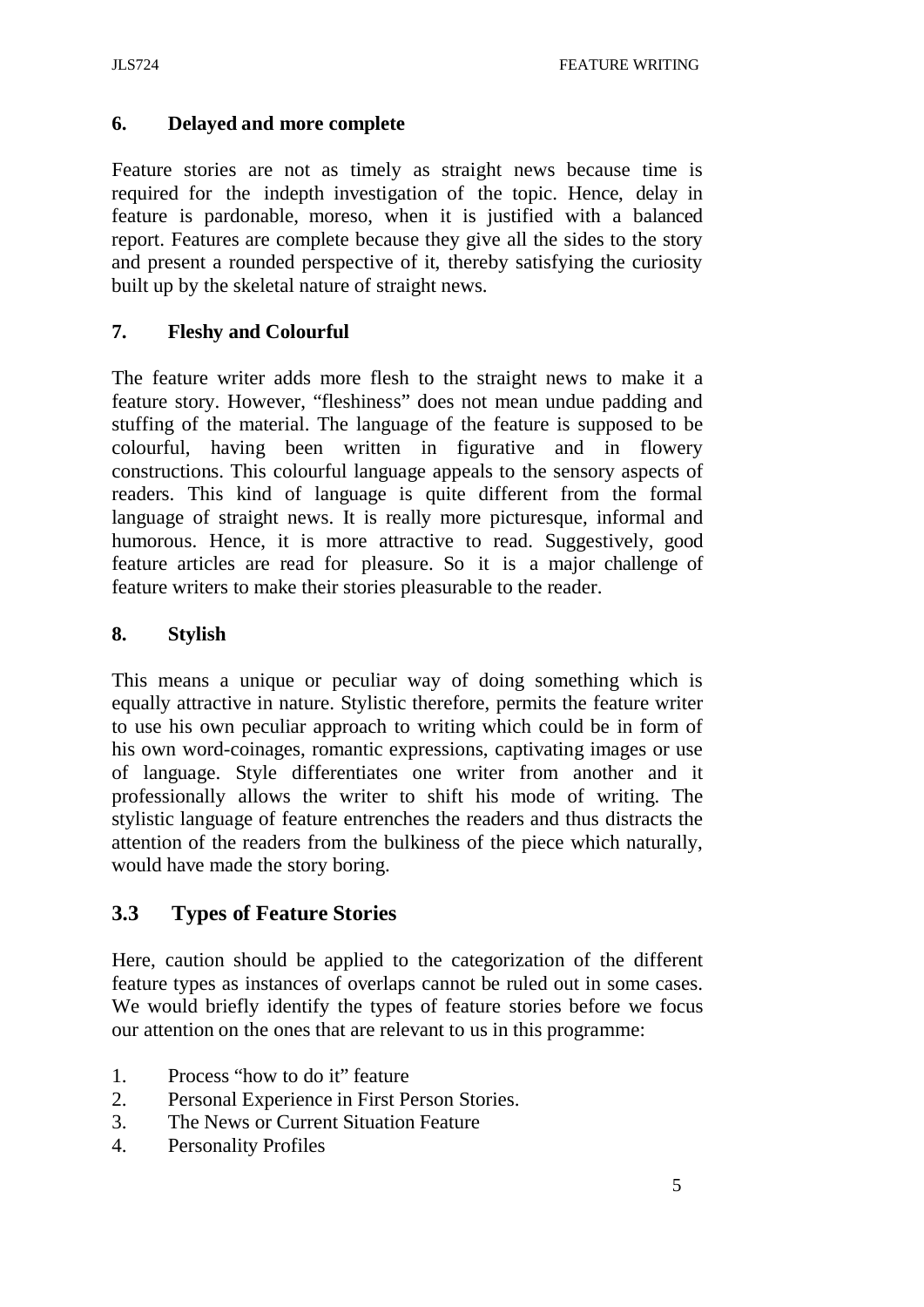- 5. Commemorative Features.
- 6. The Historical
- 7. The Hobbyist
- 8. The Invention or Medical story
- 9. The Number
- 10. The odd occupation
- 11. The participatory
- 12. The capsule features.
- 13. The Travelogue
- 14. The Expose or Alarme
- 15. The Big Read
- 16. Human Interest features
- 17. Seasonal features
- 18. Specialised features

#### **Process "how-to-do-it" feature**

This kind of feature is educational because it teaches readers how to do things. In a simple playful and funny manner, the audience is informed and educated on certain issues. A lot of readers want to learn certain skills e.g. how to cook certain dishes, keep a garden, drive cars etc. A good example of this type of feature is "Ten ways to drive a car".

#### **Personal Experience Stories**

This type of feature is based on the personal experience or eye witness account of the reporter. A reporter on duty may suddenly find himself in an unexpected circumstance; e.g. beaten up by a mob. He may want to narrate his ordeal to the public. He may want to recreate this gory experience. Some newspapers have columns called the "Reporters Notebook" where journalists recount their personal experiences in form of features. Personal experience stories could also be a form of features based on participant observation.

#### **Personality Profiles**

This is a kind of human interest feature. It is actually a close look at the personality of a prominent person in the society. It involves achievers i.e., people who have made name and are newsworthy. The space allotted to a person's profile depends on his prominence. For instance, an obituary profile could take the whole of a paper's front page, depending on the person's prominence.

General profiles could be written also on organizations and places. After reading a profile, one feels that one has got an intimate knowledge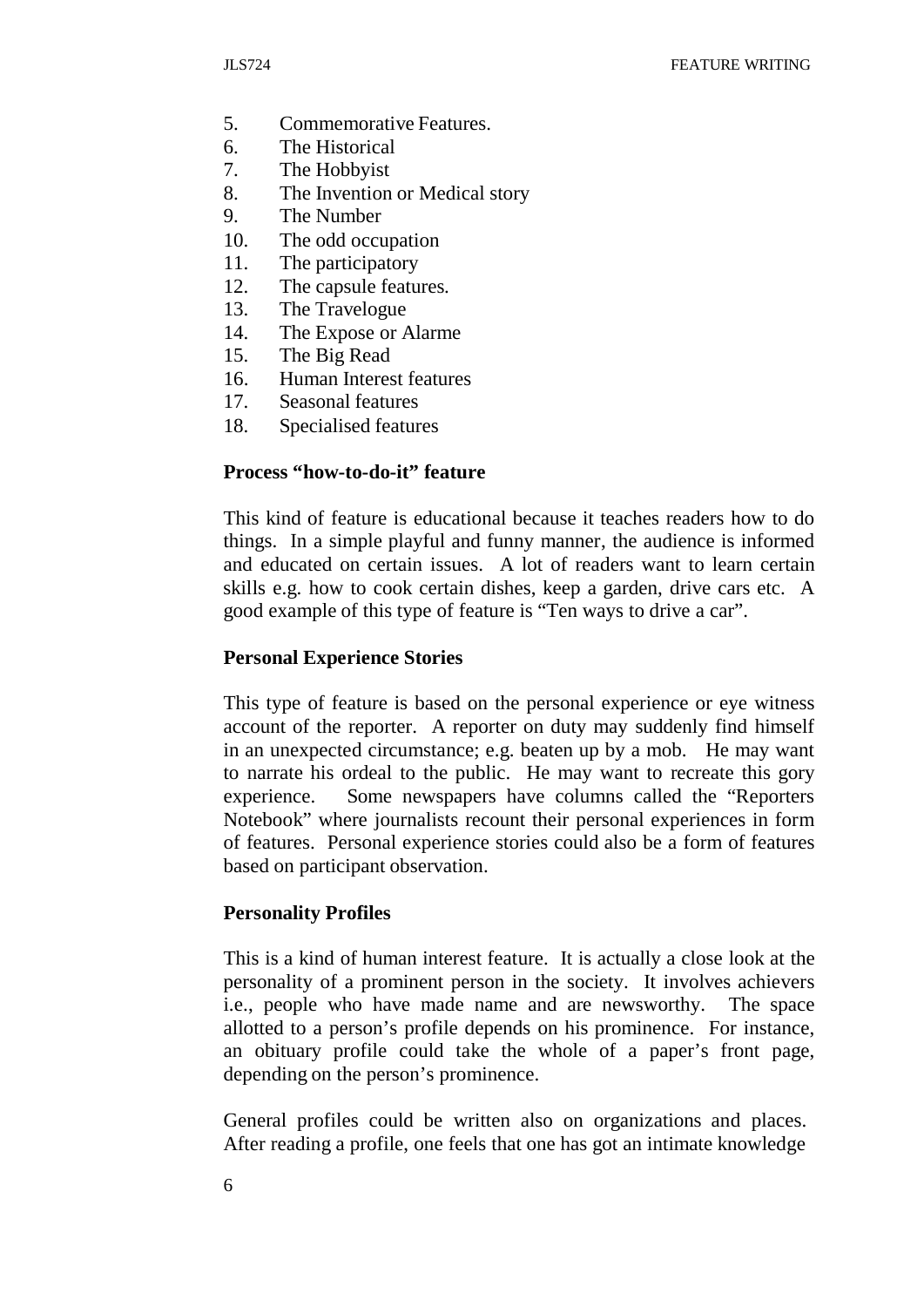about the subject matter discussed

#### **Commemorative Features**.

These are features written to commemorate important events in a nation or in the world. For instance, a beautiful piece can be written on the Nigeria's Armed Forces Remembrance Day. Equally, a beautiful feature can be done on the commemoration of the 60 years of World War II.

#### **Historical, Hobbyist and Odd Occupation**

Feature stories can equally be written on:

- a. Historical events such as; "the Ikeja Cantoment Bomb blast or the Nigeria civil war.
- b. Hobby: A person's unique hobby could be quite newsworthy and so be featurised.
- c. Odd Occupation: Odd Occupations such as "reverse driving" can make very interesting feature stories.

All these depend on the feature writer's ability to embellish and present the stylistically.

#### **Participatory feature**

This is quite similar to experience feature. It involves a recount of one's experience on an event he participated in.

#### **The Capsule feature or features**

This is a short snappy, compact feature about people in the news. Some magazines call it newsmakers e.g. **Newsweek.** Some call it "in the news" as in Newswatch. The focus is usually on celebrities and newsworthy people making news in light-hearted manner.

#### **The Travelogue**

This is an account of a trip to a place of interest**.** It informs the readers about life in other places and draws lessons by comparing life in those places with the situation at home. Travelogues are written by journalists who travel to far places in the course of official duties or holidays. Examples of travelogues are profiles of these places visited by the journalist blended with anecdotes of his experiences while there.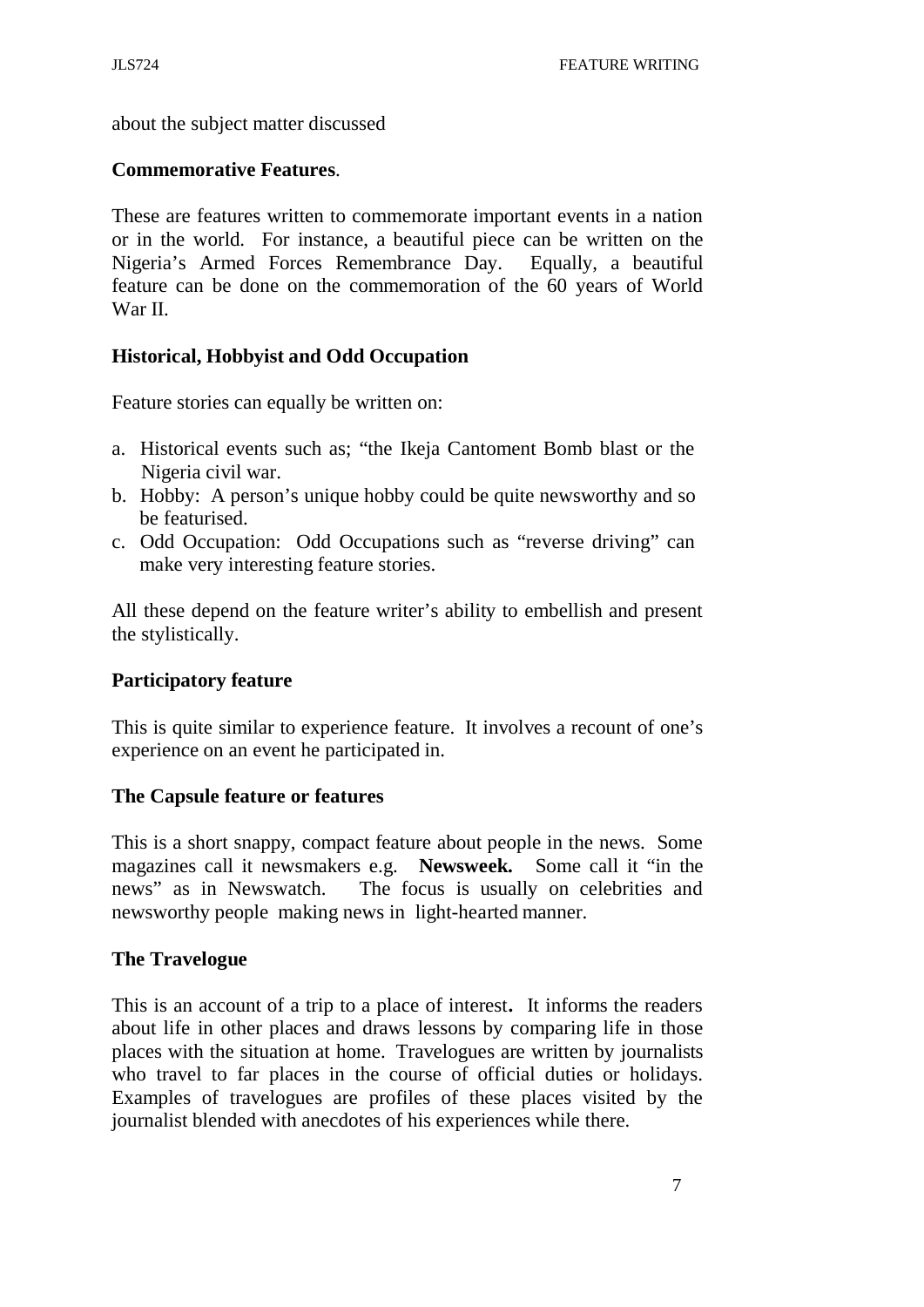#### **The Exposee or Alarmer**

Is the type of feature that exposes or identifies something wrong in the society. Examples are: Certificate Racketeering in Nigerian Universities, Female Genital mutilation (FGM), Advanced Fee Fraud (419), Child-Trafficking, Brain -Drain

To obtain authentic information for this kind of features, Okoye (1998), recommends the following:-

Participant observation Find a participant who is ready to "spill all the beans" Use records of tribunals and/or investigative panels.

#### **Human Interest Features**

This is the type of features that shed light on issues in that are of general interest to people. Essentially, the features are about human beings. So, they quickly appeal to the emotions of the readers by stimulating and captivating the readers to put themselves into the character's position. Features on children and old people are very effective world- wide because people sympathize with these two categories of people since they are considered helpless.

#### **Seasonal Features**

Are those features that are tied to the calendar. They deal with different seasons such as Easter, Christmas, Ramadan, Valentine, Children's day, Worker's day Independence etc. These are regular features and so, have to be very entertaining. Examples are:- "A Devotion to Nigeria's Golden Jubilee Independence"

#### **Specialized Features**

These are features that focus on special areas such as: Science, Farming, Leisure Traveling, Botany etc. Example: A feature on the use of bamboo for furniture and crafts.

The list is indeed inexhaustible. Knowing which one you want to write helps to give your writing a focus. The areas of commonality among all the identified feature types include the fact that all of these types are features, no matter the type of tag it carries. Once a story has universal appeal or attraction for the reader, then it is a good subject for feature stories.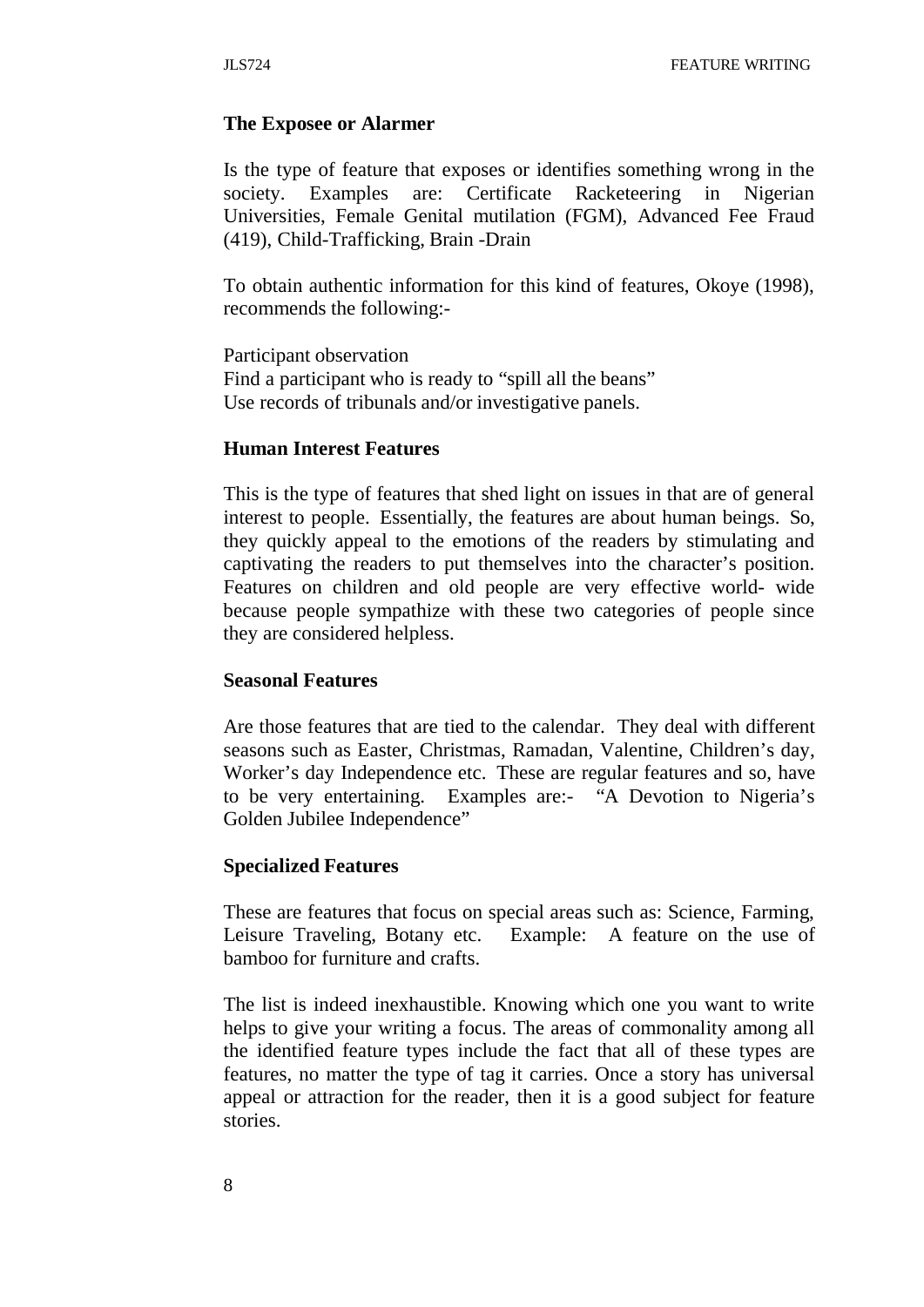JLS724 FEATURE WRITING

Go over this list again and identify the most common. Of course, it is the news or current situation feature story. Since feature stories are factual and non-fictional, it follows that any feature story idea would be based on a news report or idea or event. There are no hard and fast rules about where features can be found in newspapers as there are several sections that can carry feature stories such as "business", "economy" "people" "entertainment", "fashion" etc.

Having brushed through the different types of feature stories because it is assumed here that you have come across them either at the diploma or undergraduate level, we will concentrate on the different segments of the specialist feature columns.

Perhaps, the most difficult type of feature is the **"medical story**" classified under the "Invention feature story. This is because it really involves the writer's emotions which sometimes colors the story, in most cases, negatively. This type involves death and finally, the resolution of the conflict either positively or negatively.

In most cases, such illnesses are rare and unusual and the patient is in most cases either indigent or a destitute. A terminal illness is enough emotional trauma for most people. Thus, such stories are difficult to write. Sometimes the feature is written after the death of the subject. Certain things the subject said or did are given prominence in order to comfort those who are most touched by his death. For instance, Tyna Onwudiwe aka "Her Royal Punkness" was a musician and a fashion designer. She glamourised weird dressing along with Charles Oputa aka "Charley Boy". She died of cancer in a South African hospital in year 2001. All the things she said when she discovered she was battling a terminal illness were reconstructed and featured. Her organization, Performing Musicians Association of Nigeria (PMAN) organised funds raising shows, walks, etc for her but before these funds could be realized, she had died.

Several feature stories now told us how she put up a fight, how she so much wanted to live, how her father and her children flew to South Africa to be with her during this trying period, what she would have wanted, her last words, what she looked like on her sick bed, etc.

One needs a lot of restraint in order not to get too emotional in the course of writing such a feature story.

There is a category of feature story we have not mentioned here. This is what is called a **"big read"** feature story, because it is not presented to the reader in the normal half a page of newspaper features or the usual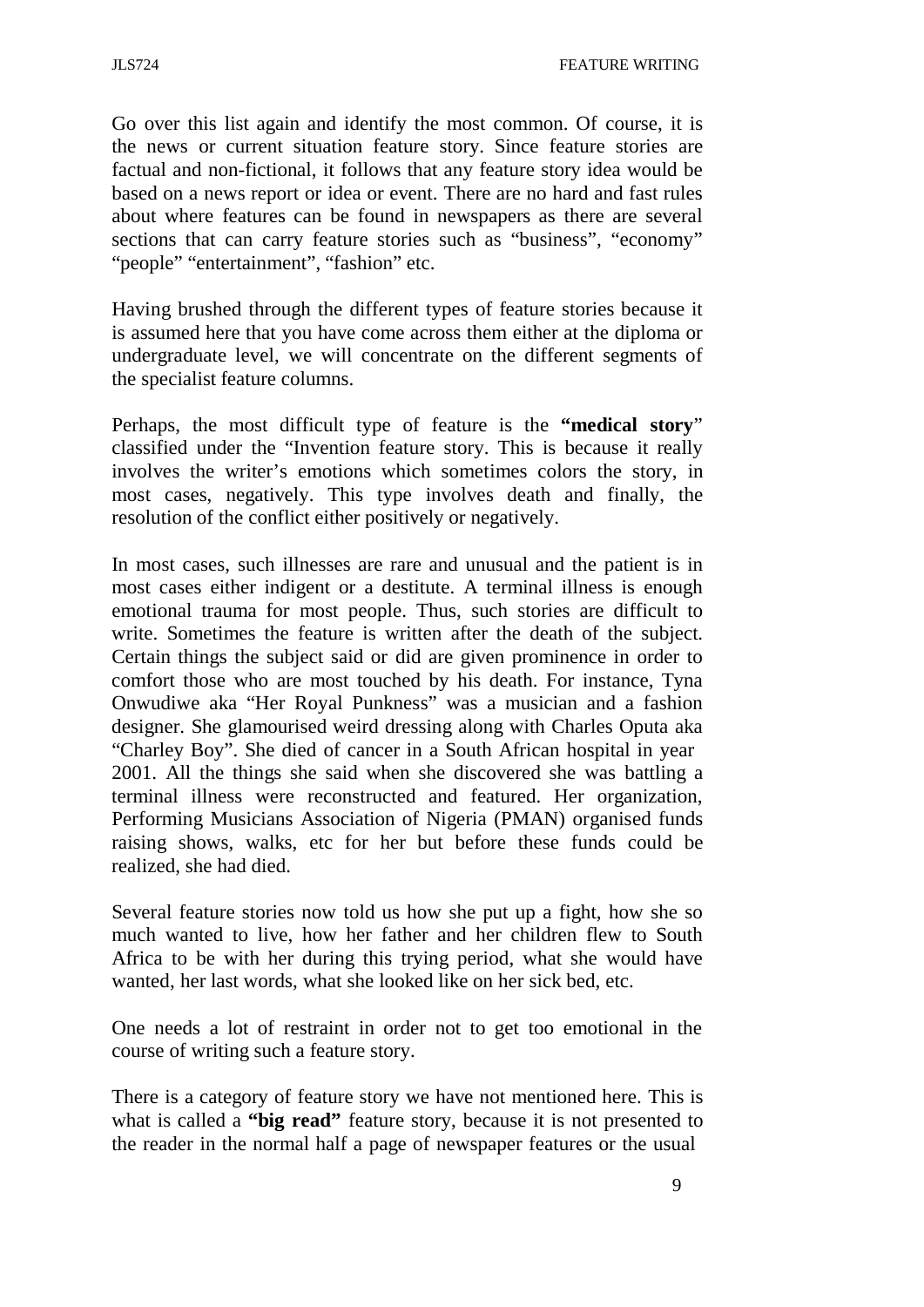magazine feature format of one to several pages. This type of feature story is serialized because it is very long. Sometimes, as long as a short novel. Because it would take up virtually all the space, the features sub editor who is responsible for "making a story the right size for the space allocated to it" on the features page decides that the best thing is to serialize the story. This type of story has the added advantage of suspense as it whets the appetite of the reader and leaves him guessing and anxious for the remaining part of the story.

This kind of feature is educational because feature writing involves, essentially two main activities: information gathering and writing. A feature story should be readable, appropriate for its readers; the content must tally with the topic, appropriate in its choice of words and convincing in tone.

#### **4.0 CONCLUSION**

This unit has briefly looked at the nature and characteristics of feature stories as well as the different types of Features. The list is inexhaustive.

#### **SELF ASSESSMENT EXERCISE 1**

Which is the most common type feature story? Go over the ones identified and point out the most common.

## **5.0 SUMMARY**

This unit has identified and briefly explained the nature of feature stories as well as the different types of feature stories. It has stressed the fact that any story presented from an unusual angle and having universal appeal will make a good feature story. It has also identified the "big read i.e. serialized feature story as well as given an example of an inventory / medical feature story. We have also mentioned the fact that later units will concentrate on specialist feature stories.

## **6.0 TUTOR MARKED ASSIGNMENT**

- 1. Think of a feature story that can fall into the category of the "big read". Before your story gets to the sub editor who examine it like a surgeon an incision, you should be satisfied that you have a good serialized feature. Because it is very long, almost like a novel, it needs to be well planned.
- 2. Develop a topic on which you can write a serialized feature story in any area of your choice.
- 3. Now, make an outline for the topic showing what you will write about. But do not go into the actual writing.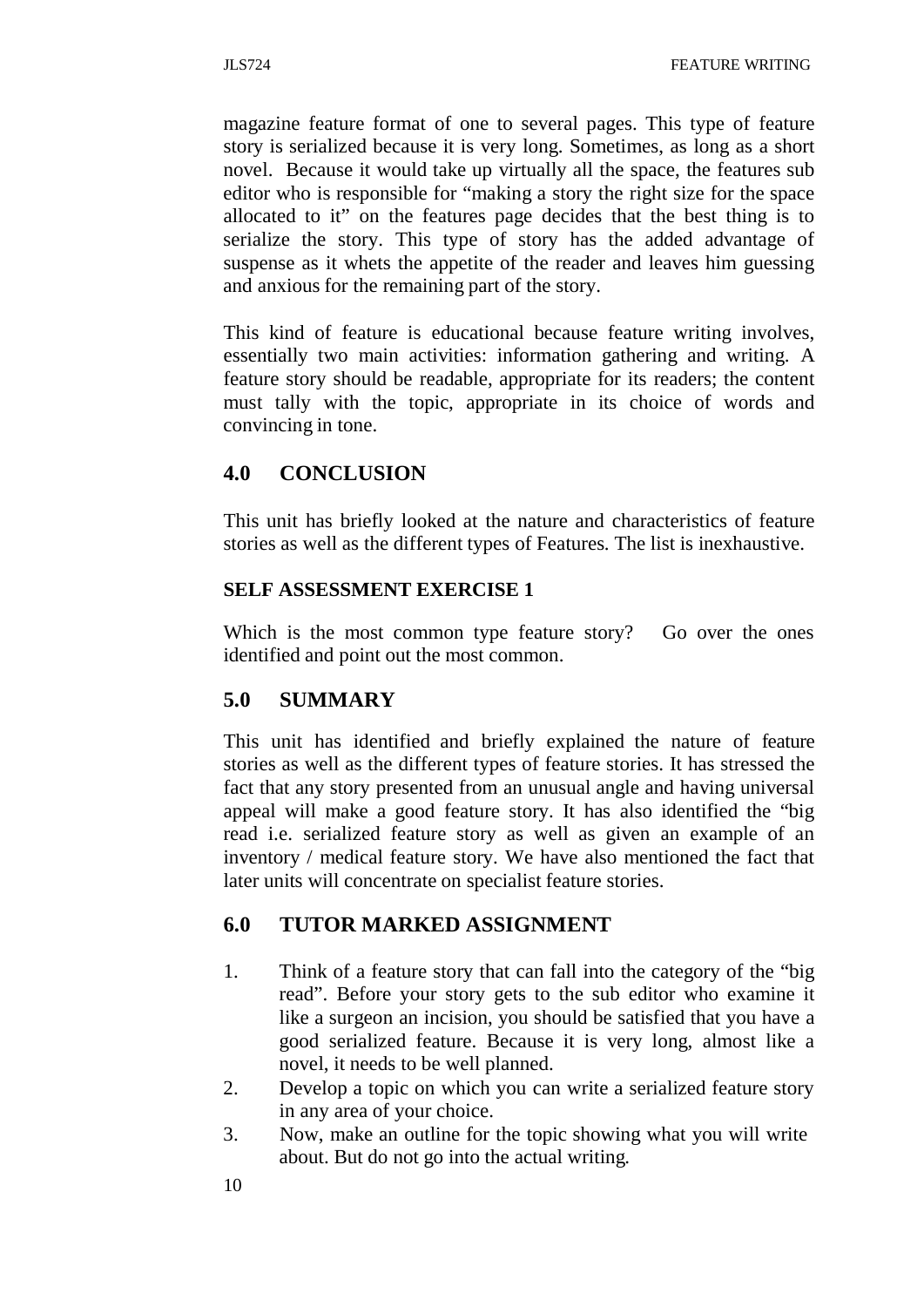#### **7.0 REFERENCES/FURTHER READINGS**

- Akinfeleye, R. A. (1987). *Essentials of Modern African Journalism: A Premier,* (2<sup>nd</sup> edition), Lagos: Mural Printing Press.
- Aligwe, H. N (1999). *Techniques & Mechanics of Feature/Article Writing,* Enugu: JTC Publishers.
- Awoyinfa, M. & Igwe, D. (1991). *The Art of Feature Writing for Newspapers & Magazines,* Ibadan: Shaneson, C. I Ltd
- Berger, A. A. (1990). *Scripts Writing for Radio & Television,*  California: Sage Publications, Inc. Chamley, M. V (1966). *Reporting* (2nd edition) San Francisco: Rinehart Press.
- Egbon, M. (2000). *Art of Feature Writing,* Paper delivered at the National Institute for Hospitality & Tourism Studies, Bagauda Lake Hotel, May 31
- Friedlander, E. J. & Lee J. (1993). *Feature Writing for Newspaper & Magazine*,  $(2<sup>nd</sup>$  edition) England: Harper Collins College Publishers
- Hennessy, B & Hodgson, F.W. (1995). *Journalism Workbook: A Manual of Tasks and Resources,* Oxford, Focal Press.
- Keeble, R. (1994). *The Newspapers Handbook,* London & New York: Routledge.
- Mencher, M. (1983). *Basic News Writing,* Dubuque, Iowa: WmC Brown
- Udofia, C. (1991) ed. *African Journalism in Perspective,* Abark: Itiaba Publishers
- Williamson, D. R. (1975). *Feature Writing for Newspapers,* Ontario: Saunders of Toronto.
- Okoye, Innocent (1998). Feature Writing: Theory & practice, Lagos: Mic Pac Ventures Ltd.
- MacDougall, Curtis. (1987). Interpretative Reporting, (6th Ed.) New York: Macmillan.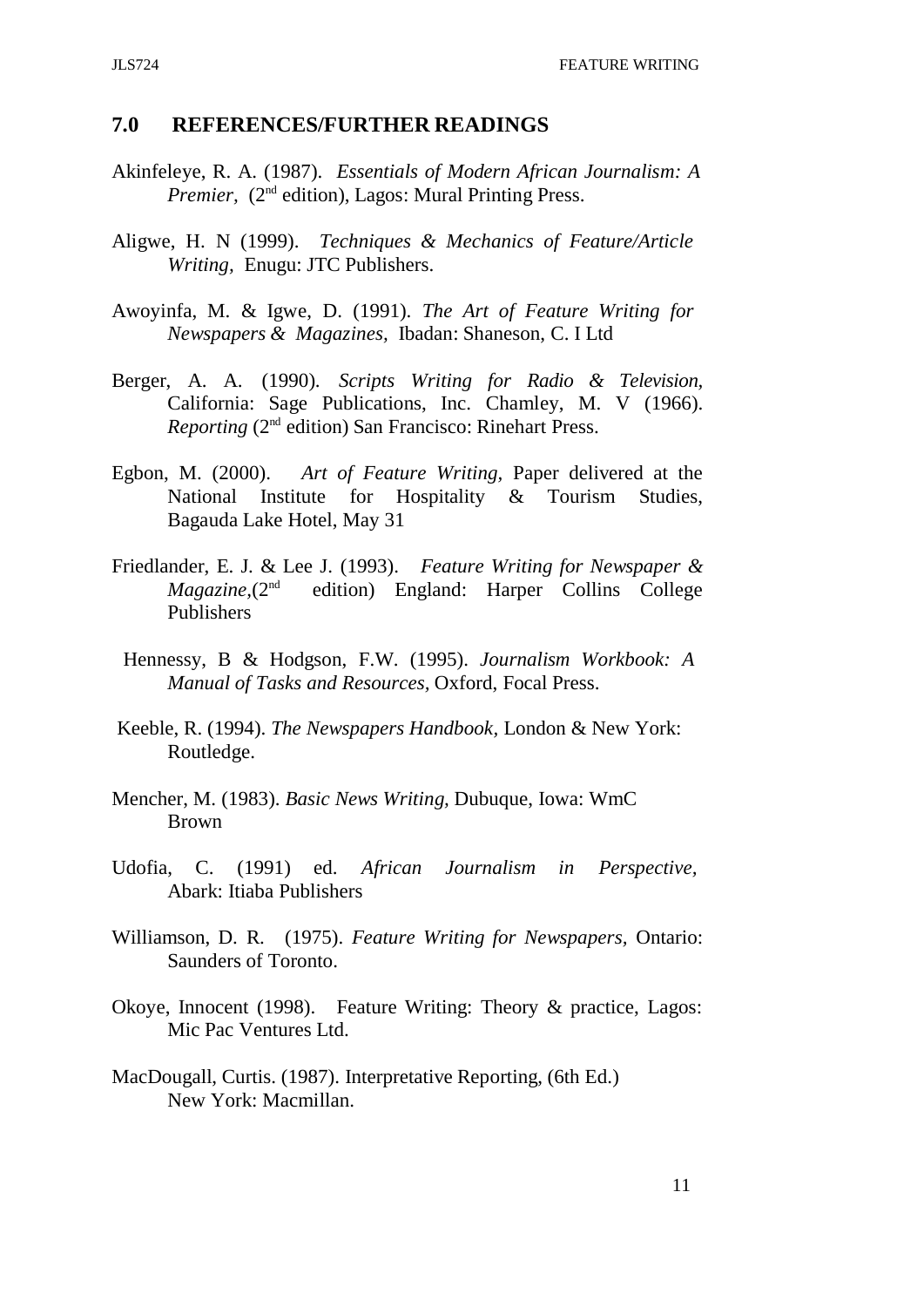### **UNIT 2 ANOTHER LOOK AT FEATURE STORY IDEAS**

#### **CONTENTS**

- 1.0 Introduction
- 2.0 Objectives
- 3.0 Main Content
	- 3.1 Another Look at Feature Story Ideas
	- 3.2 Revisiting Feature Story Ideas
	- 3.3 Function of features
- 4.0 Conclusion
- 5.0 Summary
- 6.0 Tutor-Marked Assignment
- 7.0 References/Further Readings

### **1.0 INTRODUCTION**

In this unit, we take another look at feature story ideas. It is assumed that we already know where and how to get feature story ideas.

#### **2.0 OBJECTIVES**

By the end of this unit, you should be able to:

Give reasons why some feature ideas will not work; Illustrate how to focus on specific people, places, events and things in features

#### **3.0 MAIN CONTENT**

#### **3.1 Revisiting Feature Story Ideas**

Here, let us start by being realistic. Put your self in the position of the newspaper reader.

As a reader, what would you like to read in a feature story? Let me give you some choices as in feature story on:

- a) Pornography in Nigerian home videos;
- b) Horses living in air conditioned stables;
- c) A mechanic turned university lecturer.

12 Which one would you rather read? Let's assume that you picked 'b', what is unusual about it? In a country like ours where more than 50%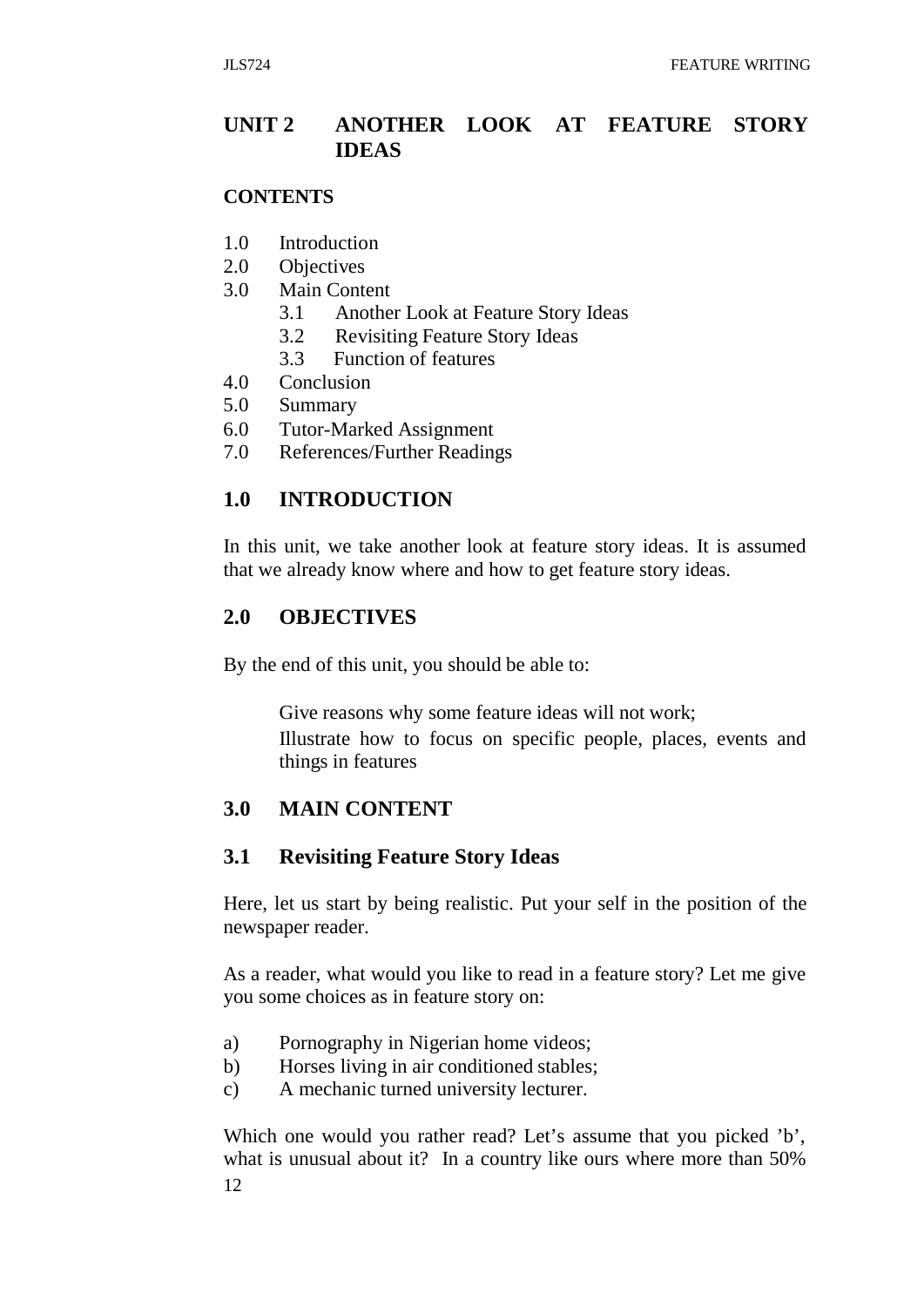of the population are illiterate, and by extension are poor, ignorant and malnourished, it becomes unusual and even immoral for animals (horses) to live in such opulence where they are washed, cleaned, given prompt medical attention, well-fed and are even kept in air conditioned stables when the stable boy is poverty stricken and lives in squalor in a nearby shed. How many Nigerians feed three times a day let alone get adequate medical attention not to talk of the unimaginable living in an air conditioned house?

Thus, the story has some qualities, it is unusual and of human interest, given the situation in the country where people die daily because they cannot afford to pay medical bills.

So how do you get feature story ideas? Ideas can come from a variety of sources.

These are some of the ways in which you could get feature story ideas:

- 1. Through your editor
- 2. From writing off the news/spin offs/follow ups.
- 3. Odd occupations angle
- 4. Good listener and avid reader
- 5. Sociological approach
- 6. Topical or controversial issues
- 7. Diaries and calendars
- 8. Cable satellite stations
- 9. Internet
- 10. Inspiration
- 11. Interviews

First, as a cub reporter, you could get ideas from the editor who occasionally sends you out on feature story assignments. It is then left to you to turn this idea into an exciting and stimulating story. You could also scout round for news items that could be features. For instance, you could talk about the stigma of childlessness in our society based on the regular NTA network news features "Newsline" Story on Mary, the girl three women claimed as their child but which was resolved through DNA. This is called "writing off the news" or "Spin offs" or "follow ups."

You could also consider odd occupations such as a woman running a funeral parlour. It is also interesting to find out who changes the bulb on NITEL transmitting mast? First of all, identify the occupation and then go in search of the subjects.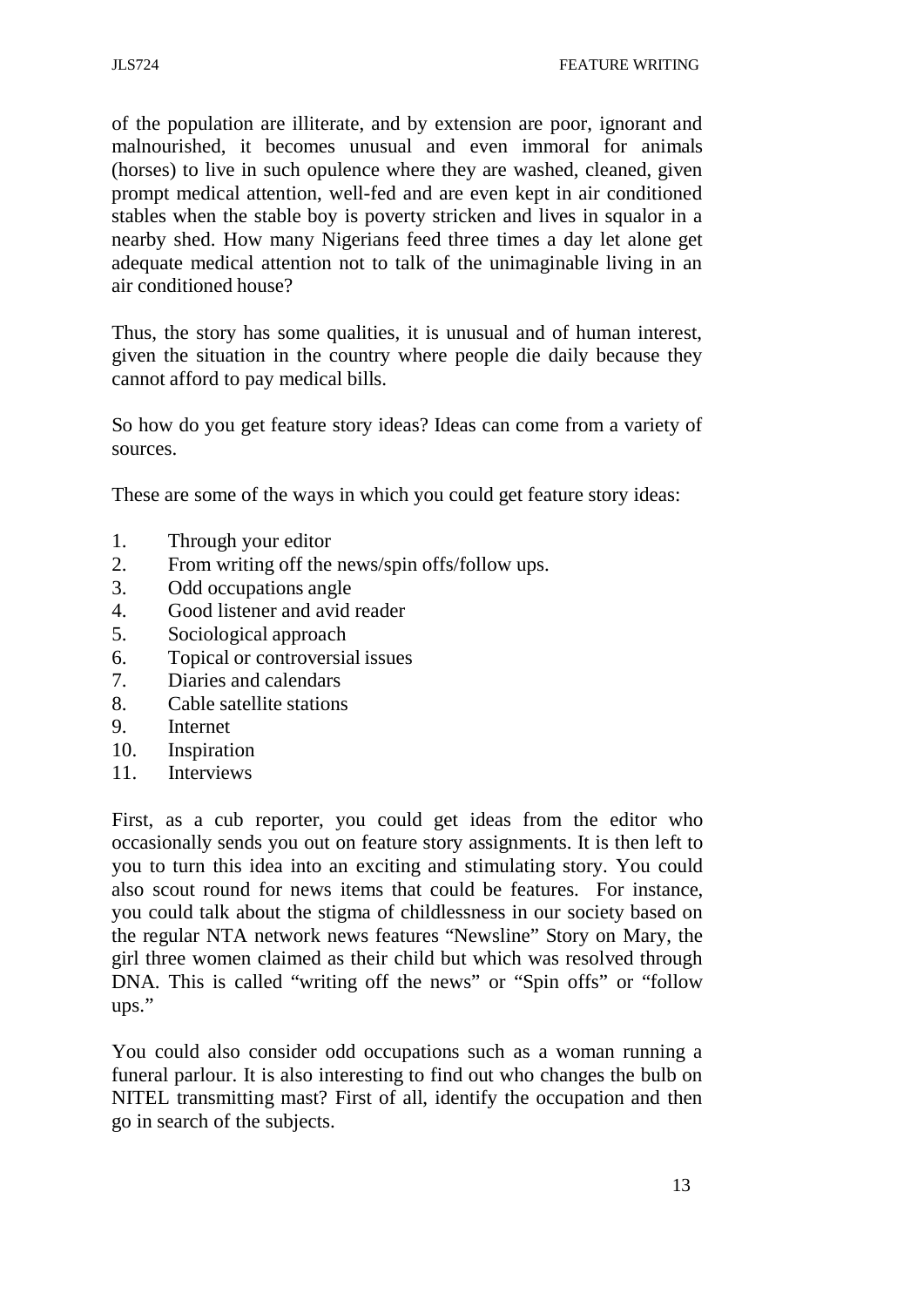JLS724 FEATURE WRITING

Then you should be a good listener as well as an avid reader. This enables you to keep your eyes and ears open by listening to news, reading news and gossip columns, watching television, reading bill boards, advertisements, obituaries, cartoons, tit bits, encyclopedias, Guinness Book etc.

## **3.2 Functions of Features**

From the on-going, it is clear that features and straight news play complementary roles. While the straight news informs the audience about the occurrences of the day, the feature helps the readers to understand better, what happened. There are various other functions of features which include:

- 1. They **summarize** the important news of the week. For instance, on Sunday, 22nd October 2005, Channels TV broke the sad news of the death of the first lady- Mrs. Stella Obasanjo. Later in the week up to 2 months afterwards, features were written on her tragic death giving further information on the cause, date and circumstances surrounding her death, as well as the glamorous life she lived.
- 2. They **break the boredom** of the formal and rigid nature of straight news. Because features are written in a more relaxed atmosphere, they are more detailed and so provide enough information for those who read for pleasure. So, features can be substituted for novels. After all, the only difference between novels and features is that while novels are **fiction**, features are **factual.**
- 3. They educate, inform and entertain. In this way, they perform the basic functions of communication to mankind.
- 4. Features **enrich** the hard (straight) news and they beautify the newspaper or magazines that use them. The pictures, illustrate, charts, diagrams etc. used to embellish the features stories enhance the entire make up of the newspaper and magazines.

Using the sociological approach according to Awoyinfa and Igwe (1990), involves bringing together or grouping people with a common social denominator(s) such as ethnic group, religion, occupation, birth, etc. For instance, you could write a feature on "Lone twins" i.e. a set of twins where only one has survived out of the two. This is very common among fraternal twins. You could ask them how they felt when the other twin was alive, how they feel now, if they feel they are missing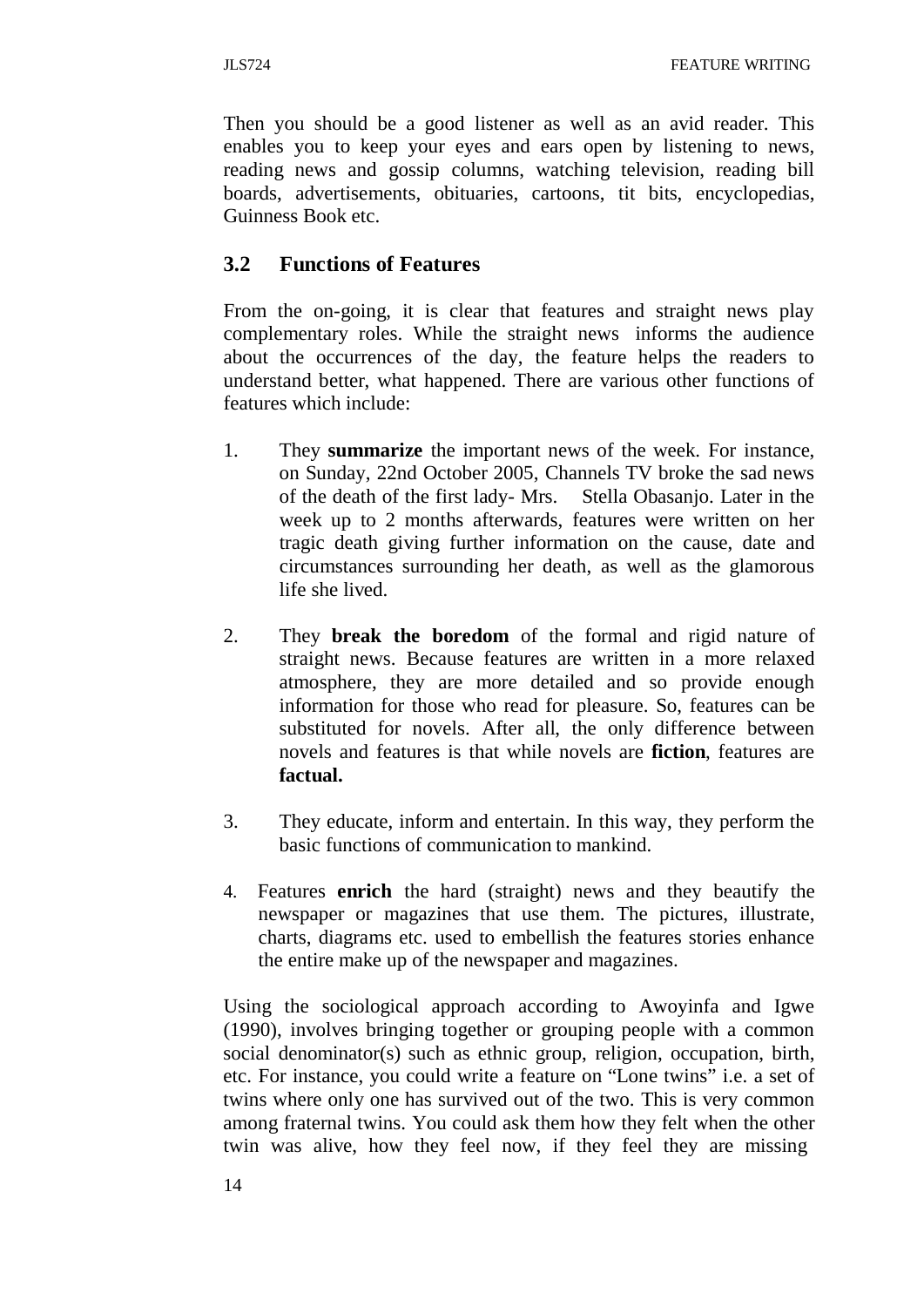JLS724 FEATURE WRITING

anything, etc. Also, story ideas could be generated from controversial or topical issues such as privatization of university education in Nigeria. What are the implications for students, parents, lecturers, the society at large, etc?

Another area where you can get stories is through diaries and calendars as most of these are graphically and colourfully presented and holidays, festivals, etc are clearly indicated.

More recent and advanced sources of stories are the cable network transmissions such as CNN, BBC News, Sky News, etc. These stations are in the fore-front as far as immediate, concise and colourful update on news and events, they flash news updates, breaking news and also do follow ups on news items already aired. A news items that could be written from the local (Nigerian) angle could be here.

The internet is like the king on the cake, so to say, as far as the previous ways of getting ideas are concerned. It capitalizes on the disadvantage of the news stations. These include people asking questions, receiving answers, visiting web sites, it enables you to make friends, make purchases without leaving your house, etc. It is a house for materials and information especially when you are conducting researches on specific subjects.

Friedlander &Lee (1993) argue that "invariably the ideas are worth investigating others not but all requiring focus". Now what do we mean by focus. It means you do not pick mega topics such as university undergraduates or global economy or ill-health. You need to turn the search light on to a particular undergraduate who has done something unusual or who something unusual has happened to. In this regard, you focus your attention on what you want to highlight and direct your research towards that angle.

Now, some feature story ideas will just not work. The ideas are good but are lacking in focus. So, what does the writer do? You first identify the type of feature story you want to write. Having done this, you then decide from which unusual angle(s) you want to look at it. Then, you conduct your research based on the type of feature and the angle(s). This will guide your writing giving it a sharper focus. An unfocused feature story is wider in scope and is often full of irrelevant details, illustrations and information (Keeble,1994:244).

The last way in which you can get feature story ideas is through inspiration. Inspiration comes at different times to different people. Once the idea strikes you, get the proverbial reporter's handbook and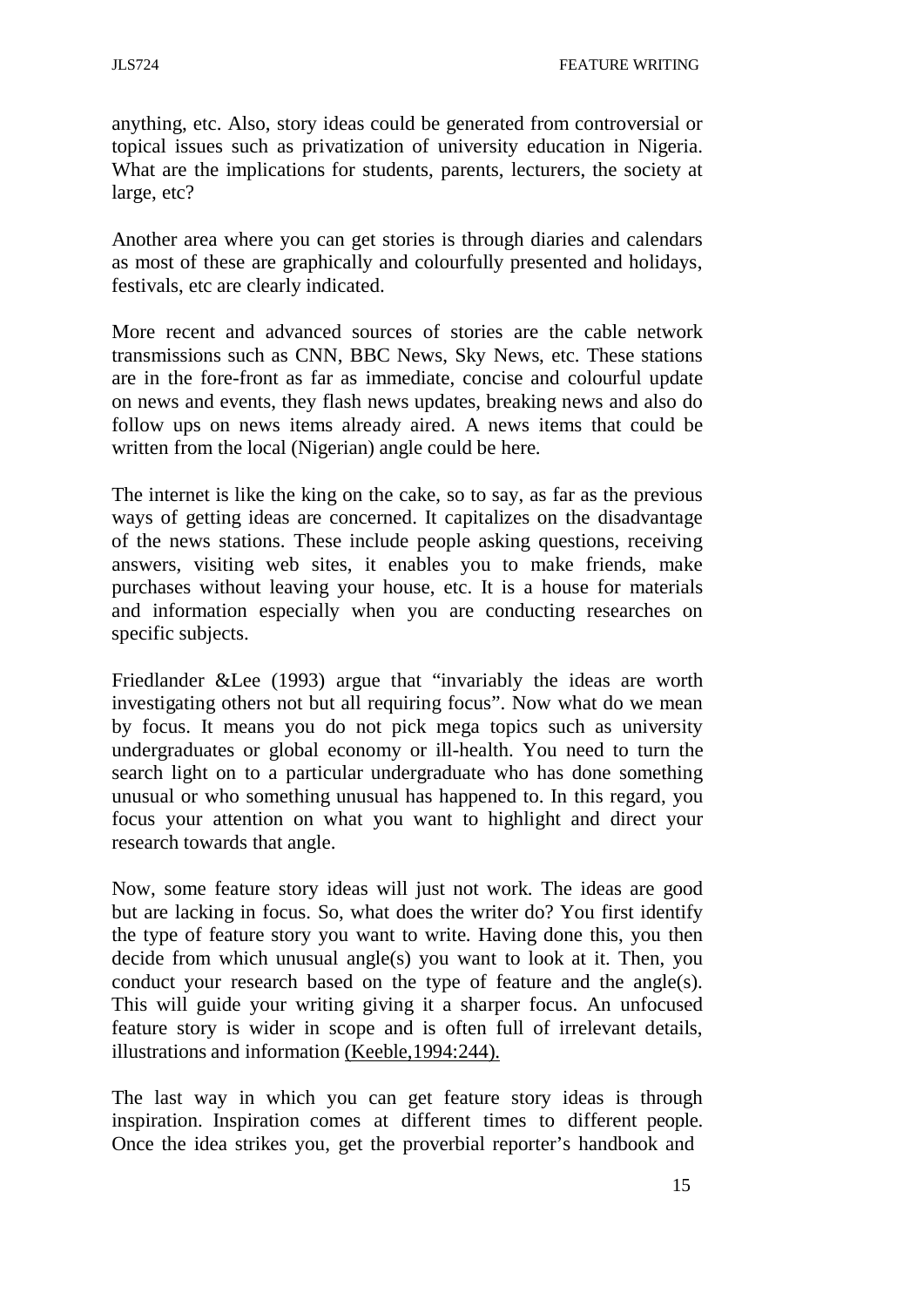write it down as quickly as possible before you forget. The fine-turning comes later. This is particularly helpful especially if the writer is suffering from the infamous writers block.

In addition, you could start a conversation with a taxi driver, the man behind the counter in the Post Office, at a football match, at the school's inter-house sports, the newspaper vendor, etc. Whatever information you get from them need to be authenticated in order not to be seen as Janet Cooke, the Pulitzer Price Feature Fraud.

## **4.0 CONCLUSION**

In this unit, we have briefly examined how to get feature story ideas. We have also taken another look at more innovative feature ideas.

### **SELF ASSESSMENT EXERCISE 2**

In what other ways do you think you could get story ideas apart from the ones enumerated here? Give at least 3 ways.

## **5.0 SUMMARY**

This unit has identified how to get feature story ideas as ranging from follow ups to being a good listener at occasions, an avid reader, to cable transmissions and the internet.

## **6.0 TUTOR MARKED ASSIGNMENT**

- 1) a) If a feature story is dull and un-interesting, then something is wrong with its focus. Pick any topic of your choice and explain how you are going to focus your research, unusual angle and feature type on this topic.
	- b) Make an outline showing what you will write and how it will be arranged.

## **7.0 REFERENCES/FURTHER READINGS**

- Mencher, M. (1983). *Basic News Writing,* Dubuque, Iowa: WmC Brown
- Udofia, C. (1991) (ed). *African Journalism in Perspective* Abark: Itiaba Publishers.
- Okoye, I. (1998). *Features writing: Theory & Practice,* Lagos: Mic Pac Ventures Ltd.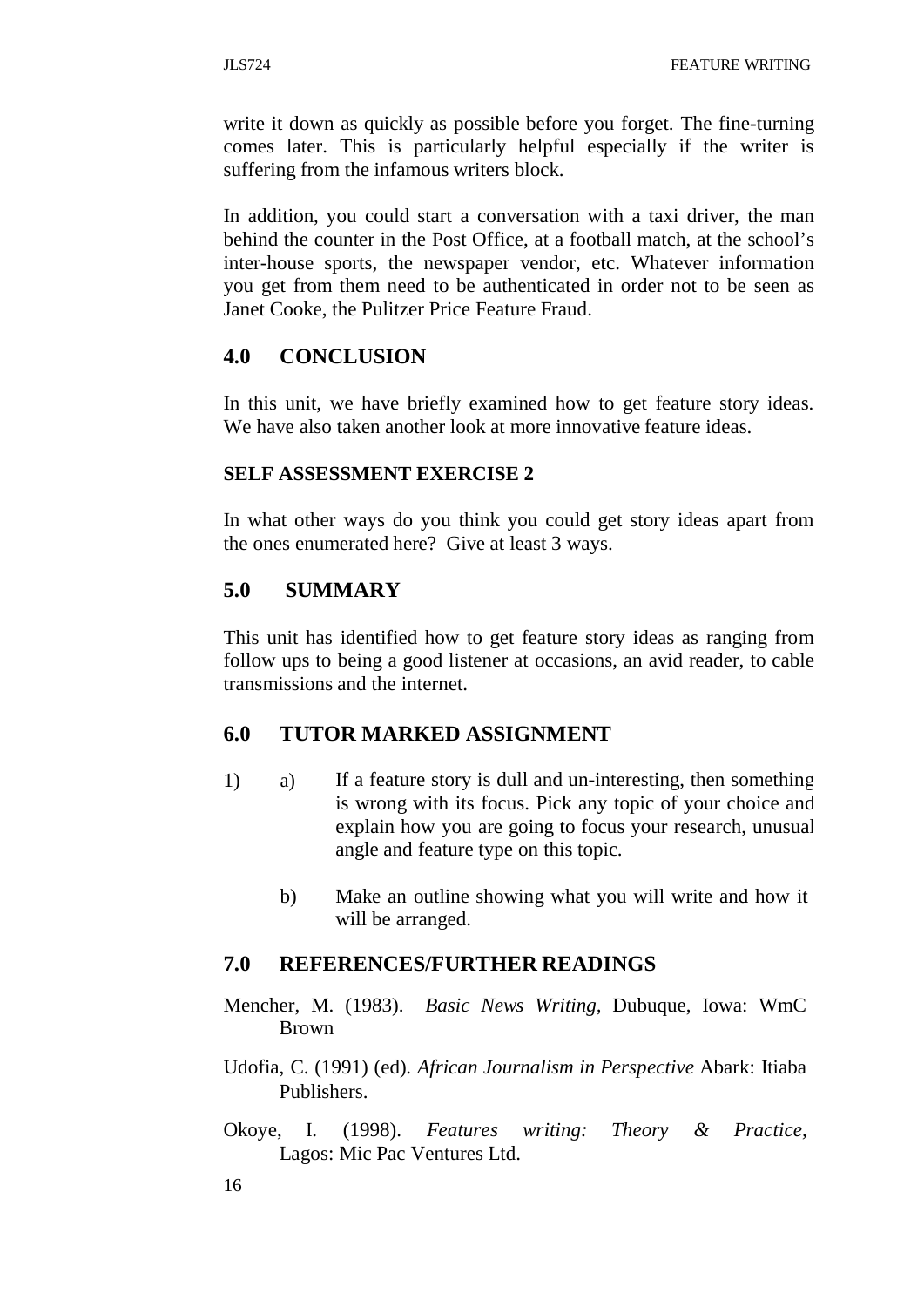# **UNIT 3 SPECIAL FEATURES AND PROFILES I**

#### **CONTENTS**

- 1.0 Introduction
- 2.0 Objectives
- 3.0 Main Content
	- 3.1 Qualities of a good features writing
	- 3.2 Special features
	- 3.3 Profiles: People Profiles
	- 3.4 Types of People Profiles
	- 3.5 Radio/T.V/Film Features
- 4.0 Conclusion
- 5.0 Summary
- 6.0 Tutor-Marked Assignment
- 7.0 References/Further Readings

## **1.0 INTRODUCTION**

This unit goes beyond the level of ordinary features to the specialist feature stories. It focuses on each area of specialty and gives samples of each one for practical and theoretical experience.

## **2.0 OBJECTIVES**

By the end of this unit, you should be able to:

explain the concept of special features; Outline the qualities of a good quality writer. describe the characteristics of profiles; and Illustrate this by analyzing the personality profile included in this unit

## **3.0 MAIN CONTENT**

## **3.1 Qualities of a Good Feature Writer**

To successfully, pursue his career as a feature writer or reporter, the journalist must posses these essential qualifications of a good journalist plus an analytical and creative capability which should be above of what is required for reporting straight news. Hence, he must be a distinct journalist with the ability to: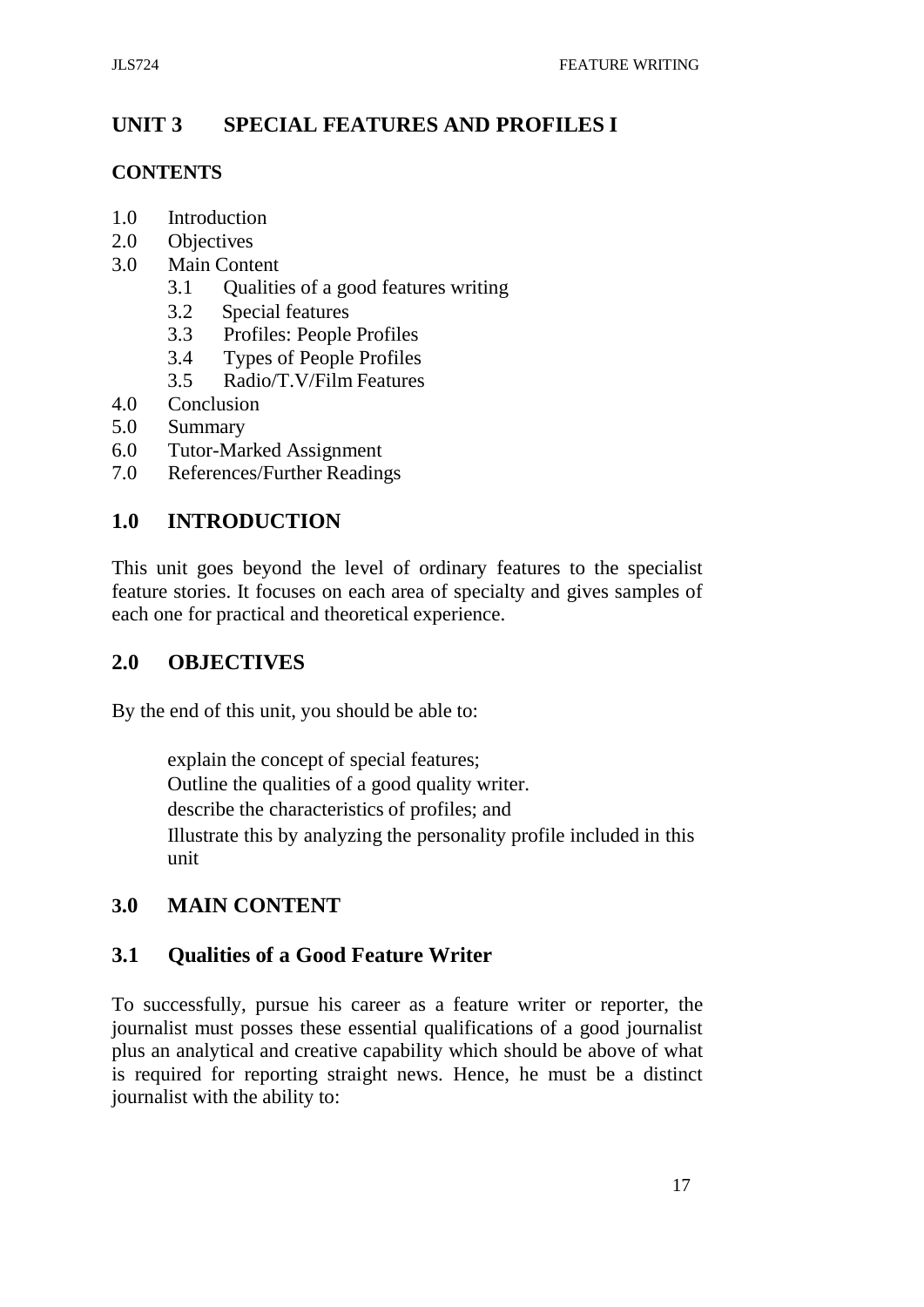#### 1) **Nose for News**

This, according to Mac Dougall is the first among the several "qualifications" a reporter needs. This means the ability to recognize the news possibilities. He explains that this involves:

- a. The ability to recognize that the information can be made of interest to readers.
- b. The ability to recognize clues which may be very casual but which may lead to the discovery of important news.
- c. The ability to recognize the possibility of other stories related to the particular information at hand.

These of course, imply that the feature writer must be inquisitive, perspective and positively skeptical.

The reporter with a cultivated nose for news realizes that although the same elements may be present in similar stories, they invariably are there in different proportions as to importance.

To get a good feature story from a newsworthy event, the writer must be constantly on his toes. He has to think and think and he has to ask and ask. Good reporting consists in getting all the pertinent facts and then some more. In the other words, when working on a feature story, get more information than necessary. A good feature writer must learn to do a through job of delving into all the potential angles of a straight news story.

*Smelling a rat* attitude is also an attribute of the feature writer as well as the straight news reporter. In simple terms, this means looking beyond the ordinary to get the big story behind the news. MacDougall points out that this *smelling a rat* attitude should be the most valuable attribute of any kind of research, whether journalistic or academic.

The truth seeking reporter employs every possible avenue for information.

## **2. Be Resourceful**

Being resourceful means that the feature writer or news gatherer must be able to go the extra mile to reach the heart of news irrespective of the obstacles he will face in the process. Without this quality, the feature writer may just make do with the periphery of the story Successful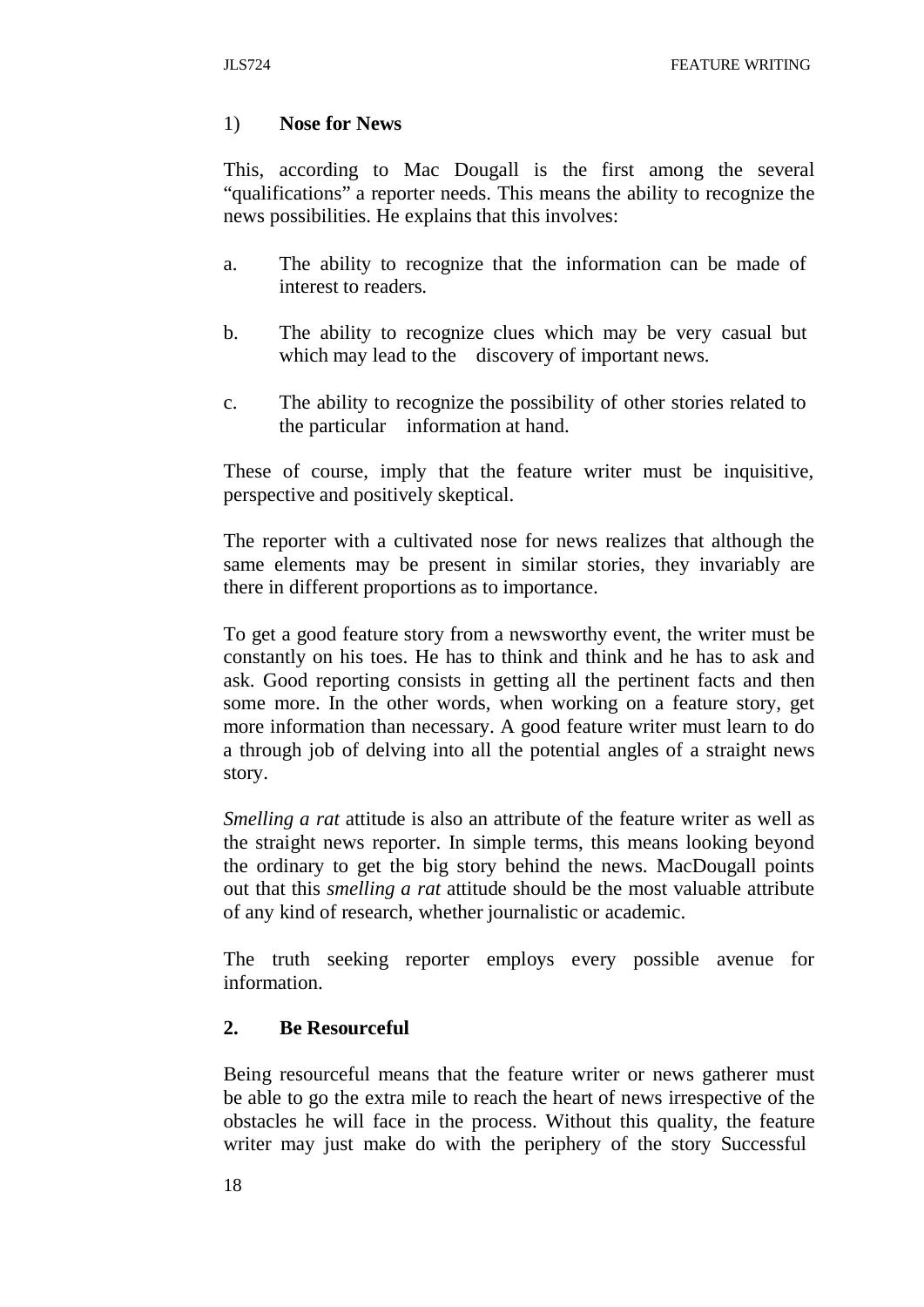journalists are essentially those who make the extra effort to expose the facts.

### **3. Be Curious**

Awoyinfa and Igwe rightly observe that "curiosity gives birth to a good feature writer". Curiosity means having an eye for new things and striking things that are unusual. That is, an eye for seeing the extraordinary in ordinary things. In fact, a feature writer must be curious about everything around him especially **oddities.**

### **4. Be Observant**

A curious writer also needs to be observant so that he can notice striking things that stick to the mind. He must equally have a strong selective mind which helps him to sieve the shaft from the grain. Ray Ekpu rightly points out that the observant journalist observes things that are going on which other people are not observing; and listens to things that are being said which others are not listening to".

### **5. Be Analytical**

A feature writer must have analytical mind. This means he must understand and interpret developments in the light of their relevance to the society and of course, anchor the report on people. The ability to understand developments in the society is the important qualities of a feature writer.

#### **6. Posses Reportorial Skills**

To Ted Iwere, a good feature writer is a "reporter who can report ". He has to have the nose of a reporter and the heart of a novelist. He must be able to do both because his job as a feature writer goes beyond the use of the 5 (five) honest men (WH).

He should combine his reportorial abilities with imaginative and literary abilities, to achieve this; he must be an avid reader who reads out-of habit.

## **7. Love for Public Service**

A good journalist must have interest in the public. The basic duties of the journalist are hinged on being socially responsible to the society with a view of correcting them. This is the function of expose features or alarmers.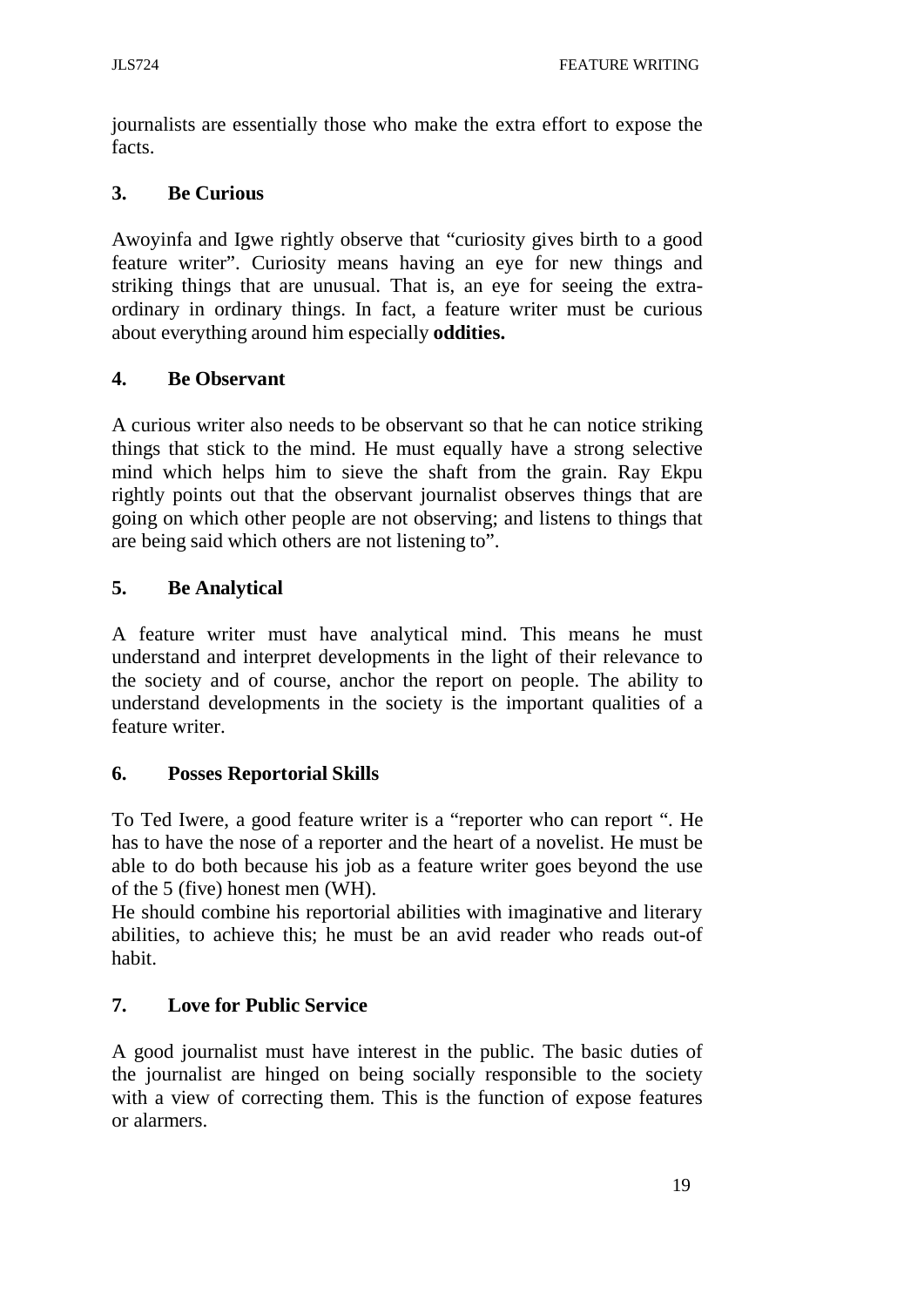These are the key qualities that must be found in a feature writer if he must be considered a good one.

## **3.2 Special features**

Special features are usually written by specialist writers who have graduated from the level of "general" reporter or even a general feature writer. This means that they write on different topics and in different areas. But the specialist writer becomes a specialist by virtue of his background, qualifications or area of special interest. Freelancers are in this category. Because they write well and are authorities in the different areas they write about and they are usually in high demand by media houses. From the broad areas they used to write on, they now narrow their scope. This makes the focus of their writing sharper and clearer. The story is deeper in depth and more detailed. A specialist feature writer soon becomes an authority in the area in which he writes.

## **3.3 Profiles: People Profiles**

The profile is the most common aspect of a feature story. The writer discovers that he writes more profiles than sidebars and series. Fridlander & Lee (1993) argue that "profiles are in depth studies of miscellaneous people of whom nothing is required except that they be interesting….a true profile, whether short or long, must enable readers to see and get to know the subject".. (p237).

The profile involves the writer painting pictures with his careful choice of words. The profile could be about organizations such as ASUU, buildings like the Presidential Villa in Aso Rock, Schools, Personalities, etc although personality or people profiles are the most common.

The relevance of profiles are many. For instance, people enjoy being profiled as this, they believe, helps improve / increase their public rating. Public figures, celebrities, artistes, etc are fussy about being profiled by writers who are either not well known or who are not on the payroll of a media outfit.

Also writers enjoy writing profiles as they see it as a challenge and at the same time an opportunity for them to widen their circle of friends and acquaintances. It is believed that some journalists made names on the strength of the profiles they wrote. It is alleged that a former Ambassador to Spain got his posting because he did a very good profile on former President Ibrahim Babangida when the former was a journalist.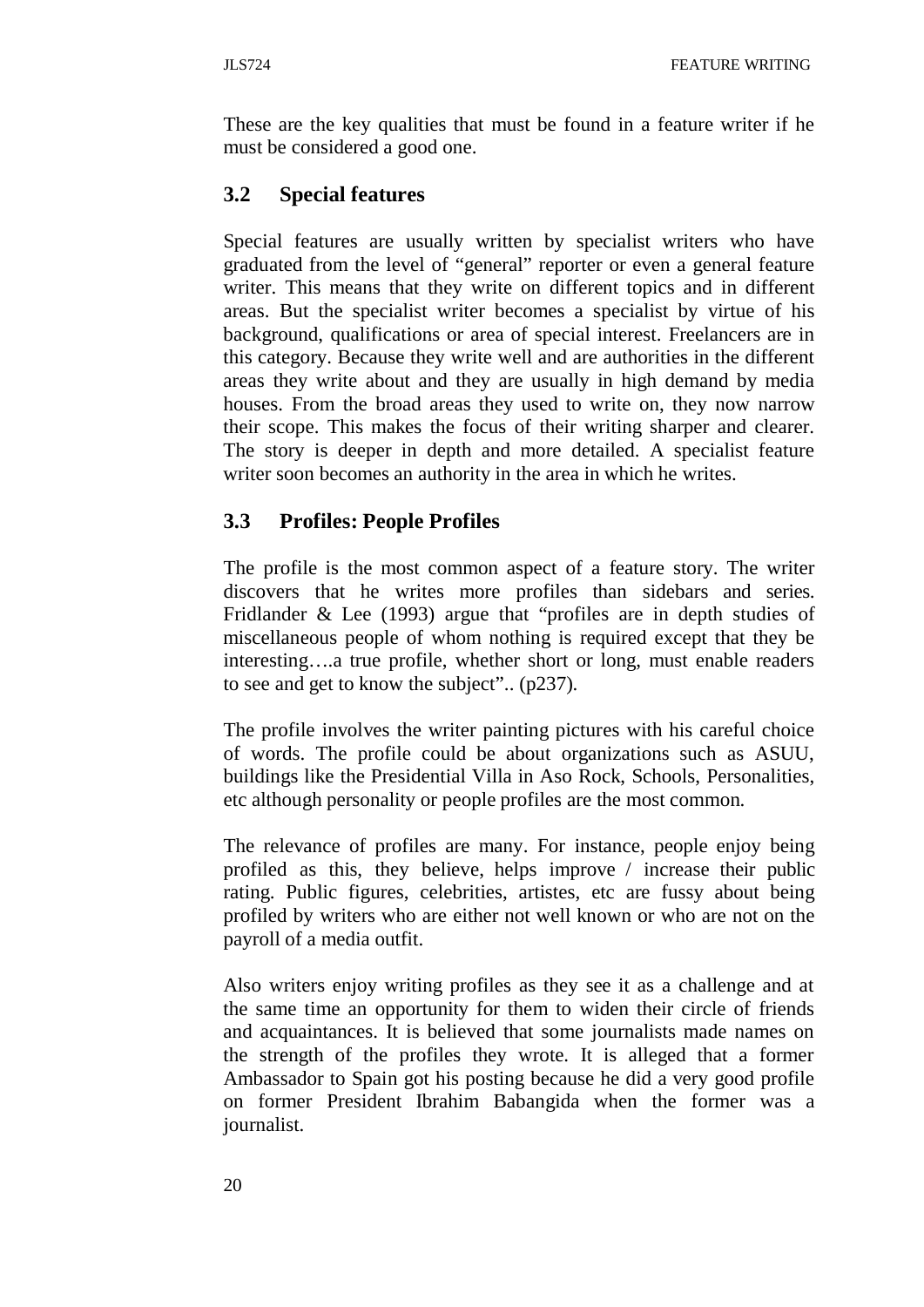For readers, profiles are very interesting and as such, most welcome. Profiles satisfy the curiosity of readers concerning the person being profiled. The reader is allowed to peep into the private recesses of the life of the subject.

Business wise, profiles help promote business both for the publishers who spend money on getting stories as well as for the writer who will likely sell more copies of his book and for the man who pays PR companies to promote and market him.

## **3.4 Types of People Profiles**

There is no hard and fast rule concerning profiles. There is also no standard format.

A person may be profiled for any of the following reasons:

- 1. His views on certain topical issues whether negative or positive.
- 2. Because he has done something unusual probably having a stable full of horses or a public figure for his humility.
- 3. If he has recently been married or divorced or ended a relationship.
- 4. If the newspaper presents the person in its "opinion" or "op-ed" column. This type of profile is seen as "authoritative" because it carries the stamp of authority.
- 5. If he dies, in which case an obituary profile is written.
- 6. If the subject has a prized possession, a hobby or something unusual and outstanding.

#### **Alake: The Regicide That Failed**

Next Saturday, being the first Saturday of the month of November, the Alake of Egbaland, Oba Samuel Mofolorunsho Oyebade Lipede is expected, as he has done since 1987, to lead Egba sons and daughters on pilgrimage to Igbo Lisabi (the Lisabi grove) on the outskirts of Oba in Obafemi-Owode Local Government Area of the Egba Kingdom.This annual ritual, which is a symbolic celebration of the heroism of the Egbas and, in the fashion of ancient rites, an admixture of religion and secular display, will however assume a different character this year. It will not only be history that the Egbas will be celebrating in the presence of Lisabi, Agbongbo Akala, their primordial warrior-spirit, nor will they only be remembering Madam Tinubu, Sodeke, and all such heroes from the past. Rather, the Gbedu drums will resonate with a different frequency.

The celebration will be more trenchant, and the Egbas, known for their confidence will pat themselves on the back and thank the spirits. For, if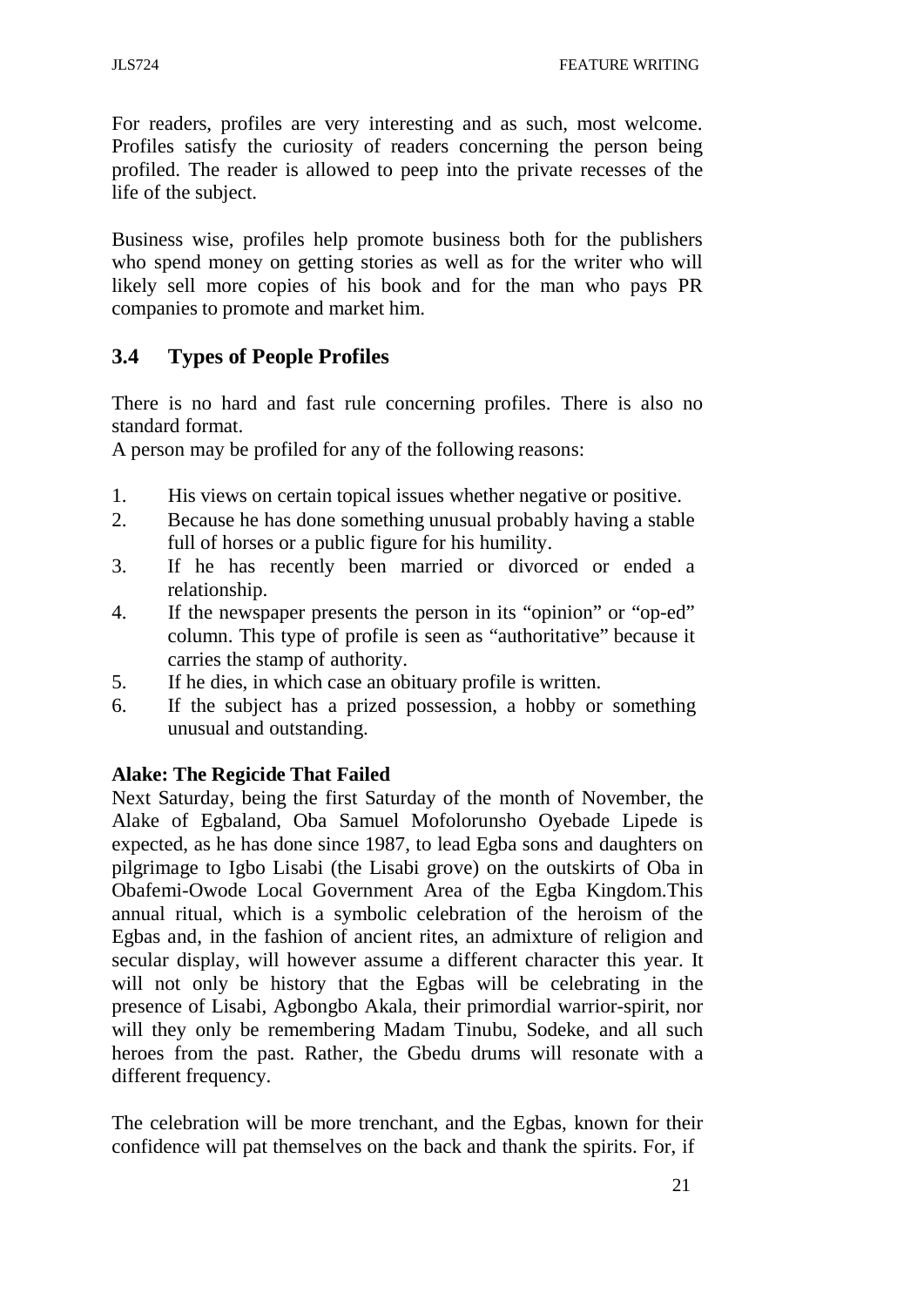matters had gone differently, indeed if the conspirators who had schemed to poison Oba Oyebade Lipede on October 5 had succeeded, Lisabi Day would have been different, this year. But the gods had said no to that plot, taken straight from the pages of Shakespeare's Macbeth.

Oba Lipede's spirit had also resisted such a clumsy manner of departure, since that royal triumph over evil, the average Egbaman has been beating his chest at home and abroad that the theatrics apart, it would not have been possible, one way or another, to poison their Alake. Not only would it have been a taboo, but also a big disgrace to the Egbas. Well, it is celebration all the way.

And perhaps, that is as it should be. Moreso as the murder plot has been happily resolved, complete with the arithmetic affective divisions of the melodramatic forms. As told, a Beninois steward in the Oba's palace had been contracted by an undisclosed and unidentified Egba High Chief, to make a local fetish and poison the king. With an advance fee of N10,000.00, the steward truly procured the deadly instruments (a red horn, an effigy of the Alake, a wooden comb, an animal skull, assorted birds' feathers, black soap, a gourd, and an animal's tail) through a Lagos based driver commuting between Lagos and Benin Republic.

But the plotters of this palace coup over-estimated their own ingenuity and took for granted the office of their target. As it happened, the plot turned full blast in their face as they rejoiced too early, attracted attention and suspicion, and were duly found out. Both the driver and the steward (both non-indigenes) are now in police net. The alleged Egba Chief is yet to be identified. The motives are shrouded in mystery. But Kabiyesi is safe.

The matter is as puzzling as it is torrid. The question that is to be asked is: Who wants Oba Lipede dead? Born on January 26, 1915, Oba Oyebade Lipede is the nineteenth Alake in the history of the Egbas, and the ninth Alake since the establishment of the Egba Federation in 1830s. A product of what Saburi Biobaku, the Baapitan of Egbaland, calls an enlightened and influential section of the historic Jibodu dynasty of the Alake Ruling Houses, Oba Lipede ascended the throne of his ancestors on August 5, 1972, after a career in the customs service spanning about three decades.

His was a reign foretold. Palace sources had indicated that long before Oba Lipede's ascension to the throne, the original three sections of Egbaland Egba Alake, Egba Oke-Ona and Gbagura (they were later joined by Owu) which had left the Egba Forest, following a protracted, internecine war with the Oyo Empire to come and settle in Abeokuta,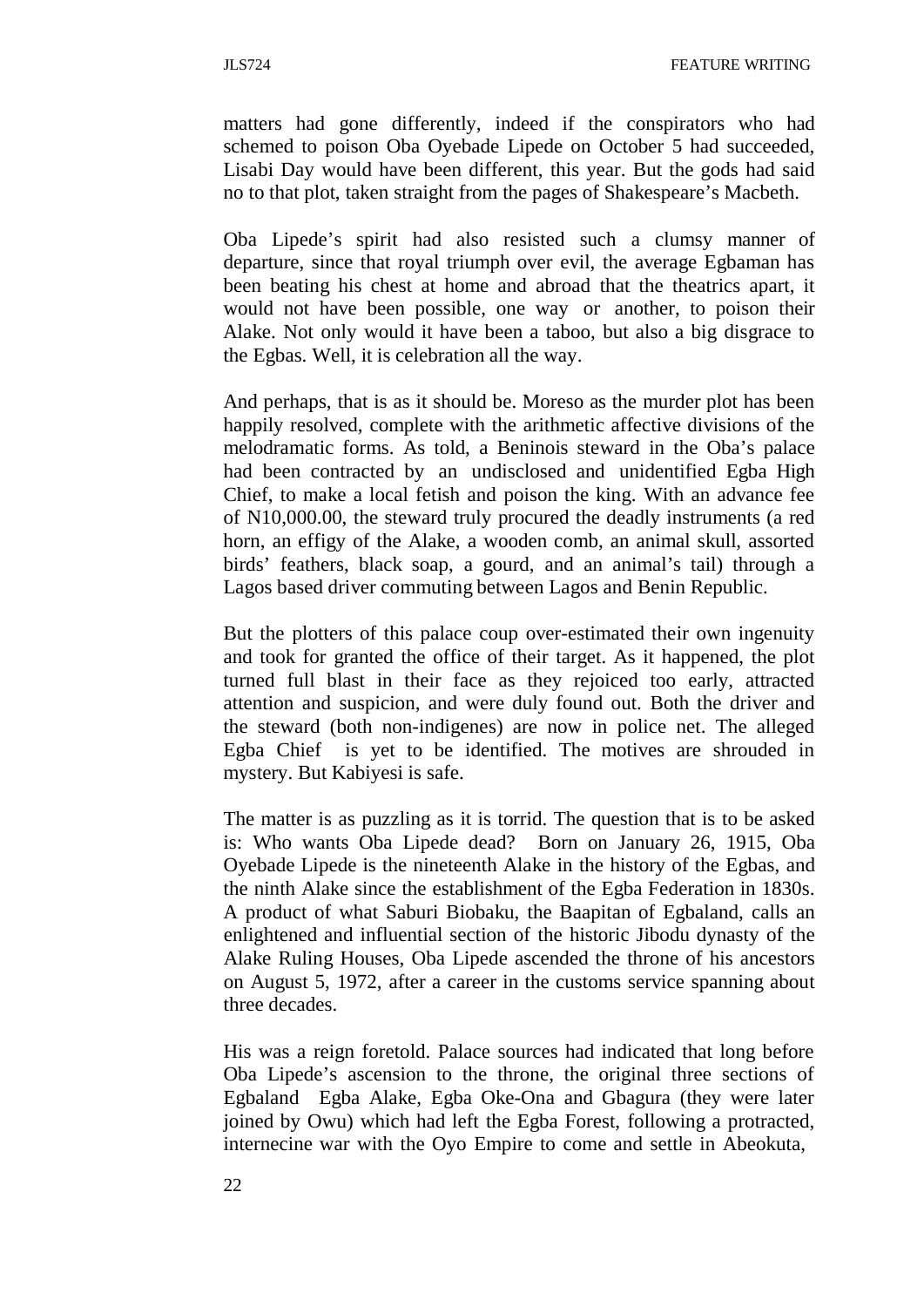JLS724 FEATURE WRITING

had out of anxiety and concern consulted the oracle about the future of the new settlement. And the oracle has spoken unambiguously, that during the reign of the ninth Alake in the new settlement, Abeokuta will witness unprecedented growth, economically and politically and come to be reckoned with, far and near.

And as predicted, Oba Oyebade Lipede has fulfilled this promise. Barely four years after his coronation, Abeokuta was named the capital of Ogun State: an achievement which not only opened up the town to the outside community, but also brought a great many infrastructures. That same year, an Egba son, General Olusegun Obasanjo, the Bobajiro of Egbaland, whose wife, Chief (Mrs) Stella Obasanjo is the Iyameto of Egbaland, became the Head of State of Nigera, the first yoruba man to occupy such an exalted office. In later years, commentators will remark further that under the reign of Oba Oyebade Lipede, Abeokuta not only produced the first Yoruba Head of State, the town also produced a second one in the person of Chief Ernest Shogunle Shonekan, the Abese of Egbaland who was the Head of Government under General Ibrahim Babangida, and later Head of the controversial Interim National Government (ING) in 1994.

The town equally has the distinction of having produced Chief M.K.O Abiola, the Bobagunwa of Egbaland, who if the events of June 12, 1993 had been more politically correct, would have become president of the Federal Republic of Nigeria. All three, instructively, are chiefs in the Alake's palace. Under Oba Lipede, Abeokuta and its environs have further become truly modern and industrialized. Between 1972-1995, Abeokuta alone has witnessed the establishment of more federal schools and a university, and with the Oba's spiritual guidance, there has been relative peace in the domain.

Oba Oyebade Lipede became king at a time when Obas were no longer allowed to play prominent political roles. With the introduction of the 1952 local government law of the former Western Region, power in traditional settings became vested in the Local Government councils. By 1966, when the military took over, and with the 1952 Local Government law still effective, traditional rulers had lost their political power. This had made not a few traditional rulers to lose their respect and glamour as in a bid for relevance, they scramble for opportunities and favours that are beneath their stature. But not Oba Oyebade Lipede. In the face of the changing fortunes of the traditional institution, he has remained dignified, leading the Egbas with a sense of purpose.

In his 23 years on the throne, (he has the distinction of being the third longest reigning monarch in Egba history since 1898), Oba Lipede's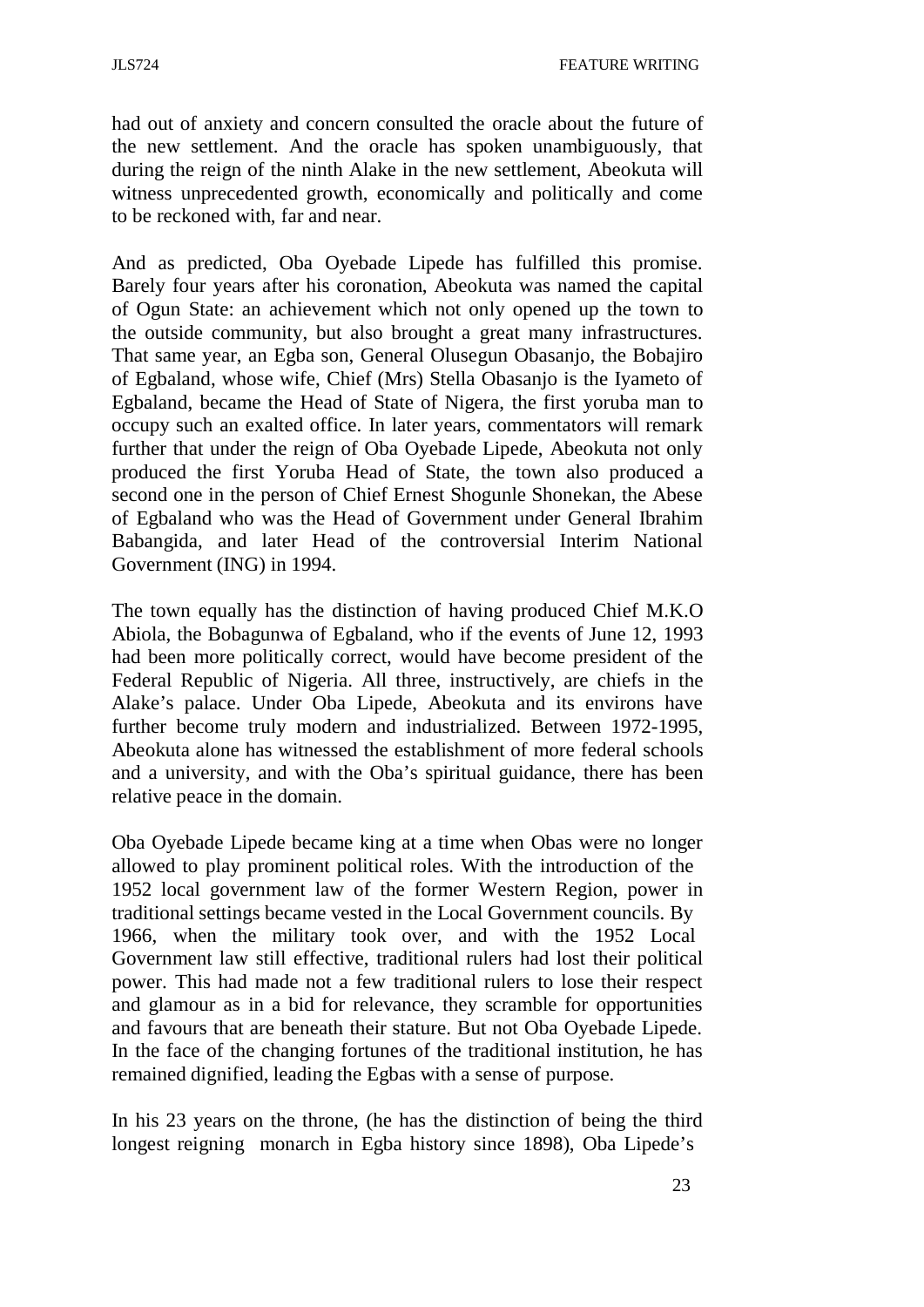concerns have been the maintenance of traditional institutions and the development of Egbaland.

In the first instance, he is the spiritual head and royal father of all Egbas, and ensuring that the festivals which link the community with their past continue to be observed in an ageless fashion. In this task, he is assisted by four other Obas in charge of the four sections of Egbaland: Oba Adedayo Olajoke, Shobekun II, the Agura of Gbagura; Oba (Dr) Adedapo Tejuso, Karunwi II, the Osile of Oke Ona Egba, Oba(Dr) Olawale Adisa Odeleye, Lagbedu I, the Olowu of Owu, and Oba Jacob Olufemi Omolade, Lafa II, the Olubara of Ibara. Each of these obas, like the Alake, is educated and each in his own style reflects and encourages the growing cosmopolitan character of Egbaland.

Oba Oyebade Lipede has, in addition, always paid great attention to the development of Egbaland. This, in two ways, by continuously appealing to Egba sons and daughters to return home to set up industries and build houses, and by pleading with the Federal Government to focus more attention on Egbaland for development projects. On both counts, Oba Lipede has been successful. Between 1972- and 1982 alone, about 70 companies and small scale industries were incorporated in Abeokuta according to the records of the State Ministry of Trade, Co-operatives and Industries, and between then and now, the number has since tripled.

New settlements marked by modern houses of refined architecture have also sprung up in several parts of the town. For many years, the Alake almost single-handedly pleaded with the Federal Government to dualise the Lagos-Abeokuta Expressway. When he succeeded in getting approval from the Federal Government, it was a cause for celebration in 1992 during his  $20<sup>th</sup>$  coronation anniversary, although work is yet to start.

There is a common saying that the Egbas are difficult to serve, "Egba Soro sin". This is perhaps because of the independent mindedness of the average Egba man, a fact which makes it impossible for the Egbas to exhibit a herd mentality. And this is not without reason. The Egbas came in contact with Western education and civilization, very early in their history. The first newspaper in Nigeria "Iwe Iroyin" was published in Abeokuta in 1859, and the earliest missionaries including Henry Townsed and Bishop Ajayi Crowther had lived in the town. As early as 1900, Egba obas communicated directly with the Queen of England, and the people were well educated, demonstrating at all times, a refusal to be dominated as exemplified by the rebellion of the Egba women under the leadership of the inimitable Mrs Funmilayo Ransome-Kuti in 1944. But with Oba Lipede on the throne, there has been calm in the land;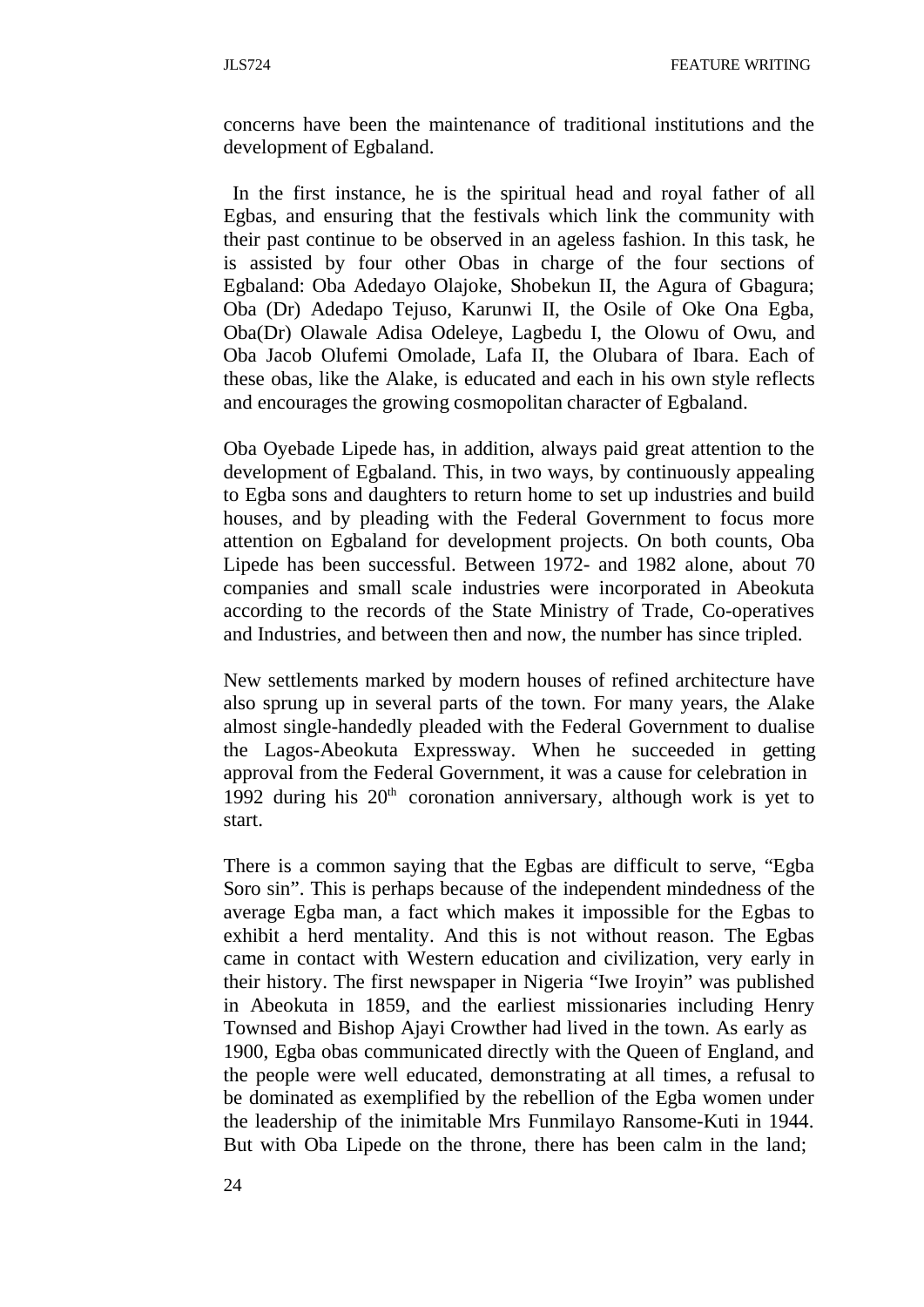even if there has been one or two controversial issues, which Oba Lipede has handled, with accustomed refinement.

The first had to do with ascension to the throne of the Osile of Oke-Ona, Oba(Dr) Adedapo Tejuoso, a medical doctor. He sought to re-define the limits of the Alake's authority calling him the Alake of Ake, rather than the Alake of Egbaland. But this unusual rebellion from one of the original quarters was handled maturedly, by the palace, without a word from the Alake. Again, during the June 12 political crisis, the principal players in the crisis had turned out to be mainly Egbas. Bashorun M.K.O. Abiola the disputed winner of the election, and Chief Ernest Shonekan who had been appointed to head the ING, were both Alake's Chiefs, and there had been much anxiety in the land over whom the Alake should or will support. The Alake, as in all other matters, chose to stand on the side of his people, by continuously insisting up till this moment that the Federal Government should go back to June 12 and not divide his people.

In spite of his commitment to the Egbas however, the Alake has also played an active role in the nation, building in the process, goodwill for the Egbas. Although a well meaning intervention in the chairmanship tussle in the Oyo State Council of Chiefs between the Ooni of Ife and the Alaafin of Oyo had earned him a rebuke, and an allegation of prejudice from the Oyo Mesi in 1987. The Alake in his interventions in national issues is generally known and regarded as a man of peace. A biography, published in September 1992, was titled "Lipede: A Dove of Destiny". The brochure for his  $20<sup>th</sup>$  coronation anniversary was also titled: "The King of Peace".

Oba Oyebade Lipede has served as the Chancellor of both the University of Uyo, and the Federal University of Yola, Adamawa State. In May 1995, he was invited by the Kaduna State Government to commission the N20 million Saminaka Water Supply Dam. A Commander of the Federal Republic (CFR), he attended St. Peter's Primary School, Ake, and later Abeokuta Grammar School, where he was classmate of the exemplary late Chief Simeon Adebo, Nigeria's first Permanent Representative to the United Nations. After 23 years on the throne, Oba Lipede continues to attract nothing but praises. And hence, every January, August and November, it is with unaffected enthusiasm that people troop to the Ake palace to mark his birthday, his coronation anniversary and the annual Lisabi Day celebration.

In 1994, he suspended his  $22<sup>nd</sup>$  coronation anniversary due to the political crisis ravaging the country, but next Saturday, November 4 will be another Lisabi Day when the sons and daughters of Egbaland will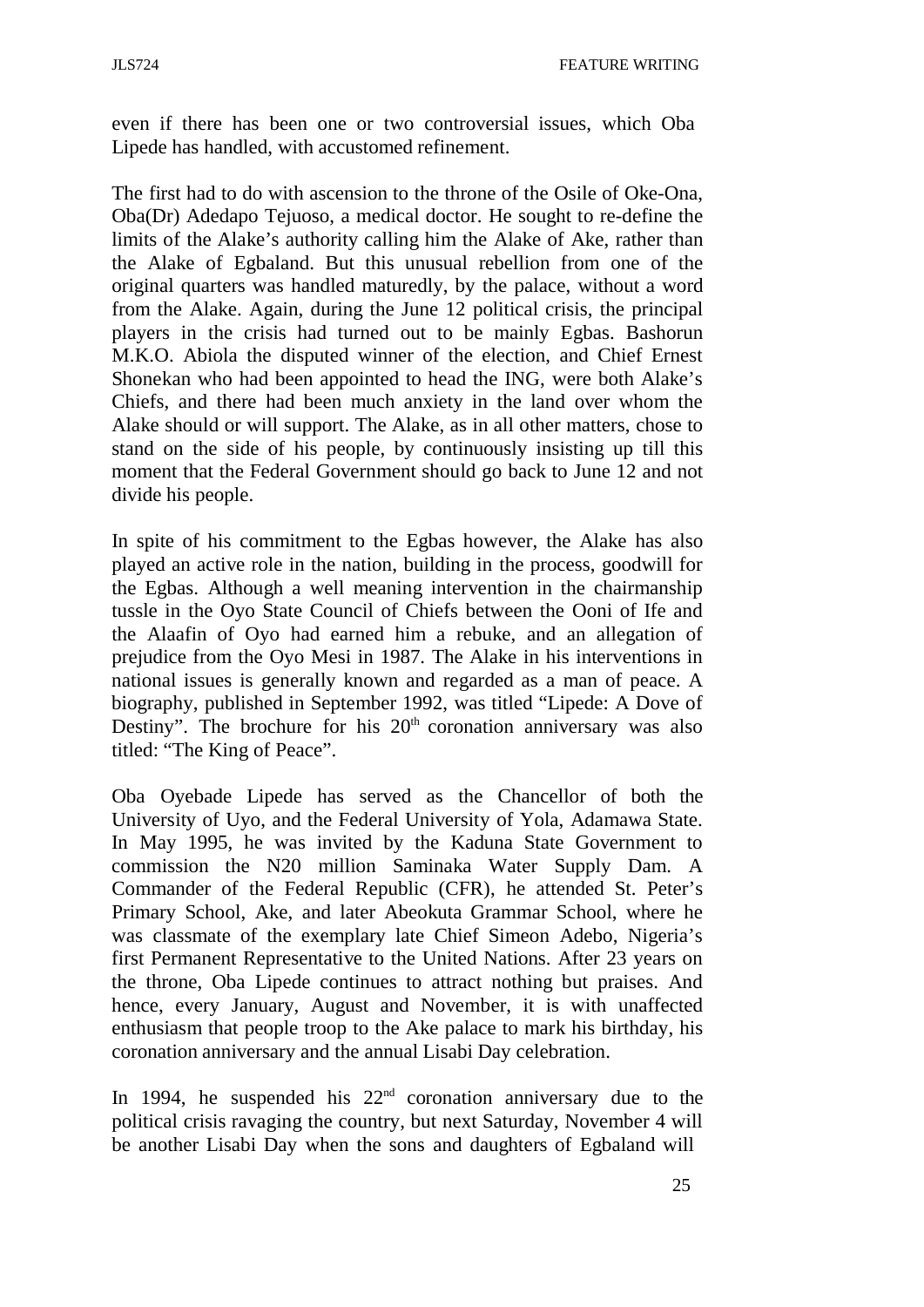gather together to celeberate and thank their ancestors for sparing the life of their beloved king Oba Oyebade Lipede who turned 80 in August. They will be able to dance, more royally to the Gbedu drum from Oba to Itoku. It is correct poetic justice that the regicide failed.

## **3.5 Radio, T.V & Film Features**

We have read a lot about feature writing in the print media but little or nothing has been said about features in the electronic media. We will briefly discuss this aspect here.

Features in the radio, TV and Film features once again, are not News reports. They are often about events. One such features is the anniversary feature which reminds us about an event in the past, which puts a story in perspective. Also, features are usually stories (based on factual events) that listeners/viewers will find interesting. Thus, the entertaining quality must be there too. This means that creativity and inventiveness are hallmarks of the feature story. Radio features are always short, and generally last between 2-3 minutes, whereas the print media features will be about, 1,000 words for it to make any meaning.

A documentary is a representation of the reality of certain experiences or the creative production of real life experiences. This means that a documentary contains factual production or representation of real life experiences. Some documentaries are based on cause and effect logic and others examine subjects form different perspectives using the stream of consciousness device.

Berger (1990) argues that documentaries are research reports made using sound and images. This is important because it suggests that scripts for documentaries might be used, in certain cases, as alternatives to the traditional research papers assigned in courses. Documentaries are always based on research. It is only the method of presentation of one's findings in the form of a script rather than long essay that is different.

The camera records what it is pointed at. This means that documentaries can be subjective depending on who is handling the camera. The problem of selection and interpretation exist.

Some of the devices that can be used in producing a documentary include narrators, dialogue, stage scenarios, voice over or tracks, etc.

Clearly, the newspaper feature story writer is different from the radio, TV or film feature writer. In the print, they are either called columnists, commentators, reporters, writers or correspondents. What they write is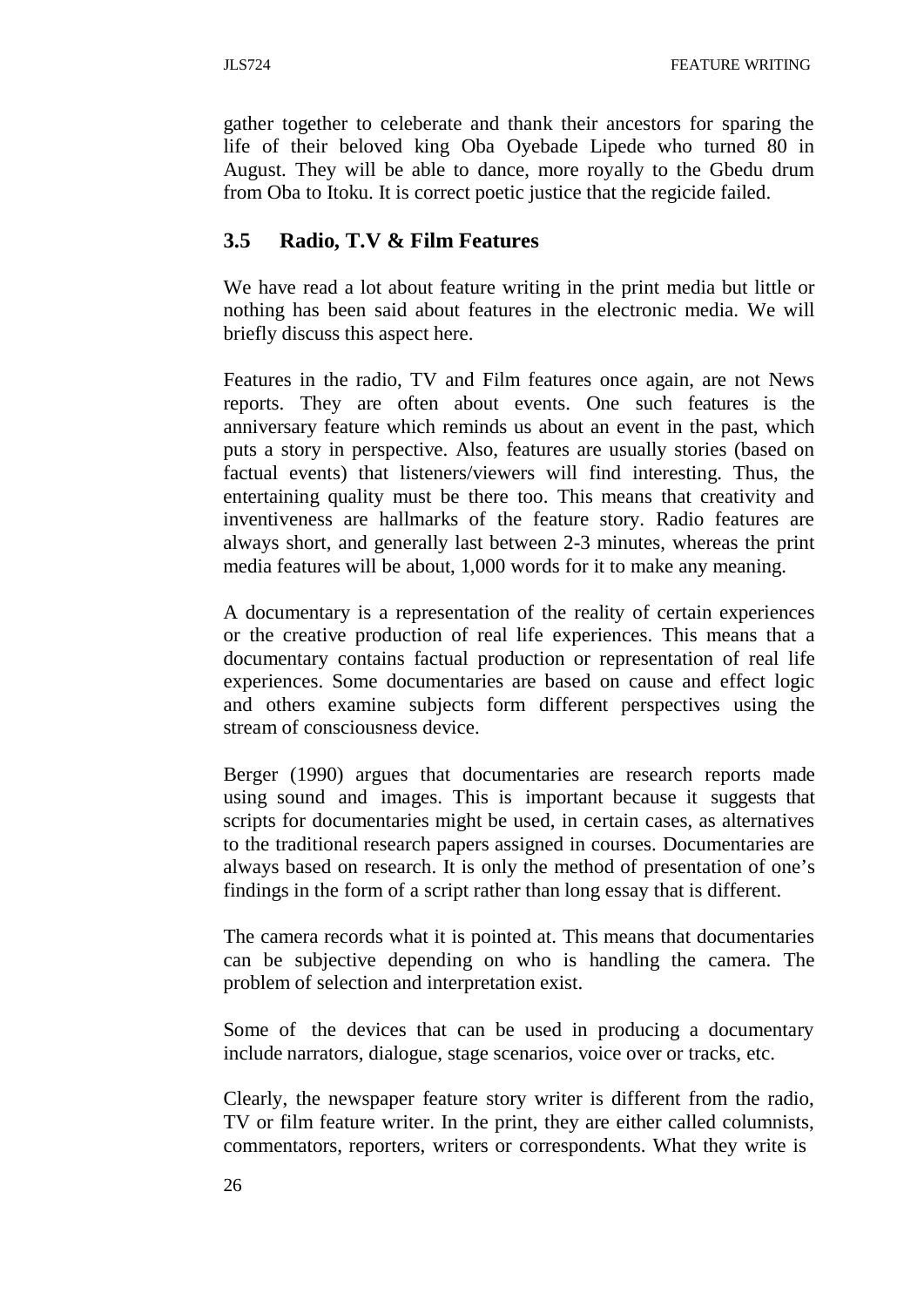called "copy". Whereas, the radio, TV, film feature writer calls his own "Script" because he writes using dialogue, the way playwrights write theirs.

Thus, there is no comparison between the "copy" of the newspaper feature writer and the "script" of the documentary maker.

## **4.0 CONCLUSION**

In this unit, we have examined special features, personality profiles and types of personality profiles. A sample was equally provided.

### **SELF ASSESSMENT EXERCISE 3**

Apart from profiles on personalities, what other types of profiles do you know?

## **5.0 SUMMARY**

This unit has examined specialized feature stories, how writers get to become specialist writers, profiles, personality profiles as well as types of personality profiles.

## **6.0 TUTOR-MARKED ASSIGNMENT**

- 1. Answer the following questions on the personality profile you have read:
- 2. What is the basic story line?
- 3. Why is the profile worth reading?
- 4. What purpose does it serve?
- 5. a. Is it unusual?
	- b. Is it of human interest?
	- c. Is it about prominent people/places/events?
	- d. Does it have conflict?
	- e. Is there close proximity between readers and the subject?
- 6. Deduce from the profile, how the writer gathered his information.
- 7. Is there additional information you wish to add?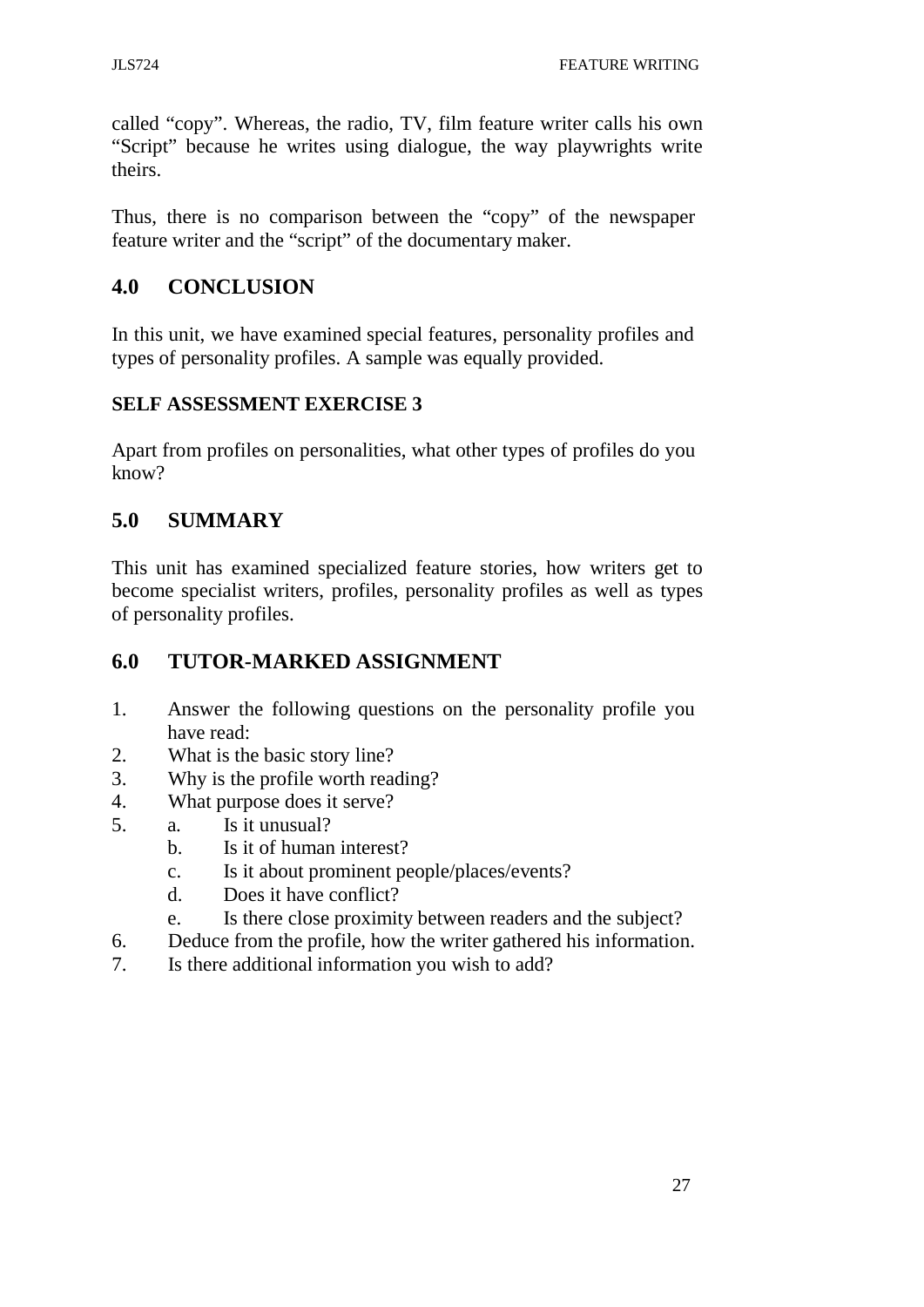#### **7.0 REFERENCES/FURTHER READINGS.**

- Mencher, M. (1983). *Basic News Writing,* Dubuque, Iowa: WmC Brown
- Udofia, C. (1991) (ed). *African Journalism in Perspective* Abark: Itiaba Publishers.
- Okoye, I. (1998). *Features writing: Theory & Practice,* Lagos: Mic Pac Ventures Ltd.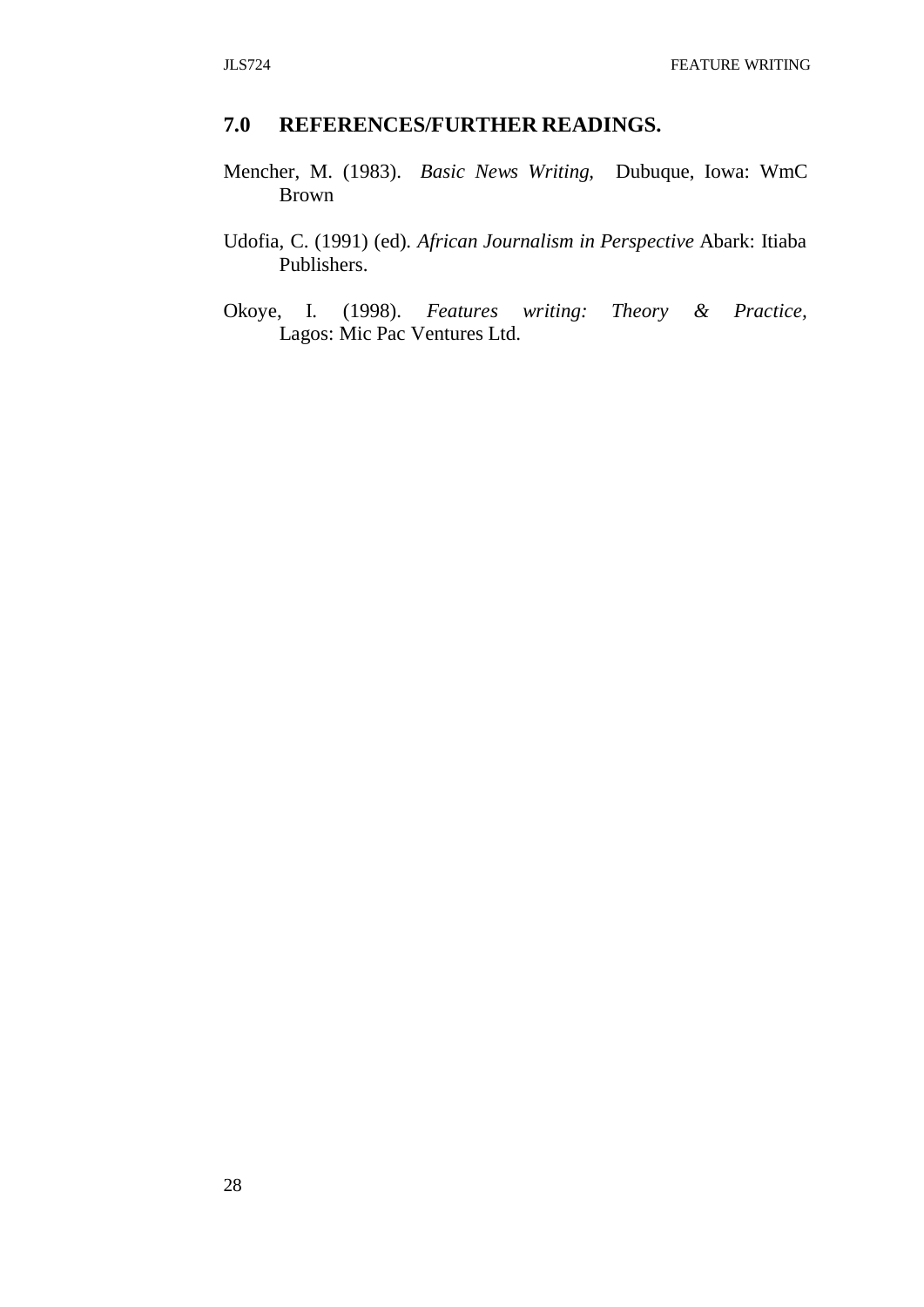## **UNIT 4 INTERVIEW FEATURES AND PROFILES II**

#### **CONTENTS**

- 1.0 Introduction
- 2.0 Objectives
- 3.0 Main Content
	- 3.1 Interview Features & Profiles
		- 3.1.1 Interview Features
		- 3.1.2 Relevance of interviews
- 4.0 Conclusion
- 5.0 Summary
- 6.0 Tutor-Marked Assignment
- 7.0 References/Further Readings

## **1.0 INTRODUCTION**

This unit is a continuation of unit 3 where we discussed profiles in general and people profiles, specifically. Here we go further by looking at interview features as well as some other aspects of profiles such as focus, background research, relevance of interviews, etc.

## **2.0 OBJECTIVES**

By the end of this unit, you should be able to:

Identify the relevance of interviews in feature stories. Conduct your own interviews for any feature story.

## **3.0 MAIN CONTENT**

## **3.1 Interview Features and Profiles**

#### **3.1.1 Interview Features**

The interview feature story is the writer's way of disseminating information. While we recognize the fact that editors are more interested in interviews with public figures and celebrities, they are equally on the look out for relatively unknown persons who have rational and unique ideas.

As mentioned earlier, a person is interviewed either because he is a recognized authority on the subject about which he is interviewed, or he is a prominent figure in that field. Having established that the person is either a recognized authority or is prominent in that field, the interview requires a lot of time, planning and concentration.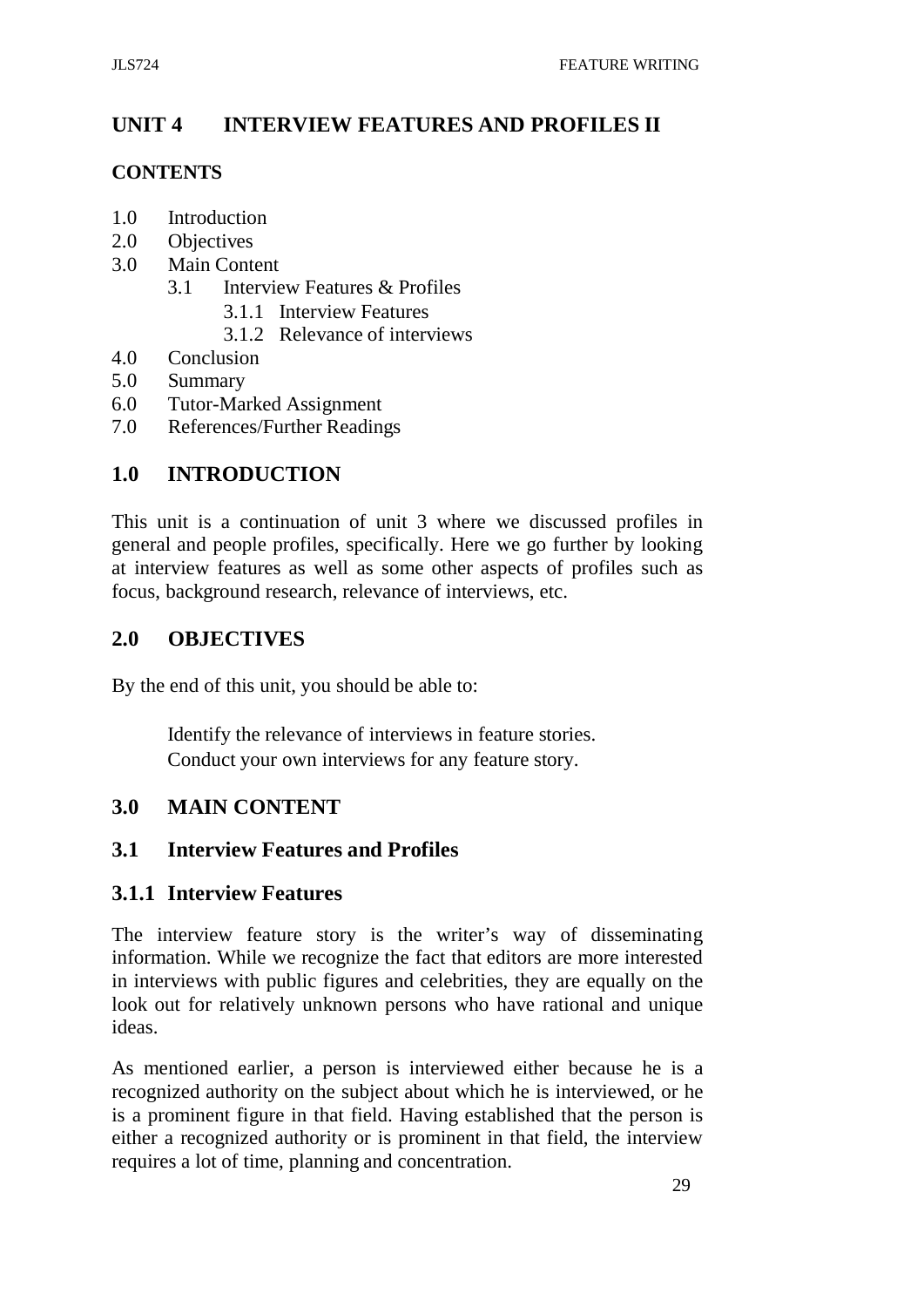The questions should be sent ahead of the interview to enable the subject to think about the answers. This is in an ideal situation. It is important to study the interviewee's background before the interview. Knowing his biography, characteristics, traits, habits, past experiences etc will go a long way in helping the writer form his opinion. Also, talking to his friends, school mates, neighbours, colleagues etc will help. One major problem the writer may face is if he is not so well known and if he happens to work for the journal that is perceived as antagonistic towards the interviewee.

#### **3.1.2 Relevance of Interviews**

Having background knowledge of the interviewee has its advantages. First, it will help save precious time. It will also give you a sharper focus since you already know what you want to ask. It gives you the opportunity of starting and channeling the interview in the direction that suits you most. Your rating will grow as you will be seen as serious, confident, dedicated and adequately informed.

The interview could be one-off or a series of interviews. It is important that all the responses, observations, etc are well written.

Attached here is an interview feature on Adams Oshiomhole, the leader of the Nigeria Labour Congress (NLC). Read it and make sure you understand it.

#### **This Job is Interesting - Oshiomhole**

The man of the moment is Nigeria Labour Congress' Adams Oshiomhole who just came out of the heat of intense fuel price negotiations literally victorious by keeping a litre of petrol at N22 with corresponding reductions for diesel and kerosene. But by far more engaging has been the labour activitist's rising profile which following the June 13 solution, Labour provided a new kind of leadership direction capable of charting a new course for government people relations. Oshiomhole here recounts the manoeuvers leading to the compromise and admits that this job of standing to be counted on the side of the people is something he enjoys doing because the only way to confront a bad policy is to resist it.

#### **Question:**

Until yesterday Labour maintained its position of a total reversal to the old prices of N20, N19 and N17 per litre of petrol, diesel and kerosene, what informed your decision to concede to the Federal Government's offer of N22, N21 and 17 per litre of fuel, diesel and kerosene which had been in the offing since last week?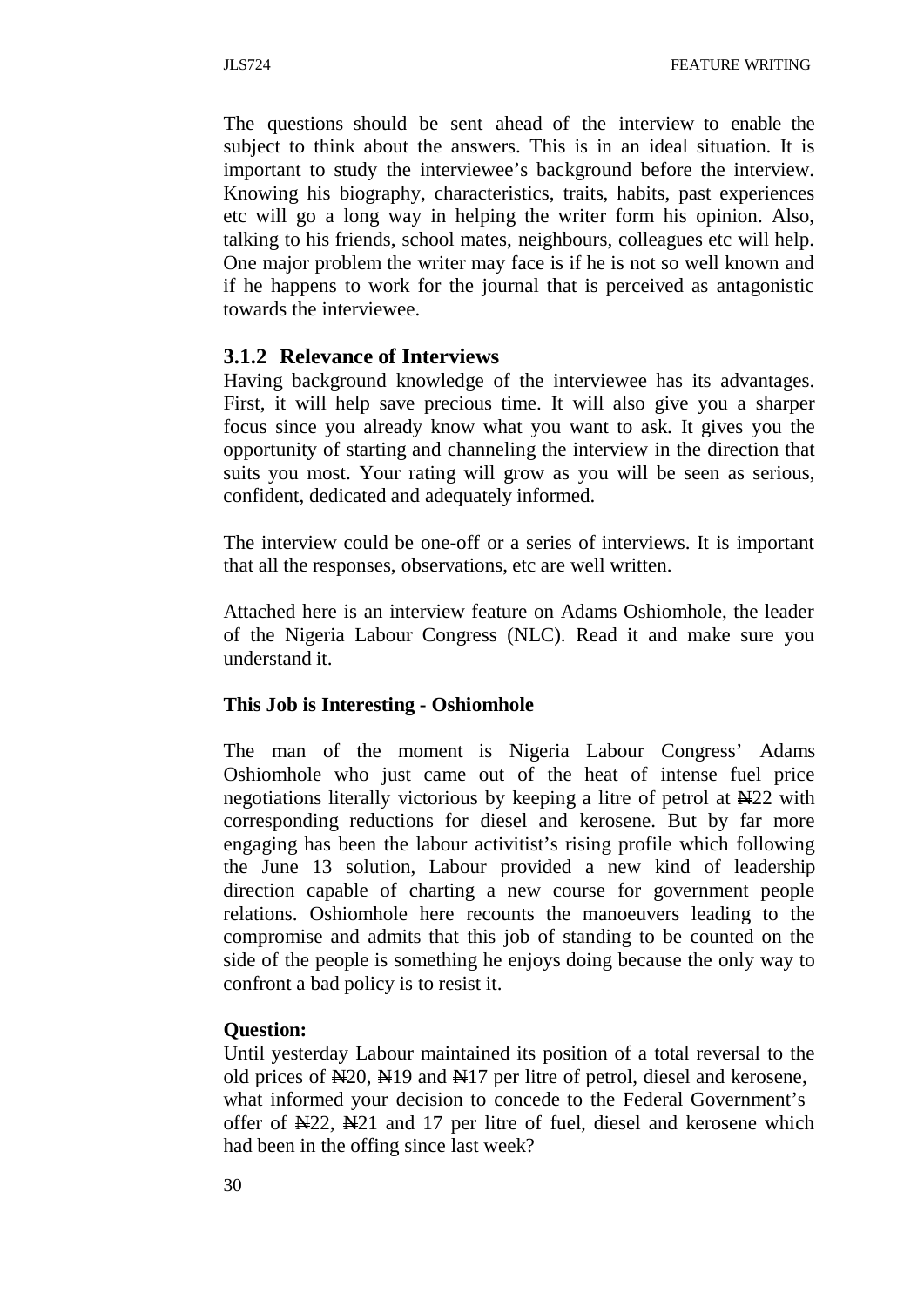#### **Oshiomole:**

No, the last part of your statement is not correct, that it was in the offing, if you know these decisions are arrived at. We had to maintain a very strong position because we were dealing with very powerful forces, both internal and external, and once you show any sign of weakness then you are not going to expect them to take you seriously. So we had to maintain a very strong position and it was very appropriate tactic that we had to employ.

But of course, it was also a position we were prepared to defend and stick to, but we tried not to wreck the country and the economy. It was especially to put pressure on the government to appreciate that Nigerians are even united in their opposition and since we were convinced that we had exhausted all the possibilities of dialogue without result, we had to resort to an industrial action. But we also did not want to wreck the economy. When we got to that level, the government had moved to  $\text{N25}$ ,  $\text{N24}$  and  $\text{N17}$  per litre of fuel, diesel and kerosene. We refused. They published their figures uni-laterally and they called us back to negotiation. It was important that at that point we take a final decision.

So, in line with our democratic tradition, we called a meeting of our highest decision-making organ, the National Executive Council (NEC) and the decision of NEC you know, is a message in the interest of the country as we noticed that they realized they were wrong,. But they had a problem of not wanting to be seen to have completely given up and then we knew that the concern of the public was not so much that they are against their government but they cannot afford the kind of increases the government had imposed on them. So what then was required was to take a critical look at the issues and take a figure which to the ordinary man may not regard as too much, he does not really want it but he can live with it and for the government, it does not address their revenue concern which they expected from the increase. However, it gave government a leeway to save its face.

Now, we did that to show a measure of maturity and to ensure that Nigerians do not go through unnecessary punishment because as you know, in this strike, we had the support of market women and the road transport people, self employed people whose businesses at the end of the day we would not want to wreck. So we had to do a critical balance and what we did was quite appropriate when dealing with issues that are involved in prices of petroleum products, particularly when the prices have already beenannounced.

Labour has just agreed to a two Naira increase in prices of petroleum products, but the sector is still facing a lot of fundamental problems, including the unending Turn Around Maintenance of our refineries.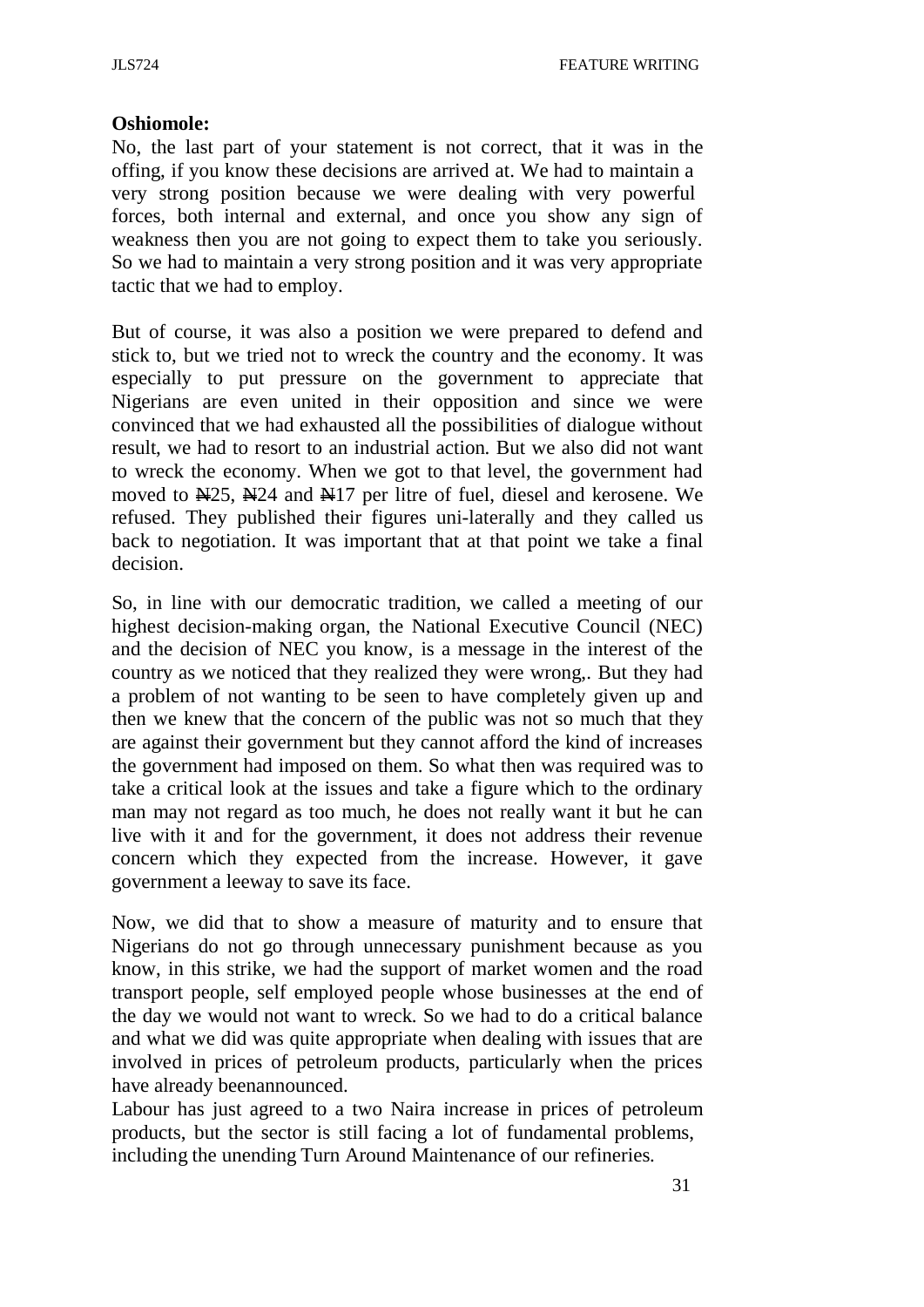#### **Question:**

Was there an ultimatum from labour as to when the refineries should be put in shape?

#### **Oshiomole:**

You do not do things based on ultimatum. Ultimatum is not a magic that is used to cure all ailments and as far as we are concerned, you do not manage a country through ultimatum. Our idea is a joint committee to address all the issues in the sector including the politics of maintenance processes of contract award, the choice of contractors and who NNPC imports from and how those are determined because in a globalized world, people can access these information.

So, I will expect the committee to deal with these and several other issues so that before the tax payer is called upon to pay a naira more, we must be convinced that we are not just subsidizing some insatiable appetite somewhere in the NNPC. I know that the new managing director is committed to turning the place around, but he has to place more focus on eliminating wastages within than attracting more funds into the system. I commend him but he should be ready to do much more than is currently the case.

In the near future, government will not be able to blame its predecessors because after a year or more than a year in office, people will expect that the problem of non maintenance of our refineries can no longer be blamed in the past. It must be the responsibility of the present government.

#### **Question:**

Talking about Nigeria importing fuel, did the NLC try to get the Federal Government's commitment as to when Nigeria, which is rated as the sixth oil producing nation in the world, will stop importing fuel?

#### **Oshiomole:**

Well, this is related to when the refineries will work. What we had was a statement from the management of the NNPC, to the effect that the Port Harcourt Refinery is likely to come on stream by August when they should be through with the maintenance going on. I am not sure we have a very definite position on the Warri refinery but in the case of Warri refinery, we were told that it is much better than the Kaduna refinery which appears completely hopeless. They also agreed that there are people who are sabotaging these refineries, wanting to make sure that they do not work so that the country can continue to depend on import.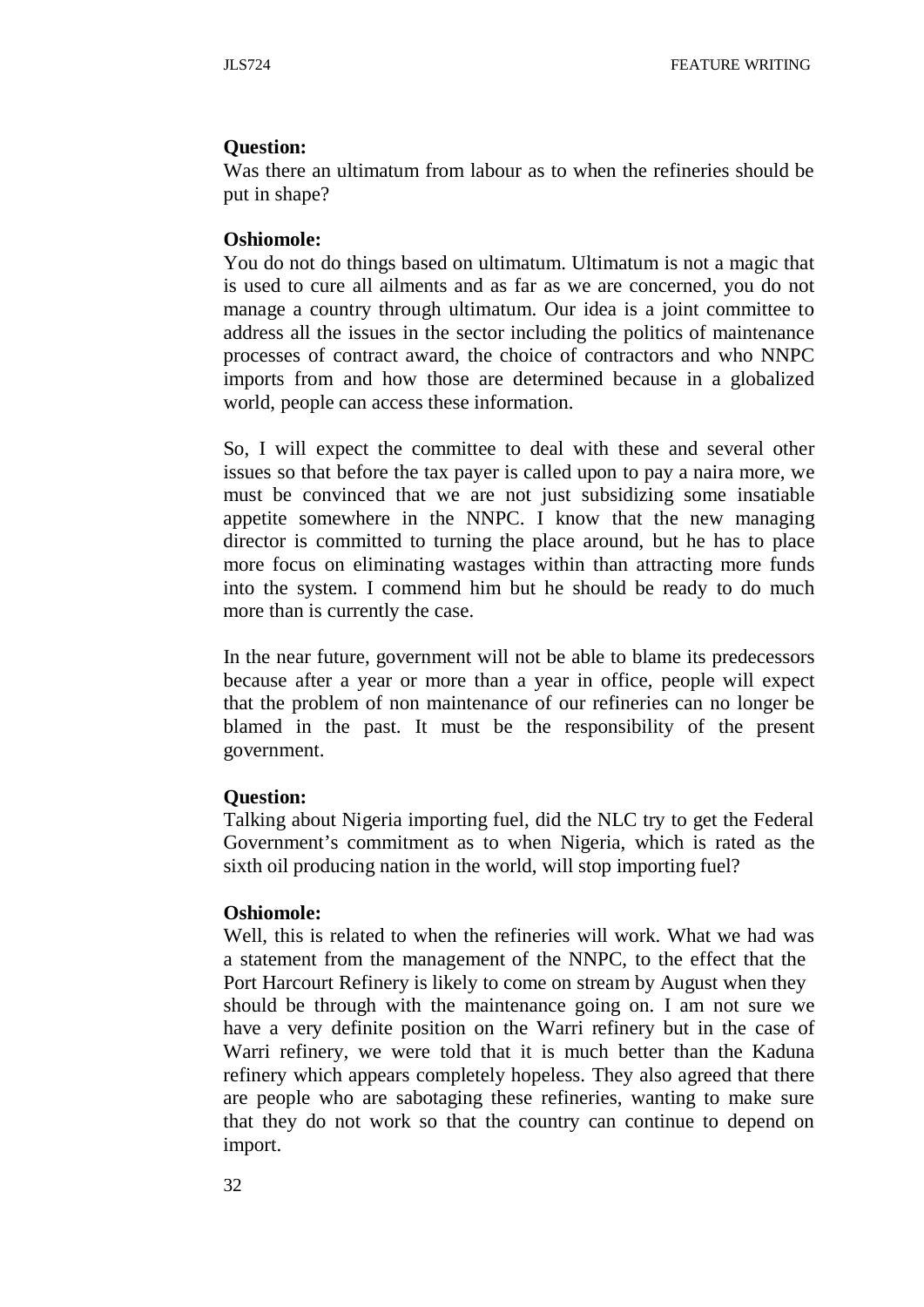It is a question of vested interests which means that the system of importation is such that unearned rent is accruing to certain people. And one will expect the committee to deal with those by looking at what way people profit from importation and block those loopholes, for as long as the incentive is there for people to make money, if the country depends on import, some people will continue to have the resources that they employ to sabotage the system. And I think that Nigerians cannot understand that the government has not got what it takes to put saboteurs out of work, given the goodwill that the government enjoys and the resolve Nigerians have made to make democracy work. I think that government can draw on this support and find the necessary political will to deal with those vested interests that are frustrating the efforts of the nation.

I find it embarrassing that we keep blaming faceless saboteurs for our inability to deliver and I think the committee should address these and several other issues because Nigerians are entitled to get results for their taxes.

#### **Question:**

Having agreed to a two Naira increase after so much sacrifice, was Labour able to reach an agreement with the Federal Government that the proceeds accruing from the increment should go into maintaining and updating facilities at our refineries to make distribution more effective?

#### **Oshiomole:**

No, I mean, given the time pressure we were working on, the emphasis was to get the issues resolved and get the country back to work so that Nigeria can return to stability. We have not discussed how they want to use that two naira. I think it is an issue that we can afford to discuss later because the emphasis was to get out of the mess we found ourselves arising from the very unpopular decision. So, we have not addressed all the issues there are to be addressed. What we addressed was just one item: How do we get the country back to work? How do we get the government to back down on its price hike?

#### **Question:**

According to popular opinion, the suspended strike which, according to you, recorded 97 percent compliance was unprecedented in terms of efficiency since the June 12, 1993 crisis. What factors were responsible for this level of success?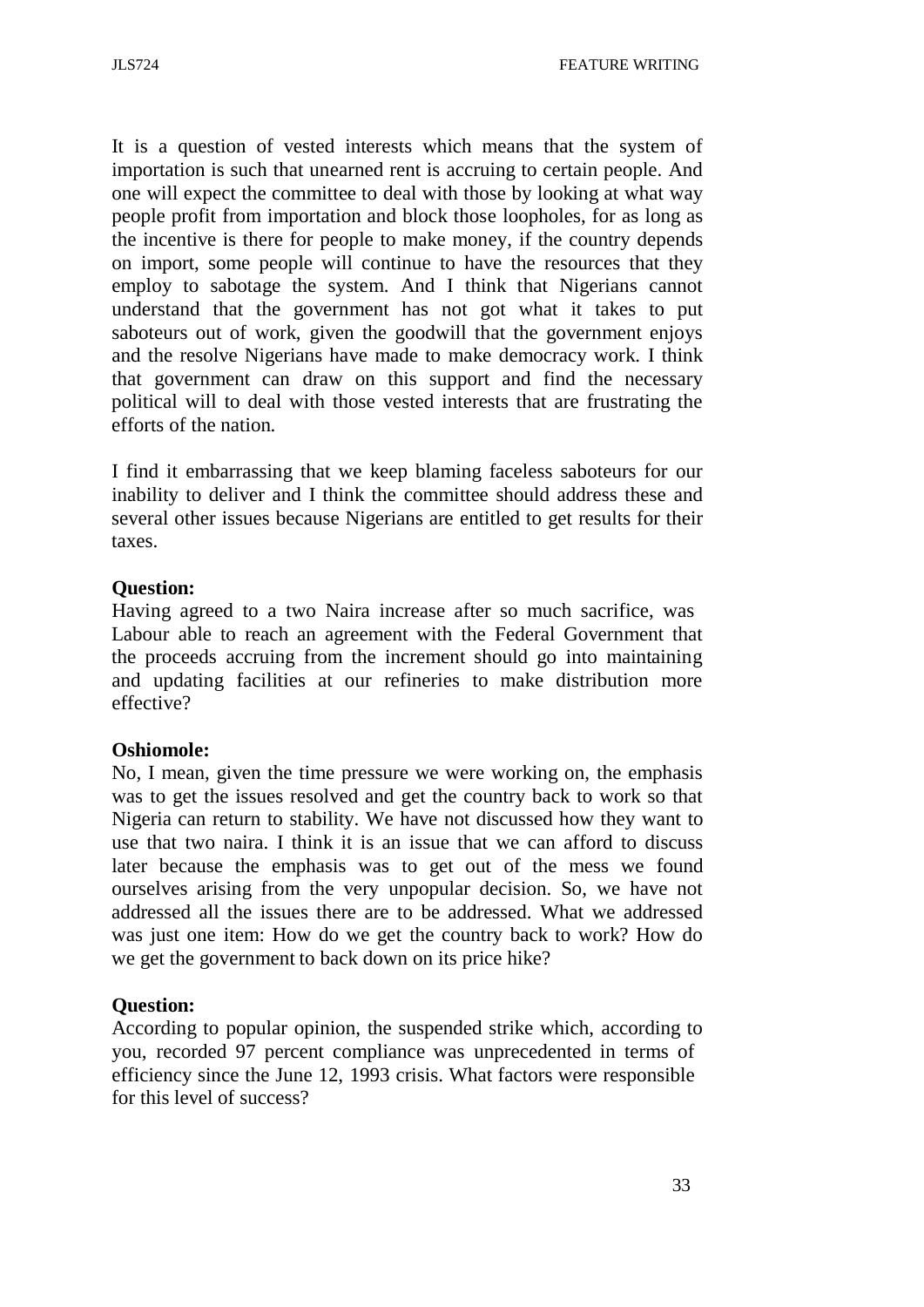#### **Oshiomole:**

Well, it just shows two things. First, if a government takes a decision that is clearly unpopular, the people can unite and resist it. And to me that is what I find very interesting, fighting for the people is what I enjoy doing. In this struggle, Nigerians irrespective of tribe or religion were united and that to me was very encouraging and was the functional aspect of the crisis.

Secondly, I think it shows that Nigerians are very much prepared to exploit the window of opportunity that a democratic setting provides to ensure that our own elected government does not degenerate and begin to conduct the affairs of state as if they were military. And people clearly are determined to defend democracy and this was seen as the first test, whether all we have as a people in a democratic setting is the right to vote and then for the rulers to rule as they deem fit, or it involves a process in which people must continue to be consulted and to be involved in the whole nature of participatory democracy.

I think that all of that was involved and the government was not sure whether it can be compelled by the people and I think after waiting for two, three days, the evidence was increasingly obvious that the people say that they are supreme and the government is there only because the people are there, and I see this as helping us to lay a foundation for the more participatory approach, to public policy formulation. I think the government has learnt a lot of lessons in this particular case and the people have also learnt to realize that through the power of mobilization and organization and working together without recourse to violence, we can if we are consistent, get government to reverse itself if the government is wrong. I think the foundation for that has been very well laid.

What I think also accounted for this, is the fact that our performance over the past one year has given sufficient indication to the Nigerian people that we have a Labour leadership that would not commit itself to a project if it is not sure that the project is doable and sustainable. I think it is also a vote of confidence in the leadership of the NLC and the benefit that accrues from our modest attempt to network with the rest of the civil society, the students, the human rights groups and other concerned professionals. We saw people such as Gani Fawehinmi taking decisive positions. We saw students on the streets identifying with organised labour. We saw market women saying yes, we are all working together. I think all of these helped to reinforce the confidence of those of us who are at the leadership level to say yes, the people are with us and so we have no reason to be afraid.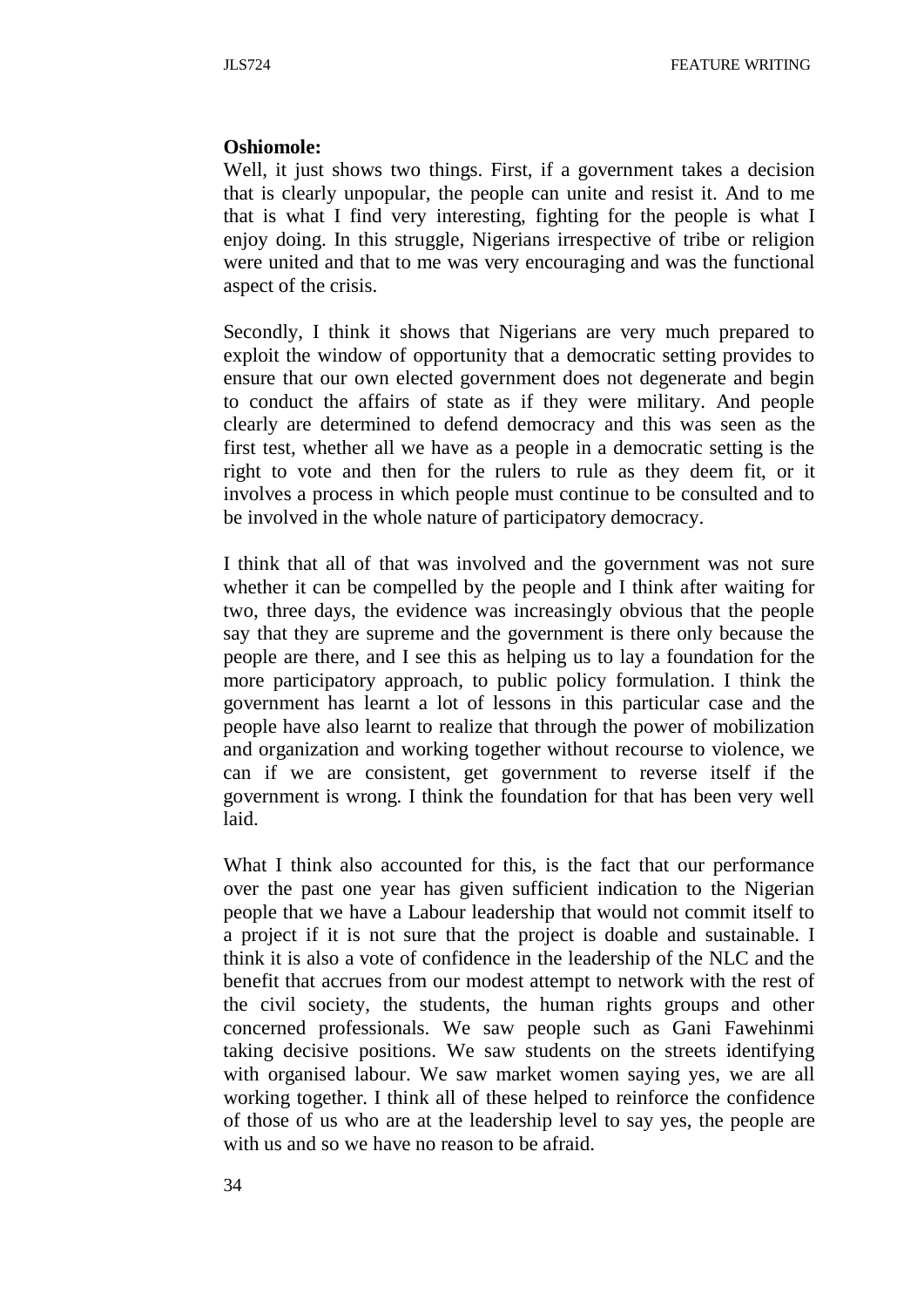The only thing that worried us is that when you have that level of support, you have to manage it in a way that at the end of the day, people would feel that the confidence placed in you was well justified. And I thank God that we came out of that without compromising that objective.

### **Question:**

What were the specific steps or actions of the Federal Government during the crisis which could indicate that it has learnt its lessons?

#### **Oshiomole:**

Well, it is only time that will tell what they have learnt. All I can say is that when you see the way in which the government defended NNPC when they first announced the policy and the fact that the government ignored our rejection when we rejected the first attempt to change the price to N25 per litre and we said to government it is not acceptable; they clearly did not quite appreciate that what we were saying reflected the views of Nigerians. They wanted to test it out and they went to the market place and dumped the N25 and the N25 could not extinguish the flame of bitterness and the government had to come back painfully. They tried to play divided and rule, involving some other groups they had ignored before, hoping they can break the strike, getting the Head of Service to issue a circular that was neither a reflection of our convention nor the reality on the ground.

The fact that they took all those measures suggest that government was still either in doubt about the fact of their being wrong or that although they knew they were wrong, they felt all the same that it was better to suppress the people and impose the power of the state. But I think the fact that ultimately they backed down from that again to where we are now must mean that they have convinced themselves that in a democratic setting, the people must have their way ultimately.

#### **Question:**

It took a meeting of almost nine hours before the NEC could give your leadership the mandate to concede to N22. What were the major arguments and factors responsible for this decision?

#### **Oshiomole:**

I think what the NEC did was first, because we were determined to allow for a very robust and open debate, some of us in the leadership decided we would just allow the State Council to speak their mind because coming from the states and having been responsible for the management of the strike in the respective state capitals, they were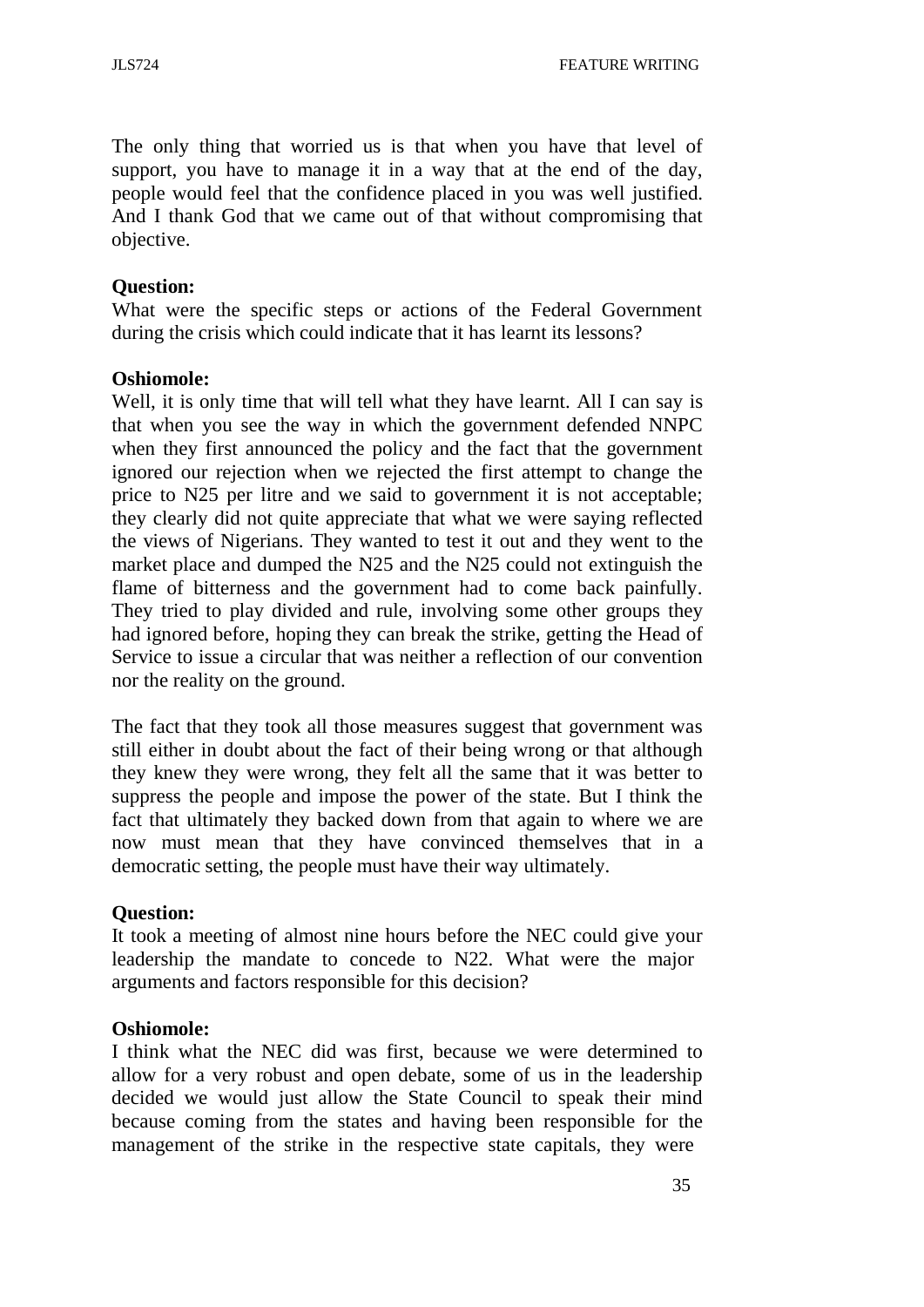better placed to tell us the feelings of the people. Our commitment was that whatever way it was going to go, it must go according to the will of the people. We were not prepared to go and sign an agreement in Abuja which we cannot sell at Oshodi or Port Harcourt or in Sokoto. To allow everybody to contribute to such debates, it is obviously time consuming particularly when you do not want to unduly influence the outcome.

We got to a point the NEC felt that okay, the leadership of congress was strong enough and they could trust it enough to give it an open hand to go and negotiate a passage that will bring the crisis to an end. But we said no, because we think we want to lay a foundation for a tradition that will put less discretion, because the more discretion you give to leadership, the more the pressure on the leadership and the higher the possibility of error of judgment. So we decided that the NEC must take decisions about figures. If you concede that concessions are necessary but only concessions to allow for a passage, then we must determine the level of that passage and they resolved that okay, do not give them more than N2 and we were convinced that anything more than that will not justify the efforts that went into it. We believe also that it was a sufficient passage.

So we went to the government and after debating till 4 a.m, we said okay take it or leave it, this is it. We will not go beyond this and we also believe you are wrong but you have a face to save; this is enough to achieve that and if you will not take the advantage, you have the right to ask your machinery to try and break the strike and we also will mobilize our people and resist.

So I think what was responsible for the NEC's decision was the collective realization that we must not subject the economy to undue disruption that could be counter productive. Secondly, that the economic interests of the self employed people who had been our allies in this struggle must be protected. The ordinary market woman who has abstained from commerce as a mark of solidarity, her interest must be taken into account and we think that when you are organizing a general strike, particularly if you do not have a political motive, you have to be careful so that you do not create a window of opportunity for antidemocratic forces. So, in the final analysis, we were all conscious of the fact that democracy is one year old and we should not subject it to too much stress. In fact we would not have embarked on the strike if the government was as sensitive as we were on the need to avoid situations that would lead us to creating conditions that might just undermine the present democratic project.

All of these, one way or another, were some of the specifics different people considered before we arrived at the decision. For me it was the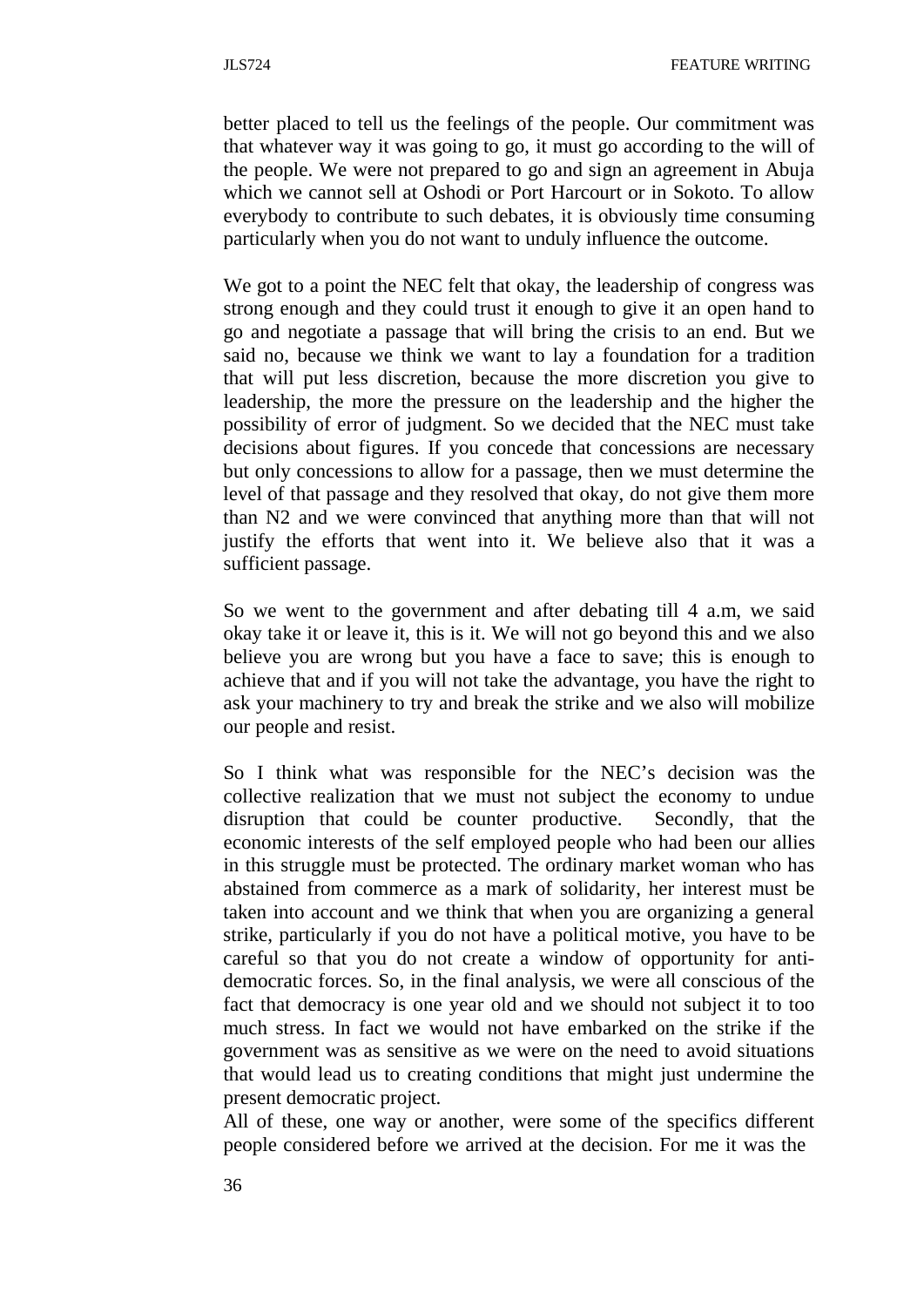very first time the NLC leadership said the organs must make the decisions for the leadership to enforce. The beauty of this is that we shielded ourselves from undue pressure and gave everybody that sense of collective responsibility and this is mutually reinforcing and tends to service the confidence that exists between the leadership and the followership.

# **Question:**

One minister was reported to have said that the mandate given to the NLC leadership has been compromised by ministers who stormed the venue of the NEC to lobby Labour leaders from their states/zones. What is your reaction?

# **Oshiomole:**

Obviously that is a possibility although I do not have any clear evidence of that. It is a possibility in the sense that we have made it clear that the leadership was not going to make the decision and the organs must be made to function. And once you have taken that kind of position, the government has put, we will not compromise our mandate. They were aware that the NEC was going to meet and you know, we cannot hold NEC meeting in secret. So if they decided to lobby NEC members that are preferable to a situation where all those ministers would have been lobbying my person or a few of us in the leadership to make the decision.

So, if they have to also for once go through the rigor of persuading their people, I think this is functional provided of course that the means they employed are means we can talk about in the market place. If of course they decide to employ means that are inconsistent with the government's much heralded anti-corruption commitment, then to that extent they should feel ashamed but you used the lobby and lobbying itself is not necessarily a bad thing if it is done on the basis of principle. We should be able to influence people on the basis of persuasion. I do not see anything wrong in that.

But I think having the privilege to preside over the meeting, I did not see people who were contributing talking as if they were under the influence of anybody. Of course, officials do not love the country more than the labour leaders.

Speculations are rife that in an attempt to break the strike, government, apart from lobbying, tried to infiltrate labour's rank and file by making some mouth watering offers to certain Labour leaders. To what extent is this true?

I have made this point elsewhere. President Obasanjo, from my assessment is committed to the anti-corruption project. But you know,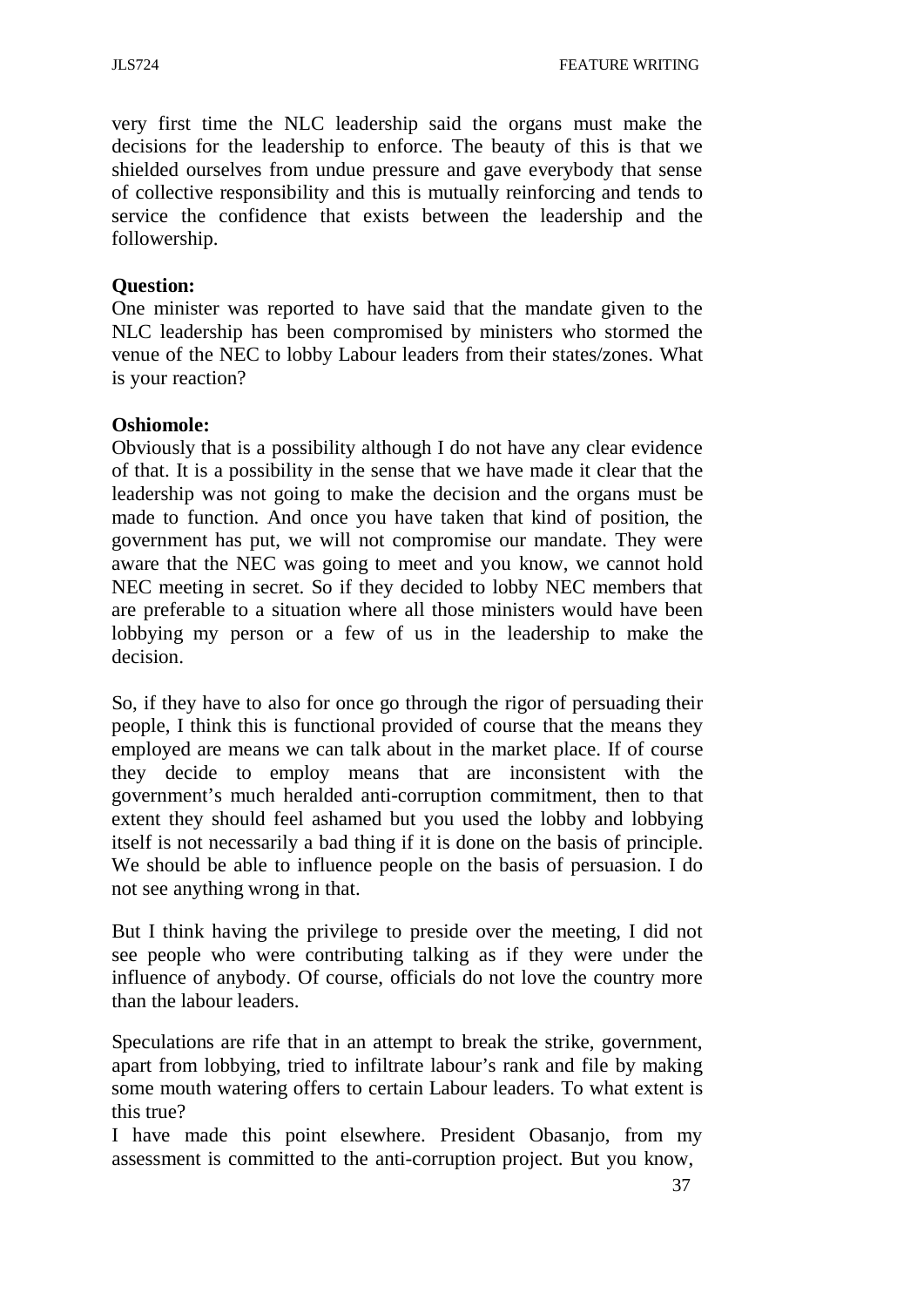to run a government is not a one-man business. You have other actors within the system some of whom, under pressure, may think that the end justifies the means and you know, we have people in this country who live on crisis. Having seen that there was a serious national strike and it was clear government was in difficulty, I cannot rule out the fact that either some people who wanted to cash in on the crisis and enrich themselves thought that this was an opportunity.

I think one or two individuals we discovered who were involved in this kind of thing were made known to the NEC members and they were duly censored. But the important thing is that we had conducted the affairs in a very open manner so that even if there were individuals who had certain intentions to compromise themselves, we created a condition that made it impossible for them to, like fifth columnists, compromise the action. And the important thing is that we as the spokesmen, if you go and compromise yourself, then you cannot deliver and I think once the head is not rotten the body cannot be rotten.

I think we managed to put those guys in check because in Nigeria we have people who see every strike as an opportunity to make money. And in the case of the guys in question, in their own case, they were the ones who went out of their way to negotiate with some government officials about how to compromise the strike. But all efforts to do this were rebuffed by government and the guys involved, when summoned before the NEC, they made a hell of noise but the truth is that I have them on tape and if care is not taken, we can decide to make them feel uncomfortable.

## **4.0 CONCLUSION**

In this unit, we have examined interview features, their relevance as well as some other aspects of profiles not mentioned in the previous unit.

#### **SELF ASSESSMENT EXERCISE 4**

If you have been asked to interview somebody in order to write a profile on that person but the person is "unavailable", what would you do, seeing you have a deadline to beat?

#### **5.0 SUMMARY**

This unit has examined features that involve interviews, the relevance of interviews, how important it is to spend time planning this interview as well as the need to concentrate. It has also provided a sample of an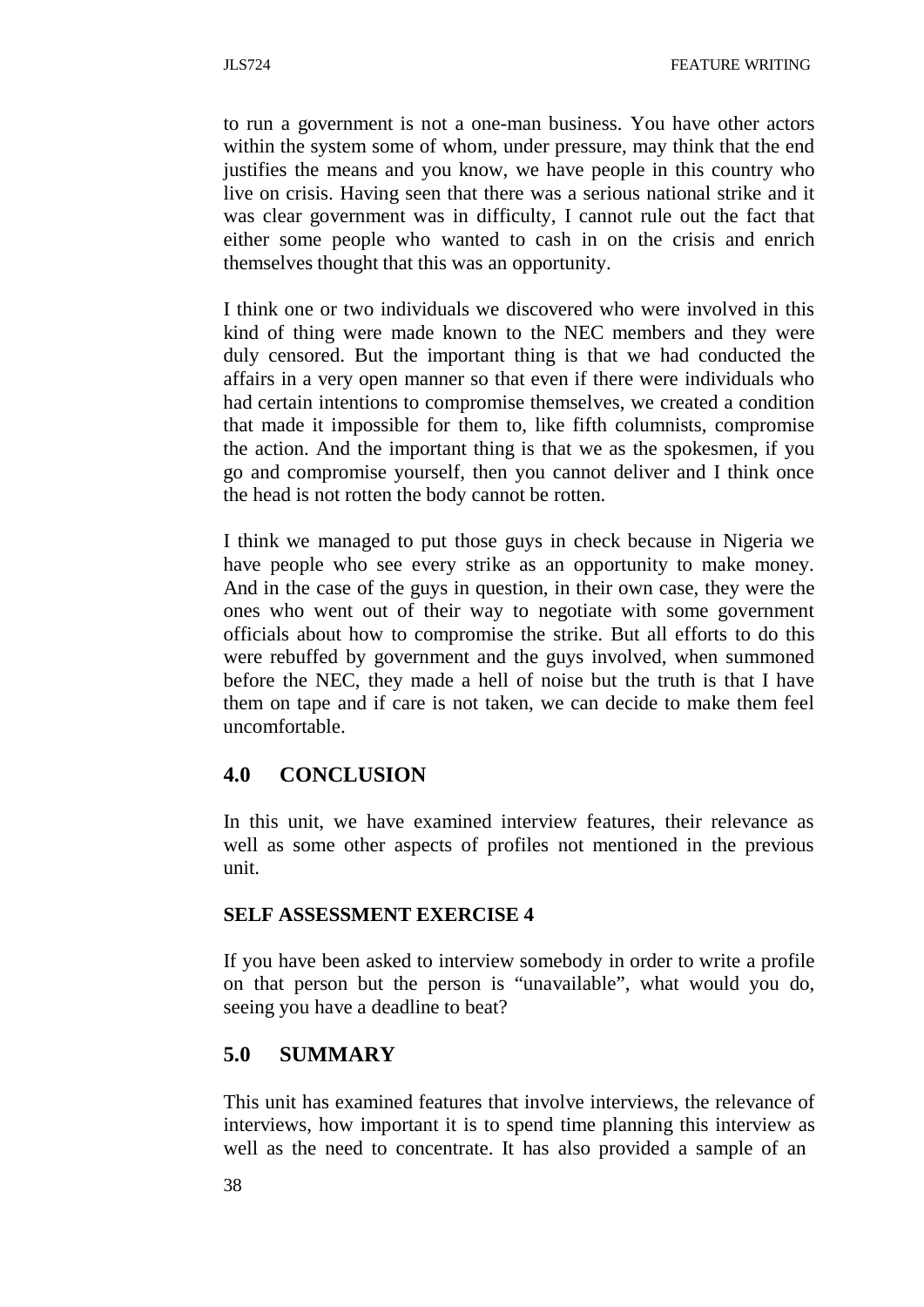# interview feature which will serve as a yardstick.

# **6.0 TUTOR-MARKED ASSIGNMENT**

- 1. G i through the interview feature once more. Then answer these questions:
	- a. Write an "intro" for this interview
	- b. List the type of people who would be interested in this article.
	- c. Indicate which other angle an interview could be conducted with the NLC leader.

# **7.0 REFERENCES/ FURTHER READINGS**

- Mencher, M. (1983). *Basic News Writing,* Dubuque, Iowa: WmC Brown.
- Udofia, C. (1991) (ed). *African Journalism in Perspective,* Abark: Itiaba Publishers.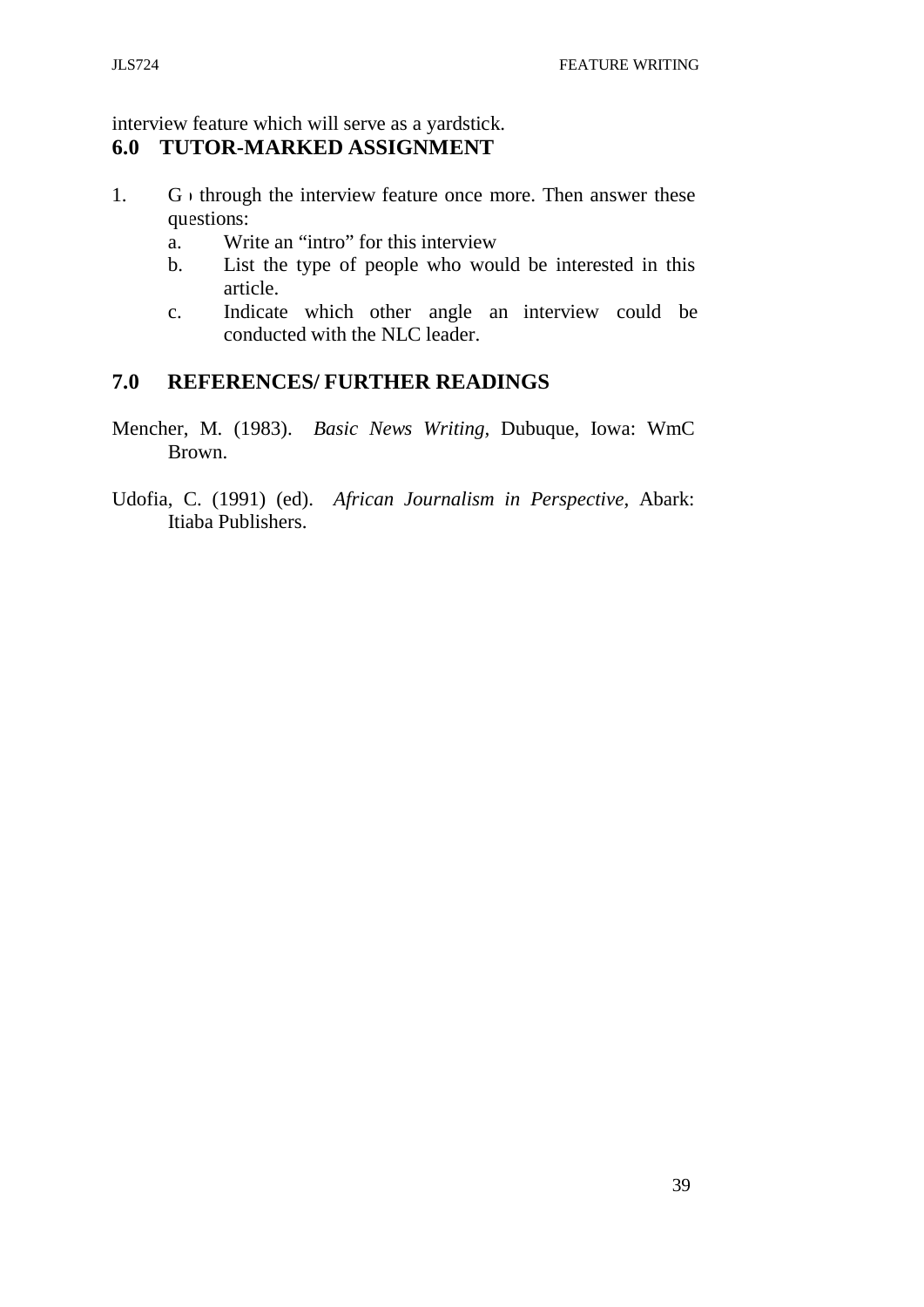# **UNIT 5 THE FEATURE SIDEBAR AND FEATURE SERIES**

#### **CONTENTS**

- 1.0 Introduction
- 2.0 Objectives
- 3.0 Main Content
	- 3.1 The Feature Sidebar & Feature Series
		- 3.2 The Feature Sidebar
		- 3.3 A Feature Sidebar Story
		- 3.4 The Feature Series
- 4.0 Conclusion
- 5.0 Summary
- 6.0 Tutor-Marked Assignment
- 7.0 References /Further Reading

# **1.0 INTRODUCTION**

In this unit, we will look at the sidebar, one of the most commonly assigned features by the editor. We will also examine the feature series.

# **2.0 OBJECTIVES**

By the end of this unit, you should be able to:

Write a newspaper feature sidebar; Write a serialized newspaper feature story.

# **3.0 MAIN CONTENT**

# **3.1 The Feature Sidebar and Feature Series**

### **3.2 The Feature Sidebar**

A sidebar could be at the instance of a writer but usually, editors assign writers to get "something". A sidebar is a story that accompanies a main story. It could be statistics linked with a story but they are usually 'colour' stories.

#### **Characteristics of Sidebar**

1. The sidebar can just be facts but usually it is a human interest story.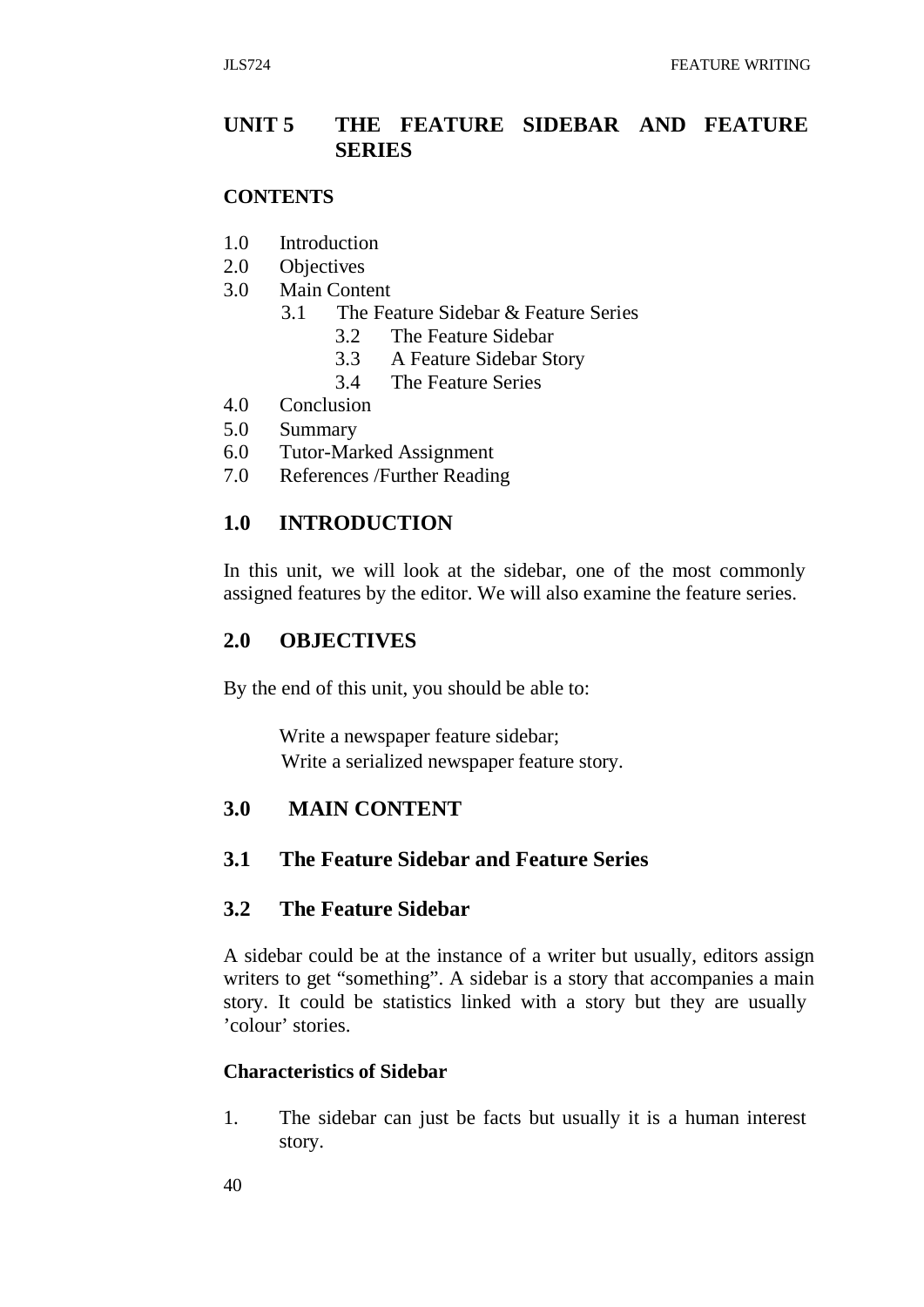- 2. The straight news story that goes with the sidebar is usually breaking news
- 3. The sidebar is very mobile. It could run on the same page, the jump page or another page entirely.
- 4. It should be meaningful on its own. There must be a link between the main story and the sidebar of enough facts to enable readers to understand even if they missed the main story.
- 5. The sidebar is usually tied to a deadline nevertheless, it is still well-written.
- 6. The news item dictates the colour of the story; bright, if the main news is a happy one and gray, if the event is tragic.

Read the Pulitzer Prize feature story, "Ashes to Dust". Note all the details the writer includes about their lives. Note the appropriate lead, the towel of the story, the skilful way she went about recollecting details etc.

# **SAMPLE 1: Ashes to Dust**

Gail Varner stood alone, with his head bowed, and stared at his daughter's closed casket for the last time.

A tall, proud man, he did not cry.

When he finally glanced up, two men in work clothes, which were covered with a fine, gray volcanic ash, were waiting to take the casket to its grave.

Varner turned and walked away.

The men carefully lifted the steel-blue box and rolled it outside into the blowing ash. Each step kicked up a small cloud of dust in Longview Memory Park, still adorned with Memorial Day flowers.

They lowered the casket into the ground and returned for the second coffin, that of Terry Crall.

What had begun 12 days earlier as a weekend camping trip for Karen Verner, Terry Crall and four friends was finally over.

At 8.32 A.M Sunday, May 18, Mount St. Helens had ended it for them. The mountain heaved and exploded and killed.

The four friends survived, but Terry and Karen's bodies weren't dug from under the fallen trees until five days later. Of the 18 identified victim of the mountain, Terry and Karen, both 21, are so far the only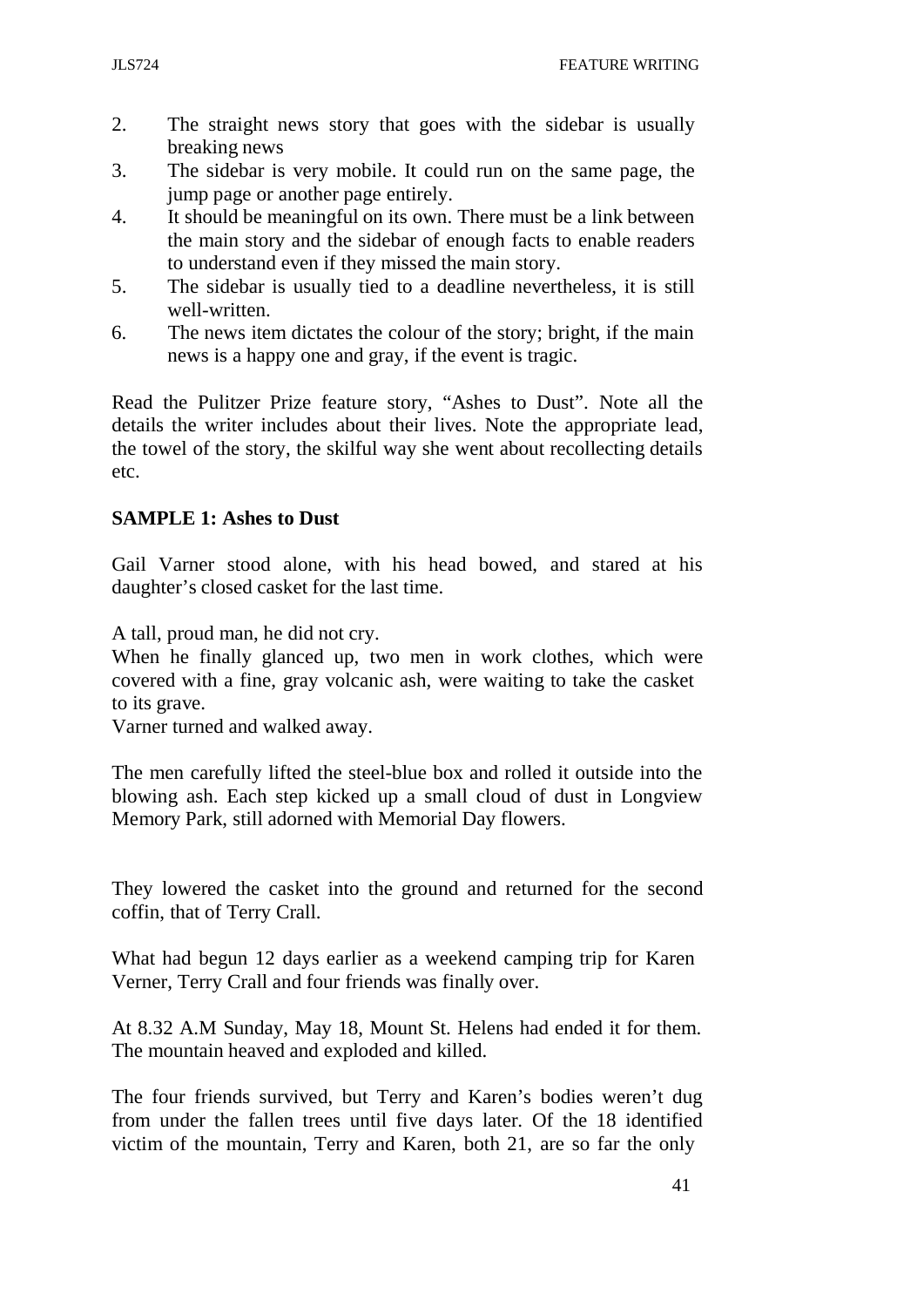ones from Longview. Emmanuel Lutheran Church on the banks of Lake Sacajawea was packed for their joint funeral Wednesday.

The families filed into the sanctuary and took their places on the front pews. Terry's mother, dressed in pants "because that's the way Terry would have wanted it", clung to her husband, her hand resting on his knee.

A song floated down from the choir loft: "The Lord wants me to sing you a love song. A song about the good times and the bad."

Terry's brother sat with his head down. Madelin Varner looked straight ahead.

Many cried.

"We must somehow pull it together," the Rev Daniel Dowling comforted the bereaved, many of them in jeans and T-shirts. "We will never understand. We will never understand the disaster, the hurt. All we can do is ache."

Terry and Karen had been inseparable for almost three years.

Both were tall and lithe with sandy blond hair. Friends say they looked so much alike they were often mistaken for twins.

"Say something about Terry and you say something about Karen," said Sue Ruff, one of the four campers who survived.

Their trademark was identical T- shirts usually picked up at a rock concert and they were known for being the first couple out on the dance floor.

They were small-town kids who didn't ask for much, content to live in the town where they grew up.

Karen Marie Varner was born Dec. 19, 1958, in Ellensburg where her parents, Gail and Madelin Varner, lived in a married students housing complex while her father finished college.

In 1961, the Varner family moved to Los Angeles, but managed to spend every summer camping on the Toutle River. In 1971, the family, which included Steve, Mike and Sheryl, moved to Longview and Karen attended Cascade Junior High and Mark Morris High School where her dad coaches girls' basketball and teaches the metals' class.

Her parents said Karen was a "serious child and always on the honour roll in junior high and high school.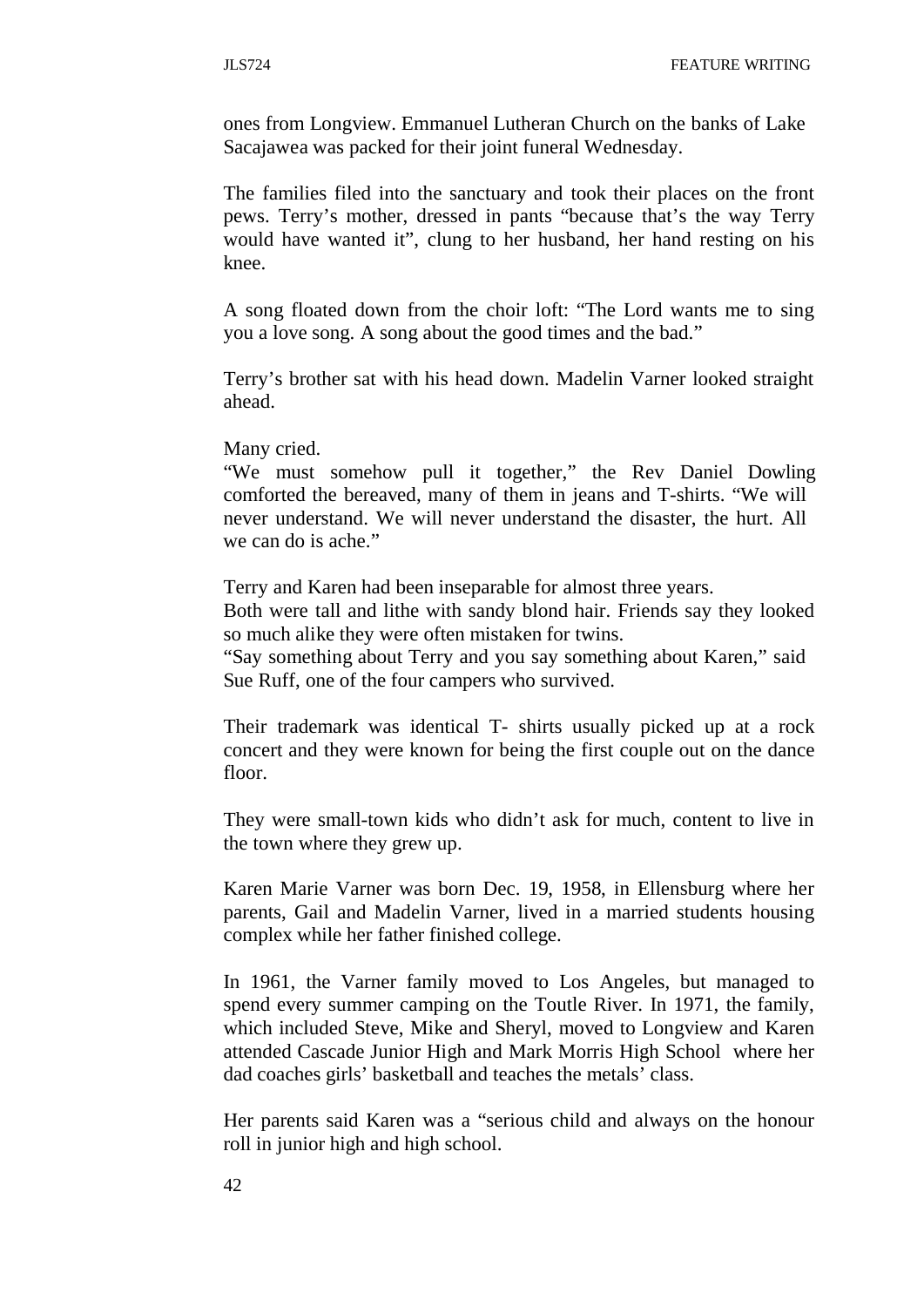"With her own age group she was pretty outgoing; around home she was quite a bit more reserved," her father said. She was hurt when her parents got divorced a trifle over a year ago.

Karen picked strawberries every summer since she was 12 and when she turned 16 she worked at Sambo's to support her new Datsun.

What she really wanted was to be a nurse. She had completed a year at Lower Columba College and was to be a nurse. She had completed a year at Vink. She was thinking about returning to LCC this fall.

Karen's scrapbook is like every other kid's. A sentimental girl, she saved everything: school report cards, restaurant matchbooks, valentines, cards for a dear daughter on her birthday and soap wrappers from vacation hotel rooms.

In 1965, she won \$2 in a school art show for a picture of a tree and her photograph made the local paper. She made the paper again when she ran the hurdles in 12.6 seconds and broke a school record Aug. 23, 1975.

Karen made scrapbook notes to herself in blue ink. "Tom, Sandra, Stacy, Curt, Lori, Sue and I ate dinner here," is jotted next to a pizza order number from Me-n-Ed's Pizza.

"Sweet 16, Sue, me, mom and dad. Best present ever!" is neatly written next to a card from Henri's Restaurant.

Karen's photo album is full of pictures of Terry. There are pictures of Karen and Terry hamming it up on the beach during their eight day trip to Hawaii, of Karen and Terry skiing and of Karen hiking and swimming.

The last pictures entered in the album are a series of aerial photographs of Mount St. Helens erupting in March. The rest of the album is empty.

Terry Crall was born Aug. 10, 1958, and raised in Longview. His mother and stepfather, Fred and Sallie Nicholas both work for Weyerhaeuser and so did Terry although he dreamed of getting a job as a game warden.

Terry was the type of kid you had to forgive for everything 'his mother said. **"He was kind of outgoing and kind of nervous and high strung like me."**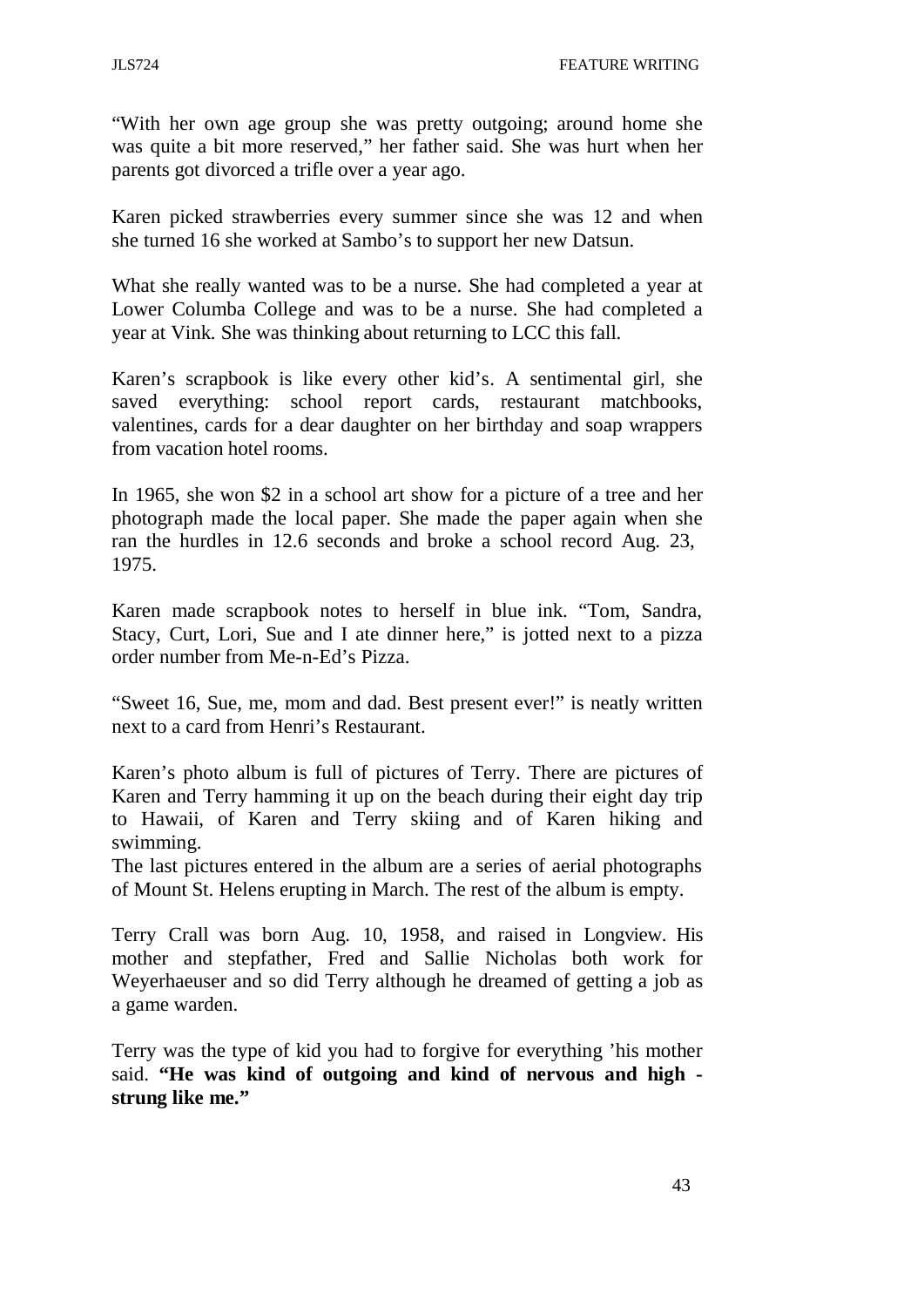"Terry parents were divorced 11 years ago and his mother raised him on her own until she remarried three years ago. Terry was close to his family which includes Cyndi, 18, and Tony 15 and he always introduced his step father as Dad.

He was always an outdoor boy and his mother encouraged it. He played Little League, went fishing with his mom and learned to camp and hunt.

"Me and him used to go out on the river and fish new Willow Grove when he was 9 and 10, his mother said with tears in her eyes. "He used to love that".

Terry graduated from Broadway Elementary, Monticello Junior School and B.A. Long High School. He was an average student.

"I remember one time in ninth grade he came home and said he was flunking and I rushed down and signed him up for summer school," his mother said. "Later I found out he wasn't flunking, but I made him take in anyway because I had already paid for it. He kind of liked it."

When he was about 15, Terry got into his one and only fight. His mother said Terry and a neighbor boy had it out one day over "some dumb thing and Terry came home afterward and told her he would never do it again. He kept his word.

When he was a sophomore in high school, Terry spent free weekend visiting his grandparents Papa and Granny at Silver Lake.

"He was devoted to his grandfather and didn't miss more than one or two weekends in five or six months," his mother said.

"It wasn't until after my dad died that kids started showing up around the house," she said. "Terry had lots of friends - every place he went he me people but he was kind of a homeboy. His friends always came over to our house because we had a pool table in the basement."

Terry didn't have girlfriends until he was in high school, but when he started dating he always picked quiet girls.

Karen and Terry met at a party. Karen walked up and asked Terry for a dance. They were together from then on.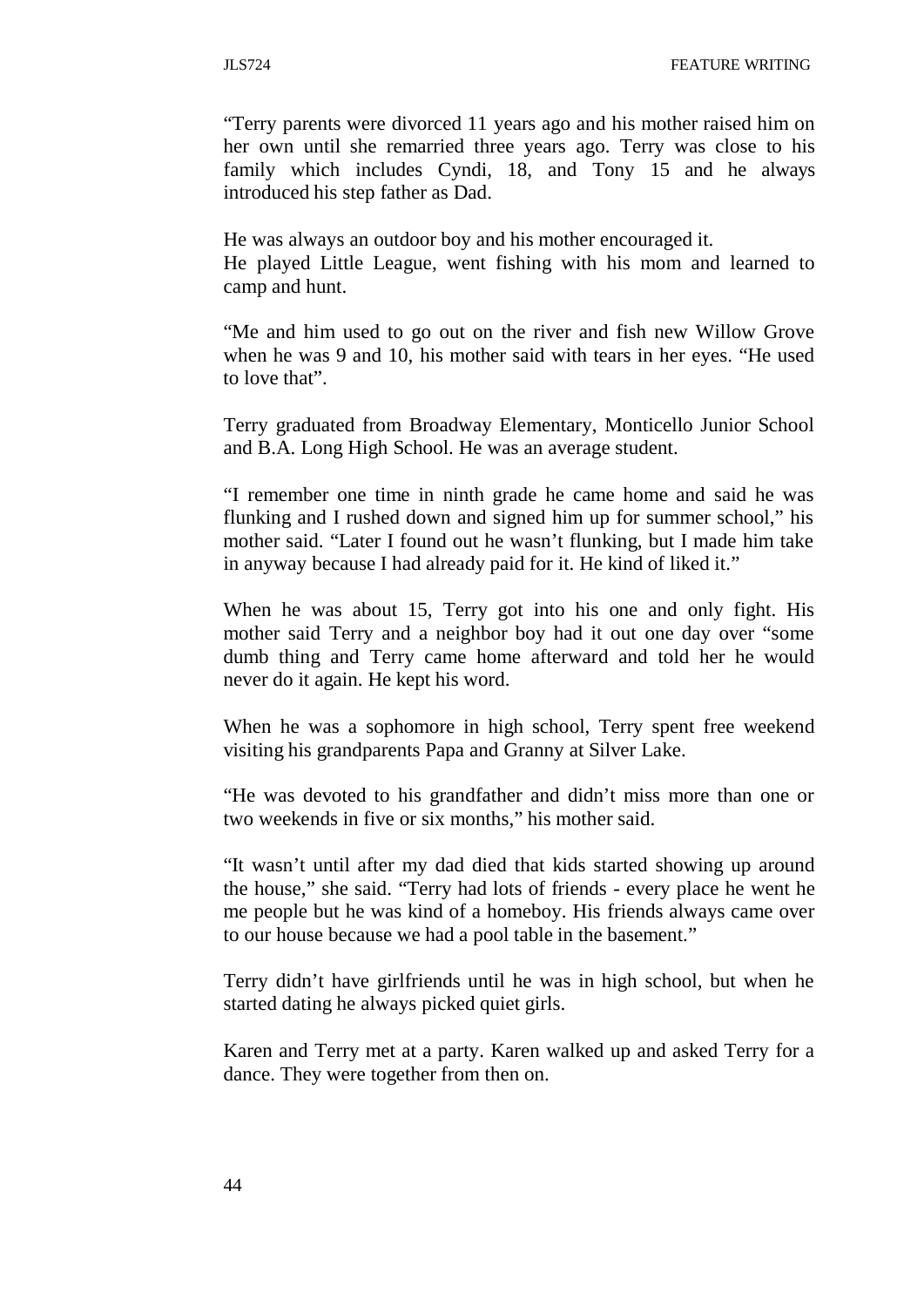They lived in an old house on Hillcrest Avenue in Longview, which they called their "grandpa and grandma house" because it looked so old from the outside.

They talked about getting married and even mentioned August but they wanted to wait until they were financially secure. Terry was laid off from his job on the green chain in the Weyerhaeuser paper mill about a month ago.

"They were always looking at rings in the jafco catalog", Terry's mother said. "They had all sorts of plans".

Karen and Terry spent most of their time either outdoors or hanging around with a Portland-based rock band called Alost.

"There is not one gig in the last two and a half years that they haven't been to," said Mike Leak, the band's lead guitar. "We'd go play a prom and they'd be there."

Terry and Karen heard the band for the first time more than two years ago. "They were the kind of people who came right up and introduced themselves," said drummer Chris Carter.

Eventually Terry joined the group as the light technician and Karen would take tickets at the door. The band only had seven lights but Terry could really make them jump.

"Instead of doing switches, he'd sit there and pull the plugs in and out,' Mike said. "He'd always be sitting down there smiling with Karen sitting right next to him. He knew every word to every song. If I forgot the words, I just looked down at him."

Terry and Karen's favorite songs were The Cretin Hop and Rockaway Beach by the Ramones.

"They were always yelling for one more song, one more song, when it was over," Mike said. Because they liked the outdoors so much, Terry and Karen introduced most of the band to camping. They had wanted the band to come up from Portland and go camping with them that fateful Sunday but the band couldn't make it.

Instead Terry, Karen and two Kelson Friends, Sue Ruff, 21, and Bruce Nelson, 22, hiked in at night with a lantern to the 2500 Road on Green River below Miners Creek Friday, May 16. They were well outside the Mount St. Helens restricted area.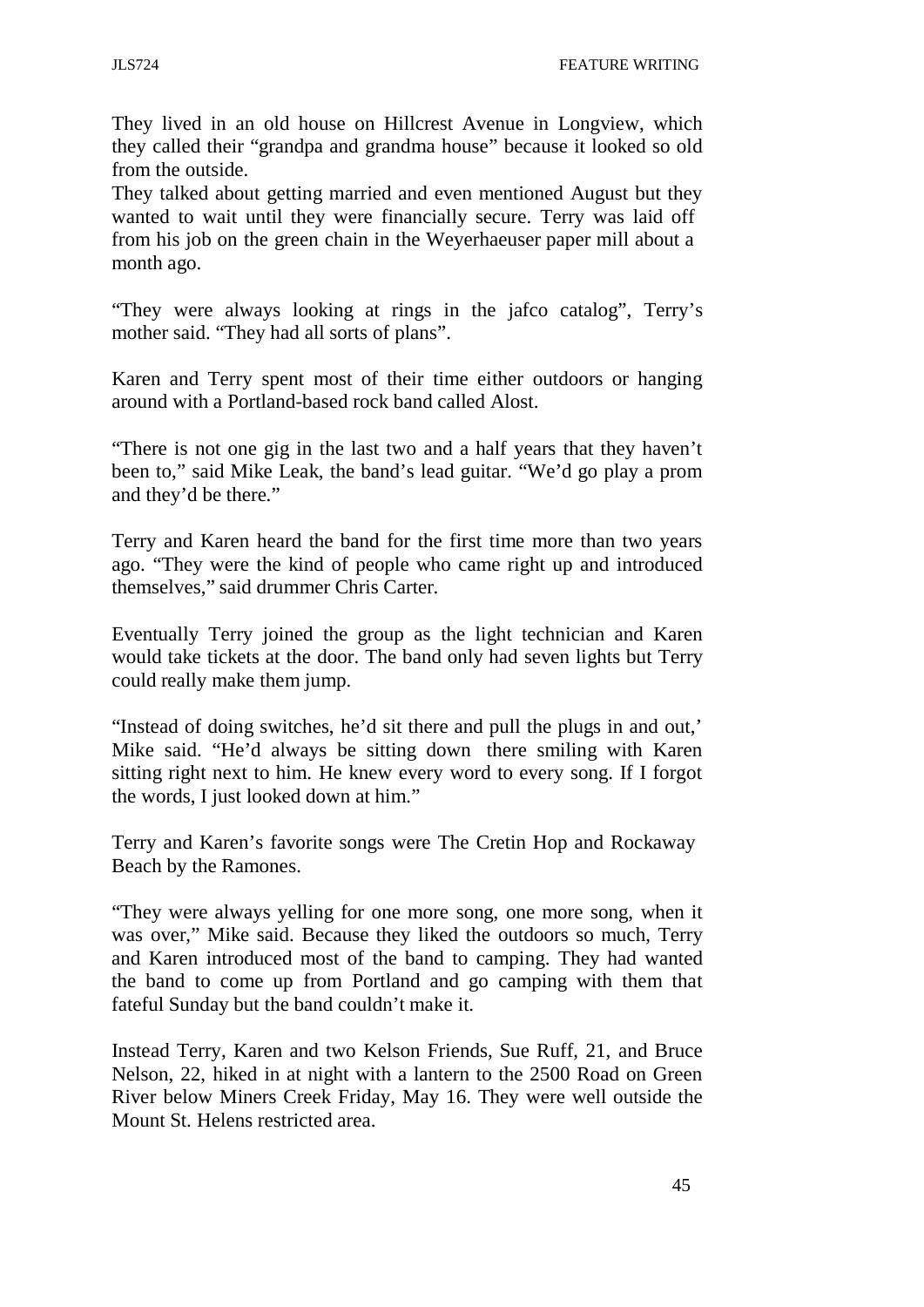The next morning Dan Balch, 20, and Bryan Thomas, 22, both of Longview, joined the group, but camped some distance away. The six spent the day hiking. The guys teased the girls about being lost in a mine shaft after their lantern went out while they were exploring an old mine.

"That night we cooked ourselves an outrageous dinner,' Bruce said. "We had elk roast which we packed in, corn on the cob, baked potatoes and potato salad."

On Sunday morning, Bruce and Sue were the first out of bed and were making Irish coffee for the others when Terry came dragging out of his tent.

Bruce said: "Sue and I were standing in front of his tent and Terry looked up and said, Wow! Look at the sky." We all knew that it was right at the same time.

The last thing I remember was Terry calling Karen's name and flying into tent," Bruce said. "I grabbed Sue and it was over in a snap of a finger." Bruce and Sue were buried alive in eight feet of fallen timber and ash so they could barely touch it. They dug themselves out and screamed for theeir friends. But Terry and Karen's tent was buried by logs. Breathing through their sweatshirts, Bruce and Sue started hiking on while mountain continued to rumble and pelt them with rocks and chunks.

Finally they heard noises and found Bryan and Dan and Sue's dog. Bryan had a broken hip and Dan was badly burned. "From the tip of his fingers to elbows there was no skin, Sue said.

Together they tried to carry Bryan out. But it proved to be too much for them and they had to leave him in a makeshift lean to.

"The whole time we were building the lean-to he screamed and cried don't leave me here, ''' Bruce said. ''It was a hard thing to do.''

Bruce, Sue and Dan, who was without shoes, hiked on. They sloshed through knee-deep hot ash on the road.

"Dan ran through it barefoot letting out a scream you wouldn't believe," he said.

Eventually Dan was also left behind to wait.

Bruce and Sue hiked on. They joined a 60 year old man whose car had been disabled as he was trying to outrun the ash.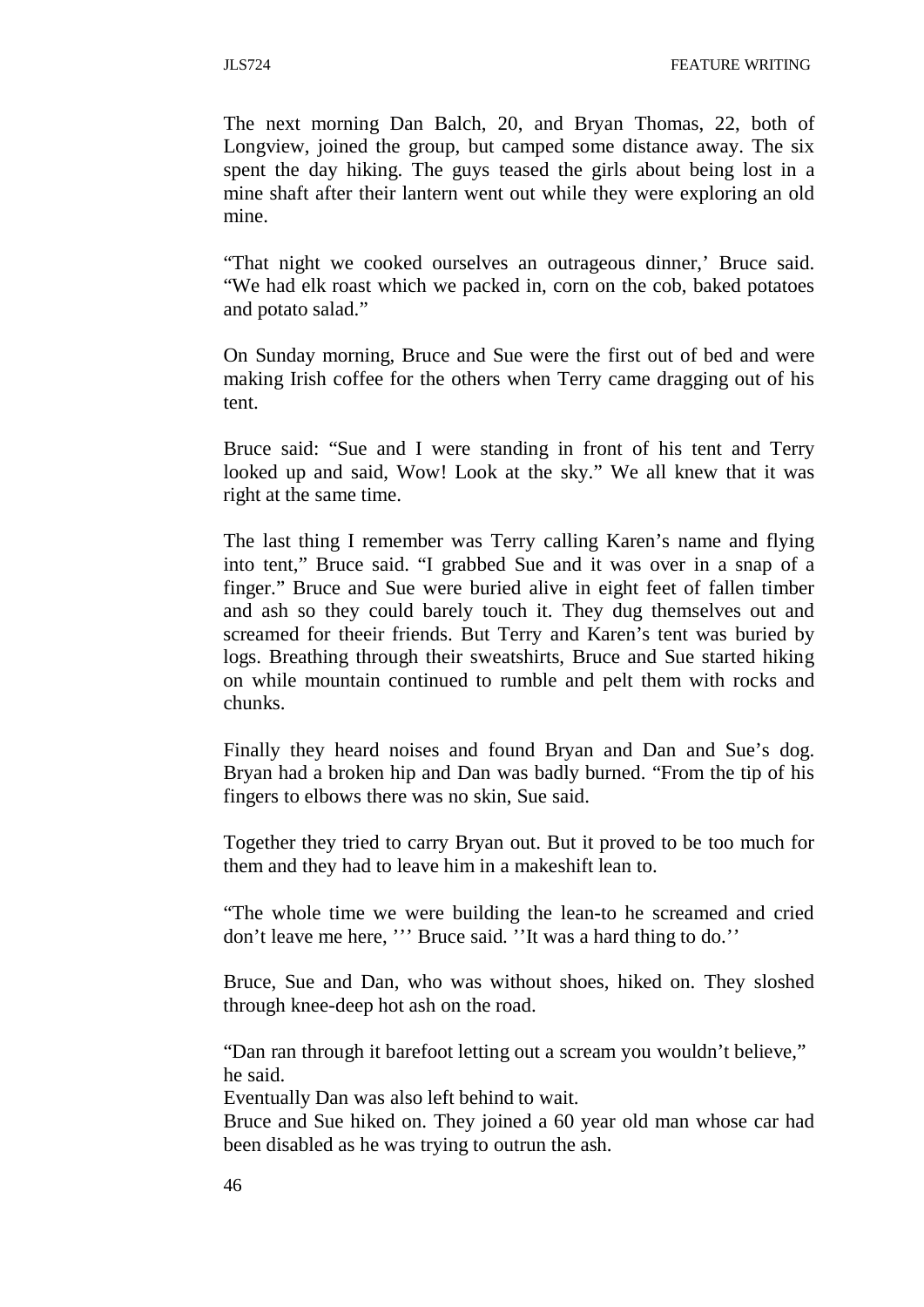But it wasn't until almost dusk that they were able to signal rescue helicopters by beating their clothes on the dust. The helicopter flew back to pick up Bryan and he learned that Dan had already, been flown to a hospital.

But the ordeal was not over. The Varners and the Nicholas had to wait until last Thursday before an NTA Television crew convinced the National Guard and the Army Reserves to take and look for Terry and Karen. Bruce flew in with them and dug Terry and Karen out with a chainsaw.

They were found in each other's arms.

And at a little after noon on a warm and dusty May 28 Karen and Terry's bodies, in matching gold and blue caskets, were lowered into the ground.

They were buried the way they would have wanted it, side by side.

### **Visit Us Again, Lord!**

ALMIGHTY GOD, with the dawning of the year 2002, it is to you I address my prayer for Nigeria once again. You know how often in the past I have celebrated your love for this country and its people. You placed us in a land with rich mineral and agricultural resources, and blessed the land with a wonderful climate, and an all year round mild weather. We do not need air conditioners or heaters for our very survival. We never experience earthquakes, landslides or cyclones. Such natural disasters as the recent massive floods in Bangladesh or Mozambique are not our lot. Most of our delta region is sitting on black gold, and new deposits are now and again being discovered. With over one hundred million people, split between 250 ethnic groups, our country presents a rich ethnological, linguistic and cultural mosaic that is the pride of the black race.

Indeed, overwhelmed by the enormous resources you bestowed on this land, some of my friends actually believe that you have a preferential love for our people, enough to make our poorly endowed neighbours jealous, and sometimes even resentful of you. True, we have messed up ourselves now and again and often misused your gifts. We have sometimes courted the angel of death, and programmed ourselves on a course of national suicide. But you have always pulled us out and set us afloat. My friends and I have not finished and I am thanking you for that timely intervention on June 8, 1998 by which you miraculously delivered our country from the precipice.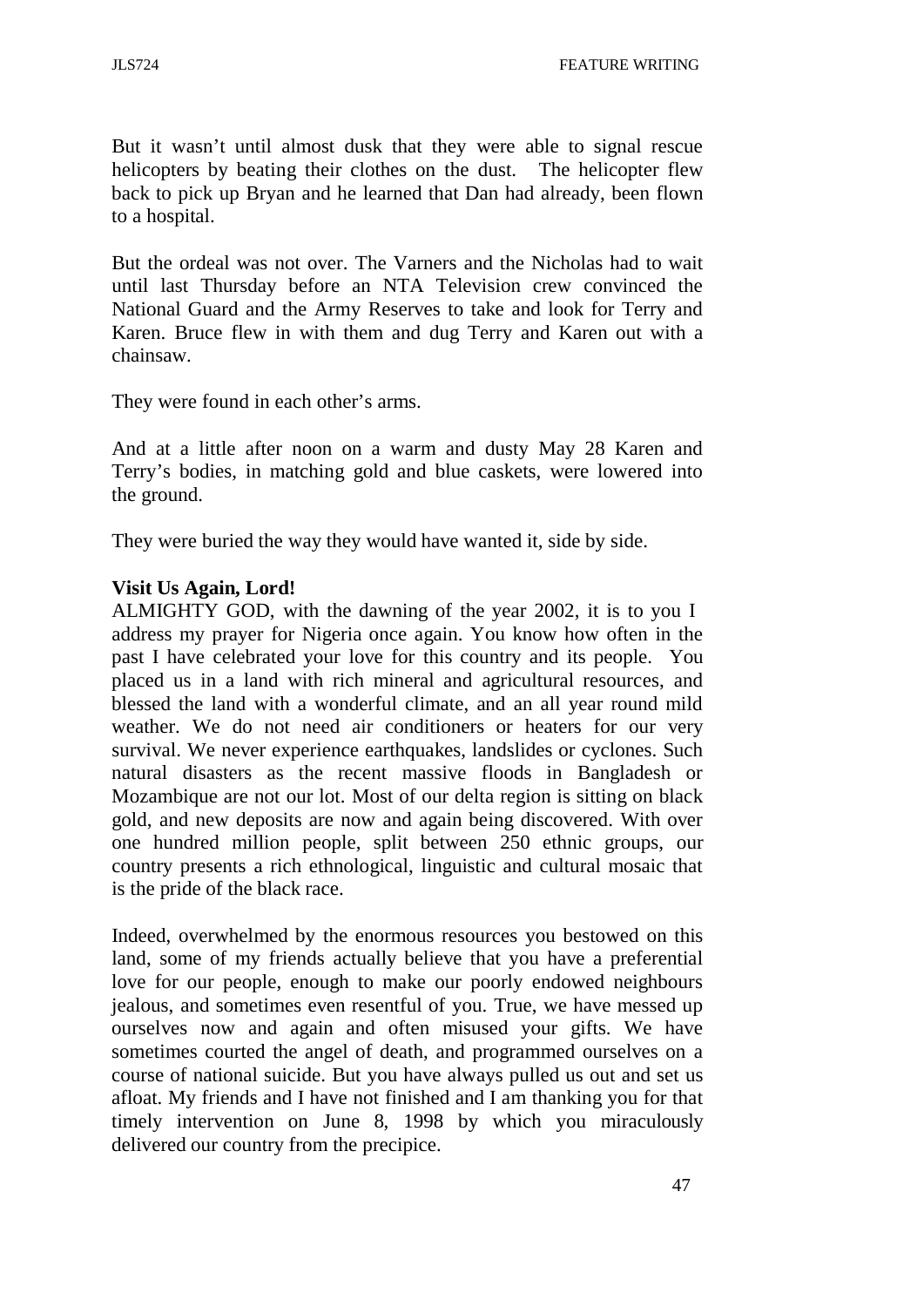However, with the recent events in our country, I have begun to wonder whether you have not decided to abandon us to our wickedness, selfishness, corruption and decay. Yes, Lord, with the recent orgy of killings that have spread from north to south, and from east to west, I have begun to wonder whether you are not looking the other way while our country is on fire. With the atrocities in Taraba and Benue, the massacre in Kano and Jos, the carnage in Nasarawa, and lately, the abominable killing of Chief Bola Ige in Oyo and some other politicians in Osun, I am afraid that you may have washed your hands off our national affairs, Lord, my people have all run mad! They are eating each other's flesh. Don't you care? How can you turn your face away? How can you lead us thus far and abandon us mid-stream?

Lord, won't you visit us once again and intervene in our national affairs as you did in June 1998, and bring back sanity to the people and restoration to the land? Why don't you rend, the heavens open and come to heal us of our maddening blindness? Why don't you descend from on high and calm the violent storm? Millions of people in this country certainly do not know you. Many more millions claim to know you. They shout your name. They sing your praises. They troop to the churches and to the mosques. They do all sorts of rituals and delight in being called religious. But what is the difference anyway? What is the point in being religious and having no regard for human life? What is the point in knowing you, Lord, if we are still capable of slaughtering our brothers and sisters and setting their bodies aflame? What is the point in worshipping you if we cannot recognize that all those created in your image are sacred and inviolable? What is the point in our dancing around your altar when our hearts are pulsating with hate? What is the point in offering you sacrifices of peace when we have blood in our hands? Yes, what is the point in going to church or frequenting the mosque when our lives are not touched? Tell me, Lord, you are seeing all these empty rituals and do you keep silent? Are you giving up on us? Are you despairing of your people?

Visit us again just one more time, Lord! Intervene in our national affairs, and deliver us from this theatre of death that our country has become. You know that we have no other place to call home, and many of us cannot relocate. You know that it is easier for the camel to pass through the eye of a needle than for a poor Nigerian to obtain entry visas to any of the greener pastures around the world. Do you pretend not to know that it is easier for us to get to heaven than to attempt to relocate to Britain or America? So we are condemned to these turbulent climes, to sink or swim in these messy waters, and yet you abandon us to our toil and tears? Ah, why must we witness in our own life time a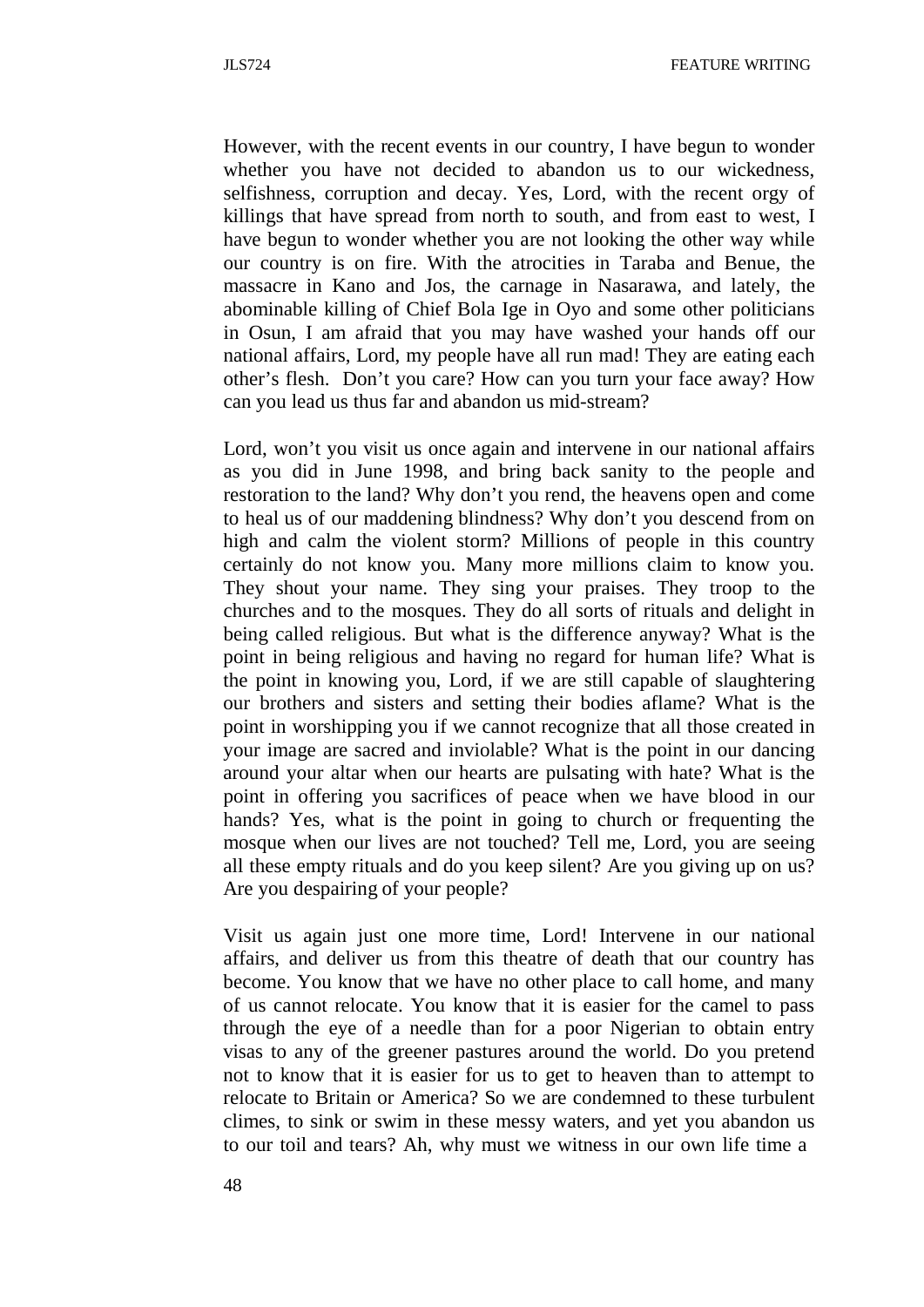people's collective death-wish? Why does our generation have to contend with civil war, ethnic skirmishes, religious bigotry and political banditry? Why are we alive to witness this aberrant order where hell is constantly let loose on the populace? Why must we experience the most extreme demonstration of human depravity in our short life? Why do you abandon us in this house of horror, where men and women are roasting each other's bodies and leaving the carcasses for pigs to feed on? Lord, why keep us alive to witness the highest possible expression of sadism among a people that we call our own? Why abandon us to a chaotic Nigeria?

# **Visit Us Again, Lord! 2**

Lord, you know what a stupendously high price we have to pay to live in Nigeria at this time, and yet you are leaving us to our own resources? Can't you see that one half of our people are already drowned and the other half are swimming in the wrong direction? Can't you see that the majority of our people are mad, while the rest have reached an advanced stage of depression? Can't you see that the adults are a lost generation, and the children are groping in the dark? Can't you feel the tense vibrations everywhere in the land? Can't you see that all the people exist in constant fear of death, which may descend on them anytime and from any direction? So why abandon us to our own resources when you know that at any moment a gang of armed robbers or a conspiracy of assassins, may subject one to summary execution in the presence of one's whimpering wife and children?

Why abandon us to our own resources when you know that an ethnic bigot with an axe in the hand may cut off head for daring to live and earn a living outside one's ancestral home? Why don't you visit us again to intervene quickly when you know that at any time a dutiful fanatic with a revolver in his hand may drag one out of sleep and blow one's brains off for professing the wrong religion?

How can you remain silent when you know that a trigger happy police constable with an AK 47 riffle may spray the contents of his instrument of death upon one and paste trumped up charges on the charred remains, and then call the press to help celebrate his victory? Why do you sit there in heaven and pretend that all is well when you know that at any time an angry mob in the city may lynch one, make a bonfire of the body, and parade the roasted but still smoking remains before the nation via national television? Why don't you come down to remove one's vital parts and abandon the decapitated body on the road for fast moving vehicles to level down with the tar? You know all these Lord, so why leave us to our own resources? Why don't you intervene now for the love of your people? What quality of life do you expect us to live? Why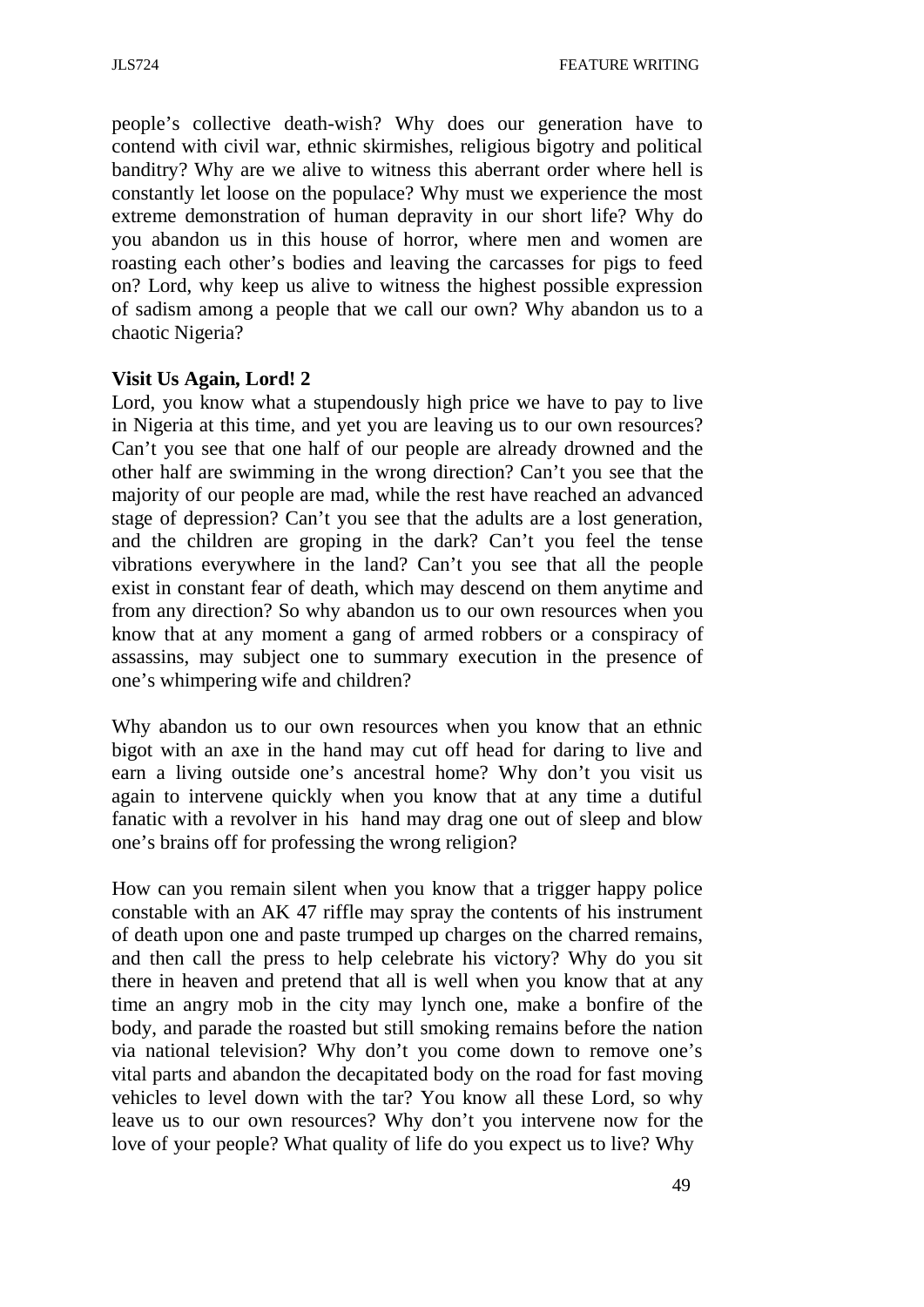keep us alive when life is cheap, and worthless? Tell me Lord, why abandon us to chaotic Nigeria?

You hear the leaders preach patriotism and pride in one's country. But what is there to be proud of today in this land? Is it the kleptomania that characterizes our governance or is it the mutual acrimony, manipulation and subterfuge, that define our polity? Is it internecine greed and callous exploitation that make up our economic relations, or is it the massive decay that is the lot of our social infrastructure? Tell me Lord, what is there to be proud of today in this land?

When I see the army of unemployed youths and uneducated children parading our highways, I am filled with shame for Nigeria. When I see the multitude of young professionals who are seeking entry visas to foreign countries and who are being abused and humiliated by arrogant officials of the various embassies, I am filled with disgust for Nigeria. When I see fine children rummaging through garbage dumps and scavenging for food around those mountains of refuse that pollute the urban environments with stench, I am filled with indignation for Nigeria. When I see a Tiv man being killed by a Jukun ethnic warlord, I am filled with shame, when I see an Igbo man being slaughtered by a Hausa zealot for whatever reason, I am filled with contempt for Nigeria. When I see a Hausa man butchered by a Yoruba bigot for whatever reason, I am filled with ignominy for Nigeria. And when I see an Arewa descendant being killed by an Igbo nationalist for whatever reason, I am filled with abashment for Nigeria.

Lord, when I see a human being like myself, who is created in your image being brutally hacked to death or being savagely set on fire for whatever reason, I am filled with revulsion for Nigeria. Yes Lord, the feeling of defilement is the same whether the violence is at the hands of the aggressive Sharia protagonist of the vengeful Christian apologist. The sense of indignation is the same whether the atrocities are at the hands of the militant Jukun warrior or Tiv zealot. The feeling of outrage is the same, whether the crime is at the instance of the drunken AD thug or the overzealous PDP knight. My reaction to each one is the same, for it is all an ignominious spectacle. Tell me then Lord, what is there to be proud of in this country?

Almighty Father we worship you as the God of mercy and compassion, slow to anger and abounding in love, you delivered Israel out of slavery, and with a mighty hand, you led them through the Red Sea dry-shod. You drove their enemies before them and settled them in the Promised Land flowing with milk and honey. You promised ultimate salvation through the death and resurrection of your son Jesus Christ. He told us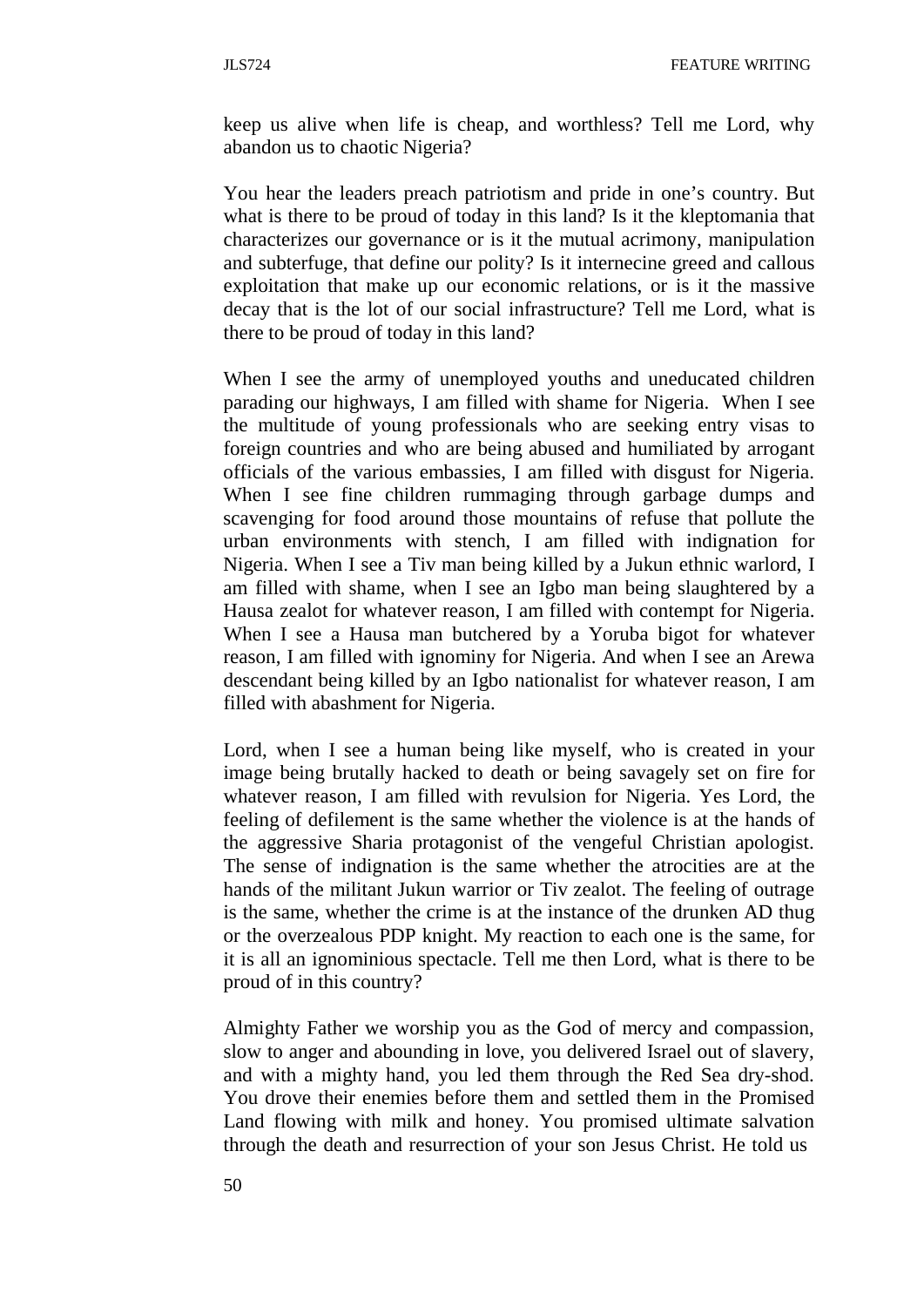that he has come that we may have life and have it to the full. He said he is the Prince of Peace and that he leaves us the peace, which the world cannot give.

He promised to give us the power to drive out devils and to trample on snakes and scorpions. He said that he is the Light of the world, and that no one follows him will ever walk in darkness. He indicated that in the world, we shall face all sorts of trouble. He did say that there will be wars and disasters, wickedness and corruption. He did say that brothers will hate brothers, and children will betray parents. But he assured us of his abiding presence. He said "do not be afraid, for I have overcome the world".

Now Lord, visit us once again. Intervene in our affairs. Come into our boat and calm the storm. Rebuke the whirlwind of death in our land and let there be calm once again. Chase out the demons of violence and crime and let peace reign once again. Open our eyes and deliver us from the darkness that leads to destruction. We have acted as if we have nothing in common, as if there are real walls between Christians and Muslims and between the Igbo, the Hausa and Yoruba. That is why we kill and roast one another's bodies.

Visit us again Lord and impress it upon my countrymen and women that to have peace in our country, we must first nurture peace in our hearts. Impress it upon my people the fact that we cannot shake hands, with clenched firsts, yes, that just as we cannot harvest a rose flower through planting a noxious weed, we cannot have peace while Harbouring hate in our hearts. Intervene in our hearts. Intervene in our affairs, and let those who claim to know you in this country realize that those who use religious justification to slaughter their Neighbours are damned liars, and that the God of peace is never glorified by human violence. Come down today Lord and heal my people of their blindness. Let them see that violence is a descending spiral, begetting the very thing it seeks to destroy, and destroying the very thing it claims to defend.

As we begin a new year, grant all aggrieved Nigerians the grace to forgive all past hurts, whether real or imagine, and to declare a general amnesty for perceived offenders and transgressors. Visit us today Lord, and intervene in our affairs, that there may be a moratorium on all anger and vengeance. Look upon us with favour, that there may be a cessation to all oppression and exploitation. Come down to us, that there may be a ceasefire between warring parties, and they may sheathe their swords and bury their dead along with their hatchets. Visit us again Lord, intervene in our national affairs, that many more of us may spend our lives proclaiming forgiveness, healing and restoration, AMEN.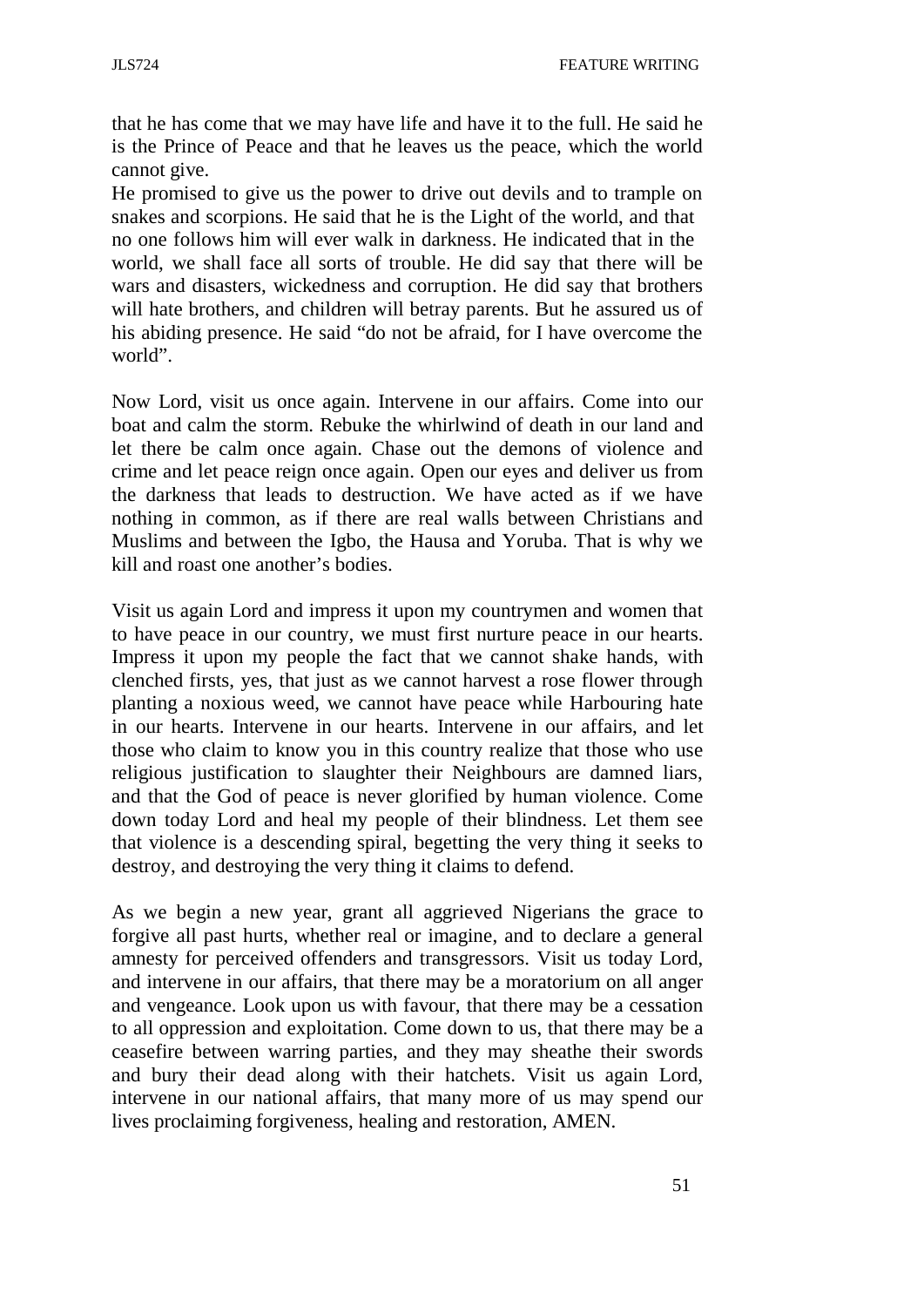## **3.2 The Feature Series/Serial Story**

The feature series usually focuses on important subjects. A serial feature requires a lot of time spent as well as a lot of news space. In this case, the unusual angle is usually told in terms of people and not in terms of numbers or statistics. A complex part of the serial feature is that each installment is expected to be read as a one-shot i.e. complete story where each one is independent. The lead must catch the attention of the reader. The hall mark of the newspaper feature serial lies in the ability to be divided into comprehensible and satisfying segments which culminate into a showcase piece. The challenge to the feature serial writer is in handling the technicalities of structuring a well-written story that is interesting and compact.

The feature series used as sample here is written by Rev Fr George Ehusani. The feature is a two part serial and is titled "Visit Us Again, Lord!  $1 \& 2$ . It makes very interesting reading.

The newspaper serializes stories into parts that are easily understood by readers. The series is more general term for such stories/events.

#### **4.0 CONCLUSION**

The feature sidebar and the feature series are two different sides of the same coin. While the former is bound to a story and is meant to throw more light on this story, the latter is independent and is not tied to anyone.

#### **SELF ASSESSMENT EXERCISE 5**

Differentiate between the feature sidebar and the feature serial story

# **5.0 SUMMARY**

This unit has examined the feature sidebar and the feature series. The difference is clear in their purposes and focus.

### **6.0 TUTOR-MARKED ASSIGNMENT**

Write a feature sidebar on an interesting feature story.

### **7.0 REFERENCES/FURTHER READINGS**

Mencher, M. (1983). *Basic News Writing,* Dubuque, Iowa: WmC Brown.

52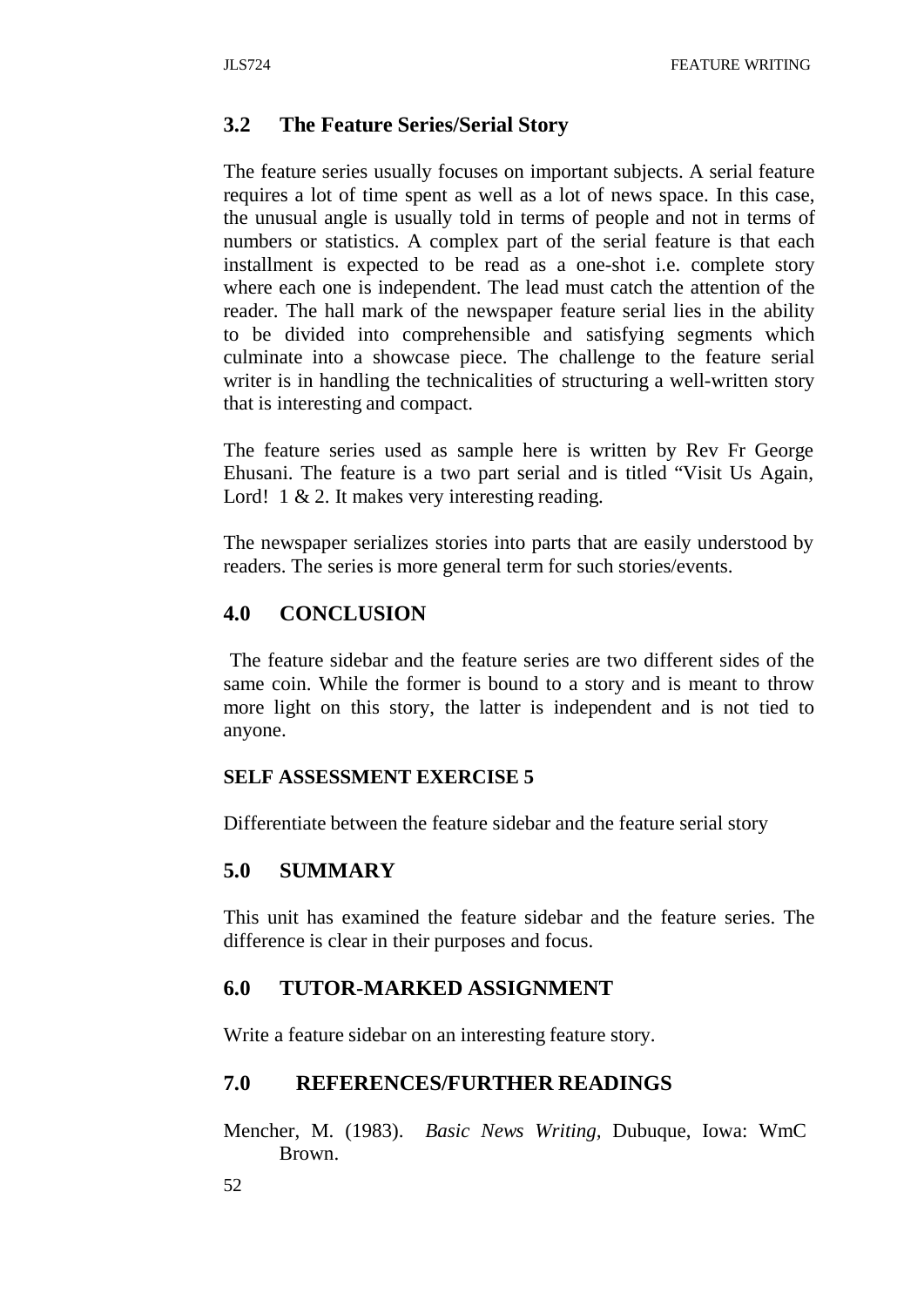Udofia, C. (1991) (ed). *African Journalism in Perspective,* Abark: Itiaba Publishers.

# **MODULE 2 WRITING COLUMNS**

| Unit 1 | <b>Opinion Columns</b>  |
|--------|-------------------------|
| Unit 2 | <b>Personal Columns</b> |

- Unit 3 Service Columns I
- Unit 4 Service Columns II: Travel Guide
- Unit 5 Arts Reviews

# **UNIT 1 OPINION COLUMNS**

# **CONTENTS**

- 1.0 Introduction
- 2.0 Objective
- 3.0 Main Content
	- 3.1 Opinion Columns
	- 3.2 Editorial Opinion
	- 3.3 Personal (Opinion) Column
	- 3.4 Readers Opinion
	- 3.5 Critics
- 4.0 Conclusion
- 5.0 Summary
- 6.0 Tutor-Marked Assignment
- 7.0 References/Further Readings

# **1.0 INTRODUCTION**

Opinion Columns usually appear in newspapers and magazines. In this unit, opinion columns have been further divided into four. We will take a look at each one, noting the similarities and differences.

# **2.0 OBJECTIVES**

By the end of this unit, you should be able to:

Differentiate among the four types of opinion columns. Illustrate this by writing any of four types.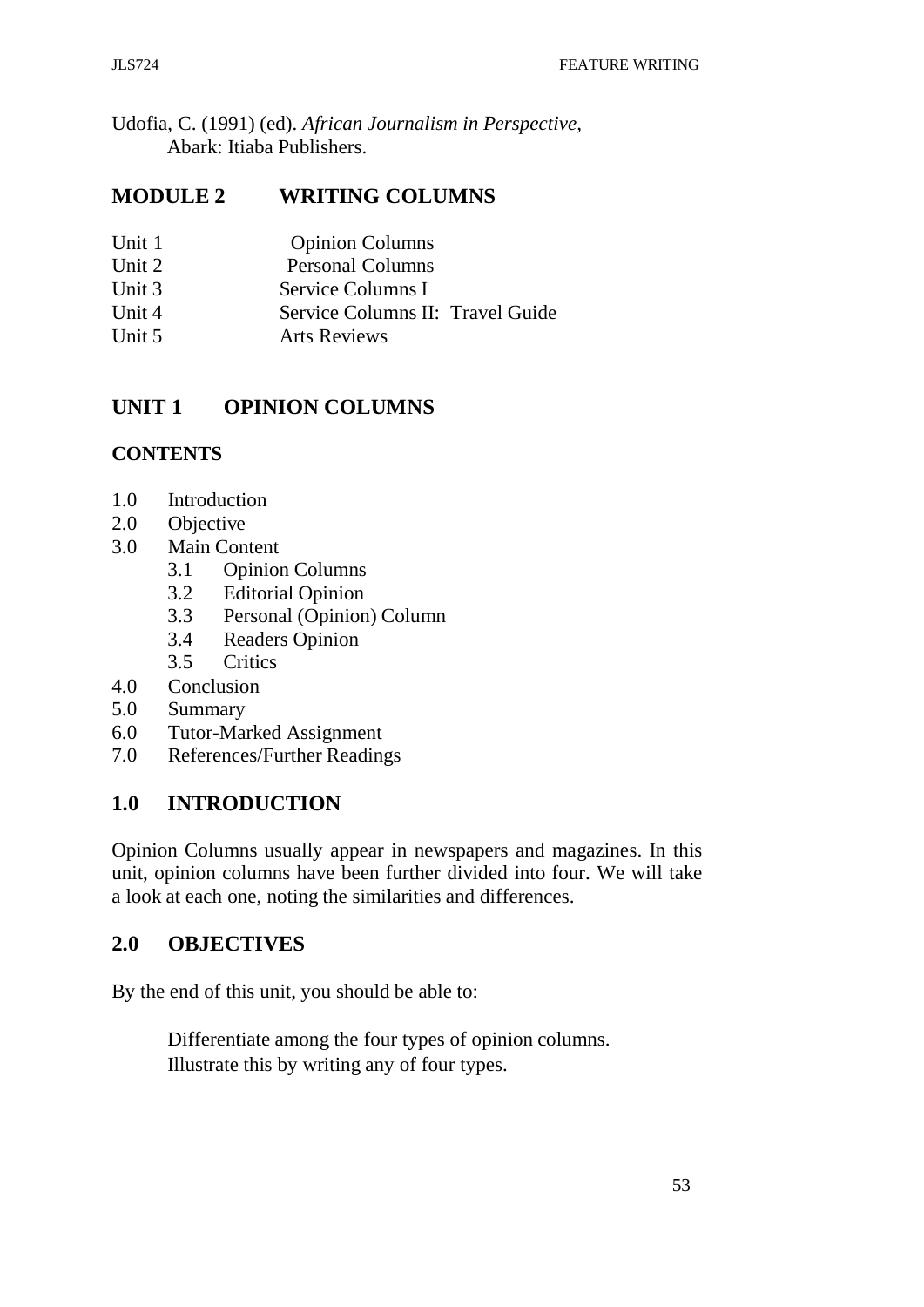# **3.0 MAIN CONTENT**

### **3.1 Opinion Columns**

Opinion columns express either an individual or a joint opinion in newspapers and magazines. Opinion columns comment on contemporary issues and ideas ranging from the simple to the complex; and controversial to the straight forward. It does not matter whether an opinion is negative or positive, what matters is that the commentator is an expert or because of his position as he expresses his opinion. There are four types of opinion columns namely:

- 1. The editorial opinion (op-ed)
- 2. Personal Opinion Columns
- 3. Reader's Opinion
- 4. Critics.

### **3.2 The Editorial Opinion**

According to Udofia (1996:73), an editorial usually comments on or explains the significance of the news. Through editorials, a newspaper expresses its opinion on current issues, events or public figures and tries to stimulate the thinking of its readers. But sometimes, editorials only seek to entertain.

Editorials are known to influence, condemn, commend, advocate, inform, educate, plead, entertain and even pay tributes to deserving individuals. The editorial must command attention, as it is an institutional and authoritative expression of opinion. The editorial is the primary focus of any paper. It is the "nerve-centre" as well as the "voice" of that journal because it represents the opinions of that paper, which may translate as that of a community, a group of people, region or even a nation.

Krogh (1999:8) insists that: …to be a journalist or a media worker is a privilege…. Also, we are entrusted with the task of informing the public. And by that, potentially, not only informing but forming public opinion.

The bottom line for any opinion column is to express opinion as well as help people to form their own opinion.

Through editorial opinion, the journal interprets the thoughts and views of the group or community it serves. The editorial generally, is, a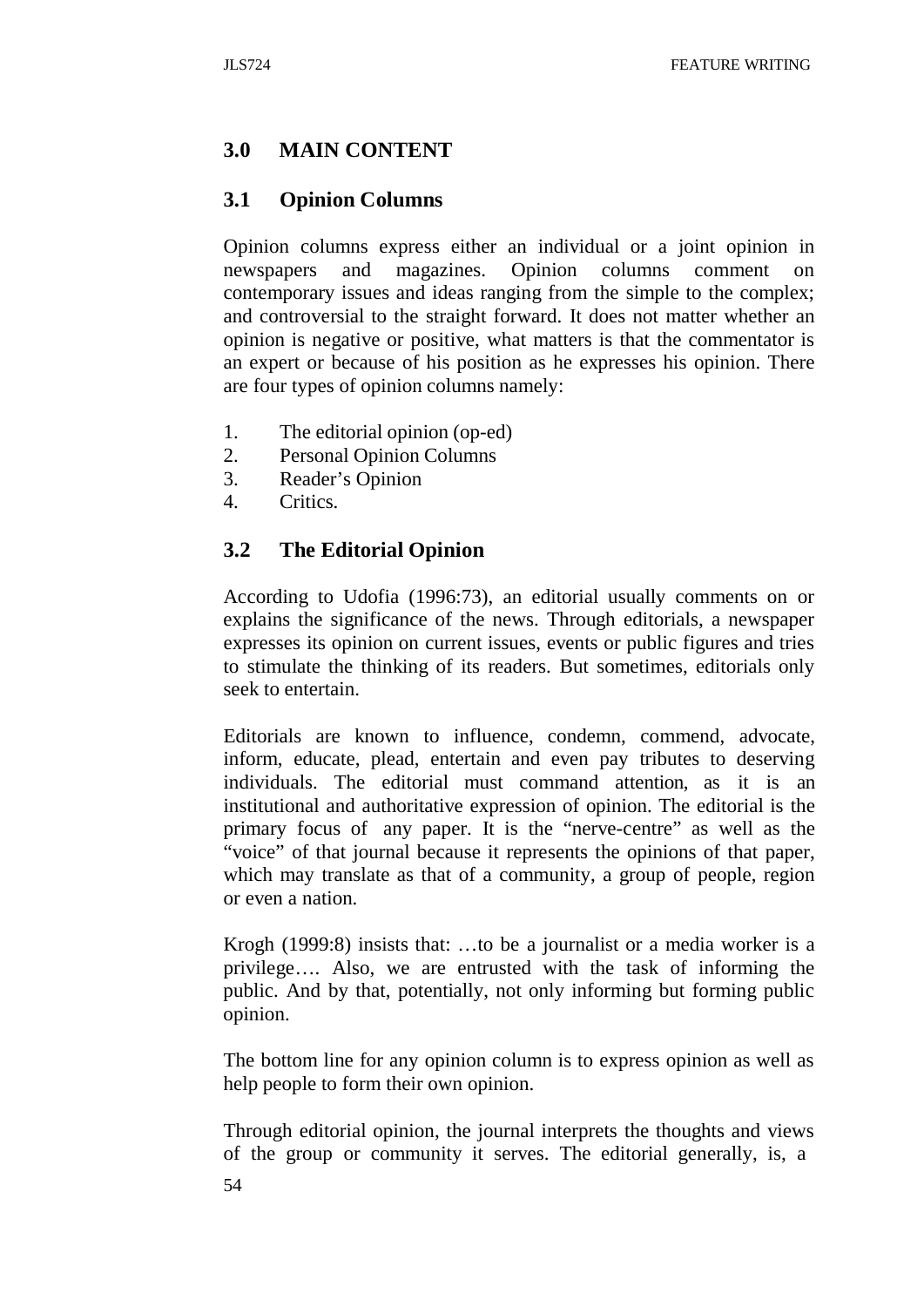reflection of the taste and character of a newspaper. A vibrant editorial opinion would equally attract vibrant lively and intellectually conscious rejoinders which are published on the editorial page. Because of the relevance of editorials in a newspaper, young reporters are usually not given the privilege of writing editorials. Rather, editorial writers are seasoned writers who have been "tried and tested" and who are entrusted with the difficult task of helping people form opinions.

Editorials consist of facts and figures usually vigorously researched and logically presented in order to arrive at the expected conclusion through critical analysis. Thus, editorials discuss topical issues that affect most people in the society. Because the editorial is a collective opinion, it carries no by-line.

Here is a sample of an editorial.

# **Nitel and the Rip Off of Telephone Users**

The Nigeria Telecommunications PLC (NITEL), the nation's fixed wire telecommunications monopoly, recently increased its tariffs by an average of 300%. Access charges, increased from N50 to N500. Intracity calls increased from N1.90 to N19.00 per minute, calls over a radial distance 700km attract N42. 90 per minute, while rates on international traffic terminating outside Nigeria dropped from N165 to N99 per minute. For good reasons, the public has been distressed by this development. On its part, the House of Representatives has instructed its committee on communications to investigate the "circumstances leading to the arbitrary increase in tariffs by the corporation. In the face of NITEL's initial reduction of its installation charges, and the impending privatization of the parastatal, these increases in truth, cry for some explanation.

However, held up against the company's service delivery levels, they are clearly beggar belief. NITEL might well be the only commercial organization which charges its market for access to its service, the equivalent of a shopping mall charging entrance fees. Calls via the corporation's local network cannot be terminated successfully all the time; crossed wires guarantee that successful calls cannot be conducted with any degree of privacy. Under investment by the corporation over the years has left teledensity-number of telephone lines per capital at some of the worst levels globally, and its cradle of copper wire has limited both the speed, quality, and quantity of the contents that NITEL's network can carry. This was why a marked sense of ease welcomed President Obasanjo's inaugural address to the nation, on 29 May 1999. That address was an exemplar of the new administration's commitment to tackling the extant problems with which the country had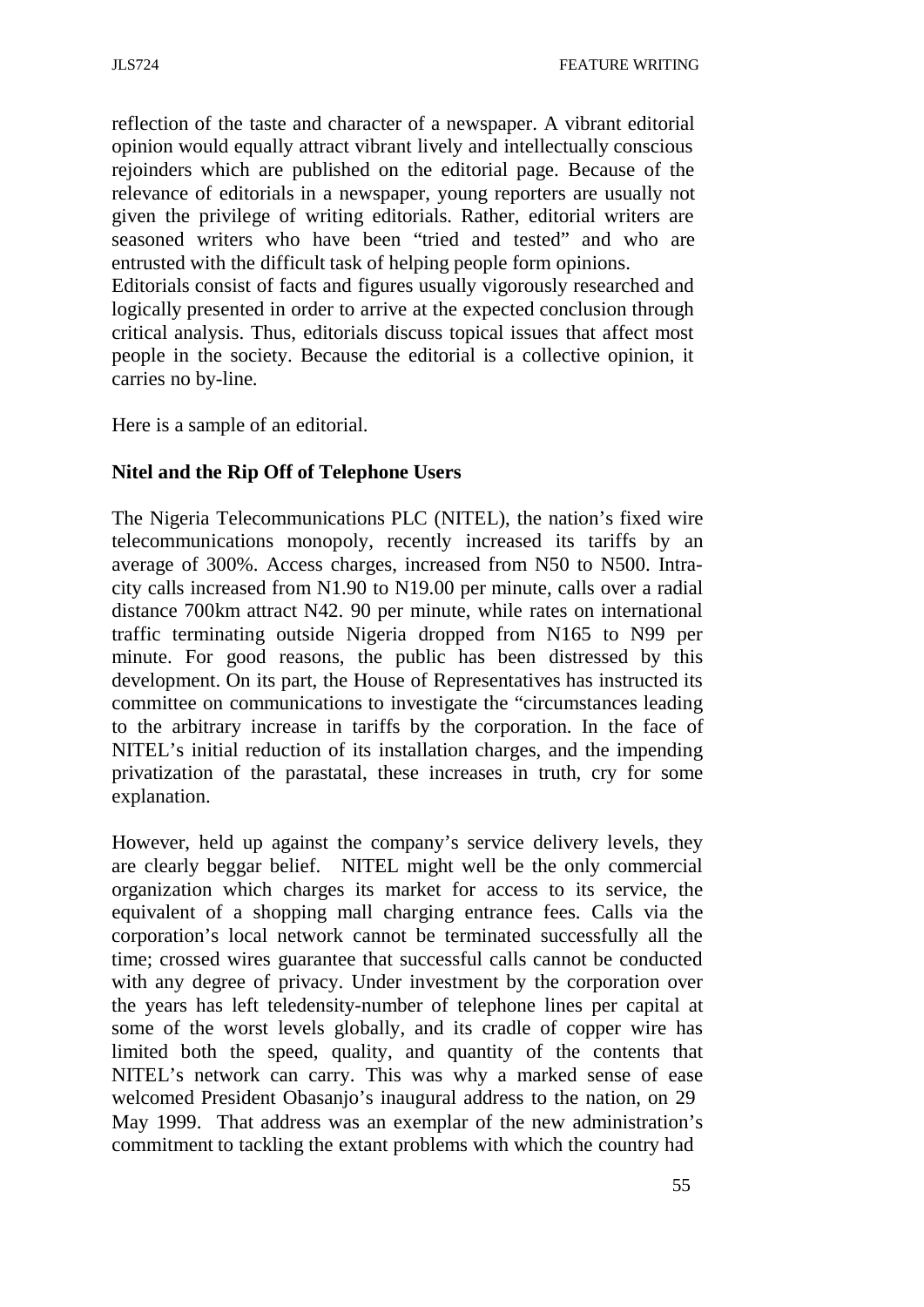been contending, at the twin levels of failed human/social infrastructure (administrative processes and methods), and physical infrastructure (roads, energy, telecommunications etc.). Beyond the pledge to do fierce, unforgiving battle with corrupt practices, the president's concern with the nation's collapsed infrastructure finally held out the possibility of the restoration of a semblance of normality to every day living in the country. Even better, the proposed reforms to the structural problems besetting the nation were not going to be resolved by recourse to timehonoured methods.

Rather than throw more resources at the problems at the several levels at which they manifest, the state owned enterprises sector was to be privatized. The subsequent auction of licenses for operators of the Global System for Mobile Communication (GSM) phones was further evidence of the regime's steadfastness in this wise. The auction exercise, simple, transparent, and fair, was acclaimed as the precursor to a novel way of doing official government business in the country. More than this however, the selection of three service providers, did indeed promise competition in one of the reaches of government business in the country. The expectation then, was that with the state of the art technology, better management savvy, and improved financial engineering know-how available to the new entrants into this industry, prices would drop, service quality improve, and delivery rates shorten to minutes instead of the decades with which we have become familiar. In the face of all this, the question arises: *Why should a corporation about to be privatized go about increasing its tariffs in this way?* Put differently: *What new cost elements has NITEL come into the knowledge of, which it is now minded to recoup through these rate increase? In addition, why should it seek to front load such costs unto its customers?* The simple answer is that in order to fund its bid for a GSM licence, NITEL had recourse to a syndicated loan facility, managed by First Bank of Nigeria PLC, of some US\$785million. This facility had a moratorium of six (6) months, during which, no interest was to be paid on it.

The facility was structured in this way, in the understanding that it will take as long for the corporation to carry out the rollout and transmission network expansion required to make the GSM work. At the end of the grace period, the interest element of this loan was to set NITEL back by upwards of N13billion annually. NITEL's business plan envisaged that the service charge was to be supplied from the projected revenue stream from providing GSM based cell phones. However, it now looks increasingly probable that the installation of primary switch centres microwave links and the laying of fibre optics cables, all of which are essential elements of the rollout and transmission network expansion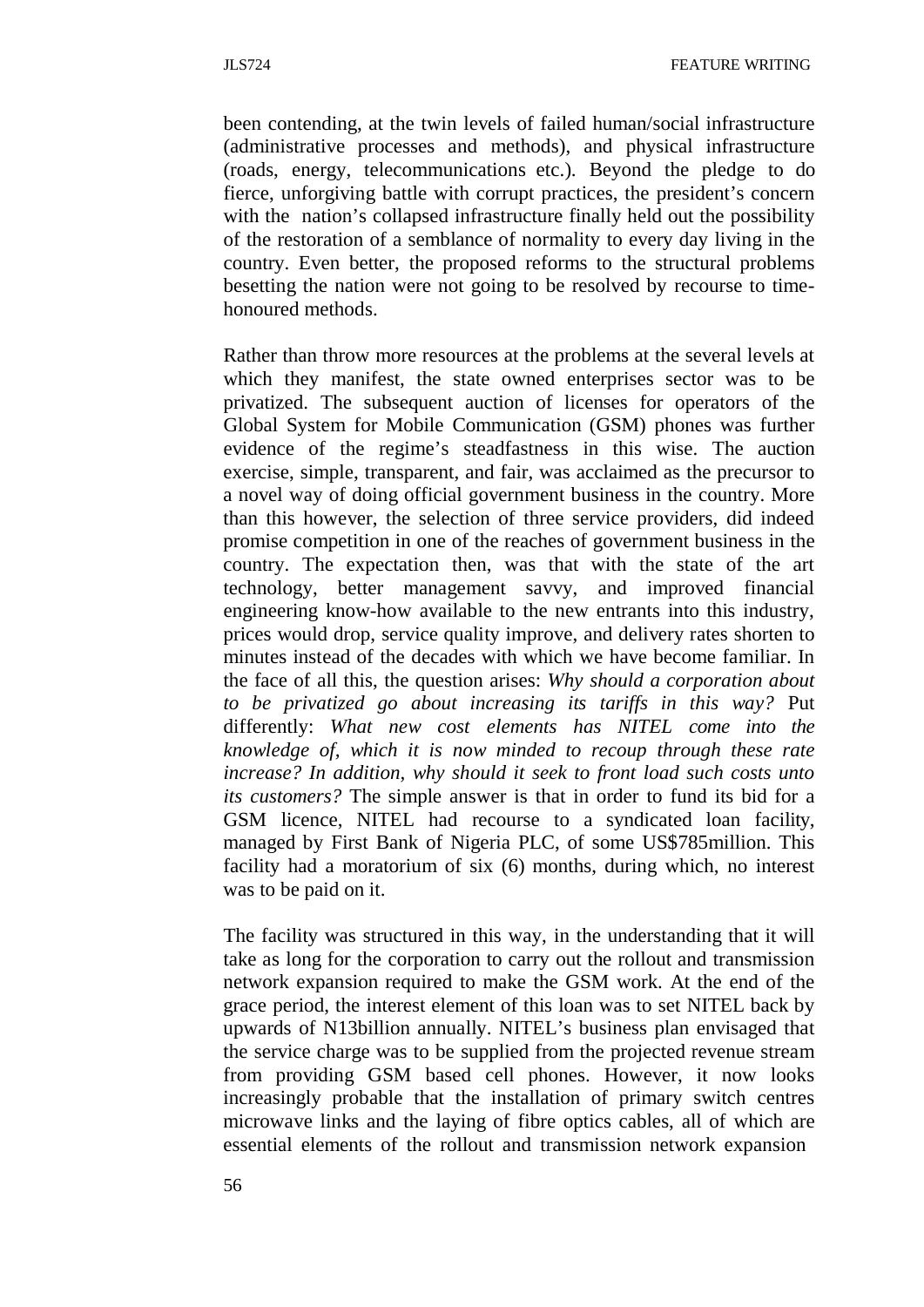project will not be carried out within schedule. NITEL has tried, with little luck so far, to reschedule/reconfigure this loan, in order to compensate for this development. The tariff increases therefore, are a precautionary move, ensuring that the corporation's cash flow will be such that it will not default on its loan obligations when due. Is the corporation justified in trying to front load the costs of a failed business plan unto its customers?

In a normal business environment, this question ought not to matter. Any business whose plans fail will encounter difficulty trying to pass on the costs of its failure to its market. It might well squeeze its competitors to the bone. But so long as substitutes exist, its clients will switch patronage, rather than settle higher bills, especially when service quality delivery rates are in free fall. The management of such organizations, end up picking up the related bills. Unfortunately, NITEL is far from being a normal business. Because it is a monopoly, long used to abusing its market, the dynamics of the problem is radically altered. Add to this, the current face off between the National Union of Postal and Telecommunications Employees (NUPTE), and the Senior Staff Association of Statutory Corporations and Government Owned Companies (SSACGOC) on the one hand, and the Bureau for Public Enterprises (BPE) on the other, and the picture is cloudier still. The former has accused the BPE of trying to take over NITEL and rushing to private it. It has blamed the tariff increases on the Bureau, while threatening a strike in protest at the Bureau's failure to value the corporation property before proceeding with its sale.

Of course the Bureau is responsible for inviting and superintending over the process of tendering for the rollout and transmission network expansion projects, which are so dear to the corporation's earning stream, and consequently to its ability to meet its financing obligations. Of course, the Bureau is only now reviewing the various bids put in. Whether the Bureau was tardy in getting off its marks, whether this tardiness was studied to produce the effect of incompetence at NITEL or whether the Bureau is acting in the interest of partisan power brokers, is immaterial. The point is that the public squabbling between these apparatuses of the Nigerian state, indicates that once again, after taking one tentative step forward, this administration is poised to leap back into our past. That it should want to take the hopes and aspirations of the people back with it is the most horrendous part of it all.

# **Problem of Education in the North**

Sometime ago, I wrote an article on the topic "Mining the Mind to Mine the Earth" because this was what Japan did, and the country now leads the world in advanced technology. It is however very sad that Muslims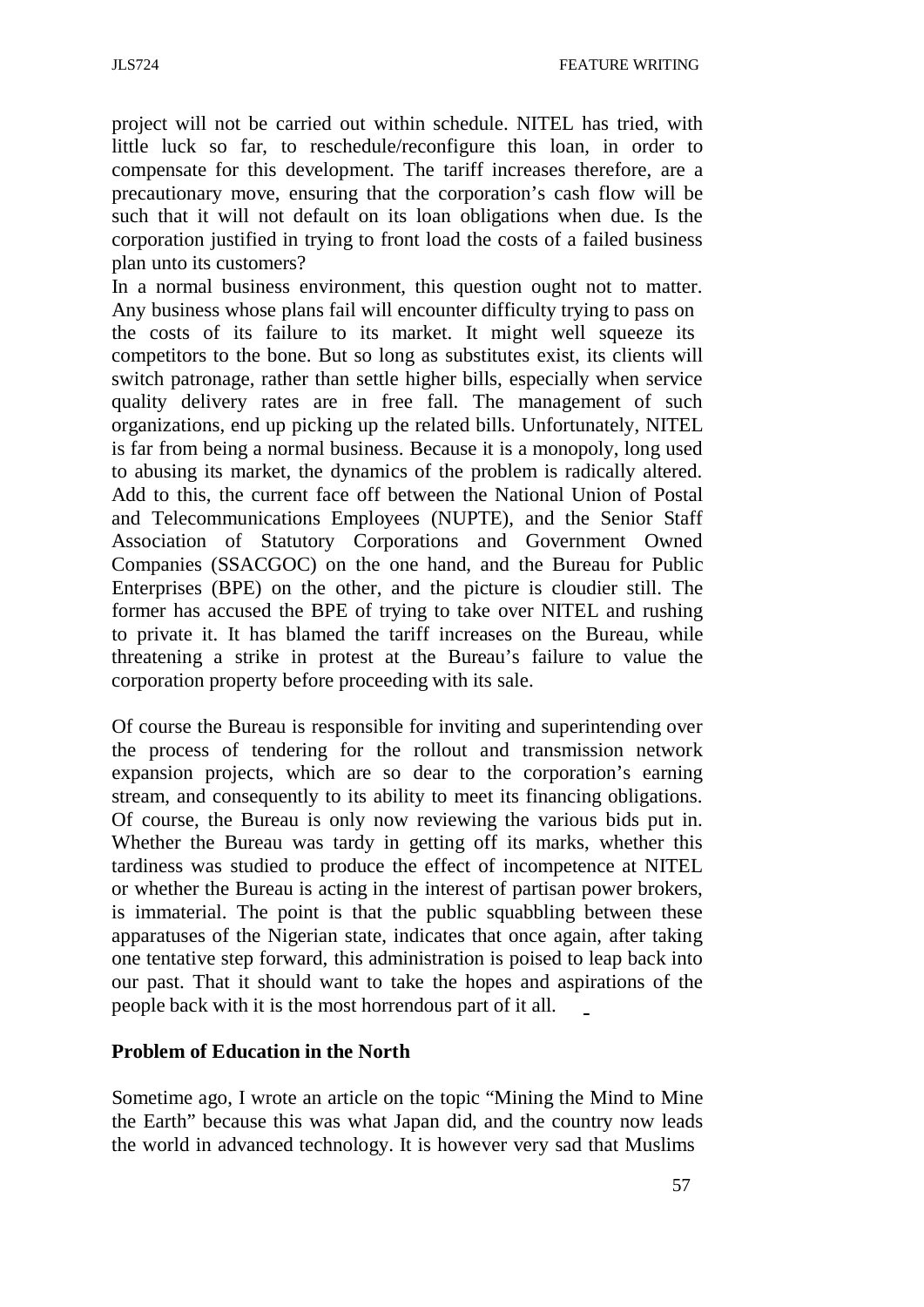fail to heed the advice of Prophet Muhammed when he said "Seek knowledge even into China." The Islamic world lags behind in technology and we have no excuse for this.

After reading an article by Agaju Madugba entitled "Problem with Education in the North" my blood ran cold, I developed goose bumps with uncontrollable tears gushing out from my eyes. Indeed the greatest injustice that could be given to all these children is to deprive them of education. A mind is a terrible thing to waste, and so these innocent children should be educated. One wise man once said "I hold it as an indisputable fact that the first duty of a state is to see that every child born therein shall be well fed, housed, clothed and educated till he attains the years of discretion." These are the basic rights of our children but we have failed in all these areas as Muslims in the North. The failure of education is the root of vandalism, terrorism, lawlessness, poverty and acts of irresponsibility being witnessed in Nigeria today. Education makes a people easy to lead, but difficult to drive, easy to govern, but impossible to enslave. Chief Obafemi Awolowo knew this when he introduced free primary education in 1955 in the defunct Western Region. Improved quality of life can be achieved through education for all.

I am still perturbed that some Muslims still fear Western education saying that it is against the principle of Islam. Does acquisition of Western education negate the tenets and teachings of Islam? If you had told me this 60 years ago when my brothers and sisters were forced to change their names to John or Victoria, the excuse might have been admissible. We had no schools of our own then and the curriculum was drawn to convert the Muslims. On the other hand, the use of whip and other bad methods by crude teachers to teach Arabic drove many people away from school. It later resulted in double jeopardy as Muslims became complete illiterate persons. For years we would not read than the four or five short chapters of the Holy Quran. This was what we did until we dropped out to learn a trade or go back to farm while our counterparts led in politics and white collar jobs. It was so serious that even those that did well in the Arabic schools could not function well in academic world where English is predominantly used.

The quest for knowledge should be paramount in the hierarchy of needs for all Muslims. There is no doubt that the teachings of the Holy Quran and Hadith are of importance in the acquisition of knowledge. Knowledge means understanding all kinds of scientific, technical, social and political information. It is not only the religious knowledge, then the Prophet would not have advised his followers to travel to China to seek knowledge. China is not a Muslim country. Mohammed stressed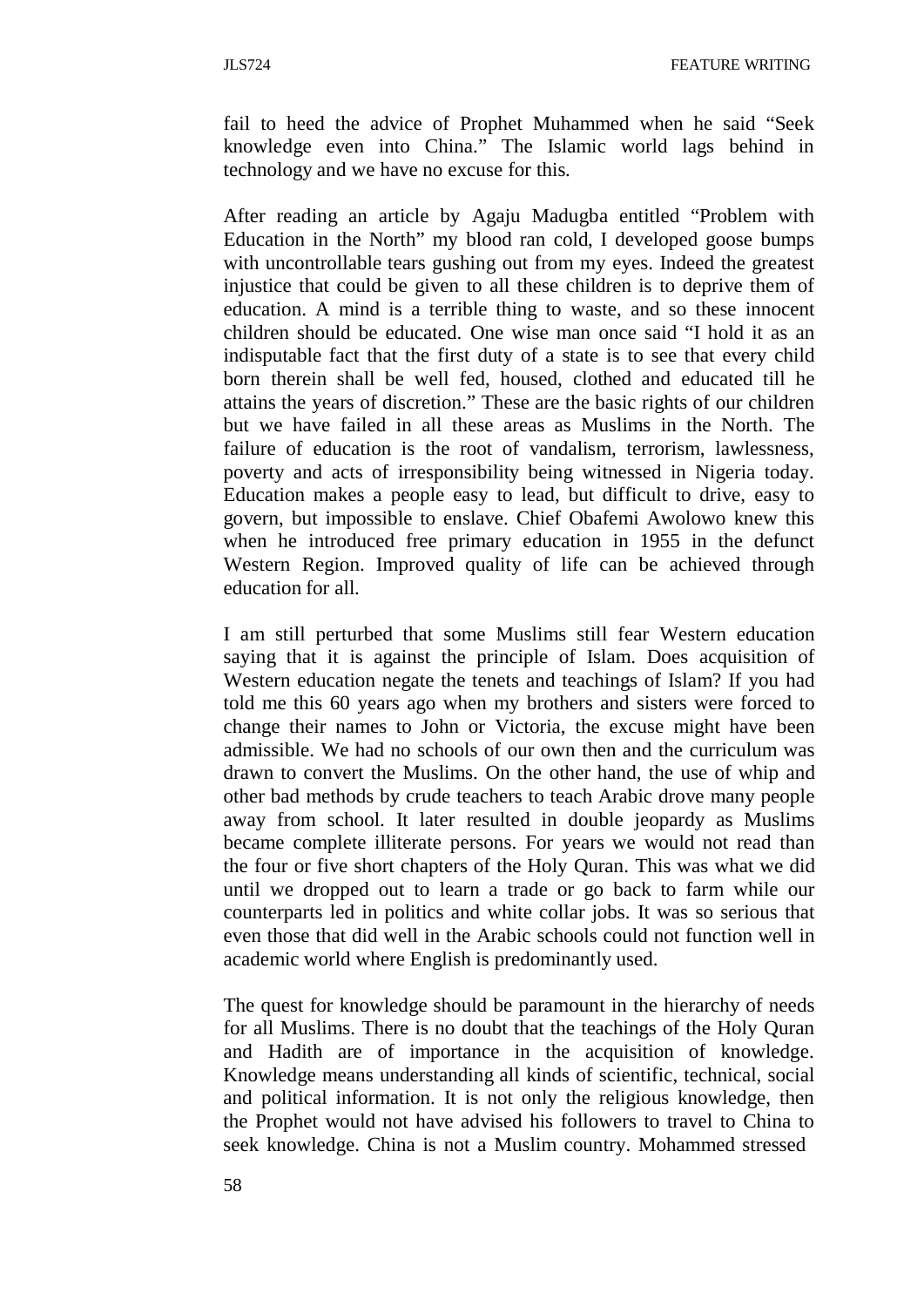the importance of seeking other disciplines of knowledge. Why the present day Muslims are still afraid of Western education is still a mystery to me. I find true Islam in America and I am a Muslim because of my conviction in the Quran as a book of guidance. If our prophet was concerned with Islamic Knowledge only, he would have asked his followers to stay back in Mecca and Medina and master the details of Islam. The earlier Muslims, up to the  $15<sup>th</sup>$  Century, understood the true message of Islam and advanced the knowledge acquired from it. This was the era when Muslims excelled in mathematics, arts and science. Muslims slipped into a deep slumber and the Europeans translated the works of Muslim scholars and scientists and started the process of renaissance. Gradually, Europe and other Western countries continued to advance and Muslims stopped learning further. Muslims continued to believe that anything discovered by Europeans or knowledge gained by Western people should not be learned or assimilated to avoid cultural influences that will come with it. The gradual decline, starting from the 16<sup>th</sup> century, continues till today. I have been out of Nigeria for almost two decades and when I performed the Hajj in 1999, I seized the opportunity to quench my state of nostalgia. I talked freely with my brothers from the South in English. I met a lot of friendly brothers from the North and all I could do was just to sit in their midst speechless after saying how are you in Hausa. In Zamfara, I spoke to a young man who I even got his card. I asked him why is it that a 20 years old man cannot speak English? The response was very discouraging. Education will bring out the beauty of Islam. Most people see Muslims as terrorists, blood-thirsty, war mongers, uncivilized fundamentalists.

The media continue to portray Islam negatively to people; thus many young elites are being converted to other faiths. We misuse and abuse the verse that says we can marry more than one wife. We have too many children beyond our capacity and guidance and no wonder why some Muslim children act like thugs and hooligans at the motor parks. Our leaders lack tactical ways of approaching issues. Prophet Mohammed did not thrust anything on the people but presented his way and invited them to accept or reject them on the basis of arguments and knowledge and not by sheer force of prejudice or guess work. Learning in Islam was obligatory both for man and woman. Women participated in educational activities with the same freedom and enthusiasm as men. Investigation had shown that women were lecturers as well as students. Nowadays, culture has been mixed with Islam and women have been restricted and some even feel they should not be educated at all. The first revelation to the Prophet encouraged him to read and acquire knowledge. Read! In the name of your Lord Who created man out of a mere clot of congealed blood: Read! And your Lord is most beautiful. This shows the importance of knowledge in the life of man. The Quran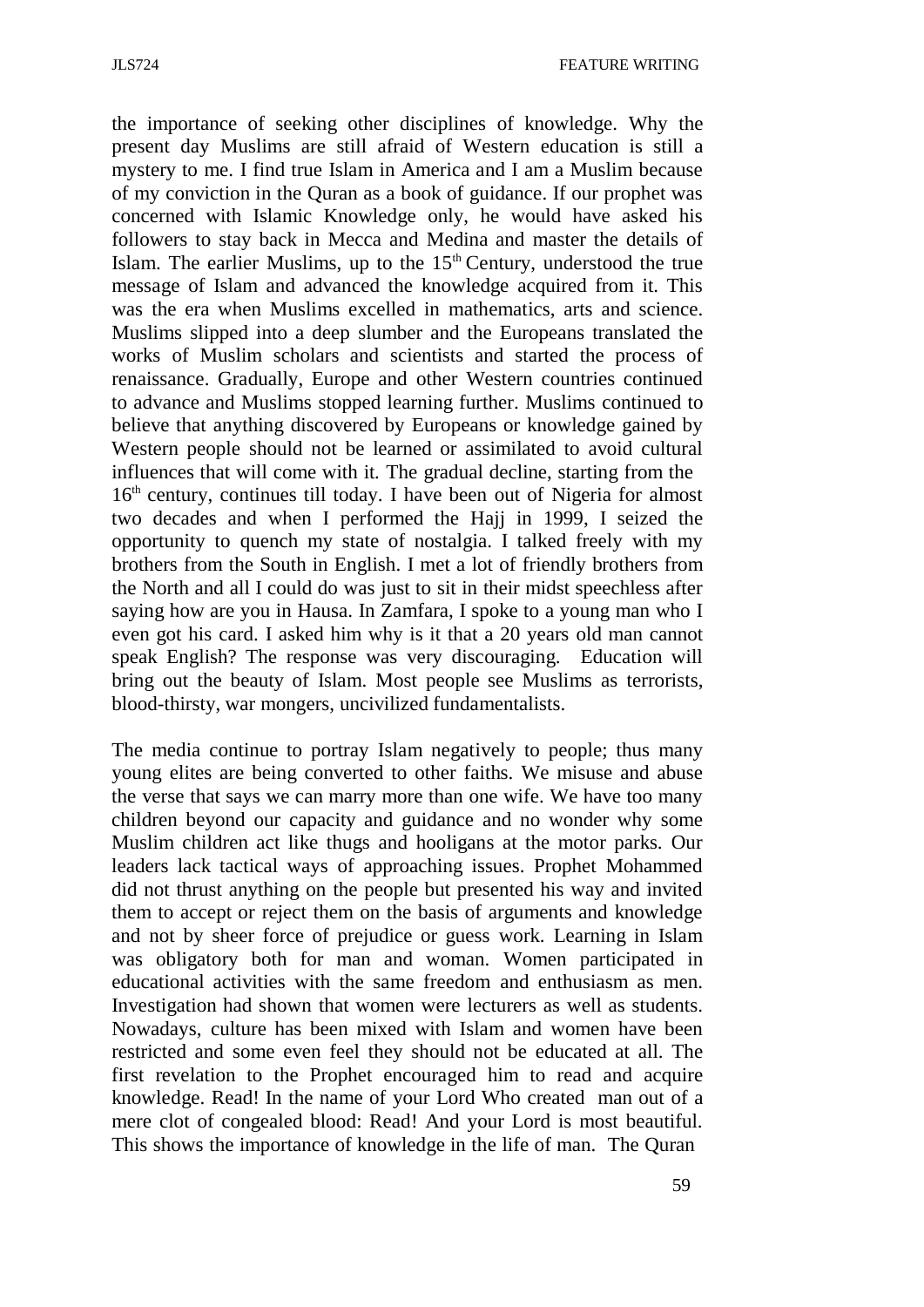is full of revolutionary ideas which fire the spirit of enquiry, study, research and investigation into every field of human activity. The Quran encourages man to verify the truth and correctness of every idea by examination before accepting it.

My brothers and sisters in the North should listen to the alarm bell and wake up to compulsory education for all. The biggest tragedy in Nigeria is not the great waste of natural resources or the looting of the treasury by the soulless politicians and military men. The biggest tragedy is the waste of human resources and the continual closure of schools. Our children should stop begging in the streets but be educated for the advancement of Nigeria tomorrow.

- **3.3** The next category is the personal opinion column. This type examines variety of issues ranging from personal, general, official, and even global issues. It is a reflection of the views of the columnist. This category will be discussed in unit 7.
- **3.4** Readers who feel strongly about issues write to the editor of a journal and if the editor decides to publish, it would be published under the "opinion" category. Letters to the editor are published on the op-ed page while features are published in the opinion section. As usual, the subject may be anything under the sun provided it is well written and logically presented. Indeed, some opinion features are serialized if they are found to be longer than the available space. Unlike the editorial, this is not a collective opinion as such, it usually carries a by-line (see sample 2 "Opinion").
- **3.5** A writer/journalist/commentator is one who points out social ills in his writing and then suggests remedies for same.

A critic is one who expresses strong dislike for certain rules, policies, persons, ideas, etc. A critic does not write for the fun of writing. He writes because there is something to criticize. Social critics are always criticizing what they perceive to be improper or irregular.

Prominent social critics include radical lawyer and human rights activist, Chief Gani Fawehinmi (SAN), Late Dr Tai Solarin, Nobel Laureate Prof. Wole Soyinka, Dr Beko Ransome-Kuti, Balarabe Musa, Col. Abubakar Umar (Rtd)Yusuf Bala Usman and a host of others.

Unfortunately, it has not been rosy for these critics. They have suffered set backs, some tragic, in the course of criticizing. Some have even argued that each critic criticizes at his own peril.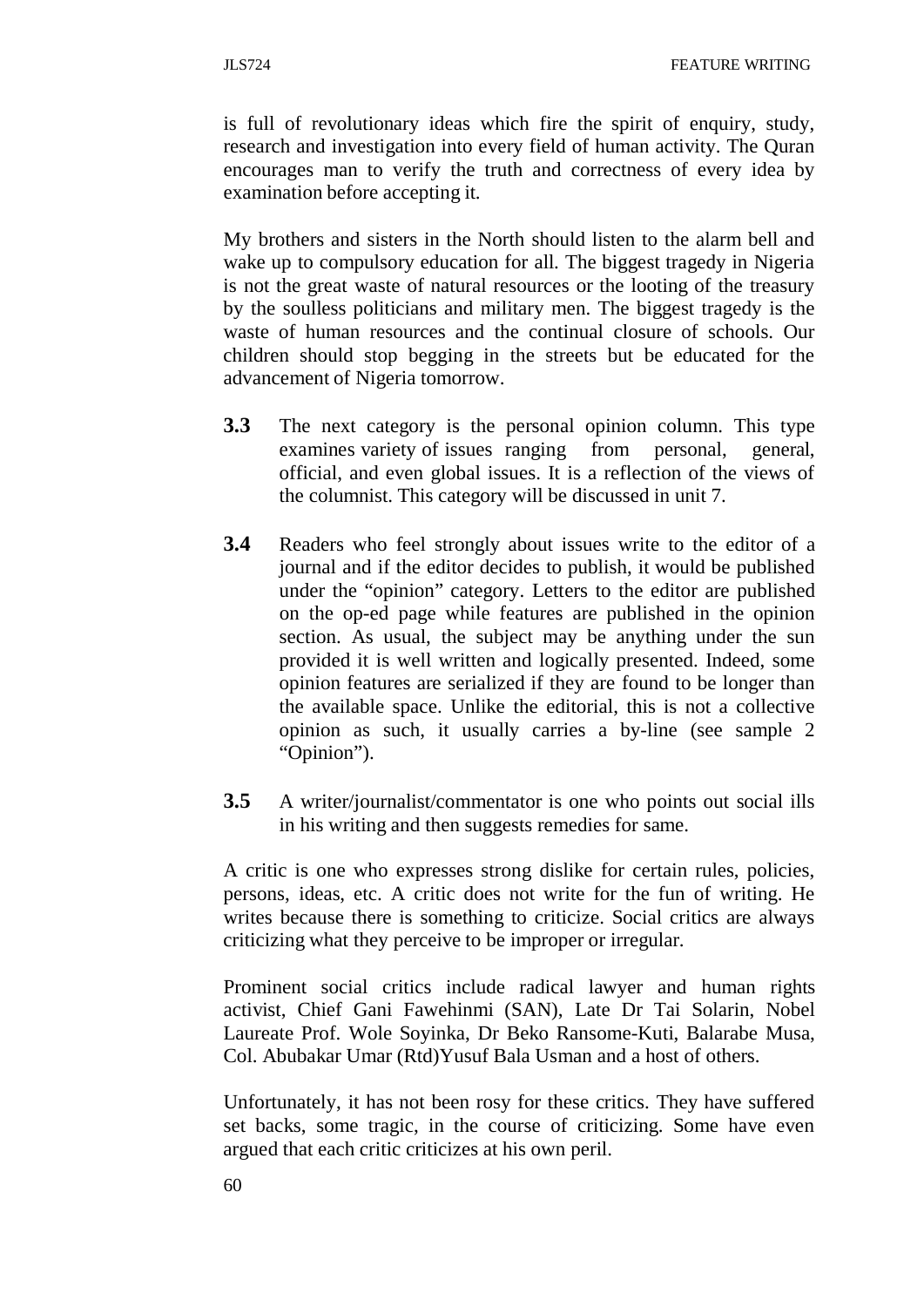Thus, whether a journalist, critic, writer, commentator of the newspaper reader, all these are sharing their opinion with others in the market place of ideas, and these should be put in the easiest way for readers.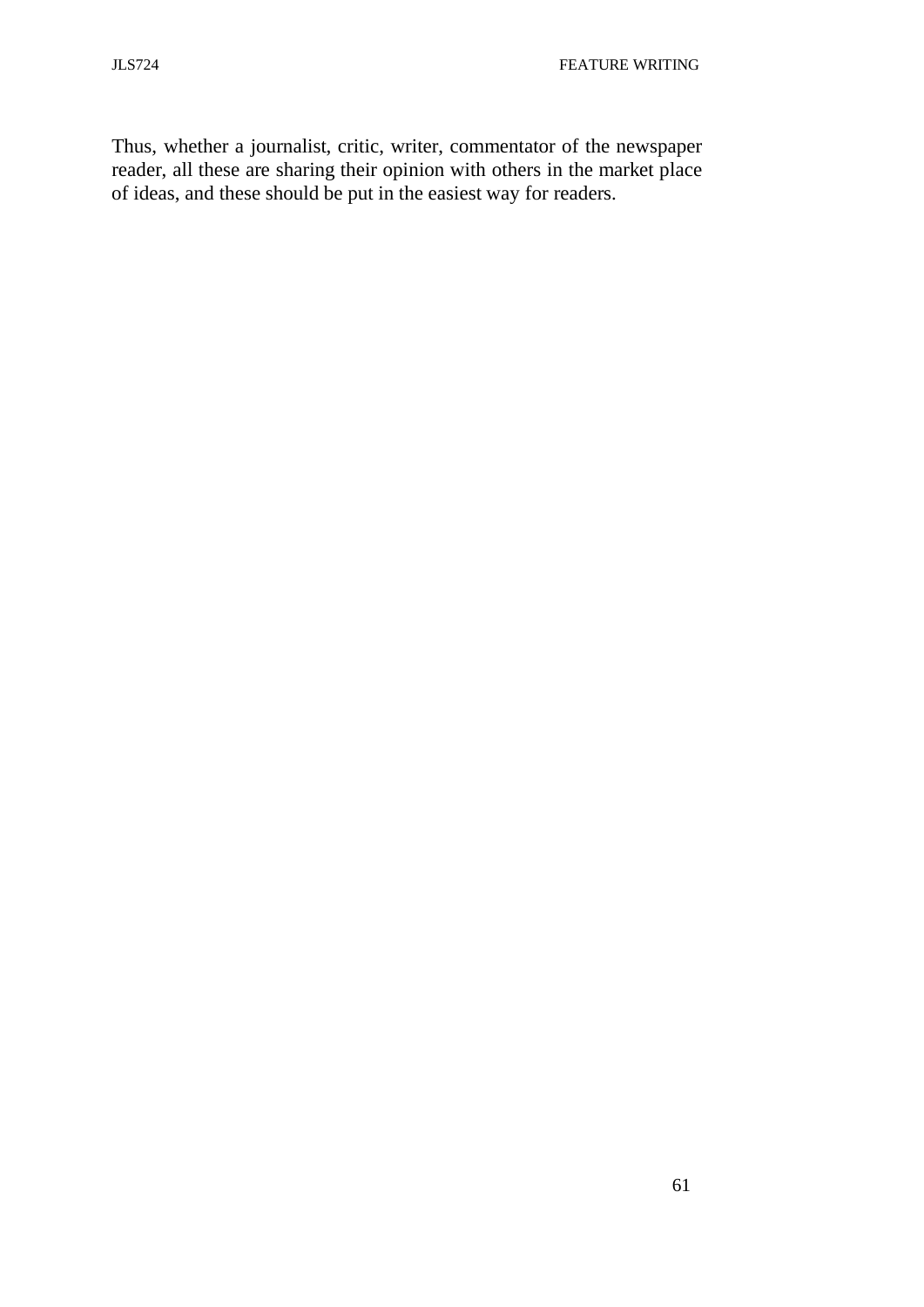## **4.0 CONCLUSION**

Opinion columns are in different categories and each one was examined here. It was observed that no matter the category one falls into, the primary concern of the writer is to ensure that his readers do not find it difficult to penetrate his mind.

#### **SELF ASSESSMENT EXERCISE 6**

Without reference to your notes, what is the difference between personal opinion column and reader's opinion?

#### **5.0 SUMMARY**

This unit has examined the totality of opinion columns starting from the highly influential editorial opinion to the personal, readers and even critics. Thus, the editorial must be authoritative; the critic's language must be critical, etc.

# **6.0 TUTOR-MARKED ASSIGNMENT**

Having read through this unit, you should be able to differentiate between the four opinion columns. Illustrate this by writing a story/column on any of the four types identified here

#### **7.0 REFERENCES/FURTHER READINGS**

Mencher, M. (1983). *Basic News Writing,* Dubuque, Iowa: WmC Brown.

Udofia, C. (1991) (ed). *African Journalism in Perspective,* Abark: Itiaba Publishers.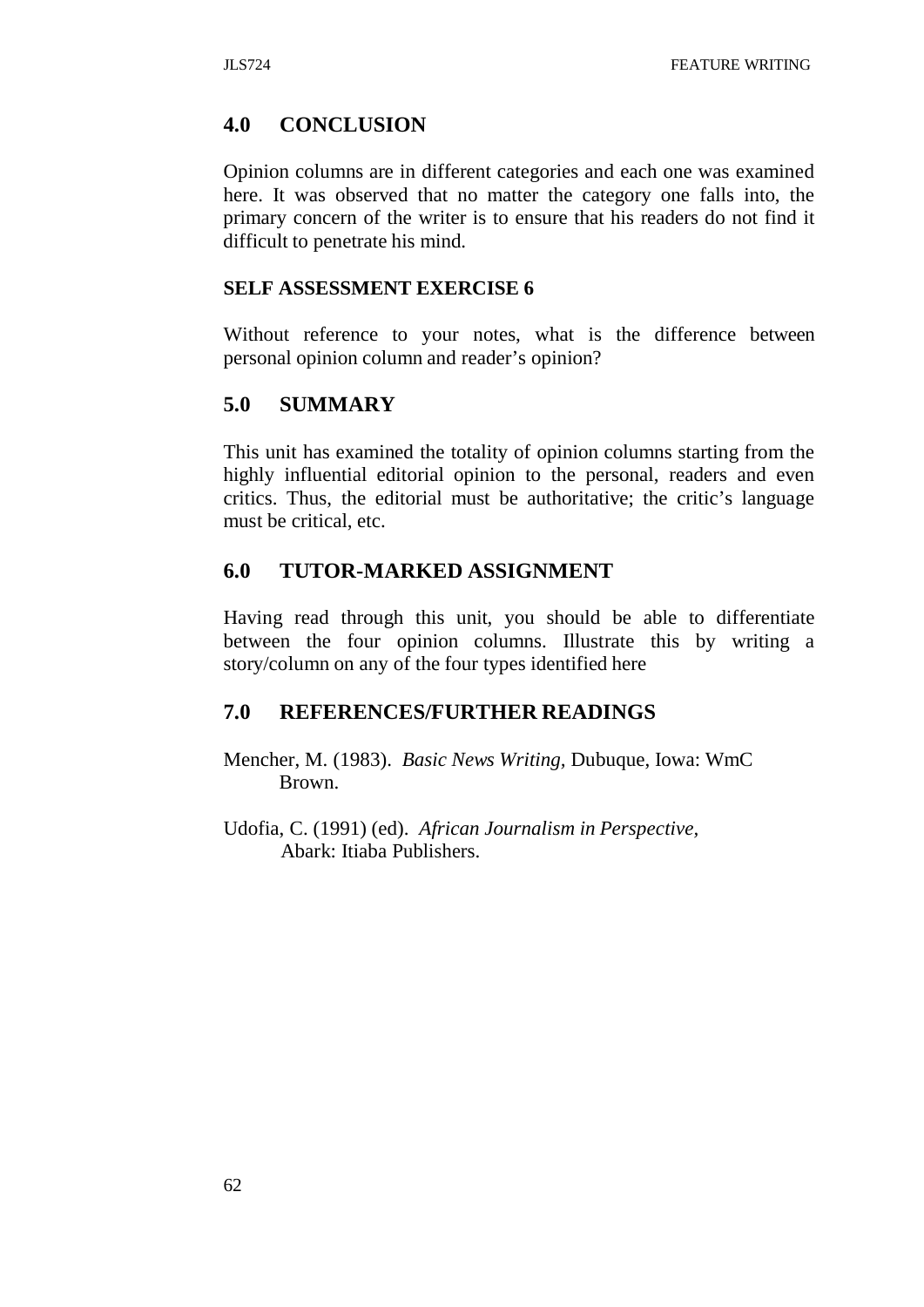# **UNIT 2 PERSONAL COLUMNS**

# **CONTENTS**

- 1.0 Introduction
- 2.0 Objectives
- 3.0 Main Content
	- 3.1 Personal
	- 3.2 Personal Columns
	- 3.3 Practical Examples
- 4.0 Conclusion
- 5.0 Summary
- 6.0 Tutor-Marked Assignment
- 7.0 References/Further Readings

# **1.0 INTRODUCTION**

This unit examines personal columns as part of specialized feature writing. Examples are given to show that personal columns could focus on personal, general, official and even global issues.

# **2.0 OBJECTIVES**

By the end of this unit, you should be able to:

differentiate between personal and opinion columns; Write your own column based on what has been discussed.

# **3.0 MAIN CONTENT**

# **3.1 Personal Columns**

# **3.2 Personal Columns**

Personal Columns are written by individual writers based on:

- 1. Who the writer is e.g. a seasoned journalist;
- 2. The individuality of opinion of the writer or even his style

Such columns comment on topical events, advice columns, such as "Baby watch; your regular guide to Baby Care by Ronke Odusanya in *Saturday Punch*; Saturday with Azu ... Witty and down to earth; also in *Saturday Punch* where the writer comments on different issues ranging from the significant and sublime to the sensational and spurious". Dare, (1990:13) commenting In his column in *The Guardian*, observed that: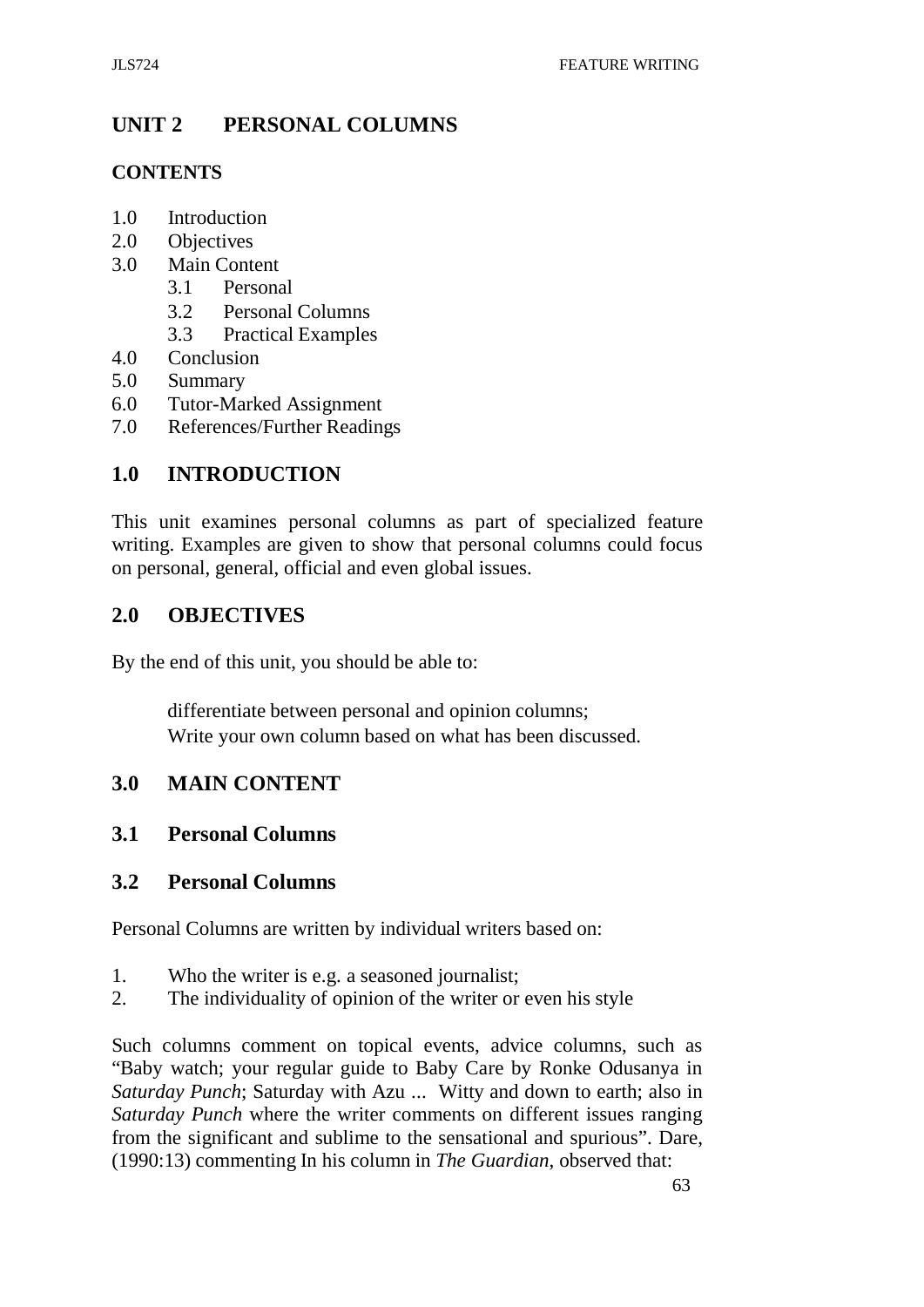"the entire spectrum of human activity has been its preview as it has examined issues on religion, politics, education, language, sex, economics, women societies, justice, human rights", etc.

The late May Ellen Ezekiel (MEE) Mofe-Damijo, journalist, publisher and television talk show presenter, had a column in her magazine, *Classique*, which she simply called "MEE". She wrote mostly about her personal, intimate secrets.

Late Dele Giwa, former Editor-in-Chief of Newswatch magazine had a column in The *Sunday Concord*, called "Parallax snaps", where he took swipes at individuals, organization, and government for any action that did not seem to agree with societal needs.

There are a host of Nigerian personal Columnists in each newspaper. These include, in *The Guardian*: G.G. Darah, Reuben Abati, Banji Adisa, John Oseze Langley; In Saturday Punch we have Azubuike Ishiekwene (Saturday with Azu) Segun Odegbami, In Tempo, there is Funmi Iyanda, an opinionated female "jisting" in her column, etc.

The important, indeed crucial role the columnist plays is to keep his readers interested and entertained. Hennessy & Hodgson (1995) point out however the danger in having so many personal columns. They observe that the columnist can run out of ideas since he is not investigating or interviewing people. There is no new item of information to comment upon except the one reported by other writers.

Some columns require that the writer be witty, humorous or sometimes assertive, provocative. The topic will determine the style .

#### MEE'S COLUMN

#### **Necessary Evils (Bloody Devils)**

Can't live with them, can't live without them. *You know who I'm talking* about, *don't you girls*? Guys, that's who. The ones we go out with, and the one we marry. They can be such a pain. But how come we feel so "alone" and empty *when one of them is not around us, thoroughly making a nuisance of himself?*

Take mine for instance. He chooses the day I fall ill to plays squash, leaves wet towels on my freshly made bed, refuses to take a bath on nights I choose to take a bath and dab on my perfumed talc to seduce him (*and so spoils the effect, and scent, of my exotic perfume*), refuses to flush the toilet after a *particularly "loaded" outing there*, prefers boring beans and dodo on the days I'm at my most culinary creative, and horror of horrors, chooses the days I feel like sulking and self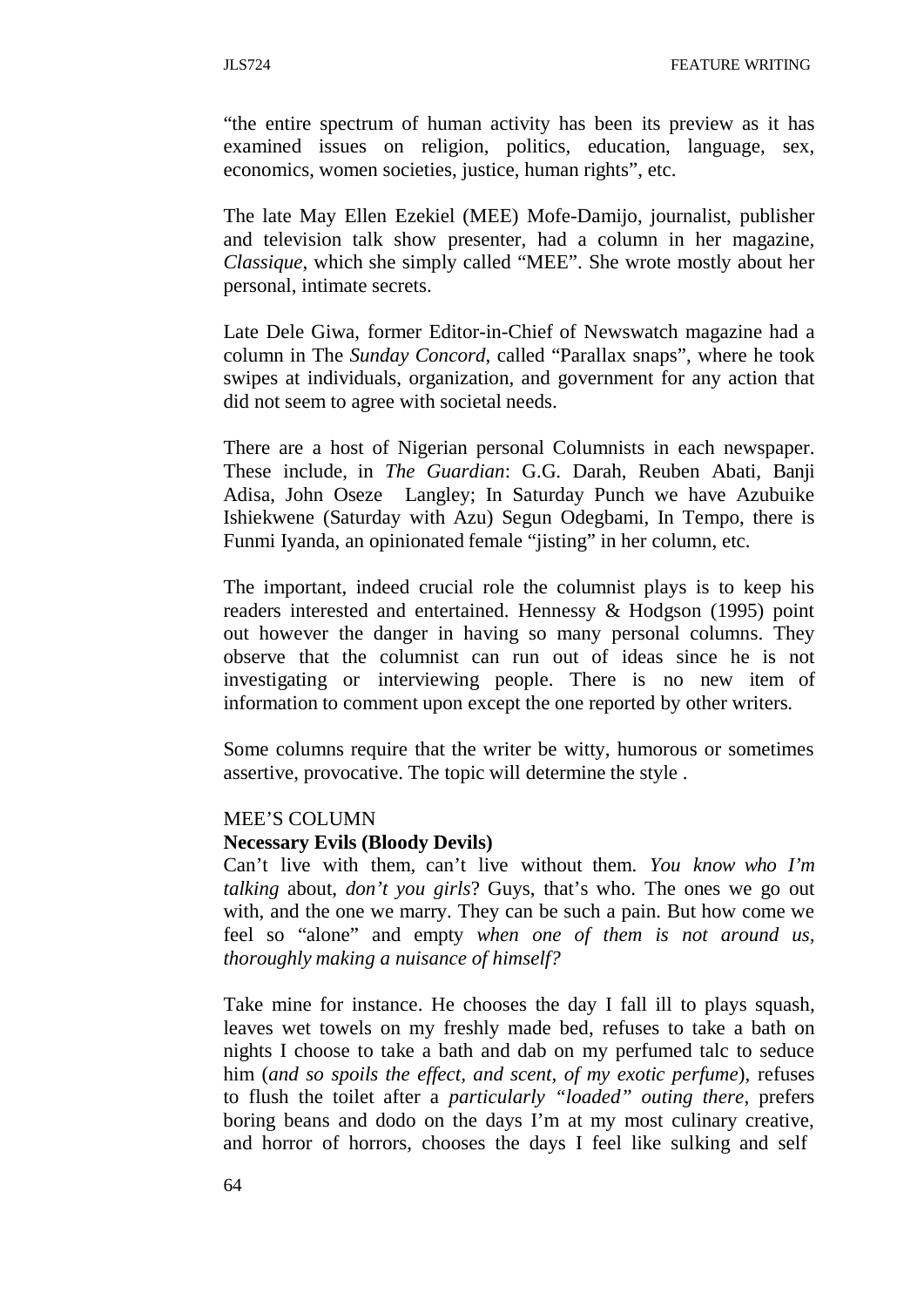pitying myself to want to go dancing and gossiping and telling bawdy jokes at the club.

C'mon May Ellen, it's not all that bad, you say? You must be blessed with an angel. Actually, guys can be angelic sometimes. Like when mine surprises me with a thoughtful gesture like a towel bath when I'm too tired to have a night bath. (*But then, you know why he's doing that, don't* you? He hates the smell of stale sweat. So it's not really for me, is it?) Or when he comes down from his high, macho male egoistic horse to make a curry dish (which he's good at, and I'm not), to appease me for something really rotten he's done.

Guys. They do have a way of doing the things you'd rather not do at a particular time. Like watch T.V *or a movie at 11 p.m. When all you want to do is sleep,* like bothering you at 2 a.m. when all you want to say is *"Get your hands off me so I can get some sleep"* and waking you up at 7 am to get the breakfast and the piping bath water ready while they again, cause a din with the radio. Like reading far into the night with the lights on when he knows you can't possibly sleep with those lights boring into your eyes.

*But wait another minute, May Ellen*, what about the good times? Like when he spends time to think up a joke line to lift you out of your oft sour mood. Like when he drives halfway across town to buy you that special ice-cream and hot dog (so you can get fatter?).

*Like when he returns* from a trip laden with *all sorts of special gifts*? Like when he says *such nice things about you to anyone who'll listen*? Like when he calls you wife with such pride, it's obvious to everyone he's mighty glad to be married to you…. Na, it's sour puss time today, no remembering the good things, just the lousy ones about being married.

Heek, you don't even get chased anymore. But he still does get chased, I mean, don't know if he chases, doesn't count.

But boy, being married does dry up the creative juices. *Remember when I had such sizzling tales to tell you about my escapades as a single girl*? Now, these are no sizzling tales to tell. Just boring married ones and you don't want to know.

Actually what is bothering me is simple. I've always told you about the things that happen to me that I know you can relate to. It was okay to talk about being lonely and heartbroken and single with a kid, and divorced, I reached you because these were things most people did not write about concerning themselves.

But now, I'm married, in love with the guy, and living a normal life.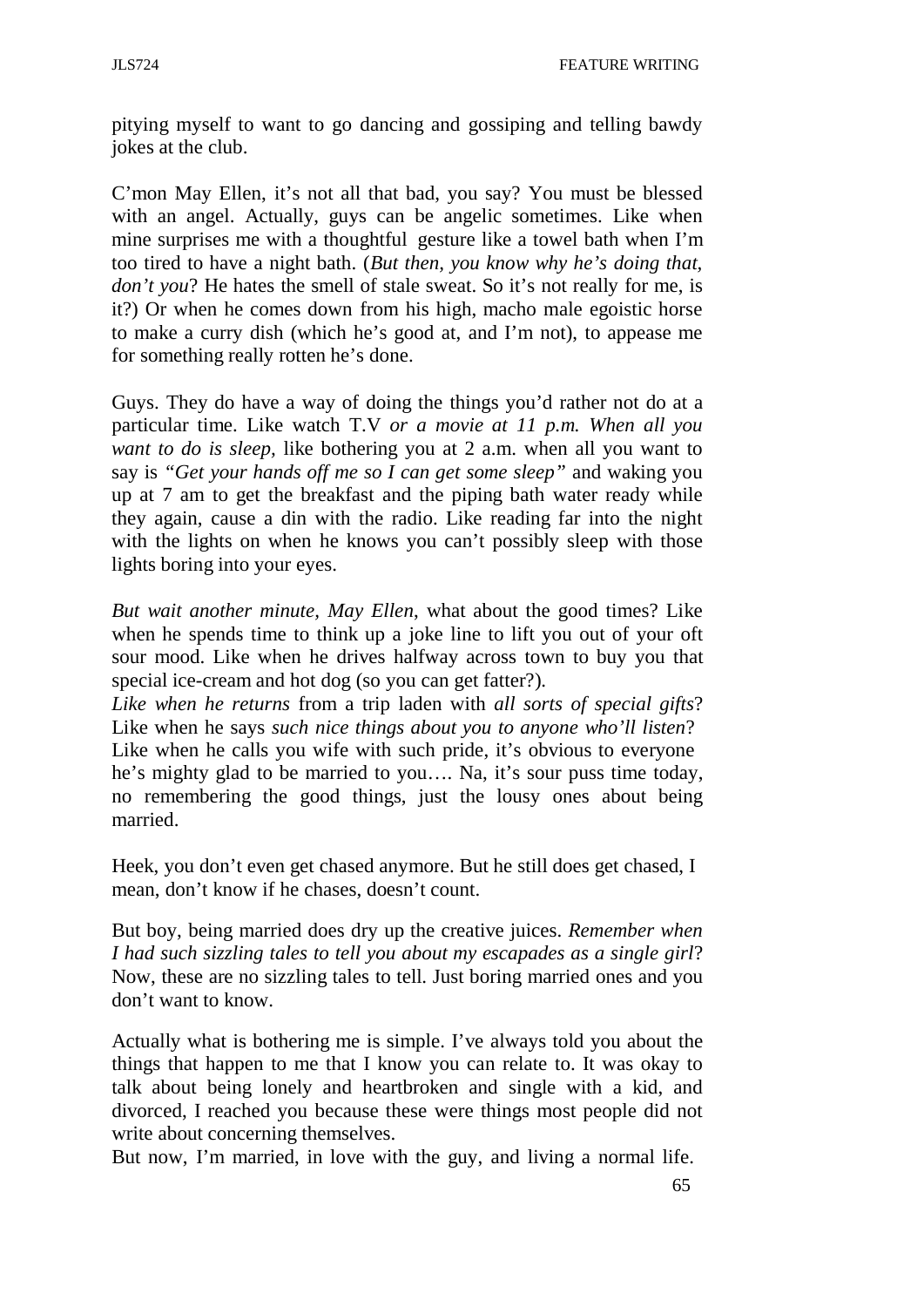And I don't bloody have much to write about, because I think you don't want to know, that I'm happy, loved, that I cook, clean, say yes sir to the guy sometimes. *So what do you want to know*? Please help me out of this bloc.

#### *More questions than answers*

The debate over the propriety of deregulation in the oil industry is about the pocket. But I suspect quite strongly that it's also about trust. We've seen fuel prices raised eight times in 14 years with a promise each time that the proceeds will be used to improve infrastructure, but nothing was ever done. Instead, the money was brazenly stolen. We've seen government earn N200 billion from crude oil sales in 20 years (1970-1990), but government prosperity has turned out to be the citizen's wretchedness. We've heard government argue that we must pay more for fuel because it can no longer afford to provide subsidy but we know that the truth is that we subsidize a lousy federal structure that allows government to reap where it has not sown.

Deregulation, beginning with the right laws, is a hard choice we must make. If we have found government's preaching about deregulation annoying and somewhat insulting, it's because there are questions that have not been answered. *What does a government that is truly interested in cutting waste need 49 cabinet ministers for? And to think that each of them has a swat of personal aides, a fleet of cars to crash and hirelings to do their manicure for them? Why should a government interested in cutting waste shell out N38 billion to build a stadium when it cannot maintain the grass in the existing ones?*

Look around and you'll find an area of official waste, graft and corruption that'll leave you asking, why? It just might be easier to endure the days ahead if someone can answer some of these questions.

#### *The Long Sleepless Night at Rutam House by Azu*

It would be quite silly of me to pretend that I'm constrained to write this article. For that could mean that I'd rather be doing something else like counting Kema Chikwe's headscarves or whining about the next spell of fuel scarcity.

I've never subscribed to the code among journalists that dogs should not eat dogs. That's why I've enjoyed every bit of the attack on PUNCH in the last couple of weeks by two Guardian writers- Reuben Abati and John Osaze-Langley. The immediate provocation, I suspect was the award of the Newspaper of the Year 99/2000 won by PUNCH at the National Media Merit Award held last December 3.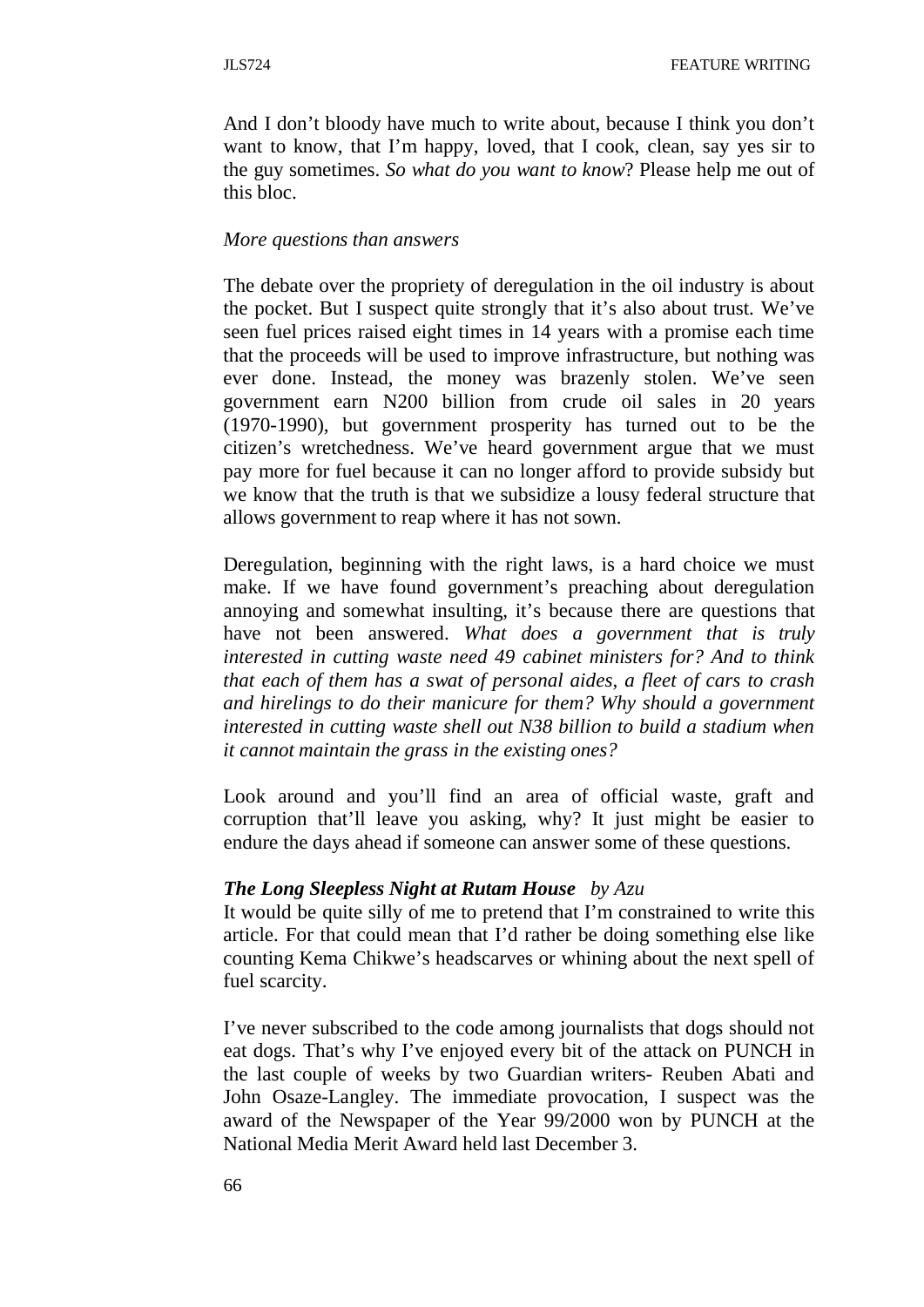At that ceremony, PUNCH also won two other awards-reporter of the year and print journalist of the year. The last award (journalist of the year), was won by Seth Akintoye, who I understand has not been forgiven for leaving The Guardian where he gave his bloody best for nine and half years and left as a correspondent on a salary of N10,000 per month.

But that's only a digression. In two of the categories where PUNCH emerged winner newspaper of the year and reporter of the year The Guardian was short listed but it lost. In its citation, the NMMA, which has the respected Babatunde Jose as its chairman, said PUNCH was being honoured among other reasons for its consistency, wide readership and high aesthetic quality.

The Guardian was not the only loser at the NMMA, but for some reasons that I shall deal with presently, a few of its writers have found it rather insufferable to live with the newspaper's poor showing. They can't seem to get used to the idea that the newspaper is anything other than the flagship, it might have been so when the newspaper market was sharply divided and Guardian was preening in it class of its own. It might have been so when the best high tech newspapers were published only in black and white. It might even have been so when Guardian treated its staff decently and its cover price was within reach. But *in my reckoning, the flagship lost its sail at least five years* ago.

This is not about tit-for-tat, or some kind of "roforofo" fight. It's about house cleaning and home truth and I'm sure the profession could still do with some humour. Shortly after The PUNCH award was announced, my good friend Abati was the first to snigger at the prize, wondering why This Day and PUNCH were claiming the same title. In that article, he also despised the idea of newspaper of the year, wondering what it means.

I guess it means exactly the same thing that it meant six years ago when Guardian was still the flagship and surely it means the same thing it would have meant if Guardian had won the last one, NMMA is still journalism's main prize. The meaning hasn't changed.

At the time Abati wrote the first piece last December 10, he was just getting pregnant with bad belle. By the time he picked on PUNCH again on January 14, the pregnancy was fully formed. His article was an ungracious response to a story published in The PUNCH of December19, listing six Nigerians among the world's richest.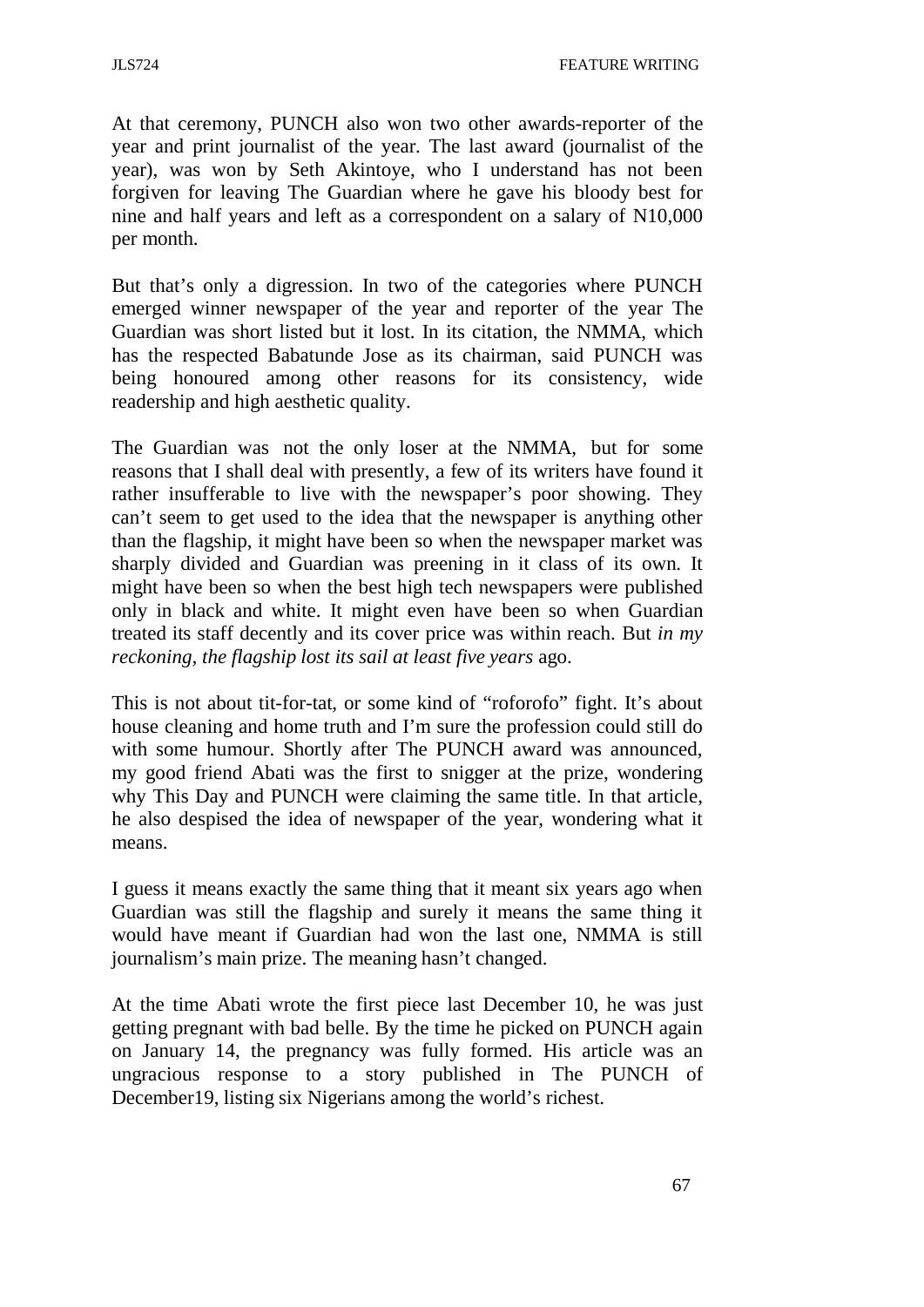It was a terrible goof and everyone here felt badly let down by the story. The reporter was fired, those who processed the story severally punished and a retraction followed. If the retraction came a bit late it was because the editors were aware of the gravity of the error and the judgment that would follow.

He started his article by saying PUNCH "advertises itself as Newspaper of the Year" which is untrue. PUNCH didn't appoint itself Newspaper of the year, it was adjudged worthy of the prize by a committee of professionals headed by veteran journalist, Tony Momoh. Abati may not agree with Momoh's panel but he'll have to live with the fact this year. And I'm afraid, for a long, long time.

Since he has found the chink in the armour he so desperately longed for, I might as well remind him that The Guardian published at least 47 retractions of various sizes and gravity between January and December 2000, it published six retractions and the last one in favour of Senator Onyeabo was a quarter page, run in two consecutive editions.

If these retractions were published in the true tradition of editorial humility, then Abati ought to have been more charitable in his article.

Those who accuse PUNCH of sensationalism beyond the point size of its headlines need to prove it. The information at my disposal shows that between 1995 and 2000, whereas PUNCH recorded seven suits in the Ikeja and Lagos judicial divisions (Lagos being the main area of operations of PUNCH and Guardian). Guardian recorded 12 within the same period.

But if you think Abati was unsparing in casting stones, then you should have read Osaze-Langley in The Guardian on Saturday of January 27, 2001. In his article titled Newspapers of the year and credibility", he joined This day and PUNCH in a fit of hatchery. He claimed to have a stockpile of over 100 sensational headlines published in the newspapers in the last three year, yet, failed to provide even one as evidence. He disparaged the quality and content of the two newspapers and was pitifully bitter about PUNCH but failed to justify his anger and bitterness by any sensible presentation of facts. He despised the organizers of the award but failed to show that PUNCH had induced them in anyway to obtain the award.

After reading Osaze-Langley, I fully understood why it was absolutely impossible for any journalist of standing to notice that he's been in the profession for 18 years. If his article of January 27 and another virulent attack on This Day publisher, Nduka Obiagbena, on February 10 were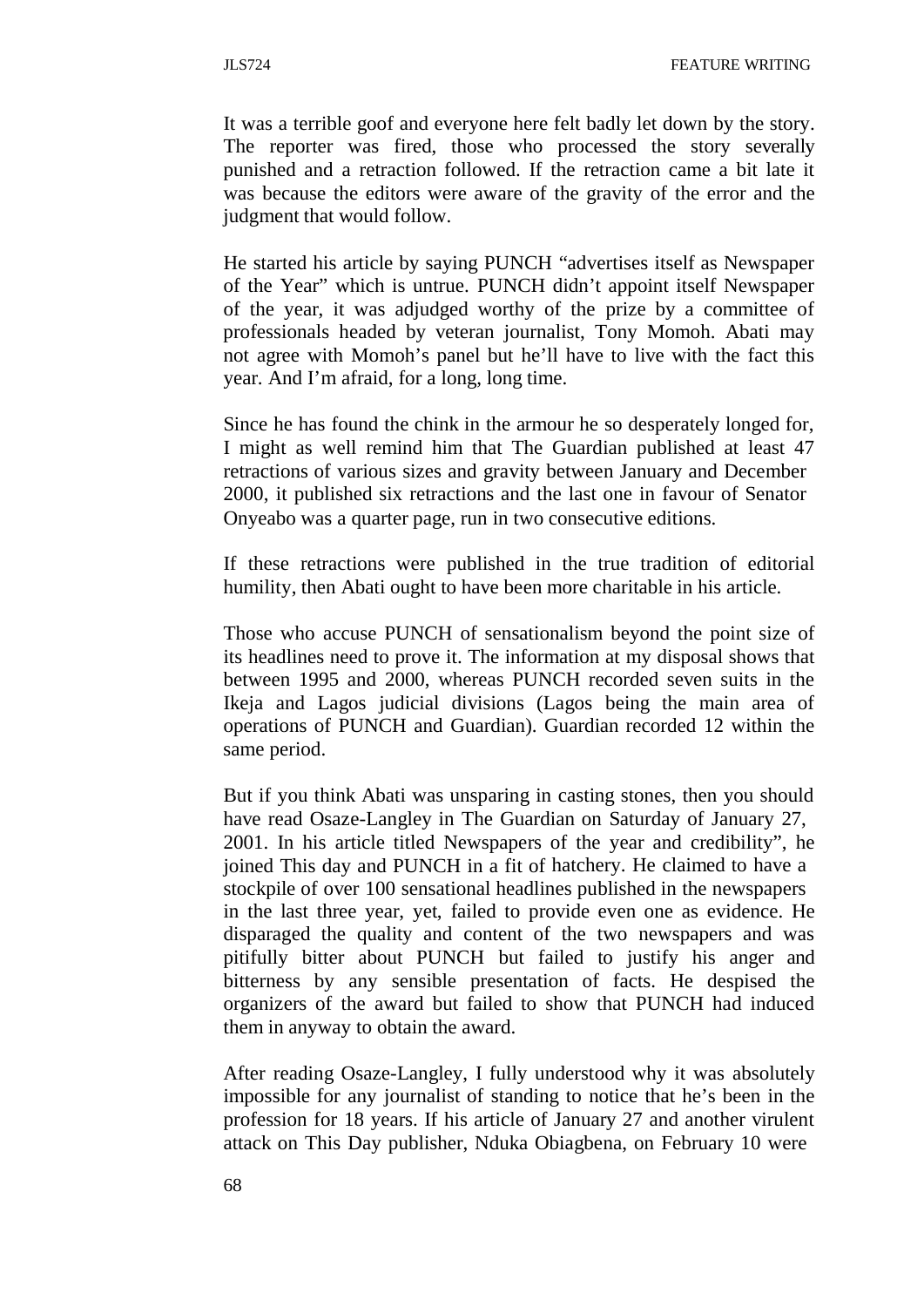his best form. I'll advise parents who care about their children's grammatical well being, to avoid the fellow's column as much as they can. But that's another digression.

Since 1998 when the Research and Marketing Services (RMS) reported that PUNCH was the most widely read newspaper, it has been one long sleepless night at Rutam House. They began by throwing oranges and apples; now, they are slinging dirt and mud. But that's perfectly okay; it's all about the market sting.

Three years ago when the RMS first reported that PUNCH had upset the market, the gap in print-run then between PUNCH and Guardian was marginal. In advert sales Guardian probably had 60 per cent of the market while the other major newspaper shared the remaining 40. But that has changed remarkably.

Today, PUNCH is not only ahead in print-run. It prints and sells almost double its nearest rival, has the widest reach and a vastly improved advert sales record. The Audit Bureau of Circulation or the AAPN should feel free to demand the records from both companies, if they choose. A combination of reasonable pricing and a strong appetite for technology and innovation has put PUNCH squarely in front. You can put copies of the newspapers side by side every day of the week for one week and find out yourself.

We feel good about the huff in Rutam House and are quite happy that the market is astir. We know that our work is not done. We thank God and you folks out there that we've reached our initial goals. Now, we're setting new ones and we shall attain them, despite the mudslingers.

## **4.0 CONCLUSION**

In this unit, we have looked at personal columns and we have come to the conclusion that personal columns comment on almost all aspects of life.

### **SELF ASSESSMENT EXERCISE 7**

Personal columns can be very interesting and lively. However, the column stands the danger of several things. Identify these problems.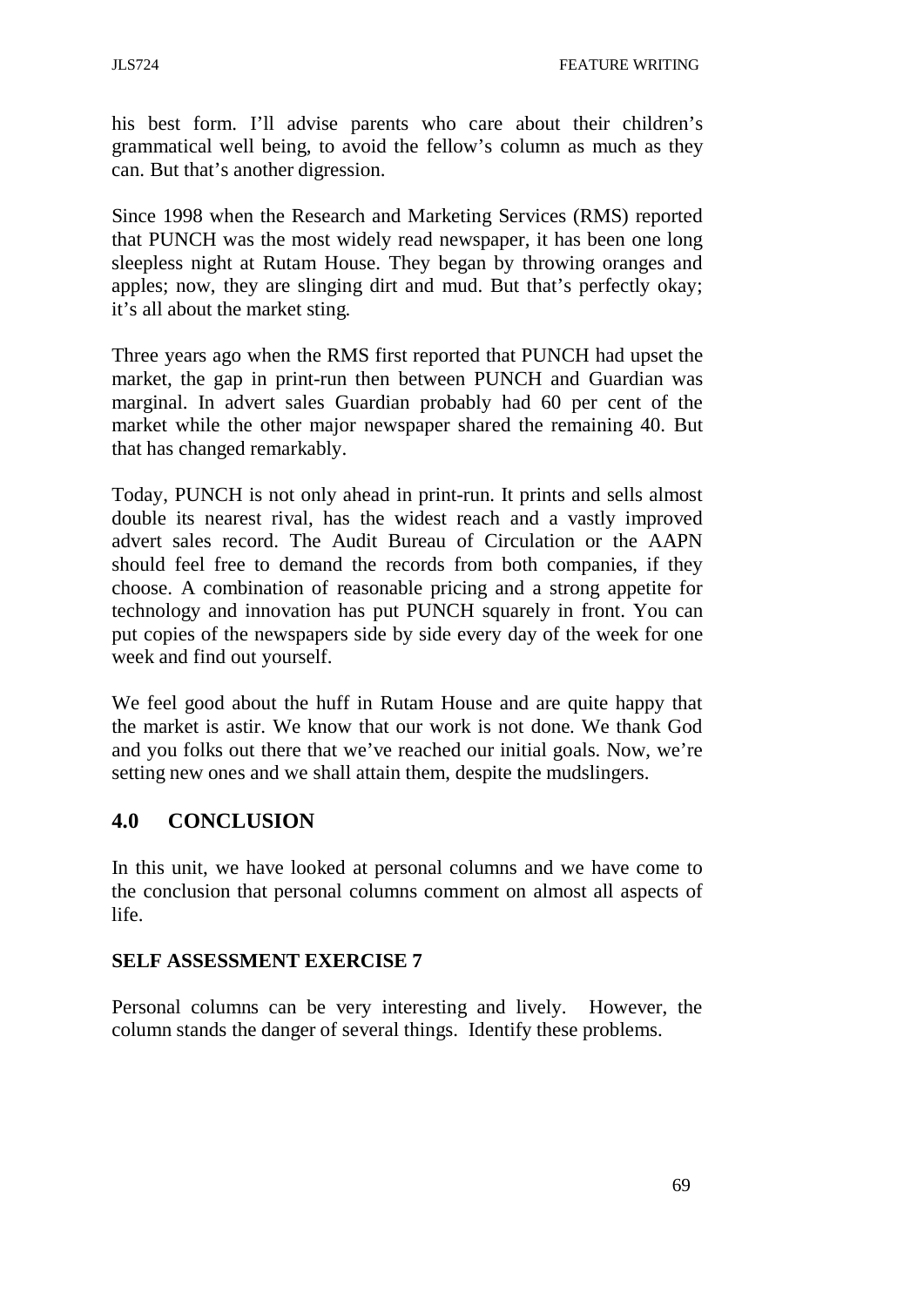### **5.0 SUMMARY**

This unit has looked at personal columns and two samples were examined in order to further highlight the relevant aspects of this type of column.

## **6.0 TUTOR MARKED ASSIGNMENT**

Now, having gone through the two sample columns, take Azu's article and read it again. Then write your own version of that column. Make it breezy and chatty too and it should not be more than 800 words.

### **7.0 REFERENCES/FURTHER READINGS**

Mencher, M. (1983). *Basic News Writing.* Dubuque, Iowa: WmC Brown.

Udofia, C. (1991) (ed). *African Journalism in Perspective,* Abark: Itiaba Publishers.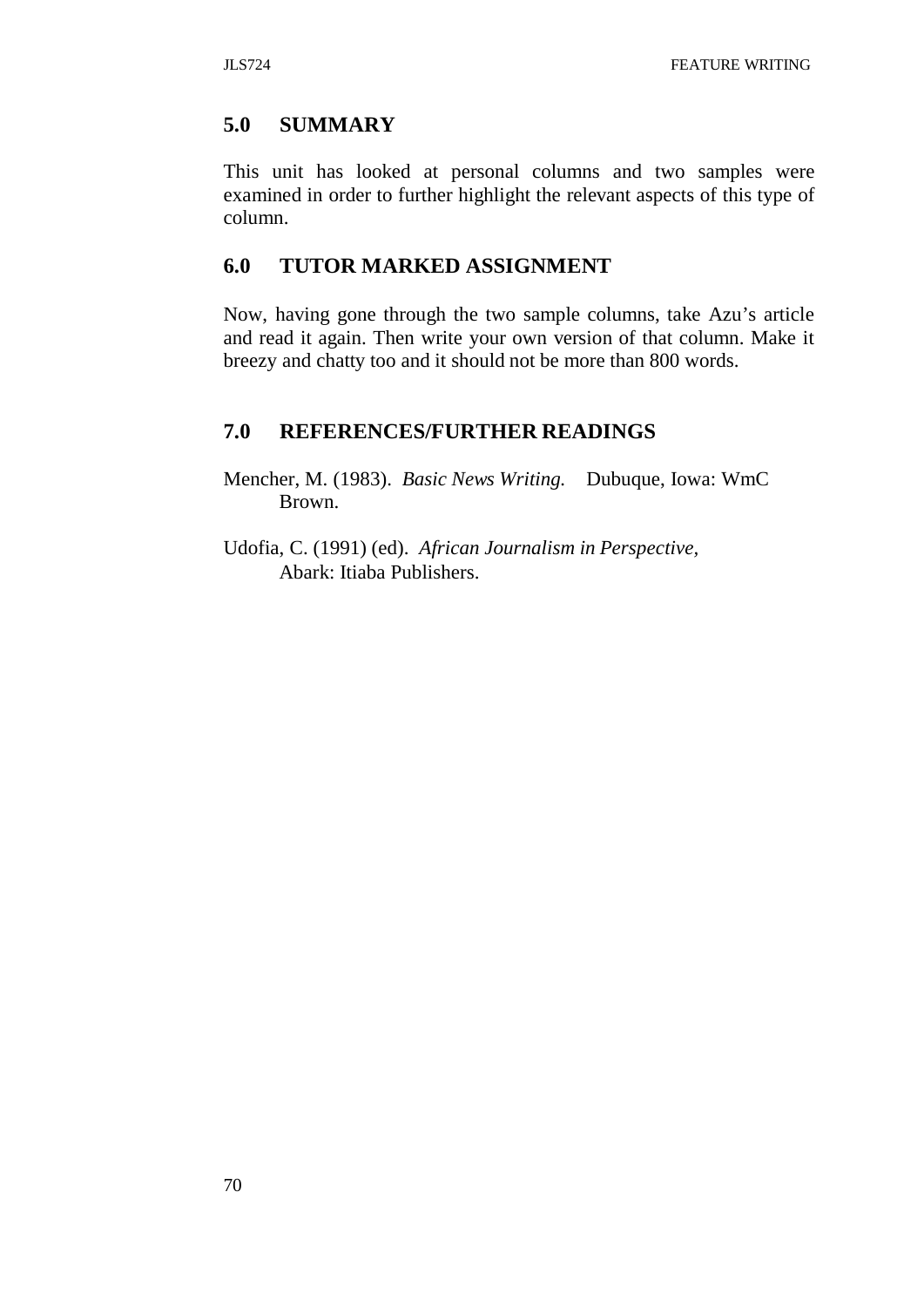# **UNIT 3 SERVICE COLUMNS I**

### **CONTENTS**

- 1.0 Introduction
- 2.0 Objectives
- 3.0 Main Content
	- 3.1 Service Columns
	- 3.2 Service Columns
	- 3.3 Some Samples
- 4.0 Conclusion
- 5.0 Summary
- 6.0 Tutor-Marked Assignment
- 7.0 References/Further Readings.

## **1.0 INTRODUCTION**

This unit examines service columns which are reader based features offering specific services or information on how to do some things, solve some problems. Some of these columns base their themes on the letters received from readers.

### **2.0 OBJECTIVES**

By the end of this unit, you should be able to:

write a service column on "A campus market survey" based on the discussion here;

compare two different service columns and identify the similarities and differences.

## **3.0 MAIN CONTENT**

### **3.1 Service Columns**

These are columns created to assist readers in performing certain tasks and providing information on a lot of things such as health "Family Doctor" and Health News; Fashion "In Vogue" Economy Money And Personal Finance; Love, Friendships And Agony "Dear Kemi; real estate "Homes and Property" (all in Saturday Punch). The service column gives advice on how to sort out legal matters, how to plan for a holiday, where to get the best bargain, how to give great parties, and a host of others. Many of these columns get letters from readers in response to their advice and most often, papers actually solicit for reader's opinion. Thus, because of the specialty of these columns, experts are often consulted to give readers adequate information and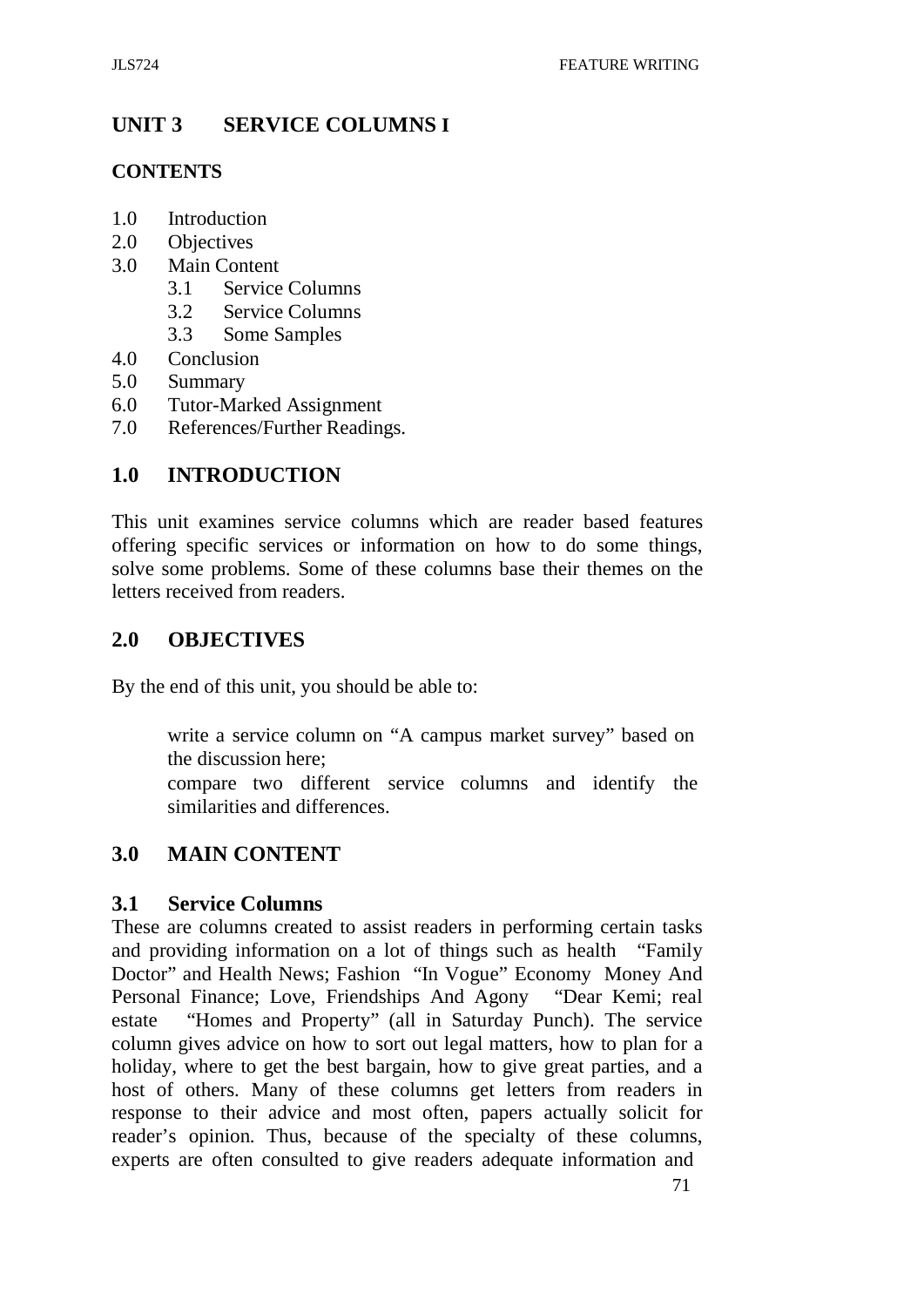necessary advice. Thus, letters to the editor and or such service columns are indicative of the relationship between that paper and its reader.

Service Columnists should try as much as possible to protect their readers who are also consumers by giving sound advice and they should avoid partiality as this might lead to the column sounding as an advertorial for manufacturers/marketers. The interest of the readers is of primary concern to you, and readers have confidence in your credibility as the expert. They have put their trust in you and as such, they see you as their representative. They have no cause to doubt your views. Do not try to promote what is substandard or what does not favour your "Primary Constituency".

However, where some manufacturers and marketers give free samples, you are free to collect sample and give your candid opinion since such companies are doing it in return for publicity.

### **3.2 Some Samples**

Here are two samples of service columns. One is by Ronke Odusanya, it is called "Baby Watch: your regular guide to baby care. The first part "It was not me: lies our kids tell us" and the second part "The first tooth", are different. Read them carefully. There is also "Baby watch Helpline" where baby problems are shared with the paper and experts are consulted for advice. All the reader does is to write and share these problems.

### **'It Wasn't Me'**

#### *Lies Our Kids Tell Us*

Children can be smart. Yes, they can be real smart. And the funny part is that they think they are so smart that we do not know when they are being smart.

For instance, your two year old likes to play with the television and you have told him countless times not to do so. This particular day, you walk into the sitting room unannounced and actually catch him fiddling with the knobs.

But instead of starting him, you say gently, "what are you doing there? Surely many of you parents that have gone through similar circumstances know the next reaction: Your toddler turns sharply towards you with "Nothing, Mummy Right on his lips.

He has his hands behind his back and you know that right in his hands is that loosened knob he had been trying to fix back unsuccessfully.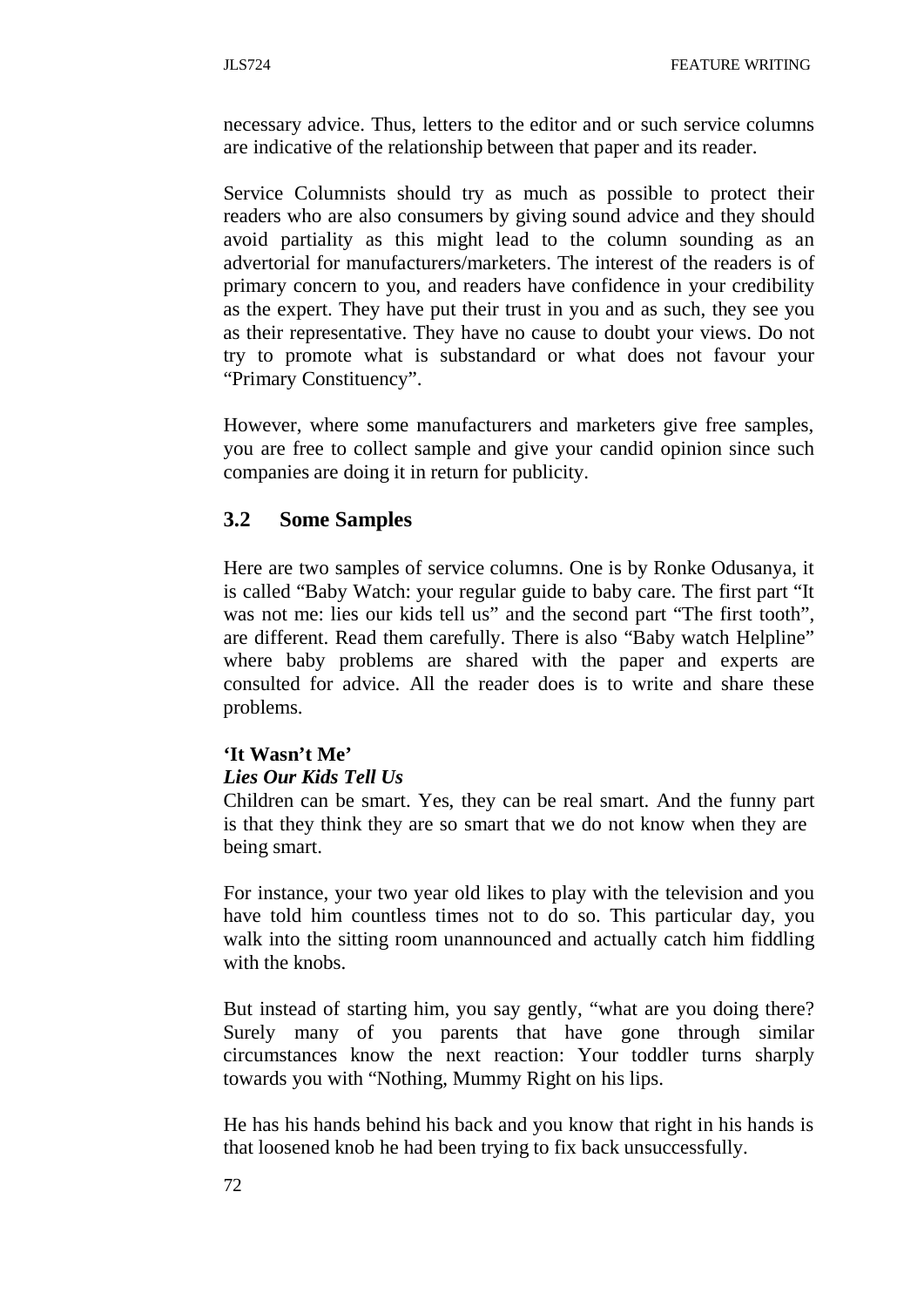Whether you like it or not your child has just lied to you and you have to do something about it to make him realize that what he has done is bad. However, very often many parents will not admit that their children lie and may just want to pass off such behaviour.

The truth is that lying is an emotive subject and if you have to be truthful to yourself, you have lied in front of your children a number of times, thereby sending the wrong message to them.

It is true that every parent will have their own ideas and standards about what is acceptable and what they expect from their children. But, all parents want their children to grow up to respect the truth.

Solape Ebiye is a mother of three. "One day, I went to the market, leaving the children at home. The eldest, a girl, is eight years old, so I felt a bit comfortable leaving her siblings in her care.

When I returned, I noticed that the orange juice I left on the dining table had reduced considerably. I called the three of them and demanded to know which of them drank part of the juice. To my amazement, they all denied ever touching it. I looked at the three of them one after the other and could not believe they were my children. They were actually lying to me! At least, one of them had to be the culprit here. So, I said a few words like Jesus not being a friend to someone who lied and how such liars will be caught one day an asked them to go.

"Before long, my youngest child, Timmy came to me with tears in his eyes and told the whole story of how their sister had noticed the juice on the table and drank part of it. "She did not give us before but when we begged her, she gave us small and told us not to tell you we drank it. Mummy, I'm sorry I will not take anything from her again. I want Jesus to be my friend, my son sobered.

Solape's story is just one of the very many, various kinds of occurrences we experience with our children. While some are on the funny side, others are quite serious that drastic actions may have to be taken.

How to help:

Although over the years, children will develop a moral sense of what is right and wrong and will therefore begin to experience some sense of guilt when they lie, it is possible to help a child to be truthful at all times.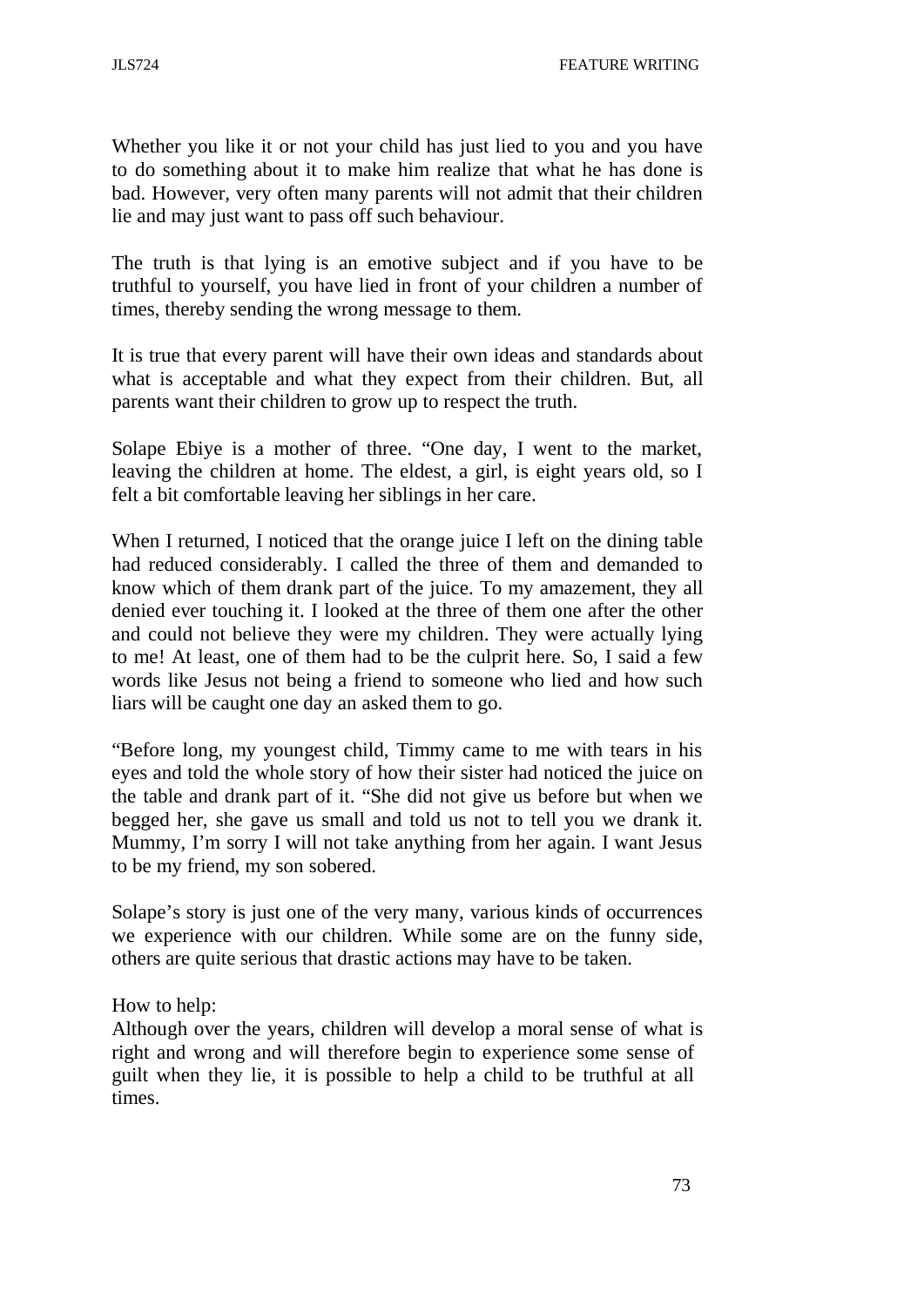In trying to address this problem the first thing to do is likely to tell lies to avoid punishment. You will be amazed to learn that some parents simply refuse to believe when they are told that their children told a lie.

The next time of action is to discuss such lies with your child. Give him a chance to explain why he lied, if he can, and then forget about it. Avoid interrogating your child as this might make him more determined to stick to his lie.

Explain to your child simple terms why lying is wrong. For older children, you can include an explanation of how people stop trusting those who frequently lie.

Ensure you praise your child if he does own up, both when you confront him or later if he owns up without being prompted.

Lastly, set a good example to your children by making sure they do not hear you telling lies. Let your motto be, do as I do and not do as I say.

This is an Agony column where readers with no one to turn to, write to "Dear Kemi". The letters are answered on the same page. Enjoy it.

#### Sample B

#### **In Love with My Boss**

I am a guy of 35 years. I am not yet married and I am interested in an officer in the same establishment where I work though she is still single.

I do not have any idea of who she is going out with. She looks innocent like a mummy's pet. In this establishment, I am a newly recruited staff. She is new too. This last valentine, I gave her a card and I inscribed some love words to portray my feelings and she received it delightedly without going through the text in it because we were in the office then. The following day, I wanted to know how she felt but she appeared indifferent. Now, we have been moved to different departments after which I met her and she gave me her extension number. She said I should call her in case I have anything to tell her. Now I am confused whether to express my feeling or suspend it. She knows I am in love with her but how do I say it?.

That is where the problem lies because I would not have her say no. Should I display my masculinity over her?

*At 35, you should know when a woman is interested in you or not. In fact, the lady you are talking about is making it easy for you by giving you her phone number and telling you to call if there is anything you want to say!*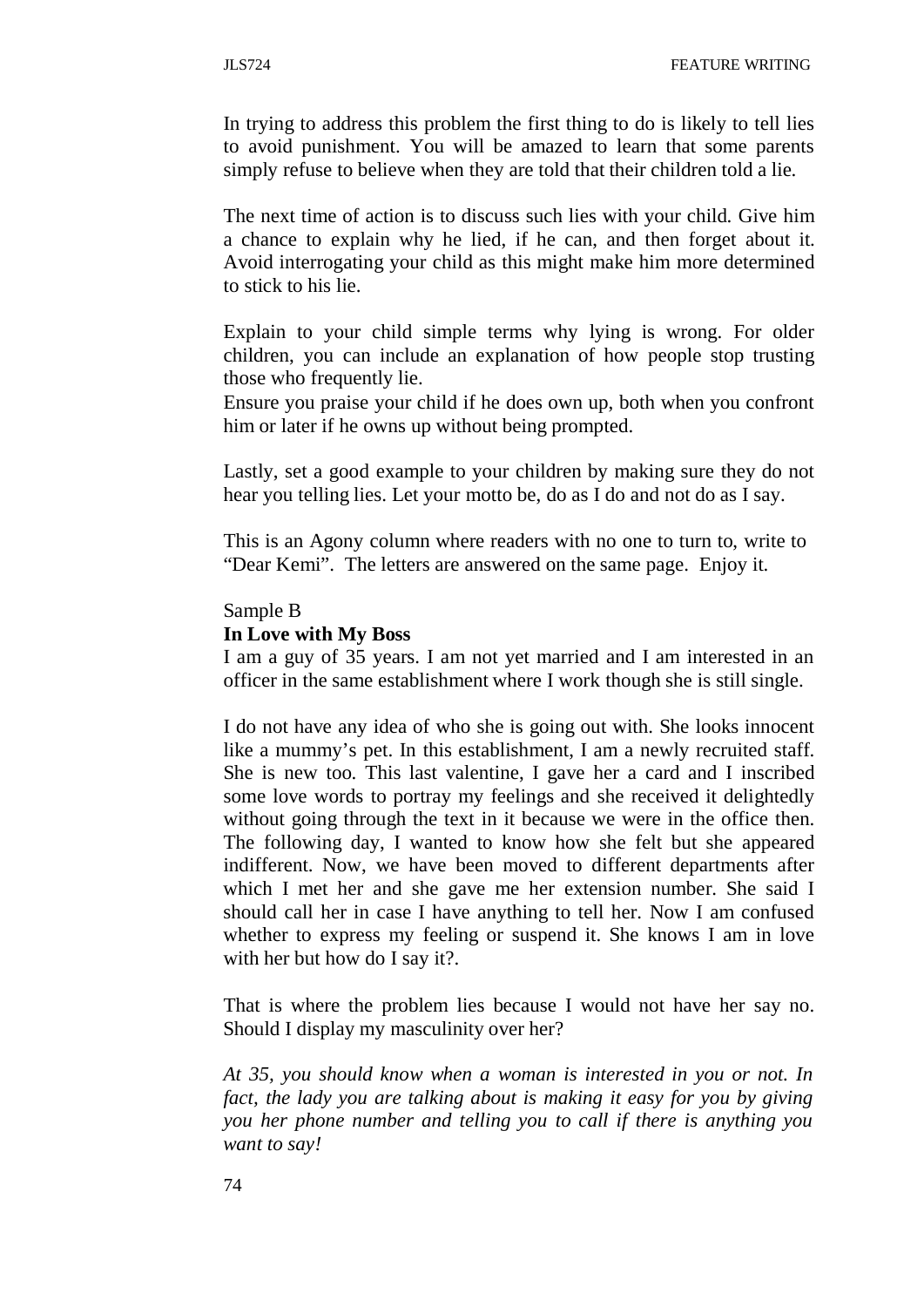*Do you need a crystal ball to know that she is falling in love with you? You'd better forget about this my boss syndrome and go after whom you love! What if she turns out to be your wife?*

*I don't think there is any specified way wherein a man gets a wife. Your wife could be any woman, the required elements are love and compatibility. Please, go for her. Let her know how you feel. Which one is displaying your masculinity over her? Stop that masculinity trash and go for her.*

## **Help! Hormonal Imbalance**

I will be 21 next year and I'm in my third year in the university. My problem is that I menstruate once in two months. In fact, there was a time I did not have my period for six months!

Not that I was pregnant, I've never slept with a man. I've gone to see a doctor and he said it has to do with my hormones and gave me some drugs. That has not done anything.

My friends even said it is a blessing in disguise. That if I sleep with any man now, I won't be pregnant. I'm too disciplined for that kind of life. What if I get pregnant?

I have a boyfriend but I've not told him I will sleep with him soon. What do I do? I can't even think of sleeping with a man I'm not married to.

*Well, that you actually thought of not sleeping with a man is laudable enough.*

*Never mind your friends, what you are doing is right. What if you get infected with AIDS or other STDs? I think you have to see a specialist, a gynecologist to be precise.*

*There is nothing abnormal with this medical problem. Just have faith, be at rest, pray and all will be well.*

# **4.0 CONCLUSION**

This unit has explored service columns, what services they provide and the extent to which readers rely on them. In effect, service columns are reader-friendly columns.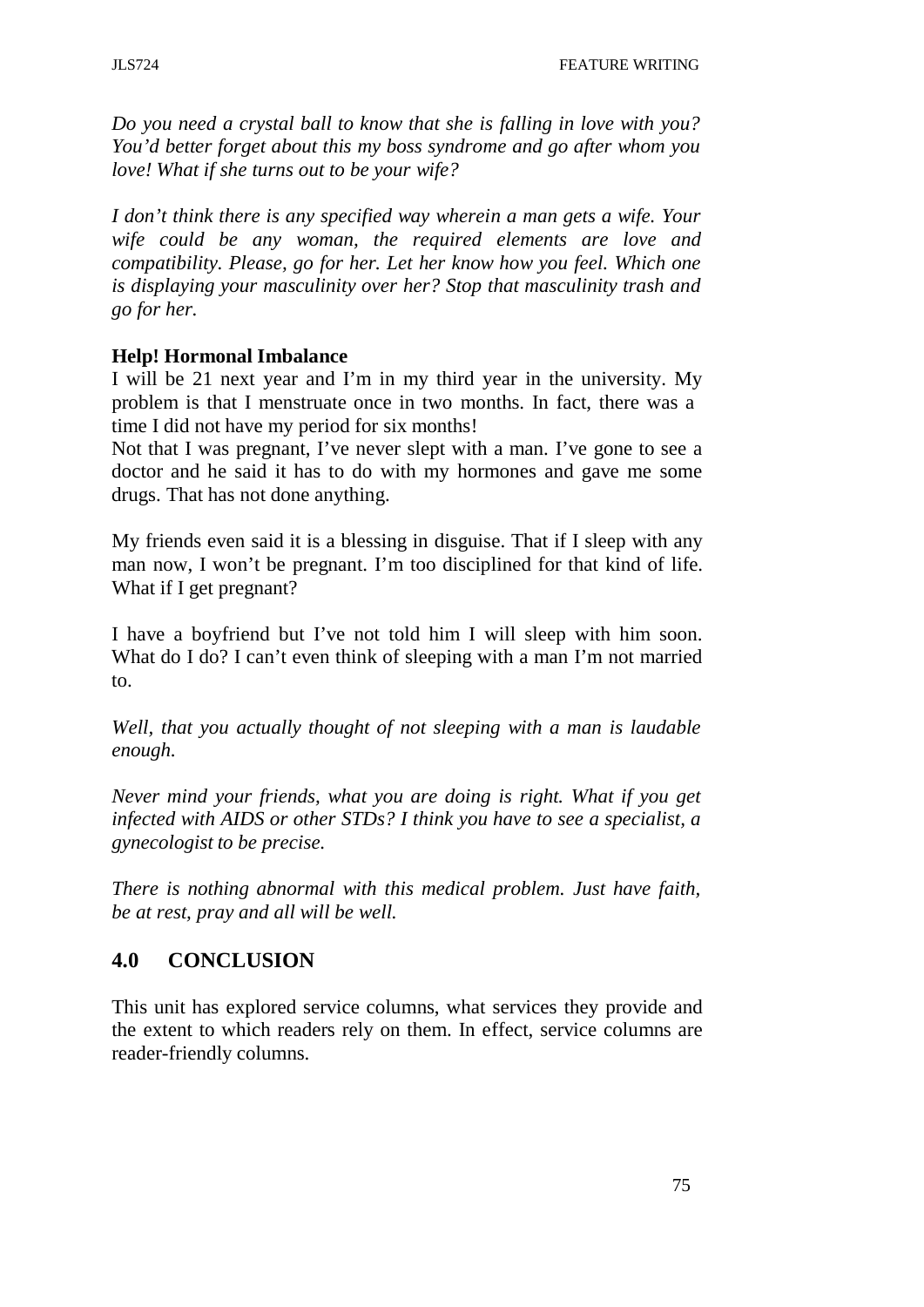#### **SELF ASSESSMENT EXERCISE 8**

Write a service column on the use of cell phones. Now that you know the characteristics of a service column, does your column meet these criteria? What does a paper gain from a service column?

## **5.0 SUMMARY**

In this unit, we have examined service columns and the different services they render to their readers. Writers have also been seen as credible sources who should not betray their readers in whose interest the column was written. Service columns/features are also known as utility articles because of their usefulness to readers.

## **6.0 TUTOR-MARKED ASSIGNMENT**

Now that you have gone through the samples of service columns here, note the similarities and differences in both columns.

We suspect that students pay more for items purchased on the campus than when they go to the markets. You are expected to make a market survey and write a story on this, using facts, figures, etc.

### **7.0 REFERENCES/FURTHER READINGS**

- Mencher, M. (1983). *Basic News Writing. Dubuque,* Iowa: WmC Brow
- Udofia, C. (1991) (ed). *African Journalism in Perspective,* Abark: Itiaba Publishers.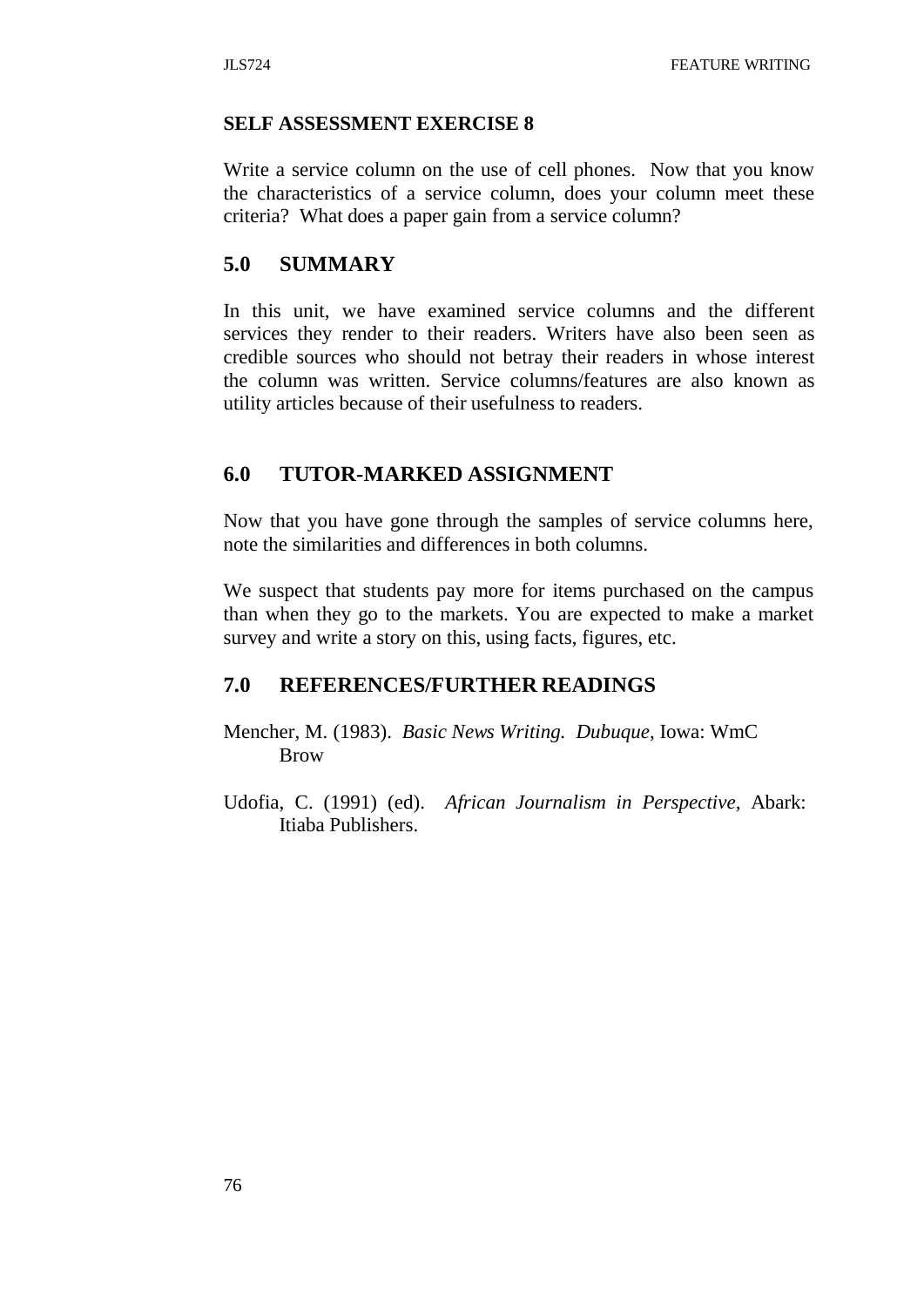## **UNIT 4 SERVICE COLUMNS II TRAVEL GUIDE**

### **CONTENTS**

- 1.0 Introduction
- 2.0 Objectives
- 3.0 Main Contents
	- 3.1 Service Columns
	- 3.2 Tourism/Travel Guide
	- 3.3 Some Samples
- 4.0 Conclusion
- 5.0 Summary
- 6.0 Tutor-Marked Assignment
- 7.0 References/Further Readings

## **1.0 INTRODUCTION**

Service Columns offer essential services to its readers on a regular basis. This unit focuses on a specific aspect of services rendered to readers i.e. the travel guide. We will look at the requirements and see if it actually helps in the way it is meant to.

### **2.0 OBJECTIVES**

By the end of this unit, you should be able to:

identify the advantages of a Travel Guide; and compile your own comprehensive Travel Guide

### **3.0 MAIN CONTENT**

### **3.1 Service Columns**

### **3.2 Tourism/Travel Guide**

Writing regularly on the same subject sharpens a writer's focus as well as broaden his scope of experience, that one does not draw conclusions through scanty evidence, rather the evidence gathered should form the basis of the conclusion i.e. if the evidence is idea, then he should be prepared to admit this (Keeble, 1994).

Writing a Travel Guide is a serious business and it should be taken as such. Your credibility as an expert will not be questioned if readers discover that you are knowledgeable in that area.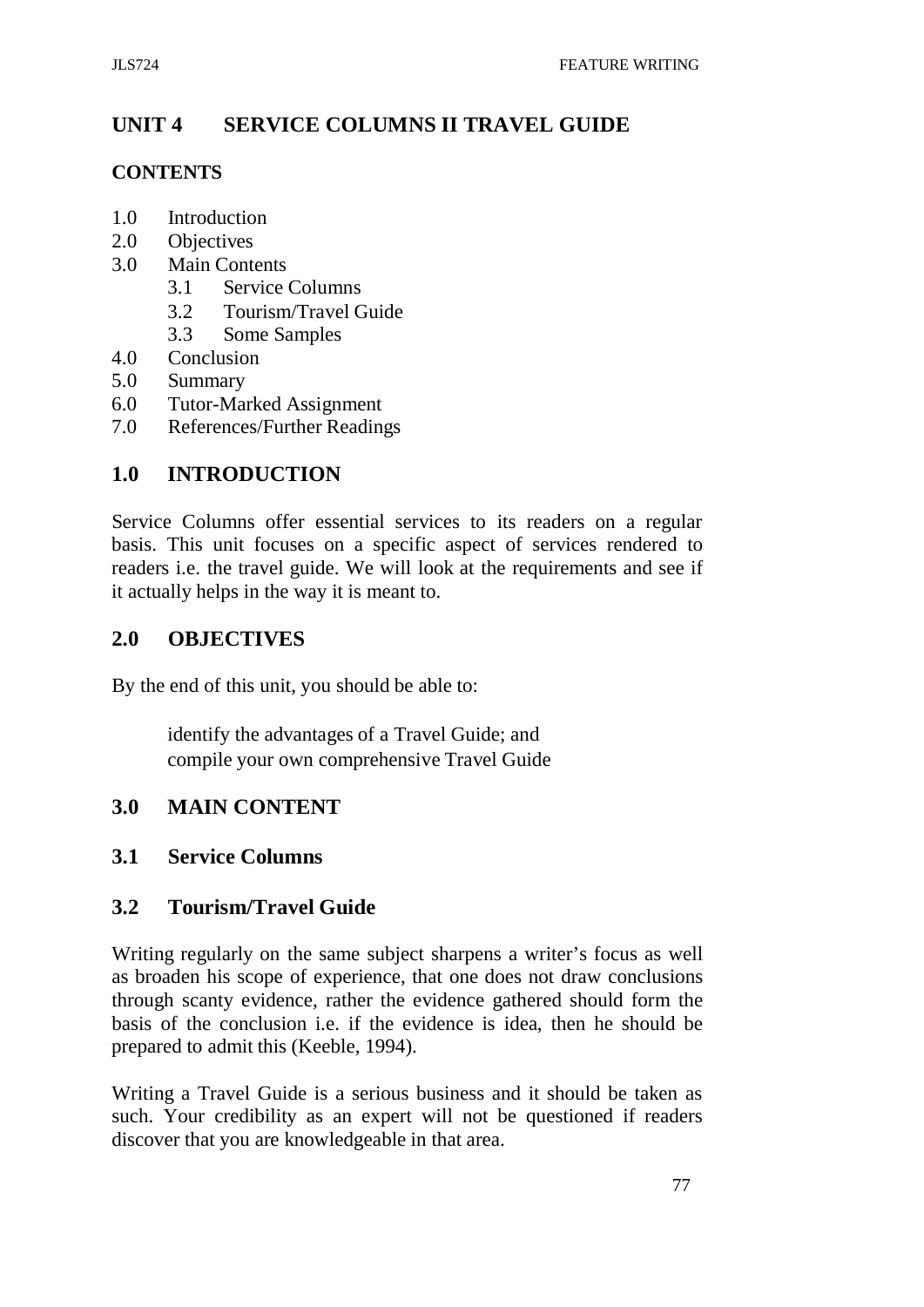The column may be witty, culturally eclectic, etc. The saying that the style is the man himself should apply here as your personality should shine through your story.

Now, let us assume that you have been asked to write a Tourist Guide for people going on holidays. I believe what should attract your attention should include accommodation, transportation, economic advantage to both tourist and the country/nation, entertainment, places of historical relevance, geographical location as well as weather at that time of the year, your welfare, security, and access to communication.

### **3.2 Some Samples**

Now go through the attached sheets and note the difference between the two. Sample 1, although it is tagged "Travel Guide", only covers the transportation aspect. It reproduces flight schedules of some airlines, for rail, it has the passenger train timetable for Nigeria Railway Corporation and finally, the most popular means of transport for long distances, the luxury bus.

### **An Empire of History**

Those who think that the legendary Oyo empire never existed, should endeavour to visit old Oyo National Park. This park located in the present Oyo State of Nigeria, habours sufficient ancient Oyo empire relics that confirm the traditional military might of the Oyo Kingdom. For instance, some of the traditional industries for weaponry, household utensils and clothing still operate today.

**Location:** The park is located in Oyo State, south-west of Nigeria. It lies between north latitudes 8' 10' and 9'05' and east longitudes 3' and 420'. The nearest national park is Kainji Lake National Park, which is about 250km to the south east. Old Oyo National Park is about 300km from Lagos, 160 km from Ibadan, 60 km from Ilorin and 660 km from Abuja. The newly refurbished Ibadan Airport creates an easy route to the park, which is about 160 km from the Oyo State capital.

**Road network:** A good network of roads makes entry to the park easy. Except for the Cotonou-Ibadan-Ilorin road, all the roads leading into the park are motorable. Visitors from the eastern part of the country and also those from Lagos axis can come through Ibadan-Iseyin Sepeteri to enter through Ajaku Gate. Those from Abuja, Kaduna axis should come in through Ilorin-Igbeti, using the Jokoro Gate. And from the Republic of Benin, visitors can access the park through Yashikira-Kosubosu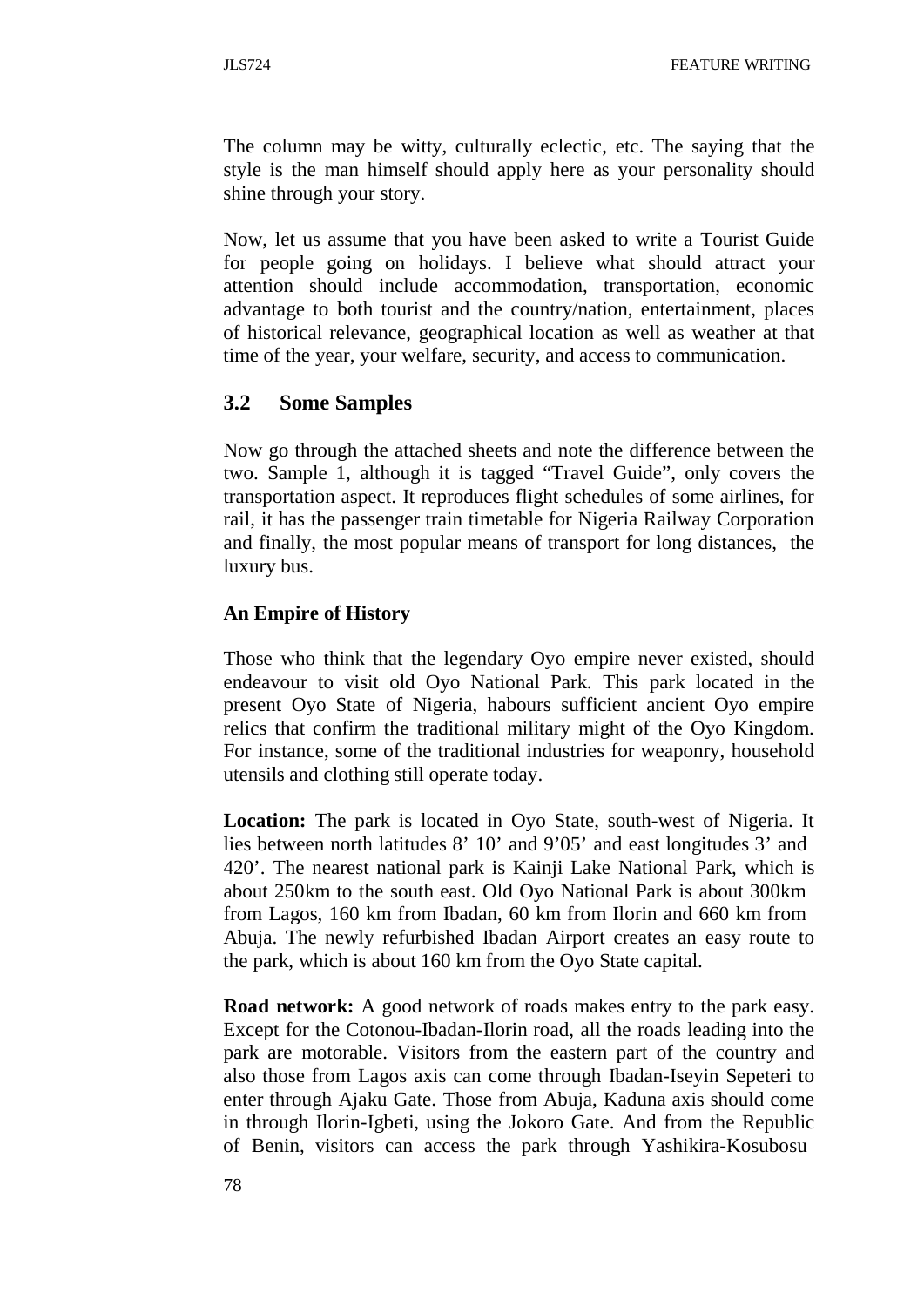#### Igboho using the Alaguntan Gate.

**Climate-when to visit:** The annual rain-fall within the park ranges between 900 mm and 500 mm with temperature between 12 degree centigrade/31 decree centigrade. The best time to visit the park is during the dry season which begins in October through to April. The park experiences heavy harmattan in November to February each year.

**What to see:** The fauna resources here are daily on the increase. Mammal species sighted here daily include: the roan antelope, western hartebeest, "grimm's duker and western kob. Buffalo and river hog and hyena also abound. The park authority has put in place a strong protective cover against poachers.

**Archeology:** The park is a combination of ecological cultural / historical endowment. The ruins of Oyo-Ile, located in the north east corner of the park was the capital and the hub of the ancient Oyo Empire. This empire was one of the first states to emerge in the forest and coastal region of West Africa and was also the most culturally advanced. It reached its zenith around  $17<sup>th</sup>$  and  $18<sup>th</sup>$  centuries. Some old sites within and outside the park are associated with Oyo-Ile. These are Igbolowo, Ipapo-Ile and Koso. At a point during that era, those sites served as capital of the empire. Koso still remains a place of significance because it was here the Alafin Sango committed suicide. There is also the royal cemetery at Igboho and Bara and the Antete shrine at Ikoyi-Ile. There is a strange swam of honeybees which fight for the people of Ikoyi-Ile by stinging enemies to death. Ibuya pool where the goddess of Ibuya live and River Ogun where the goddess of Ogun and wife of Okere live.

**Mejiro grinding site at Oyo-Ile.** This site harbours the largest concentration of cultural and geological relics in Oyo-Ile. Some of the twenty relics identified include the four concentric defence walls around the ancient city, Mejiro industrial sites which consists of blacksmith, and iron forgery sites, and grain milling site, a water reservoir, Esu and Ogun shrines and the palace (Aafin) of the Alaafin along side the town hall and Akesan market. Other features of interest are the present palace of the Alaafin of Oyo, at Oyo and an ageless tortoise and a tree more than 300 years old at Ogbomoso.

**Festivals.** The people of the old Oyo Empire are noted for this rich cultural festivals. Today, these same people are noted for the best colourful festivals in Nigeria. The notable festivals include Egungun, Sango, Ogun, Oya, Obatala, Oyo Asabari and Antete. Geological spots, Strange and beautiful rock formations is another feature of this historical park. As warriors, the Oyo people in those days of war,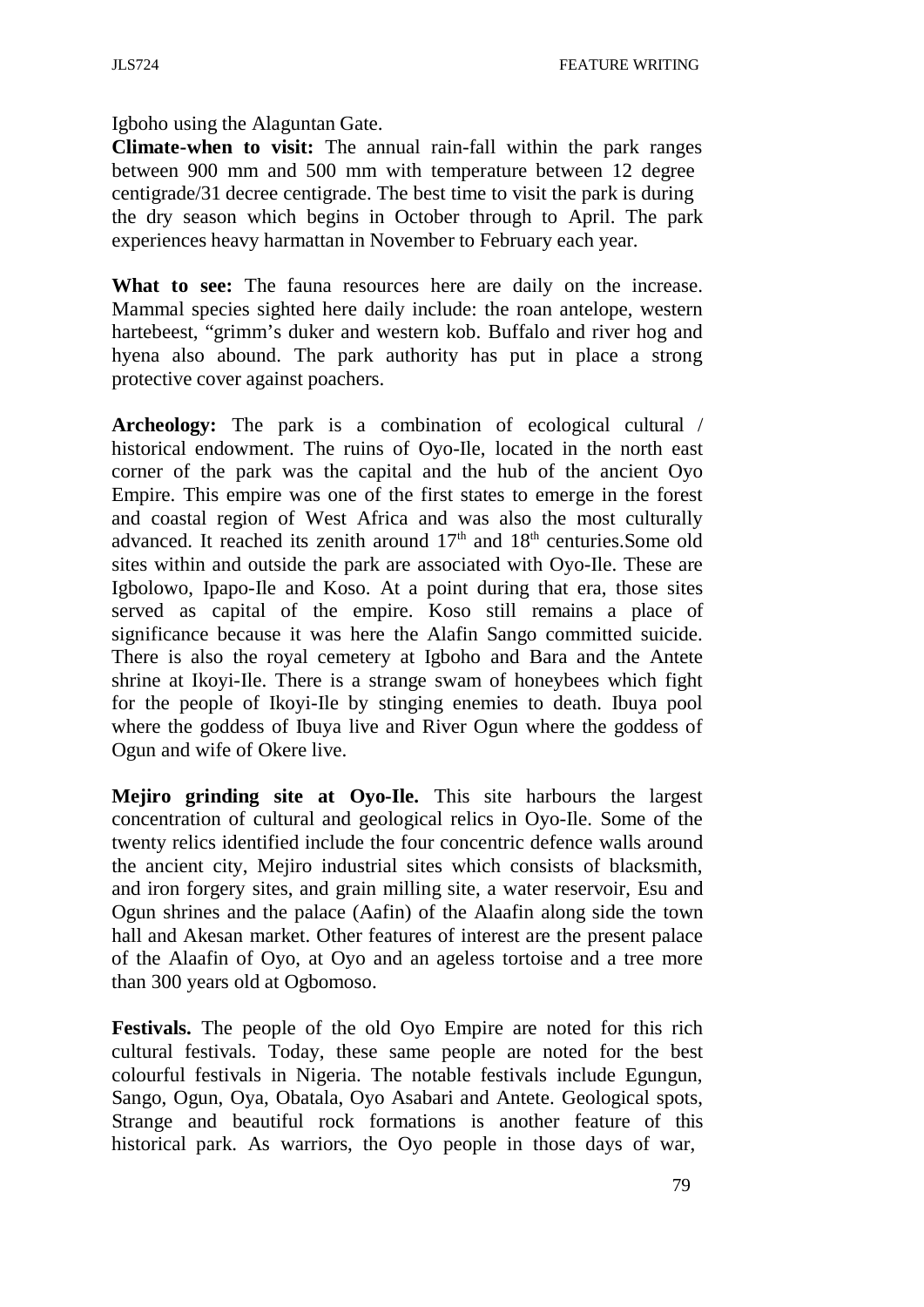always found refuge during enemy attacks in those solid rock formations of Oke Agbele, Abaku, Idi Ara and Mejiro.

**Accommodation.** Sparse but neat accommodation facilities can be found at Akoto, near Sepeteri and Ibuya camp on the banks of River Ogun. However, the most adventurous visitor could make do with open camping or some guest houses in major towns near the park.

#### **ABUJA**

Abuja, Nigeria's capital city, is definitely a place full of promise and potential. From a virgin savannah habitat some 10 years ago, the city has grown into a bustling mega polis.Though Abuja is yet to match the vibrancy of Lagos, the former capital city of Nigeria, what however beats most observers is the fast pace of stupendous development within the city.

From the on-going construction of a national stadium to emerging new hospitality outfits, this city, which originally harboured the Gwaris, paints a picture of a place just about to rediscover itself.

Though available records suggest that the city development design was not strictly adhered to during the regimes of military rulers, structures that dot the city are an extravagance of choice buildings and mansions that may have many first time visitors wondering if they are in Europe.

Business: Attempts in the past were made to sell the city as a conference hub but the democratic dispensation has brought more life and business into the city, once considered a civil service kingdom. A drive round the city throws up both organized and unorganized business concerns which are beginning to give authorities a lot of concern, particularly in the maintenance of the beauty and sanitation.

In 1992, during a trip to the rocky city, the virgin ambience and wildness experience of this Gwari kingdom left impressions that are yet to be forgotten. Though, Abuja bursts at the seams these days, most people who come here cannot but wonder at the sheer beauty of the territory.

Dwellers here may explain that the city is expensive even compared to a commercial hub like Lagos; what they may not tell you is that they will not give up the place for another city, even if expenses get out of hand.

Abuja lovers would tell you that the roads are good, traffic within the city centre is free flowing, electricity supply is on average and other good things of life in abundance.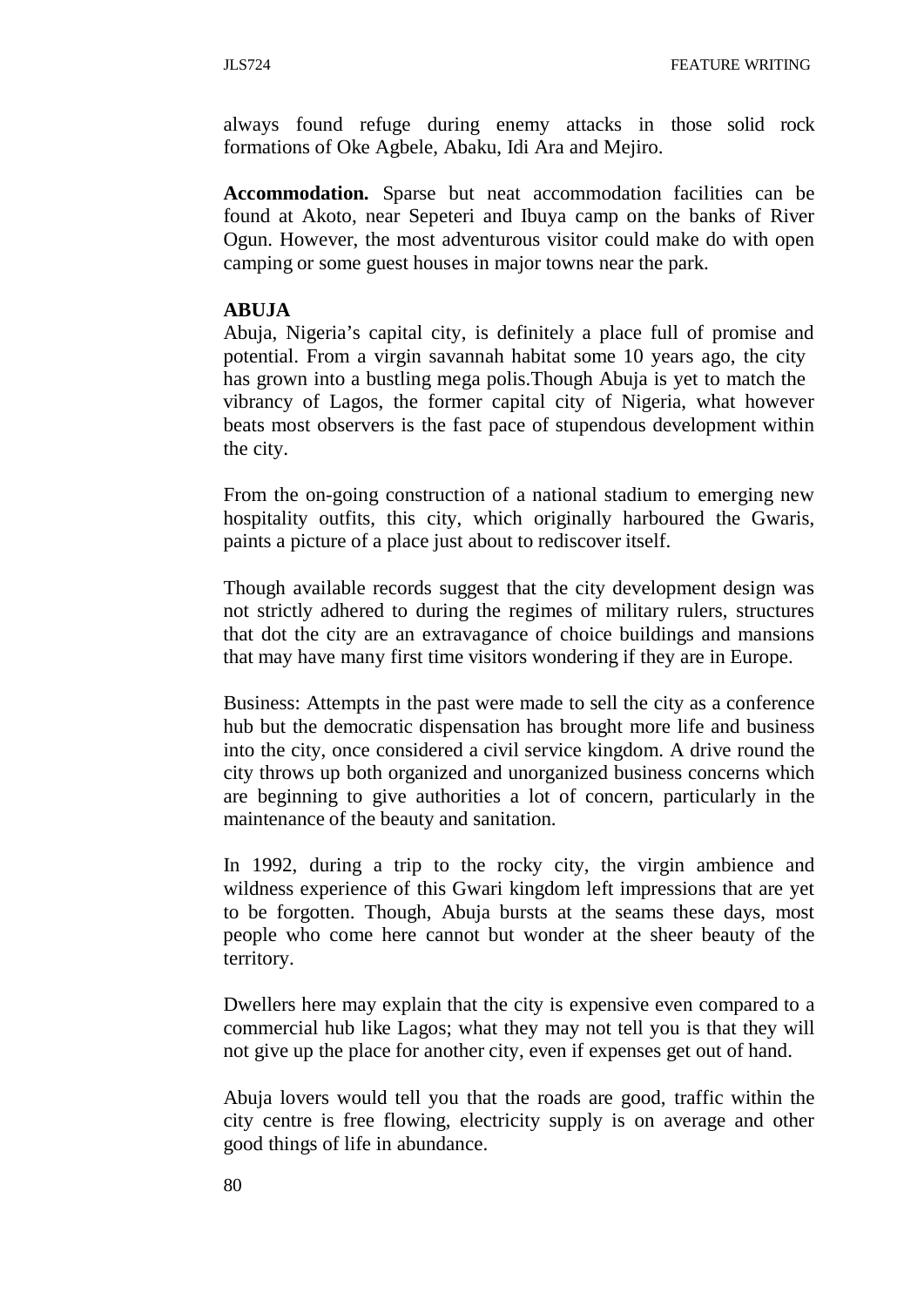And talking about good things of life, hospitality outfits in the city showcase world class service standards that may give New Yorkers pleasant goose pimples. Though Abuja parades countless hotels and guest houses, for any category of visitor, Sheraton Abuja and Transcorp Hotels are still the top two to beat.

The two foreign-managed hotels attract about 80 per cent lodging and conference business in the city. For shoppers, Wuse district is the place to be. Here shopping malls of various sizes compete for space and this once quiet area is gradually showing signs of growing into a shopping wonderland.

**Where to go:** Areas to visit in Abuja are legion, but notable places such as National Assembly Complex, Aso Rock, villa (with special permission), the Jabi Dam and Lower Usman Dam. Other areas of leisure interest are IBB golf course, writers village, Ushaffa village, National War College and National Park headquarters office along airport road. The National Stadium when completed,would also be another monument that shall be worth a visit.

The National Mosque and Christian Ecumenical Centre are also places of interest.

The ministers' quarters at Mabuchi is another place to see. The beautiful architecture and environment of the Asokoro district gives more than a passing glance opulence.

**Transport;** Organised city transport business here is in private hands. Taxis are easily found and a charter is the best way to move round the city fast. A drop, depending on distance, could cost as much as N50 to N200.00 but the cheapest means if you cannot afford a charter, is to take a drop. If you love to bike, okada operators can also give the best for you, particularly to destinations which taxi operators cannot locate.

Security is however the key major selling point for Abuja. Here, it is rare to see policemen at checkpoints and the dreaded robbery attacks are not a common occurrence. No doubt this development, in spite of the growing population of the city has placed Abuja as a place worthy of key investments both internationally and locally.

And for the foreign visitors, the days of double shuttle is over as the Nnamdi Azikwe International Airport now accommodates carriers such as British Airways, Air France, and Virgin Altantic. The domestic scene is also vibrant with over ten local airlines offering flight service between Abuja, Lagos, Ibadan, Ilorin, Maiduguri, Enugu, Port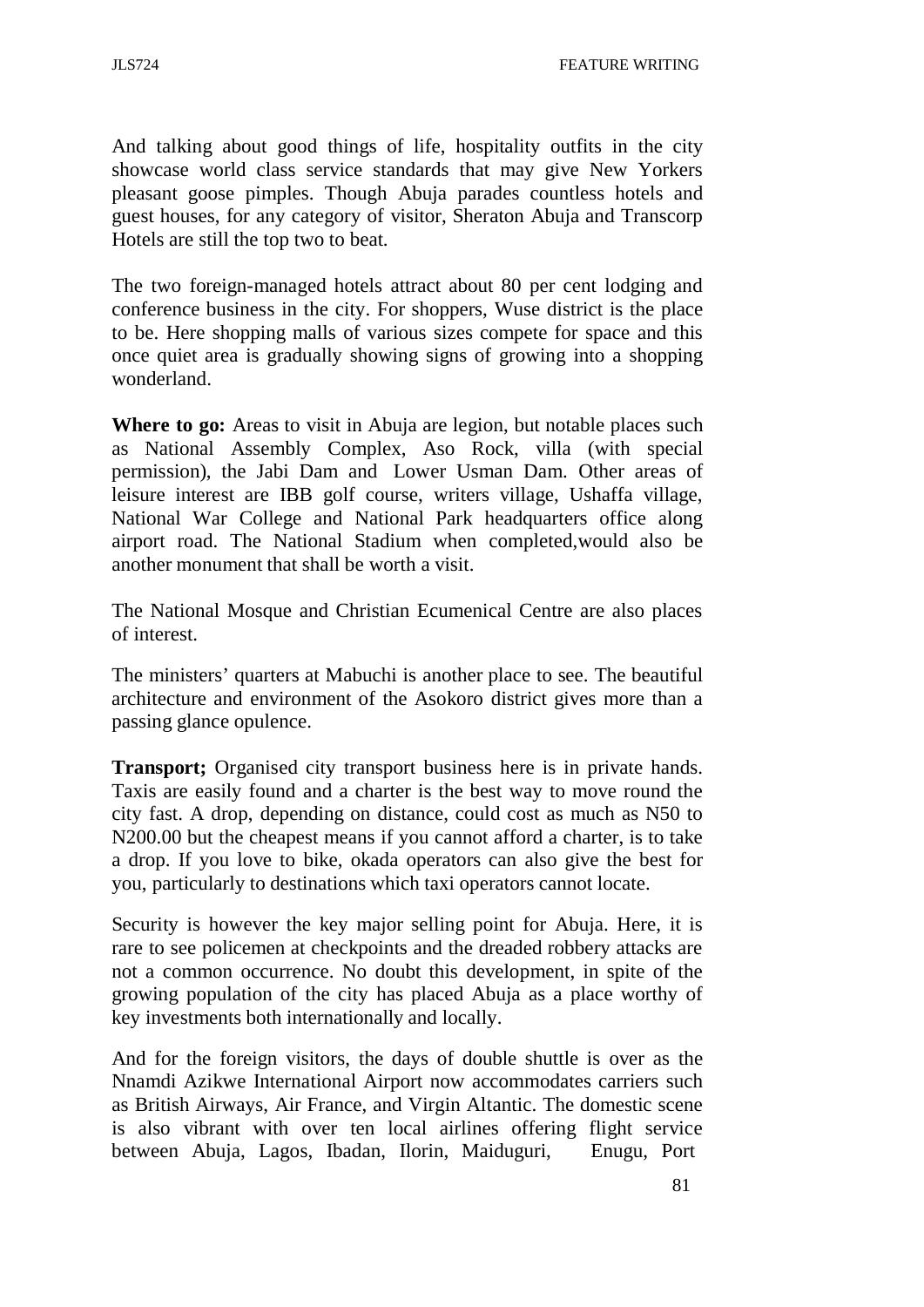#### Harcourt and Calabar.

The ground transport network is also perfect as traveling under six hours in a luxury coach can get you to Abuja either during daybreak or at dawn.

### **4.0 CONCLUSION**

We have gone through some samples of travel guide found in the papers, and the important areas on which you need to focus your attention.

#### **SELF ASSESSMENT EXERCISE 9**

Identify the advantages and disadvantages of a travel guide. Go through the samples provided in the unit. How come there are no prices/fares listed?

### **5.0 SUMMARY**

This unit has reviewed services rendered by the Travel Guide and has noted that if all these important areas are taken into consideration, the tourist would hardly suffer any inconveniences. But how come there are no fares/prices listed?

Please find out.

### **6.0 TUTOR-MARKED ASSIGNMENT**

Compare your own tourist guide on any one of the following places:

- a. The Annual Fishing Festival in Argungu, Kebbi State.
- b. The Yankari Game Reserve in Bauchi
- c. The Ikogosi Hotsprings festivals, etc

### **7.0 REFERENCES/FURTHER READINGS**

Mencher, M. (1983). *Basic News Writing,* Dubuque, Iowa: WmC Brown.

Udofia, C. (1991) (ed). *African Journalism in Perspective,* Abark: Itiaba Publishers.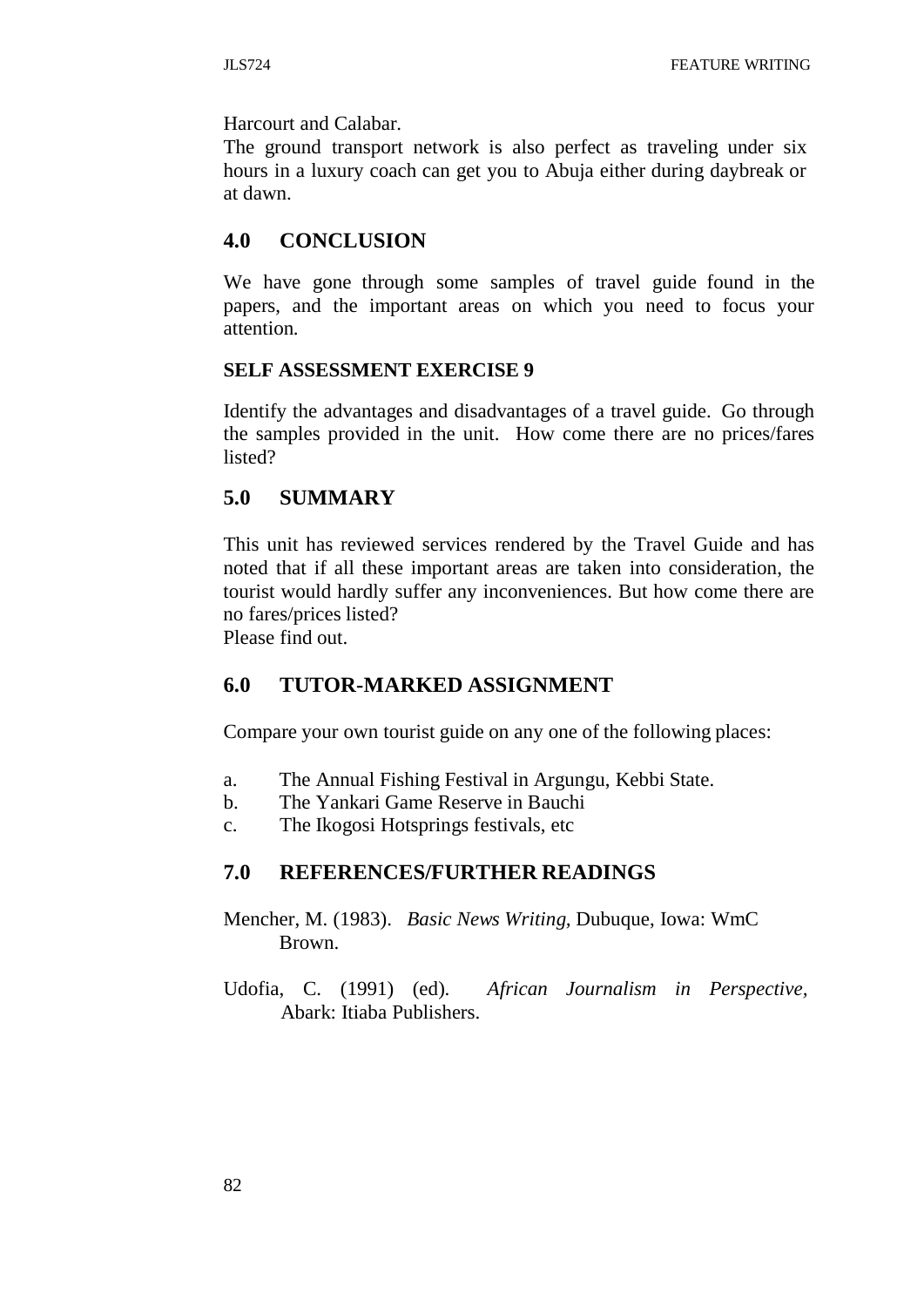# **MODULE 3 REVIEWS AND LANGUAGE OF FEATURES**

- Unit 1 Arts Reviews
- Unit 2 Special Correspondents
- Unit 3 Language of Features

# **UNIT 1 ARTS REVIEWS**

## **CONTENTS**

- 1.0 Introduction
- 2.0 Objectives
- 3.0 Main Content
	- 3.1 Arts Reviews
	- 3.2 Arts: Books
	- 3.3 Films, Plays
	- 3.4 Samples
- 4.0 Conclusion
- 5.0 Summary
- 6.0 Tutor-Marked Assignment
- 7.0 References/Further Readings

# **1.0 INTRODUCTION**

In this unit, we will examine reviews of works of art such as books, films, plays, exhibitions, music, etc. We will look at one or two examples of reviews.

# **2.0 OBJECTIVES**

By the end of this unit, you should be able to:

Apply the criteria for reviews to any work of art; and Write any review when called upon to do so.

# **3.0 MAIN CONTENT**

## **3.1 Arts Reviews: Books**

Perhaps the most subjective aspect of feature writing is writing reviews. According to Berger (1990: 143), "reviews are similar to editorials in that they are statements of opinion, but they are made by a particular reviewer…."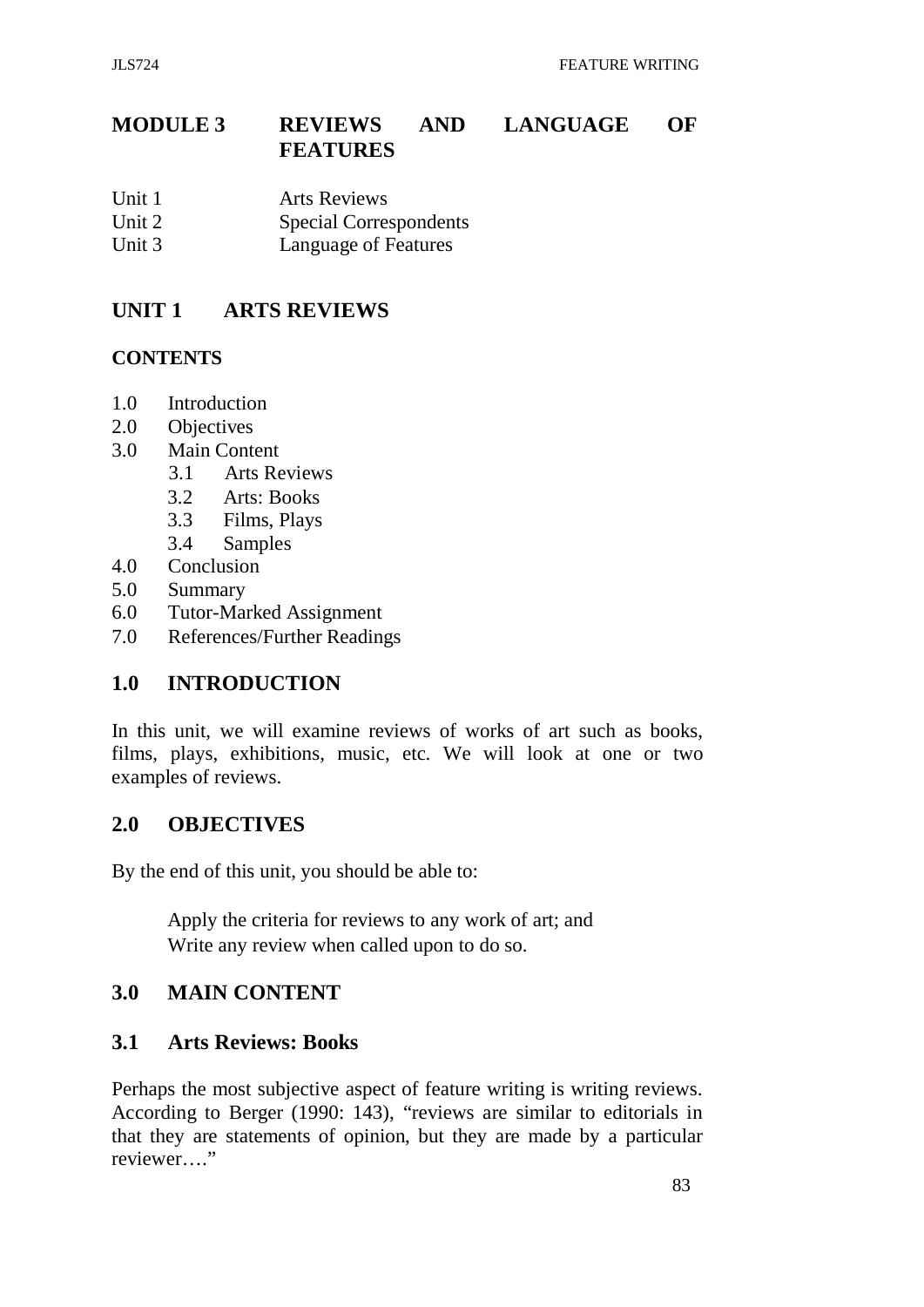A reviewer must be really interested in the subject, for him to take special interest in it. This is because he has to delve into the author's or composer's mind for him to decipher the underlying intentions and try to determine the effect these have on the audience.

## **3.2 Books**

Book reviews are more often written by academics, writers, specialists, journalists etc. This keeps them informed and up–to date concerning the subject/area. The book reviewer needs to review the book from any angle anyone chooses thus there is no hard and fast rule about reviews. You either place the work alongside previous ones written by the author or compare it with similar ones written by other authors.

Hennessy and Hodgson (1995) argue that fiction is more difficult to review than non-fiction. In book reviews there is a relationship between you, the author and the reader. Areas of interest to the reviewer include resolution of conflict, structure of the books, style of presentation, logical sequence, etc.

## **3.3 Films, Plays, Radio**

Film reviews should be lively and interesting. The audience relies a lot on the strength and correctness of the reviewers comments. In film reviews, you need to identify the type of film, is it a comedy, a tragedy, is the dialogue appropriate? Etc. Reviews are a sort of report on the style of the director as well as the quality of the acting involved. As earlier mentioned, a review is opinionated. The reviewer must express his own opinion and tell his audience what he feels about the film. Since a review depends on the taste, style, expertise, background and experience of the reviewer, it is imperative that the reviewer is knowledgeable in the area he is reviewing. If the film is a documentary, does it serve its purpose? Is it interesting, does the dialogue tally with the actions?

## **3.4 Samples**

Here, we have three different samples of reviews. .

"The Spirit Behind the Rock" is on a female gospel music star, while the last is on a book: The writings of Dele Giwa, written by Nyako Osso and reviewed by Peter Ishaka.

### **The Spirit Behind the Rock**

She'll rather go unnoticed. Her quiet disposition makes it easy. She has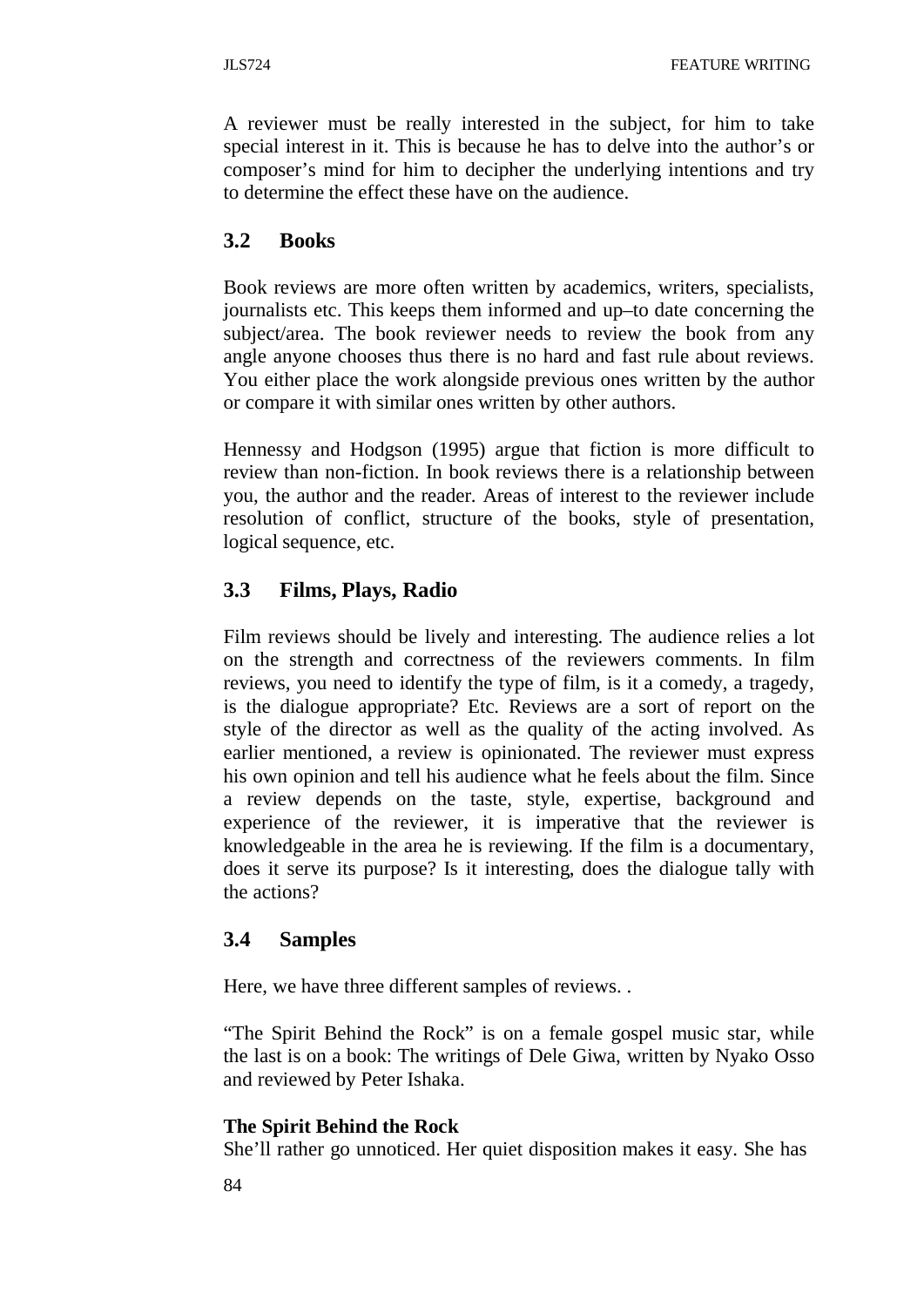no assumptions. She could just pass for the woman next door. Someone picked her up out of the crowd and discovered that she's not the unsung type. Something about her aura lingers on when you come a bit close.

Wunmi Owolabi's name would not ring any bell until the musical woman on the inside begins to give its expression. She is a prolific songwriter and composer yet she hesitates to write the script of her life. She tells you respectfully that she's not the one that matters, but the one inside of her.

Her first gospel album went unsung but she was undaunted. In pursuit of excellence, she proceeded to produce her second album in England.

Owolabi would rather just sing than be heard talking. She sings with such passion about the love millions have never known. With compassionate zeal, she sings about God's love that heals, and restores hope-a tangible force that has become so real to her. In writing her songs you could feel her literally drawing attention away from her person to the one who lives inside her.

This trip to London last year brought her to a closer encounter with God. Her pursuit of excellence in the production of her second album THE ROCK brought her closer to her dreams. She entered London unannounced, unknown, unsure of what was ahead, but she left a celebrity, every song in her gospel album THE ROCK was an instant hit!

"One of my mentors in the Ministry, reiterates the fact that if it's for God it's got top be the best so I put in the very best. My first album which sold about 10,000 was not any where near my expectation, so I took a giant step and went in search of an excellent production and that's exactly what I got!

Just recently returning from London, the album which was produced at the World Vision Studios by J.J. Adamson and mastered in Cambridge by Nick Waston hit the London in December 2000. Christians were calling in the British Premiere Radio's worship request to have some of the tracks played for their listening pleasure.

It's not just the voice, it's her message. She signs about the real life and God. She easily relates to this real world by emphasizing on what God's word says: "Somehow (……) I can't hold on it (……) She's just different (………..) She's deep (…………..) commented a listener (………) "There's something about her disposition that makes you want to sing her songs over and over again I guess it's her emphasis on the word.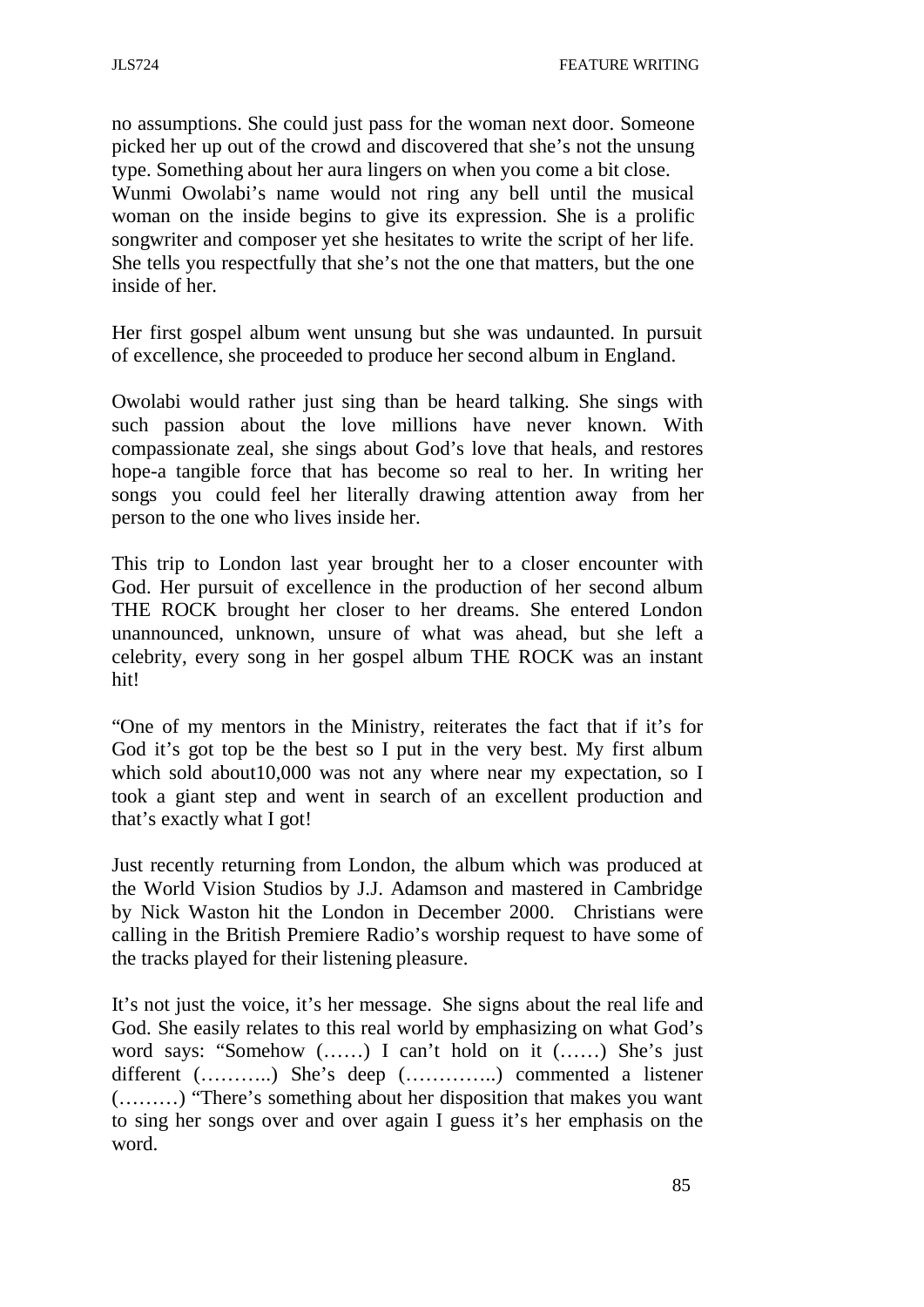The thirteen track CD has songs such as Under the Rock, In His Presence, Been Young, Leftover, Lift Up your Heads, 10,000 More (remix), When I sing, Broken Hearts, Take All the Glory, John 17 and High Praises.

She was hosted by the Grace Outreach Church in South East London by the Nigeria born Pastor Fadeyi. From here, with the financial support of the church, she reached out to many other churches in London where demands were made on her to sing.

When Wunmi was asked what her vision was in the gospel music, she was quick to correct that she was in the Word ministry. Her strength in ministry is predicated on the Bible passage Isaiah 43:21 which states that this people I have made for myself, they will show forth my praise".

The Bible states clearly that a time would come when there would be a famine of God's Word, people would search for it in the North, South, East and West but they would not find it". But I have been equipped to carry the Word around nations in songs that cannot be ignored." She further, said.

"After my seventh month in London, I got invitation to come to Austria, specifically to Hohenems in Vovalberg which is a predominantly Catholic domain. They are not 100 percent Catholics. And majority of them do not speak English language. I sang eight of my tracks in one service all in English to this non-English speaking audience but music transcends language, the Word of God in songs touched them. I was again invited to sing in a bigger church in Hohenems and then it dawned on me that these were strange doors being opened so that God's word could gain entrance.

"I am just a willing vessel to take His Word in songs to where He leads me. When asked what programme she had in store for her Nigerian audience, she stated categorically that she wanted to erase the dryness and mediocrity that had become synonymous with gospel music on an international pedestal. She would also love to raise up a younger generation of Christian children who would be professionally trained in the art of music so that their generation would be trained musically and able to meet up with international standard. That, is the only way to erase the mediocrity in the church music ministry.

"I would want to catch them young" and with the support of churches and parents, bring out the latent inside of them. I see the dire need to help the oncoming generation discover the musical gifts of God in their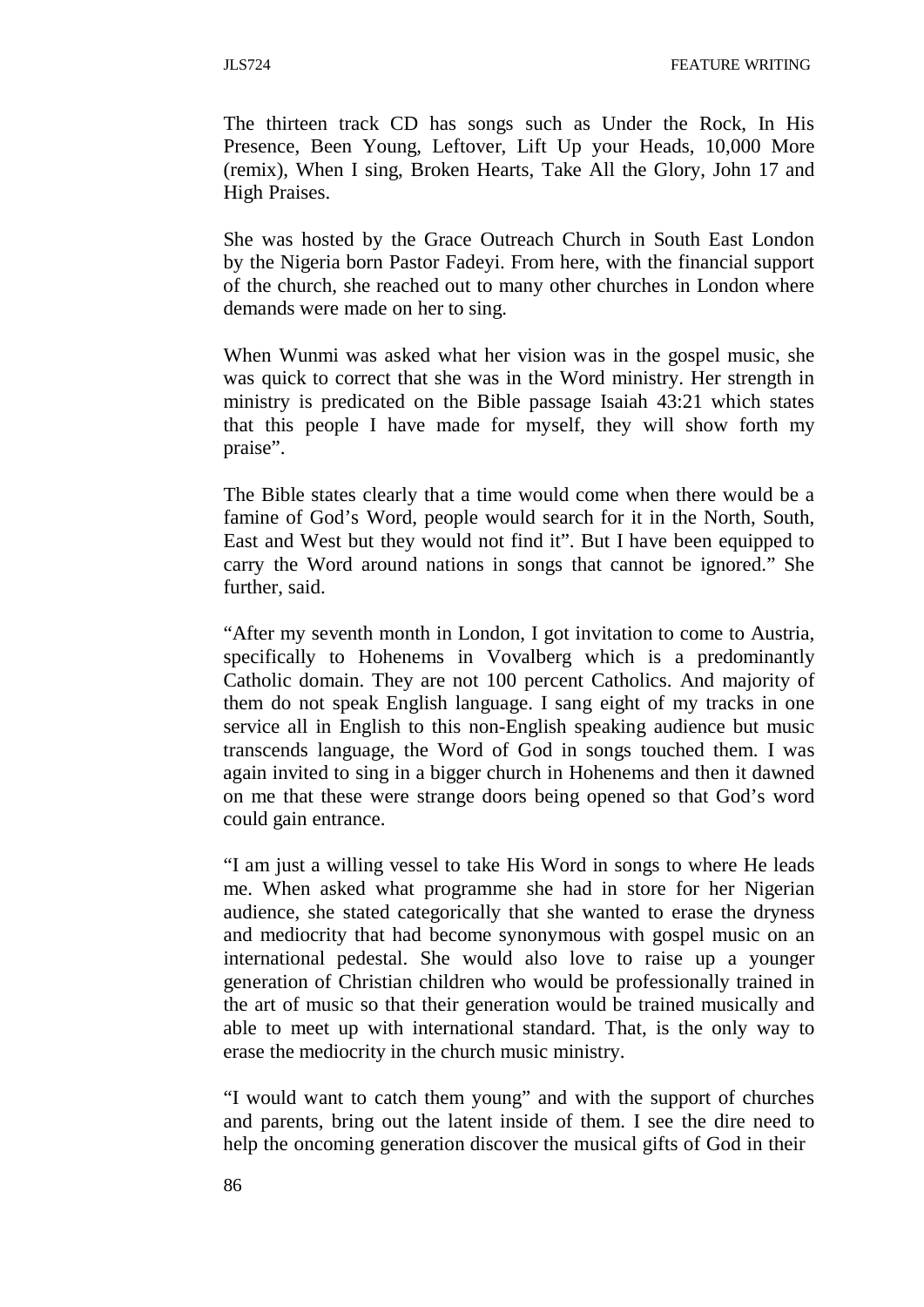lives and give expression to it. There's something inside of them all crying for expression. We must help them bring it out to God's praise and glory.

The new 13-track gospel album THE ROCK released recently in London by Wunmi Owolabi is not just another attempt at gospel recording. It is positioned to erase the mediocrity that is fast becoming synonymous with gospel music in Nigeria. Released under her Isaiah 43.21 label, the album is quietly making its entrance into Nigeria's gospel music industry.

Owolabi's first album, 10,000 MORE released in 1998 was nowhere near her ideal as she also confess but instead of being daunted, she took it as a challenge proceeded to do an excellent work that would compare favorably with gospel music in the international scene. She ventured on a journey of faith to London where she spent five to six months in the World Vision Studios, producing, this time around, a worthy product that obviously glorifies the name of Jesus Christ.

"I feel so thankful to the Christians and Churches in London, especially the Grace Outreach Church, who rallied round and said the album must be completed as it would 'go places'. Pastor Paul Fadeyi's large heart took me in and all the members of his church contributed generously to the project. He is an exemplary servant of God and I thank God for his life and his wife's.

Apart from Pastor Paul, my mentors back home also contributed in so many ways to keeping me focused and not giving up when things seemed so hard. 'Bishop David Oyedepo's tenacity and exploits in ministry ignited me to pursue my destiny, and Pastor Kris Okotie gave a lot of technical advice on the production. Producing an album of this standard in the UK is just God's ways of honouring my desire to glorify His name. Asked what her future plans were, Wunmi said that she would love to take the message of the songs to every home and every church.

"Every song in the album is inspired by God's word, and I would want to share it with everyone". It's the message of hope and assurance it brings. She tells and sings so assuredly of God's love and faithfulness. There's warmth about the mood of her songs….

These songs bless the heart, enrich the soul and revive the spirit.

"Personally" remarked a fan of hers ….. "I believe every heart should receive these songs they vibrate with the love of God.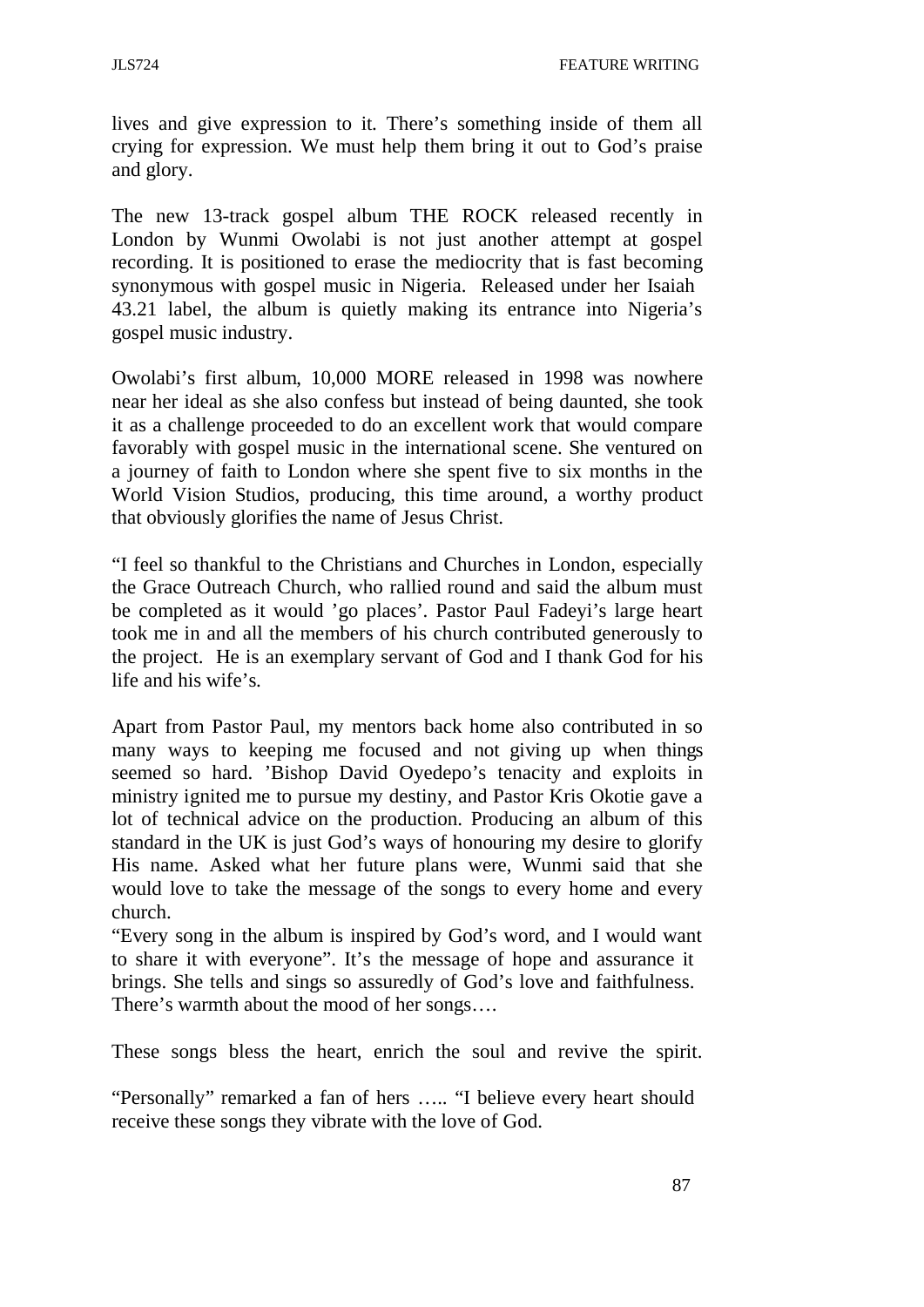Wunmi is back in Nigeria where she has been receiving invitations to sing in churches and concerts. She says of herself…. "I am just a willing and available vessel ready to go where God would have me go. I have a heart that desires to see God rightfully praised and placed in our lives. The album has been going places not because of my voice, it's got nothing to do with my voice. I believe it's got everything to do with the heart".

Wunmi Owolabi is a graduate of Communication Arts from University of Ibadan, with specialty in "Writing for the Media". She developed the interest in writing for the scripts for TV Radio and the Press. She graduated in 1984 and subsequently picked up a job in a leading Advertising Agency as a copywriter and then rose to the position of Corporate Affairs Manager. She resigned in 1991 to devote herself to her new family life when she had her first child.

A family woman of some sort, she finds more fulfillment in excelling in her God given calling which is songwriting and composition. She writes all her songs and works closely with her producer on the song arrangement. She produced her first album in 1978 under the Decross label. But proceeded to produce the second one almost immediately in England in July 2000.

The songwriter has been the music leader in many churches. She was the praise and worship leader at Christ Chapel in the late 80's and thereafter.

She proceeded to Glory Bible Church where she groomed the choir of the church. After this she served in the Redeemed Christian Church of God as choir leader in many of the then newly set up model parishes where her husband occupied a leadership role in 1996. She admires the humility and tenacity of Pastor Stet Adeboye. She moved to the Winner Chapel where she was ignited with the conviction to go full-time in the music ministry. Bishop Oyedepo would always cry at the top of his voice that vision is for runners not for complacent". He sparked the zeal to pursue my calling in the ministry of the word in songs each time he screamed ... "You don't sit down with a vision... you run with".

Mentor in the ministry from whom she draws a lot of inspiration is Pastor Kris Okotie of the Household of God." This man of God taught me to be focused and not to compromise excellence in things pertaining to the Kingdom. Pastor Kris is not just a teacher of the word, he is a teacher of songs".

Wunmi has ministered in songs in many other churches - TREM,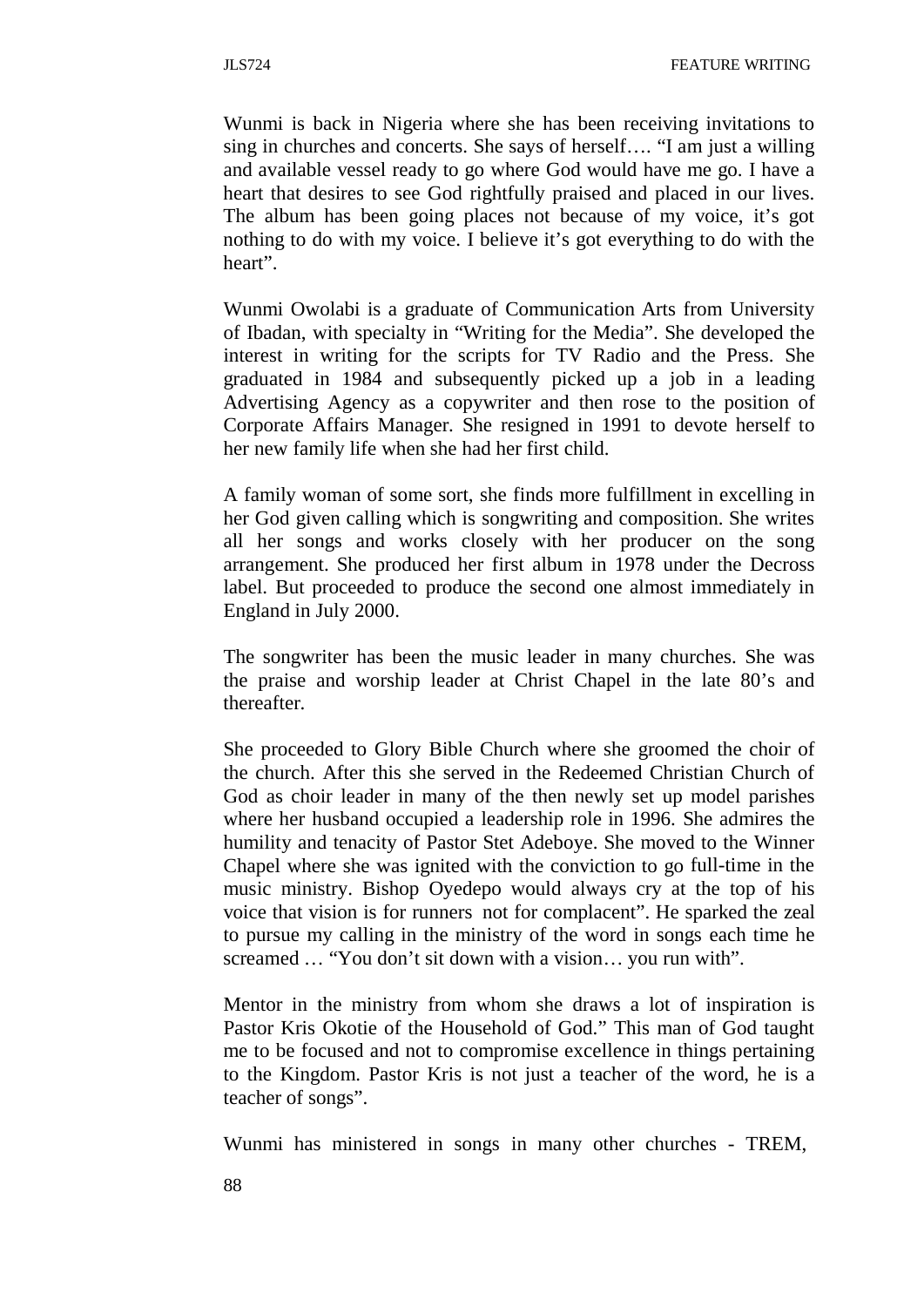Foursquare Gospel Church and used by God to establish his praise in all nations. She just returned from a European tour and would be attending some concerts in the US later in the year.

### **The quintessential prose stylist**

"There are men who need three score and ten years to fulfill their life's mission. And there those for whom only half that time is sufficient. Dele Giwa needed only half that time, and yet the testimony of his brief life haunts and taunts us with unanswerable questions over what more he might have done in another ten years". Dr. Stanley Macebuh, celebrated columnist, wrote in The Guardian of October 26, 1986, in a piece titled "Memorializing Dele Giwa."

Today, Mr. Giwa would have been dead for 12 years! Even so there are still many unanswered questions about him; Who killed him? Why? Why have the police stopped investigations into his murder via parcel bomb on October 19, 1986?

What happens to the pledge made by Rear Admiral Augustus Aikhomu, Ibrahim Babangida's vice president while in office that no stone would be left unturned to get the killers? Why have the stones been left prostrate? But there is something that many Nigerians will value more than perhaps just finding the killers and punishing them as justice demands. The Writings of Dele Giwa. It is not a critique of the works of the bright and prose stylist who died at age 39 but a compilation of his articles that were published in all media houses that he worked. "The Sunday/Daily Times, The National/Sunday Concord and of course, Newswatch which he founded with three other journalists, Ray Ekpu, Dan Agbese and Yakubu Mohammed. Starting with "Golden Fleece I think I got it! Which appeared in The Sunday Times of April 8, 1979, the book is a collection of his column under his Press Snaps and Parallax World (later fused into Parallax Snaps). But the 79 articles published in the 304-page book were those that had to do with what Giwa liked most and for which he died: journalism or the practice of it. Thus, pieces like "The Problem of Living by the Pen, "How Western Media Cover Africa," Nobody Likes the Journalist," "Lade Bonuola: Mr. Caught Out," "Reporting Politics: Analysis of Strategy," "Like Going to War" and "Hazards of Writing a Column" were given prominence. The book also contains two interviews that Giwa granted to the late and highly entertaining writer, Ely Obasi, first published in Vanguard newspaper and to Mr. Kelvin Ejiofor in Just A Chat, a Radio Nigeria 2 personality programme. The interviews like the columns that he wrote, are quite revealing . Said he of how he got a job at The New York Times, perhaps the most respected newspaper in the world: "I was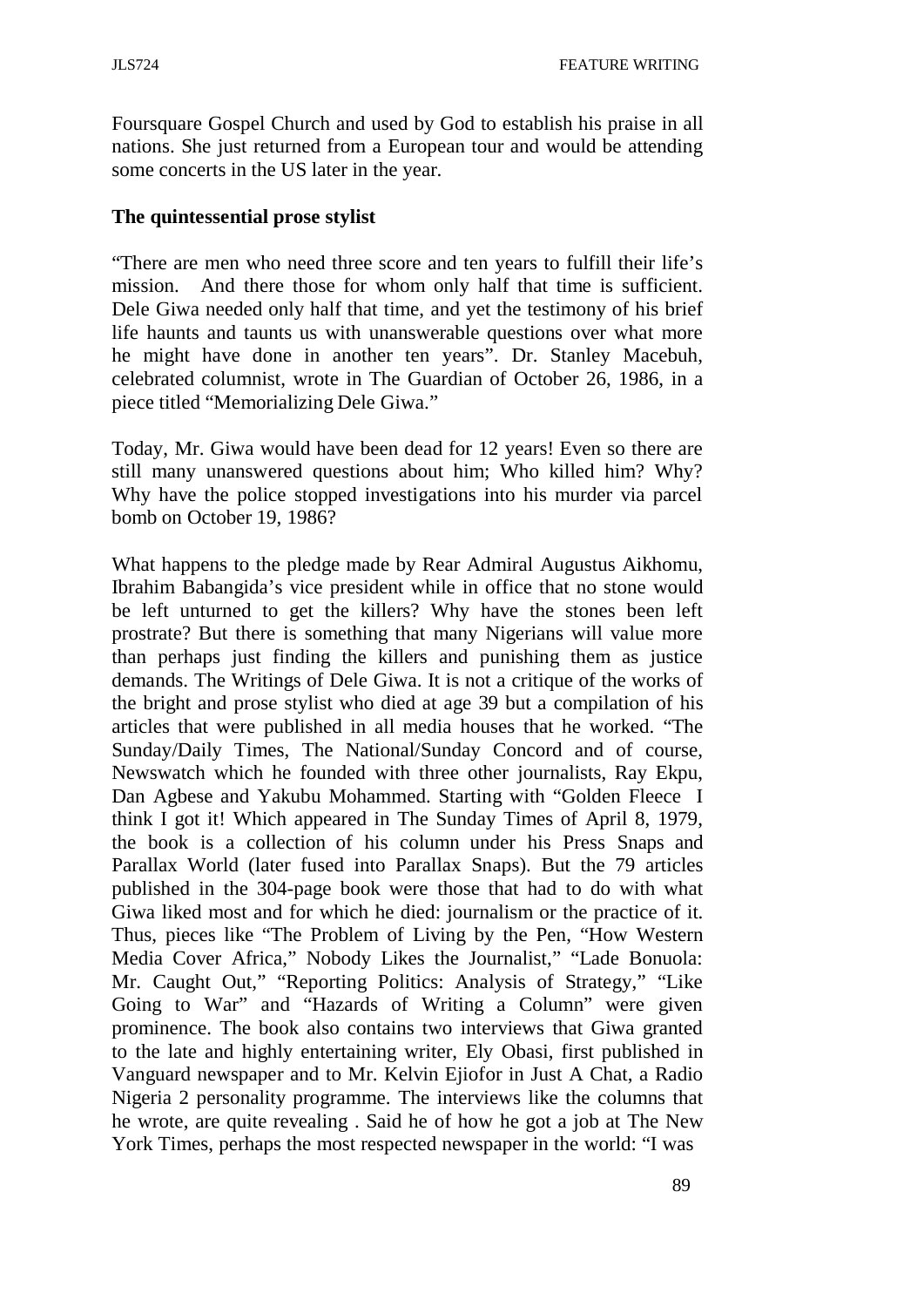arguing with a couple of Nigerian students in a library one day in New York. I was looking at the first page of The New York Times when I saw an error and I said, even Dele Giwa would not commit this kind of error. And they said, there you go again! Then I replied: How do you mean, there you go again? I can go get a job in that paper. It was a Friday afternoon. They said no way! So on Monday, I got dressed, went to New York Times and got a job". For balance, some selected feedback to this columns like "We are Servant to Our Master," Dr. See Ess Momoh rejoinder to Giwa's "Recklessness of Dr. See Ess Momoh" and "Andy Akporugo Is a Guru," a reply to Giwa's column by Mike Edemereyor, were also featured in the publication. The book opened with a foreword, "Memorializing Dele Giwa," by Macebuh who claims a spiritual bond with Giwa, "as one who, in a certain sense, must share the guilt of his death." Macebuh brought Giwa back to Nigeria on the instruction of Dr. Patrick Dele Cole, then Managing Director of Daily Times. Other contributions featured came after the death of the reporter who would not call a spade by another name." Man Without Can" a funeral oration by Ekpu; "Death of a Typewriter" by Eddie Iroh, Reminiscences on Dele Giwa" by Olatunji Dare, "Asking Questions" by Amma Ogan and" A Son Remembers" by Billy Giwa.

Those who value good reportage will find The Writings of Dele Giwa irresistible. Besides picking one or two things they will discover, through reading the book, why the talented craftsman was highly regarded. He was an extraordinary reporter who had a keen eye in capturing the nuances of his subject and of the Nigerian scene. Frank, ironic and incisive, the collection will make you to simply laugh or cry at our folly as a nation. The packaging makes reading the book even more pleasurable. At the end of the book, there is a bibliography and innovative and detailed section summarizing every Giwa's work, beyond the ones published in the book. There is also a comprehensive index, another good guide to reading the book. Some of the headlines are recast to add more punch. The typographical errors that crept in because of deadline pressure were corrected. Even if in so doing some more typing errors were committed, The Writing of Dele Giwa has achieved what Mr. Osso, in his introduction, intended it to be: to immortalize Giwa and preserve his journalistic legacy. The book is an invaluable tool to students of journalism, reporters and editors, researchers and social historians. Indeed, the book has accomplished the wish of Chinua Achebe's three year-old-son who on hearing of the death of that remarkable poet. Christopher Okigbo, exclaimed: "Don't Let Him Die!

### **4.0 CONCLUSION**

90 This unit has examined reviews of books, film, plays, television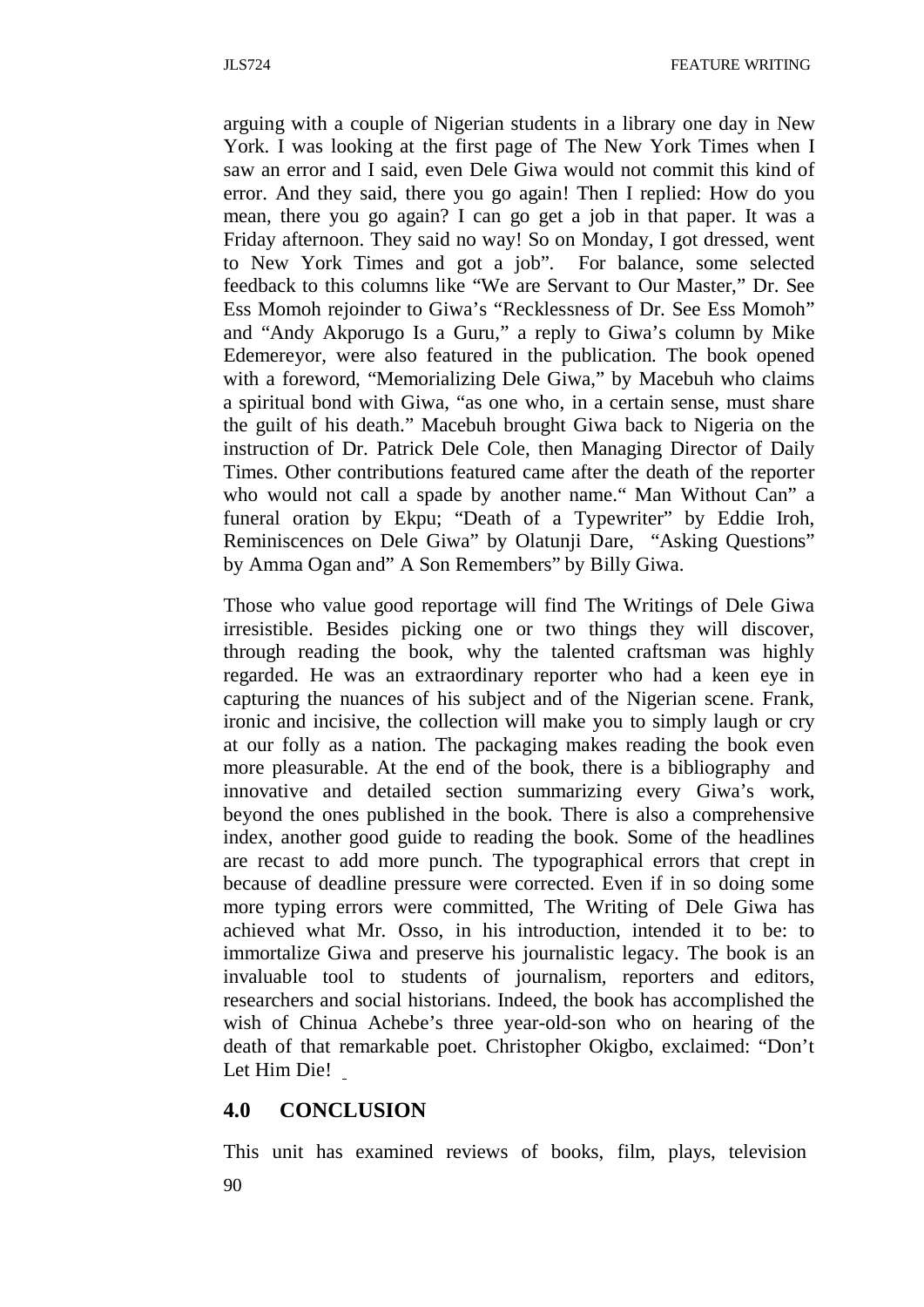programmes.

### **SELF ASSESSMENT EXERCISE 10**

What are the advantages of a book review? Identify these in an order of priority.

## **5.0 SUMMARY**

In this unit, we have looked at the most subjective aspect of feature writing i.e. reviews. We have examined book reviews, film/play reviews, etc. We have found that all reviews are a form of entertainment and they require the reviewer's opinion.

## **6.0 TUTOR-MARKED ASSIGNMENT**

With the experience you have acquired from reading the practical examples above, answer the following questions:

- 1. What is the purpose of the review?
- 2. Does the review serve its purpose?
- 3. Is it interesting? If so, what aspects of the reviewer's style make it so? If not, what aspects should the reviewer improve on?

# **7.0 REFERENCES/FURTHER READINGS**

Mencher, M. (1983). *News Writing,* Dubuque, Iowa: WmC Brown

Udofia, C. (1991) (ed) *African Journalism in Perspective,* Abark: Itiaba Publishers.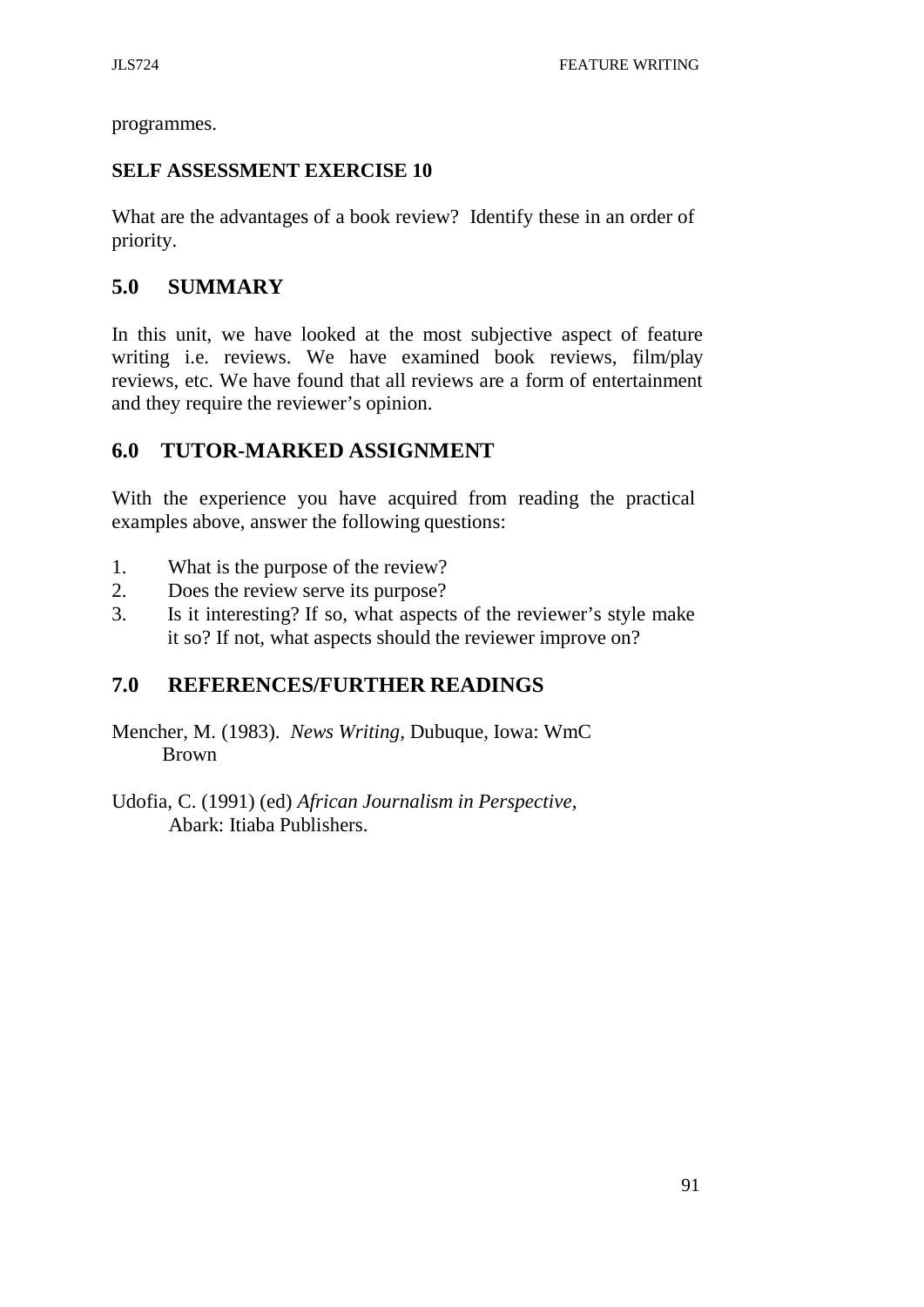### **UNIT 2 SPECIAL CORRESPONDENTS**

#### **CONTENTS**

- 1.0 Introduction
- 2.0 Objectives
- 3.0 Main Content
	- 3.1 Special Correspondents
- 4.0 Conclusion<br>5.0 Summary
- **Summary**
- 6.0 Tutor-Marked Assignment
- 7.0 References/Further Reading

### **1.0 INTRODUCTION**

This unit highlights the concept of special correspondents, their duties, responsibilities, the need for this category of journalists.

### **2.0 OBJECTIVES**

By the end of the unit, you should be able to:

justify the need for special correspondents; and write a story as the special correspondent in a special area.

## **3.0 MAIN CONTENT**

### **3.1 Special Correspondents**

There are specialist writers who restrict themselves to certain areas such as arts, reviews, service or utility columns etc. This group of people concentrates their skills, knowledge and experience on a specific subject that is exclusive to them. Some are staff writers on the pay roll of the media outlet while others are freelancers. Some of these are resident in specific places. Sometimes, the journal requires that a correspondent's expertise is required elsewhere. In such cases he moves and integrates himself into the field.

92 The criteria required include a sound background in experience, creativity in use of language, correct choice of words and phrases and a high level of interest in the subject. Also, more attention is paid to substance which discriminates between valuable and trivial information that is clearly and logically presented. Facts, arguments, discussion and analysis are rationally presented too. In addition to a purposeful style aimed at expressing the idea, rather than impressing with difficult syntax. Then you need to use your discretion to know where humor and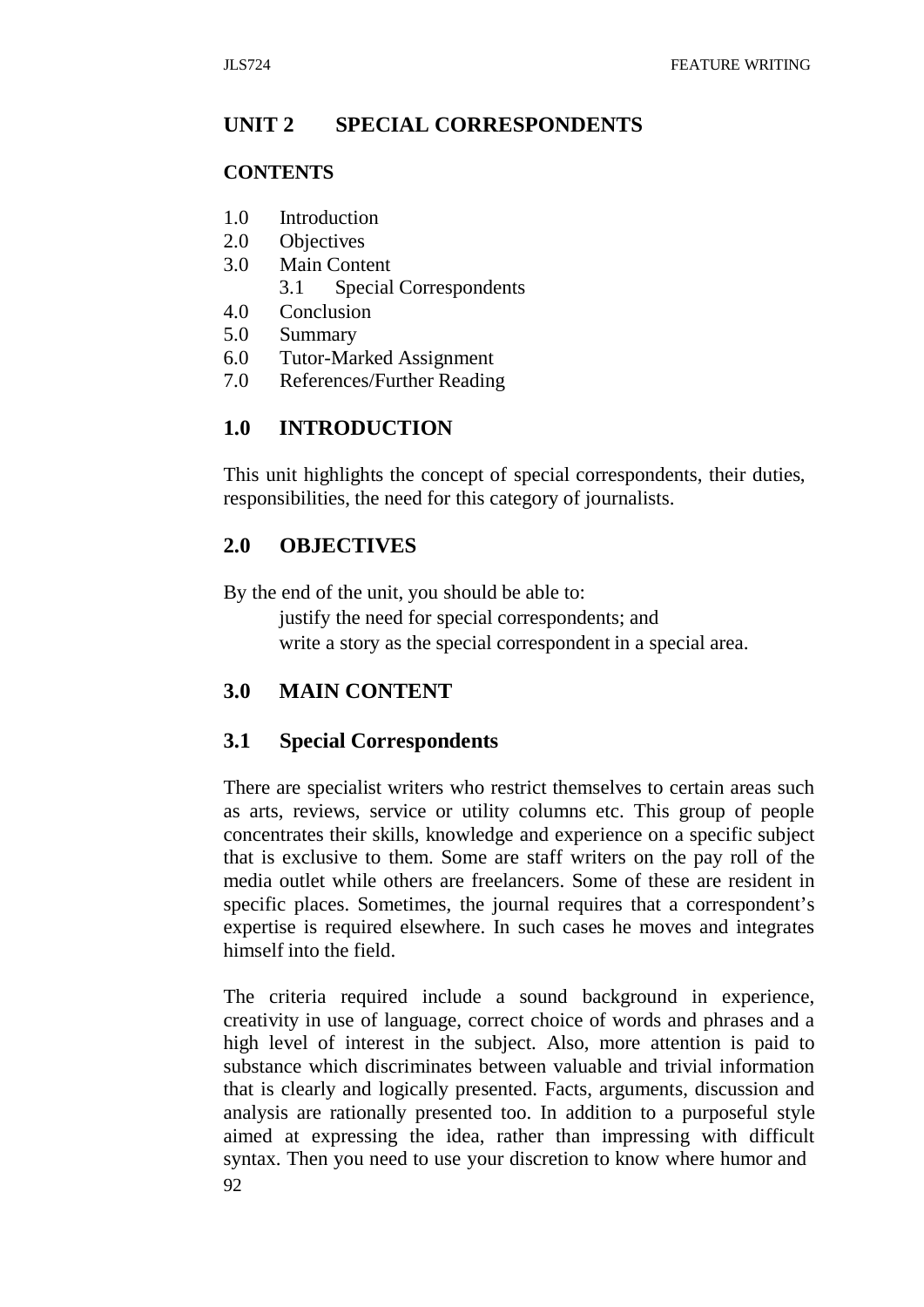light hearted expressions are in order.

The special correspondent is a specialist in the area he is reporting and as such, he is knowledgeable in that area. The idea is that his column will enrich readers/listeners/viewers by providing more information on the subject. Such areas where specialist writers are invaluable include education, consumer affairs, medical matters, science and technology, legal matters, social services, etc. Indeed some specialist writers become so dedicated to their areas that they become crusading journalists who cannot be separated from the cause they are reporting.

A good example of a special correspondent is Christiane Amanpour of the CNN. She has won the hearts of viewers by her selfless service in the sense that there is nowhere she cannot go to get news. When the war was fierce in Afghanistan, she was there wearing a "hijab" and a headscarf and dodging bullets & bombs. You could see her as well as the battle ground (in the background). I believe she is exceptional.

Others are Sola Odunfa and Bilikisu Labaran of the BBC, Sele Eradiri of NTA, Tajudeen Akanbi of FRCN.

In the print media, for example, The Week, the special correspondents are located in specific places such as: Samuel Jinge (Kano); Edem (Calabar); Christian Nwokocha (Owerri); in The News, they are Ben Adayi (Yola/Jalingo); Tony Orilade (Abuja); Sunday Orinya (Makurdi); Innocent Alabo(Jos).

Special correspondents are seen as authorities. The paper they write for should however be careful not to take everything the correspondent writes at face value. This is because some writers in this category have compromised their positions by accepting bribes, "brown envelopes", etc.

## **4.0 CONCLUSION**

This unit has looked at some aspects of the special correspondent column.

## **SELF ASSESSMENT EXERCISE 11**

Can you identify more responsibilities for the special correspondent? Please, do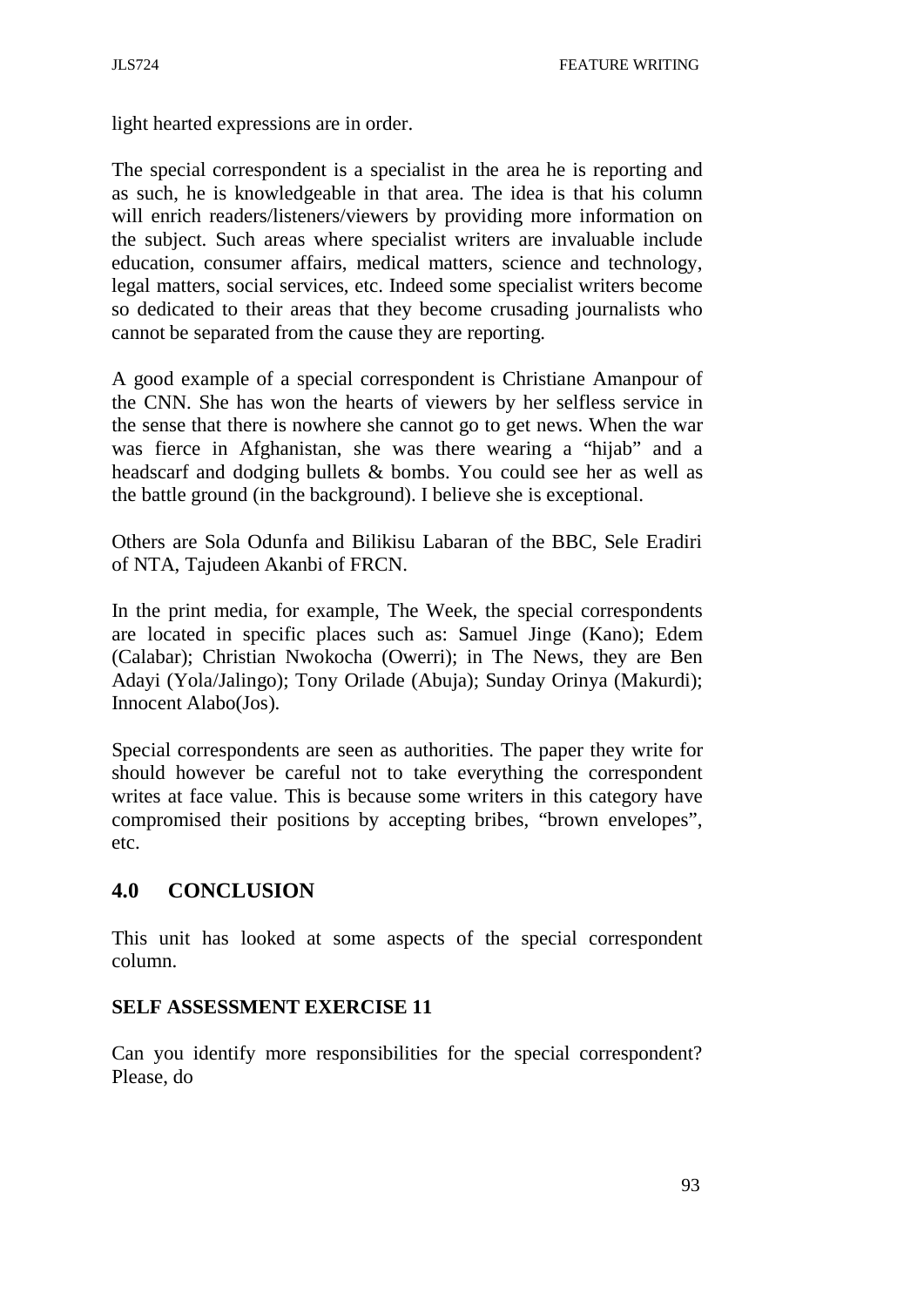## **5.0 SUMMARY**

This unit has examined the criteria required in order for a writer to become a special correspondent. The implication is that not everybody can be a special correspondent. Having gone through this unit, I believe you should be able to write as a special correspondent.

### **6.0 TUTOR-MARKED ASSIGNMENT**

- 1. Make a list of at least 10 special correspondents that you know.
- 2. Identify their areas of specialization.
- 3. Describe the way this correspondent reports or writes etc that has created impressions on you.

## **7.0 REFERENCES/FURTHER READINGS**

Mencher, M. (1983). *Basic News Writing,* Dubuque, Iowa: WmC Brown.

Udofia, C. 1991 (ed). *African Journalism in Perspective,* Abark: Itiaba Publishers.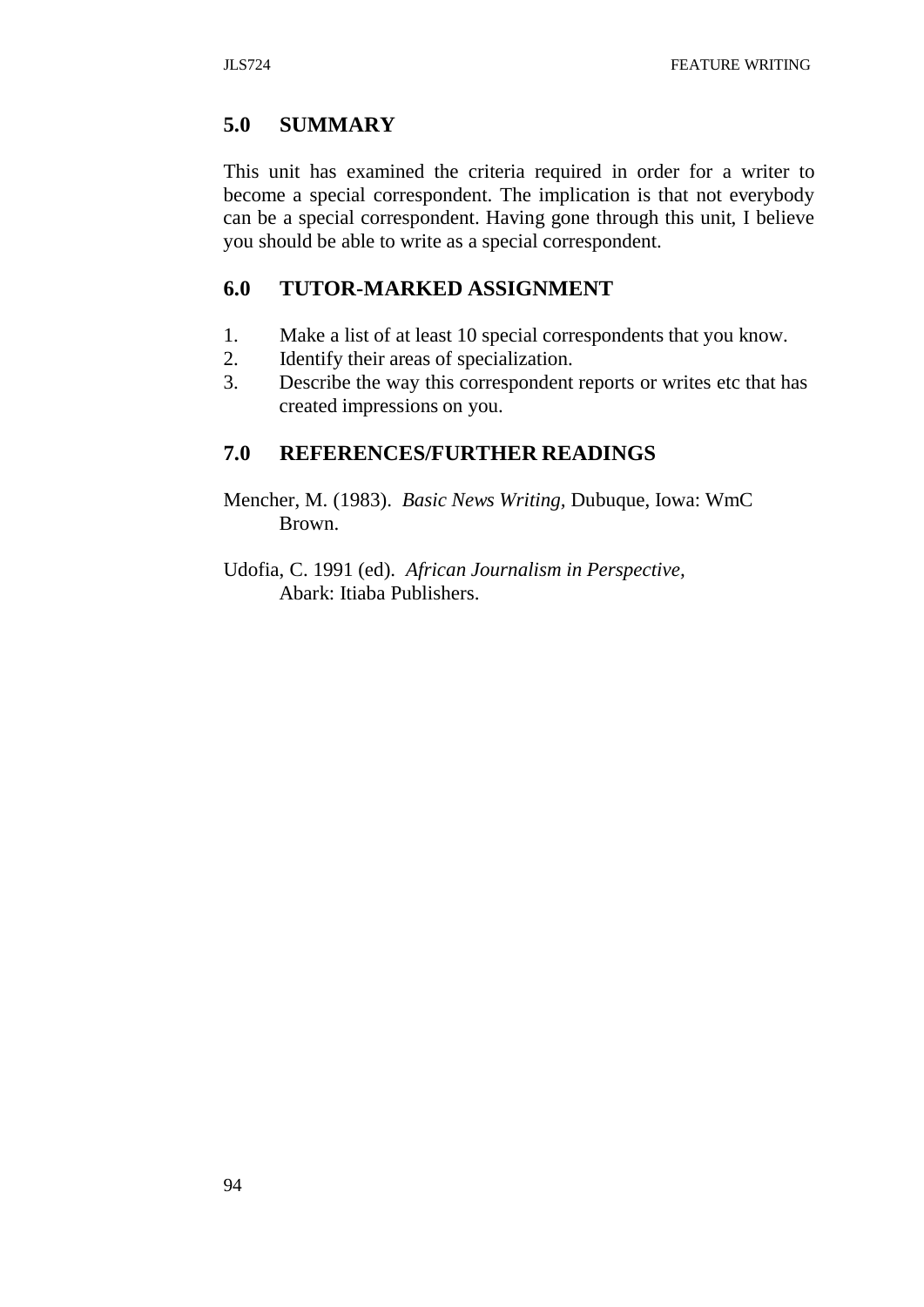# **UNIT 3 LANGUAGE OF FEATURES**

### **CONTENTS**

- 1.0 Introduction
- 2.0 Objectives
- 3.0 Main Content
	- 3.1 Language of Features
	- 3.2 Vogue Words, Journalese, Clichés, Wrong Usage
	- 3.3 How Meaning is Conveyed
- 4.0 Conclusion
- 5.0 Summary
- 6.0 Tutor Marked Assignment
- 7.0 References/Further Readings

### **1.0 INTRODUCTION**

"Language is the vehicle of thought". What ever you want to say, language plays a big part in saying that thing. In this unit we look at the language of features. This involves looking at the different tones of language and several stylists devices. We would also look at how meaning is conveyed.

### **2.0 OBJECTIVES**

By the end of this unit, you should be able to:

combine these devices to form a unified whole; Explain how meaning is conveyed.

## **3.0 MAIN CONTENT**

### **3.1 Language of Features**

Because the feature story is meant to entertain, the language must be seen as not too serious. According to Rasheed (1990:2), newspaper language varies according to the paper's ideological orientations.

Thus, human interest dictates the impact of the news, making differences appear in the tone of the story. The language of features is usually affected by the perspective of the writer.

The language of features is replete with jargon, clichés, euphemisms, wit and humour, etc. For instance, the stuffiness of some feature stories is clearly depicted when they use words that are hard to understand.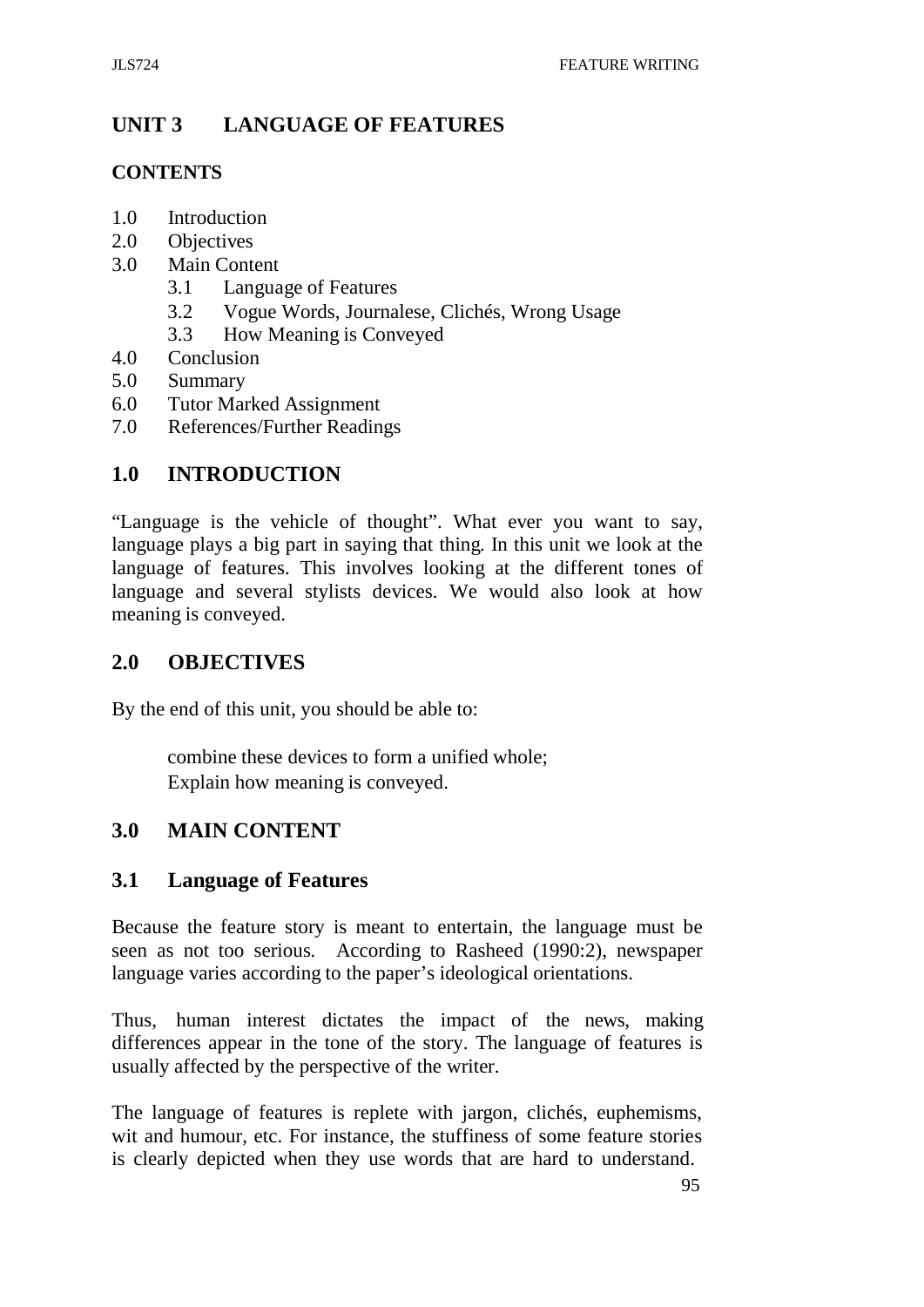Euphemism is a case in point. You hear words such as "rationalization" or "restructuring" when what they actually mean is that someone has been sacked. Nothing ever "ends" it can only be terminated. Also, few things ever "change" as what happens is that they undergo modification. When something is thrown out, it means it goes through a process of elimination. And nothing is ever used as it is utilized, etc.

Kallan (2000) extols the virtue of simple expression for journalists. The writer's aim is to assist journalism students manage language and build efficient structures. He argues that short sentences need not sound abrupt, choppy, irritatingly monotonous, discrete and isolated.

### **3.2 Journalese, Clichés, Wrong Usage Vogue Words**

Vogue words can have false meanings thereby giving a negative hue/colour to the story. For instance, saying:

- a) Someone addressed the issue" instead of discussed, stated, mentioned.
- b) Which is the acceptable meaning of problematic? Is it the 'old' meaning (uncertain) or the new and confusing one of "beset with problems?

The level of linguistic competence in the newspapers show that students now use language at below competence level. It is argued that even the word "journalese" is a pejorative word for the way newspaper writers write.

Journalese is seen as newspaper jargon because such words as probe, axe, boost, jibe, hit etc all have meanings in journalism that bear no relation to their use in daily conversations.

Clichés are meaningless, over dramatic adjectives such as "sudden death" "heated argument", "exclusive".

Wrong usages abound especially because most of us speak English as our second language. If someone dies in a crash, it is reported that he died in a "ghastly motor accident". We read things like book stores being called stationary stores, a restaurant is called. Food Hotel, etc check out Adidi Uyo's "Our nascent democracy".

### **3.2 How Meaning is Conveyed**

The feature writer must ensure that reading his stories becomes an exciting and pleasurable exercise. This is because language has an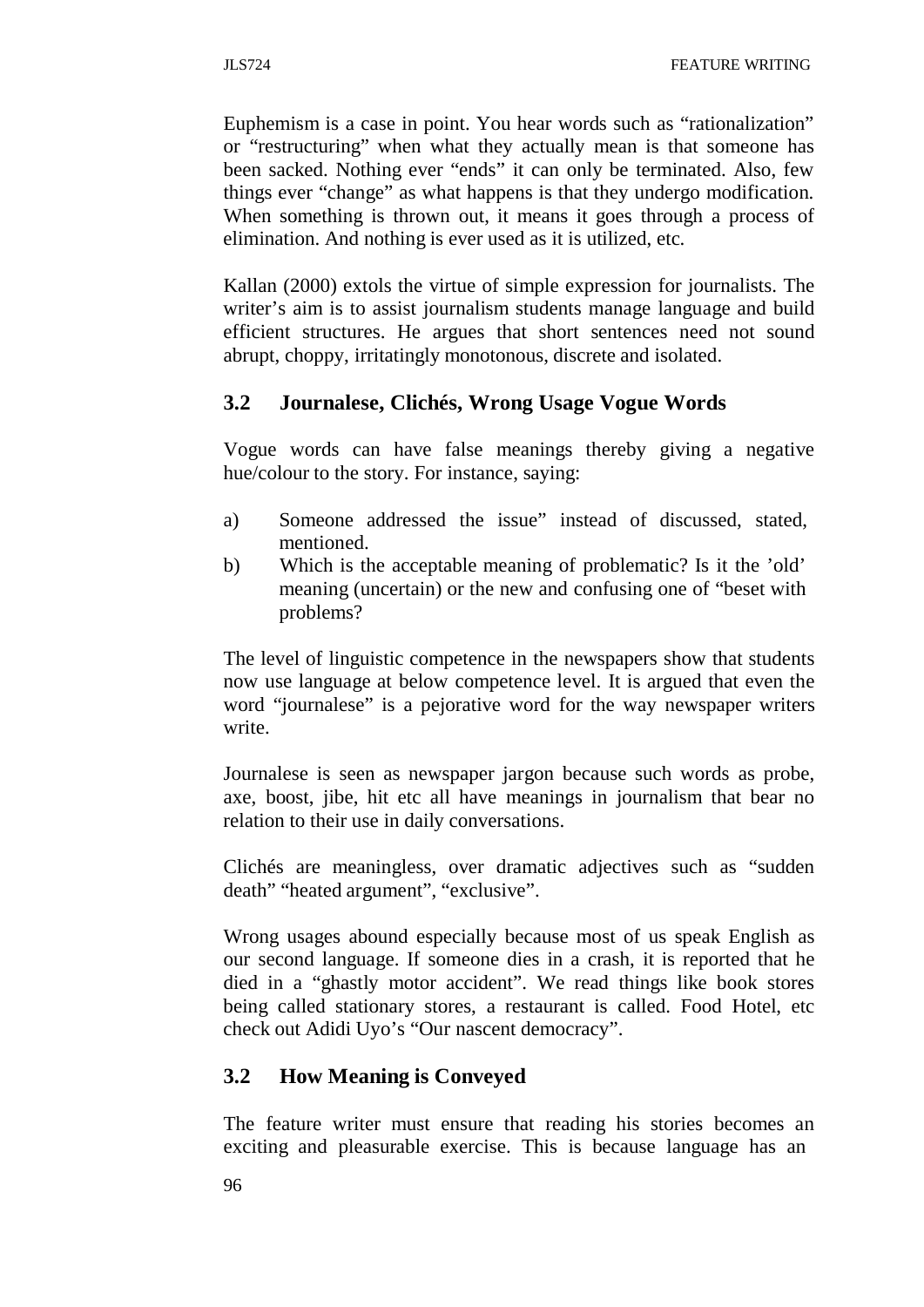impact on the reader, as the meaning conveyed is determined by how a message is sent/presented as well as what the writer says. Someone once reported that people were shown a film of a car crashing into another car. After viewing the film, viewers were grouped and asked the same question though with slight alternative for each group:

Group A: How fast was car A going when it **smashed** into car B? Group B: How fast was car A going when it **collided** with car B? Group C: How fast was car A going when it **hit** car B? Group D: How fast was car A going when it **bumped** into car B?

Not surprisingly, they all gave different answers as each of the underlined words seriously affected the interpretation of the situation.

Thus, language may dull your abilities and induce you to accept what is not right. It may also put you off reading the well-researched and potentially valuable information in the story. Language can be used as a smoke screen to hide from public view. Try to avoid emotion-laden words, try to stay alert when writing becomes pedantic.

#### **Our Nascent Catchphrase**

A news story tucked inside page four of The Guardian on Thursday, July 13, 2000 was headlined: "NYSC: Zamfara alleges threat to democracy as more states withdraw." And the lead, story reads: "Just as Ogun and Ebonyi swelled the ranks of states directing their indigenes serving in the National Youth Service Corps (NYSC) scheme to shun posting to Sharia states, Zamfara has accused states giving such directives of threatening Nigeria's nascent democracy".

"Yet Another Truce" was the title of an opinion piece in The Post Express of June 15. In it, Mma Agbagha discused, among other things, the purported attempts by the government of President Obasanjo to change the leadership of the National Assembly, culminating in the "invasion" of the Senate President's home. As Agbagha sees it, this act by the Nigeria Police "portends grave danger to our nascent democracy."

On Saturday, June 17, 2000, former Speaker of the House of Representatives was the subject in one of the segments of Sunrise, an early morning current affairs discussion

programme on Channels television, Lagos. And from one of the programme's moderators, Patrick Oke, came the question: "If he does come back, what are the implications for Nigeria's nascent democracy?"

Can you see it? Like dressing language has fads. They are called catchphrases.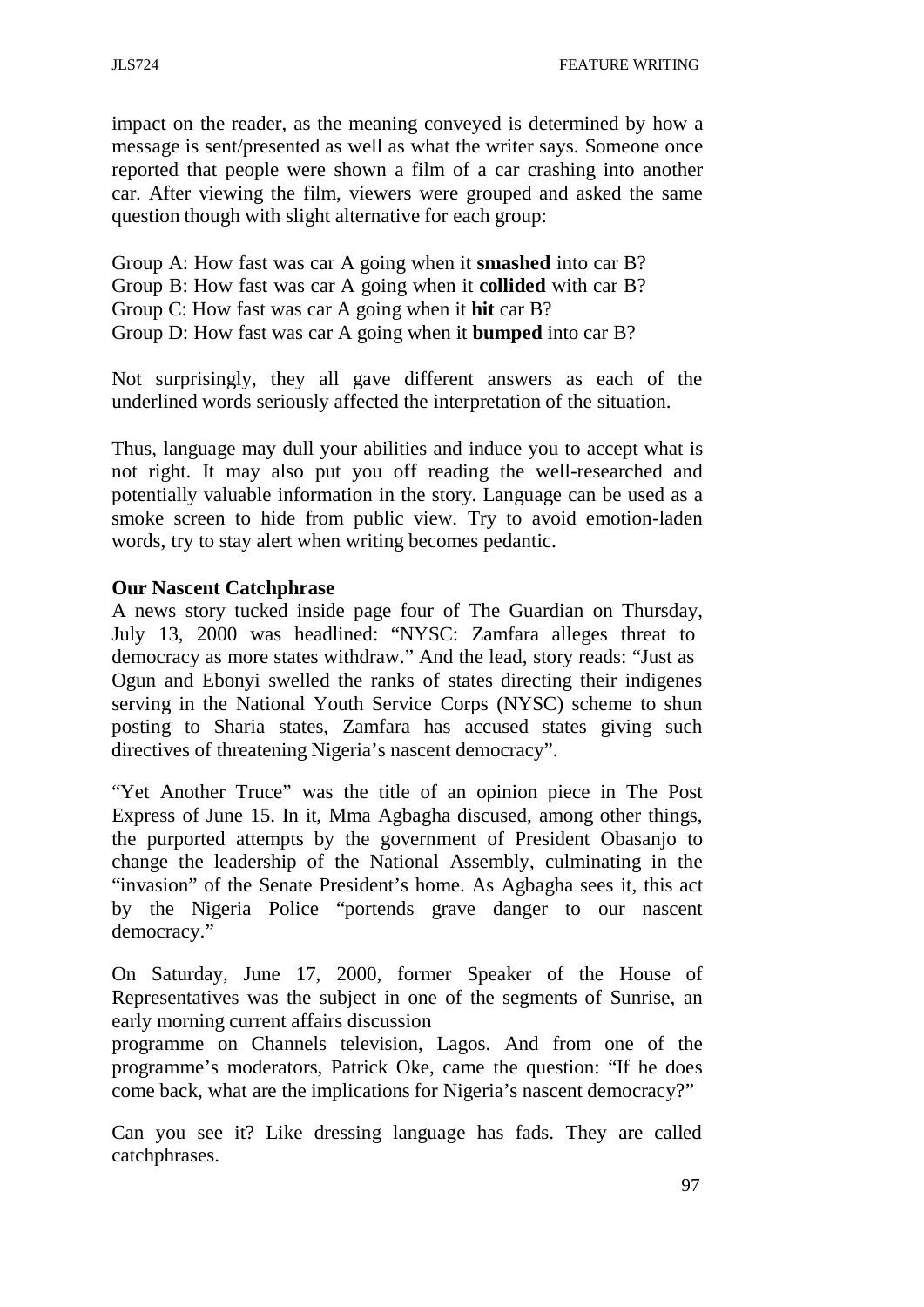Right now, a fad in Nigeria's political language is NASCENT DEMOCRACY. To indulge in a hyperbole, on every page that you turn to in our newspaper and newsmagazines these days, you are likely to encounter our current catchphrase: nascent democracy.

"Nigeria, our country" is the title of a terse letter - to - the editor in The Guardian of June 13, written by Fred Agbaje, Laments the Lagos lawyer: "It is only in Nigeria where we claim to be fighting corruption, that the like of Salisu Buhari, a once convicted celebrated cheat, can be granted state pardon less than a year after conviction. Question: Is such pardon not a mockery of our collective sense of pride, war against corruption, judicial process and national interest?"

Not at all, my dear legal luminary. This is Nigeria! Indeed, I have my own question for the Lagos lawyer: Whoever told you that there was a "war against corruption" in Nigeria? Did you ever hear the word "war" from the horse's mouth, I mean, from the lips of the chief crusader against corruption himself, President Obasanjo? I have never heard the retired General proclaiming that what he has embarked upon is a social equivalent of war. Never! Such bellicose epithets are reserved for the like of late General Idiagbon, may his soul rest in perfect peace! Only dictators fight wars against social vices; democrats don't: They just pass bills, set up commissions, and everything falls in place.

The last place I had expected to find our nascent catchphrase was in an advertiser's announcement in This Day of June 25, 2000 that was titled: THE BUHARI SAGA AND THE NATIONAL ASSEMBLY: The Position of The Igbo Community Assembly, Abuja.

"But there it was in the seventh and concluding paragraph of the announcement. It reads "The Igbo Community Assembly condemns unequivocally any attempt to foist the tainted Salisu Buhari on the House of Representatives and hereby affirms its support for the independence of the National Assembly as exemplified in Chuba Okadigbo as Senate President and Ghali Na'Abba as Speaker of the House of Representatives. Our nascent democracy must be allowed to grow in peace and harmony and not be stifled by the excesses of any unbridled autocracy."

And can you beat this? Even from the mouth of the roundly vilified erstwhile House Speaker flows the catchphrase. The News, the magazine that made the man meet his Waterloo, carried, in its edition of June 19, a letter from Salisu Buhari, with the title: I'm Grateful." The letter opens thus: "I must, first of all, thank God and the President and Commander in- Chief of the Armed Forces, Chief Olusegun Obasanjo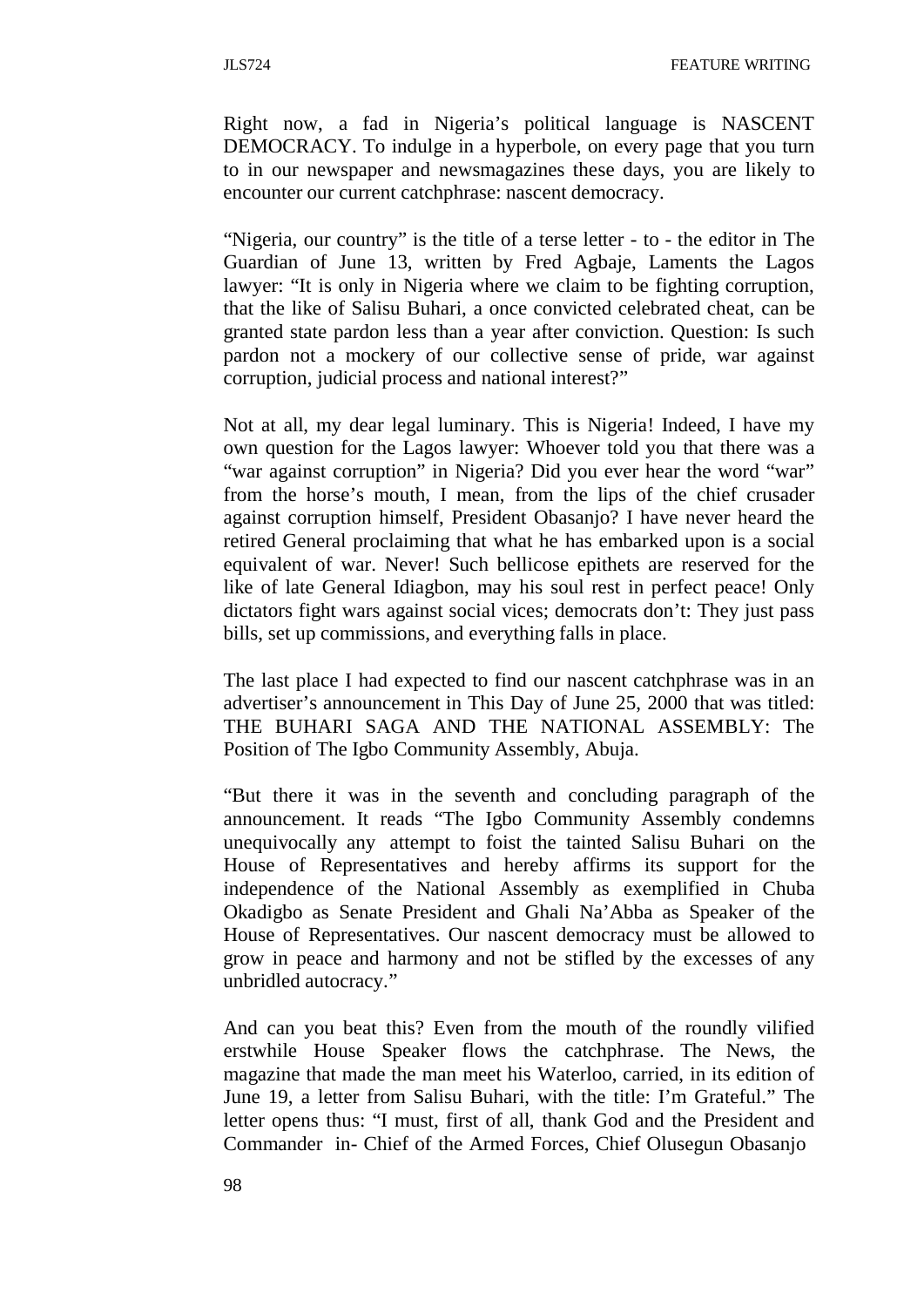for granting me state pardon in the exercise of the powers conferred on him by the Constitution."

Can you blame Buhari for that wanton effusion? The friend who drew my attention to the letter, however, wondered what God had to do with this matter, quipping

*"I beg, leave God out of dis one o!"*

Anyway, it is the penultimate paragraph of Buhari's letter of gratitude that really interests us. It reads: "Finally, as we start the second year of our new democracy, it is my fervent prayer that the Almighty God in His infinite mercies will protect and guide our nascent democracy to a full blown one, where as brothers and sisters only peace and love will reign supreme."

Buhari has every reason to thank God and President Obasanjo for saving him from jail. The Comet consolidated the impressions of millions across the land in its editorial of June 13, 2000 which was titled: "Untenable pardon." Said the paper: "If the truth must be told, a lot of Nigerians believe there must be more to the decision that has been so far stated if events unfolding are anything to go by."

To convince you that our "nascent" catchphrase is on everybody's lips, let me indulge you in the editorial's second paragraph. "The former Speaker of the House insisted on bamboozling Nigerians into believing him. He even employed lawyers, ostensibly to put up a case he did not possess. When he saw that the game was up, he owned up. He was charged, tried and convicted. He lost his office to a wave of leadership scrutiny which might have been the beginning of a cleansing exercise for, "here we go, "our nascent democracy. Somewhere along the line, we lost that initiative."

Well, well, well, on page 2 of This Day, July 22, was a headline that sounded like an anticlimax: "Presidency Withdraws Support for Buhari." According to the report, "Top administration sources said during the week that the Obasanjo administration was forced to abandon the project when it discovered it was unworkable and that pursuing it further would only create an image problem for the government." The paper gathered that the nail on the coffin of Buhari's comeback campaign was hammered by the Emir of Kano Alhaji Ado Bayero, who visited President Obasanjo and told him of the Kano people's resolve to resist any attempt to bring back the mendacious ex-Speaker. Incredible!

It's really amazing when you come to think of the whole Salisu saga and the role of the Presidency in it. I had the opportunity in Jos,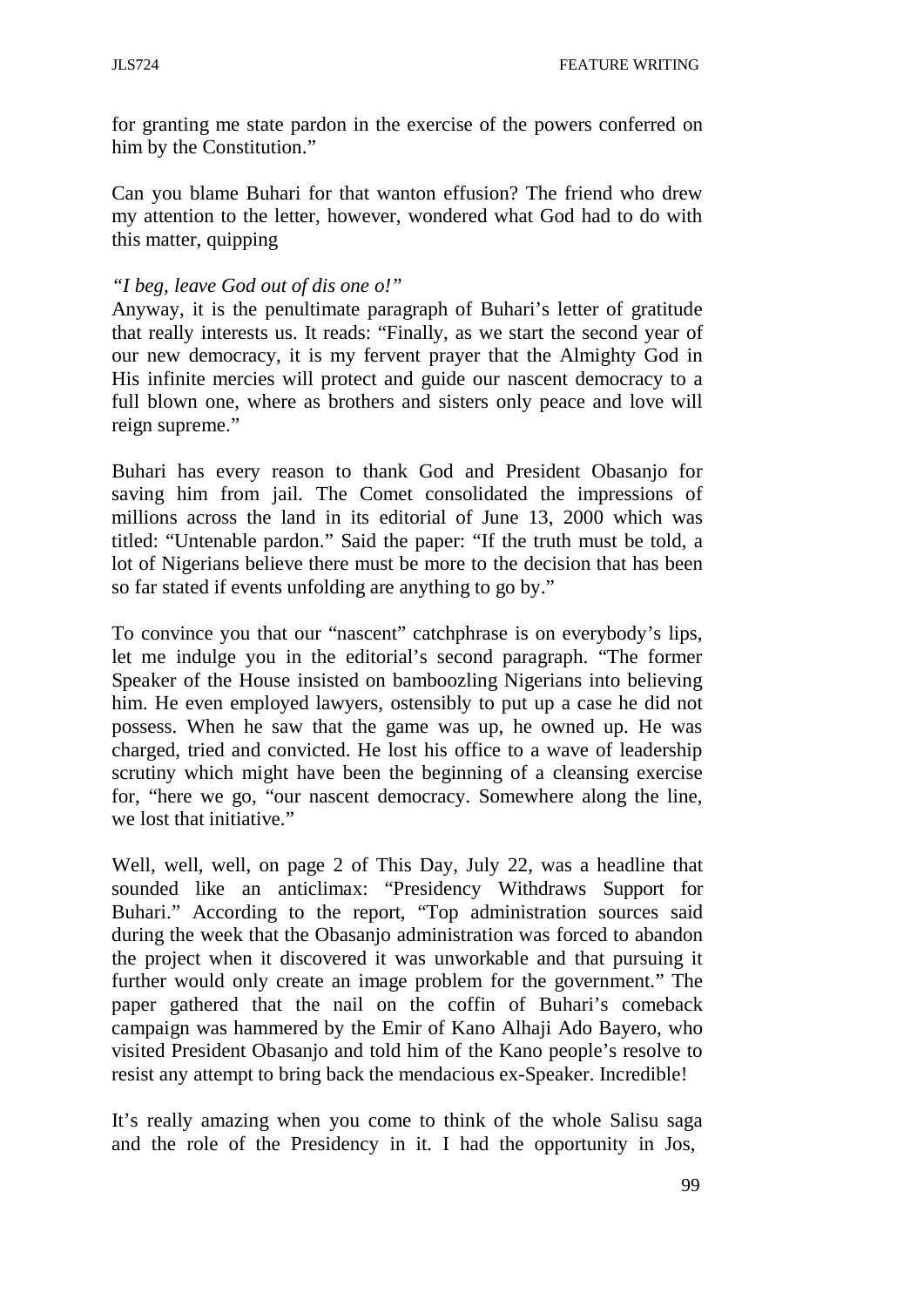sometime in June this year, to ask the Senior Special Assistant to the President on National Orientation, as well as the Director General of the National Orientation Agency whether their agency was consulted before decisions, such as the pardoning of Buhari, were taken. The occasion was the launching of the National Rebirth campaign at the Plateau State Capital. You won't hear from me the responses of Chief Onyeama Ugochukwu and Prof. Aloy Ejiogu, the two National Orientation Musketeers, but I can tell you that I did see their predicament!

The National Orientation train arrived in Lagos about two weeks ago, with Vice President Atiku launching the National Rebirth campaign at the Tafawa Balewa Square on Thursday, July 20, and of course, the two musketeers were in too. The following day, The Guardian carried a news story with the headline: "NOA, The Guardian MD urge media to sustain democracy," and voila, there it was in the very first sentence of the story "our nascent" catchphrase! "Media practitioners (sic)," reads the lead, "have been implored to continuously seek a better understanding of the institutions and systems they report to sustain Nigeria's nascent democracy." The advice, the next sentence states, came from Mr. Emeka Izeze, the MD of The Guardian and the two National Orientation musketeers.

To say that the two musketeers and the agency they lead have an up till task must be the greatest understatement of this new millennium! Only in Nigeria can you have a government that is propagating National Rebirth with one hand, and embracing a symbol of National Malaise with the other

Lest the language train be derailed, it must be said that our nascent catchphrase is one that traverses every terrain. Here is one from the socio-cultural front. "Watch your utterances, Yoruba group warns Nigerians" was the headline of a news story in The Guardian of June 13. The lead reads: "The Yoruba Community Council (YCC) in the 19 northern states has cautioned Nigerians against destabilizing utterances that could tear the country apart."

You do not have to wait for too long before it hits our nascent catchphrase. It's there in the story's second sentence: "President-General of YCC, Chief Abdul-Ganiyu Oguntoyinbo, warned that if such utterances are not stopped, the country's nascent democracy is (sic) under threat."

And for the whipping boys of politicians comes this: "Na'Abba Slams Journalists." That's in The Examiner of June 14.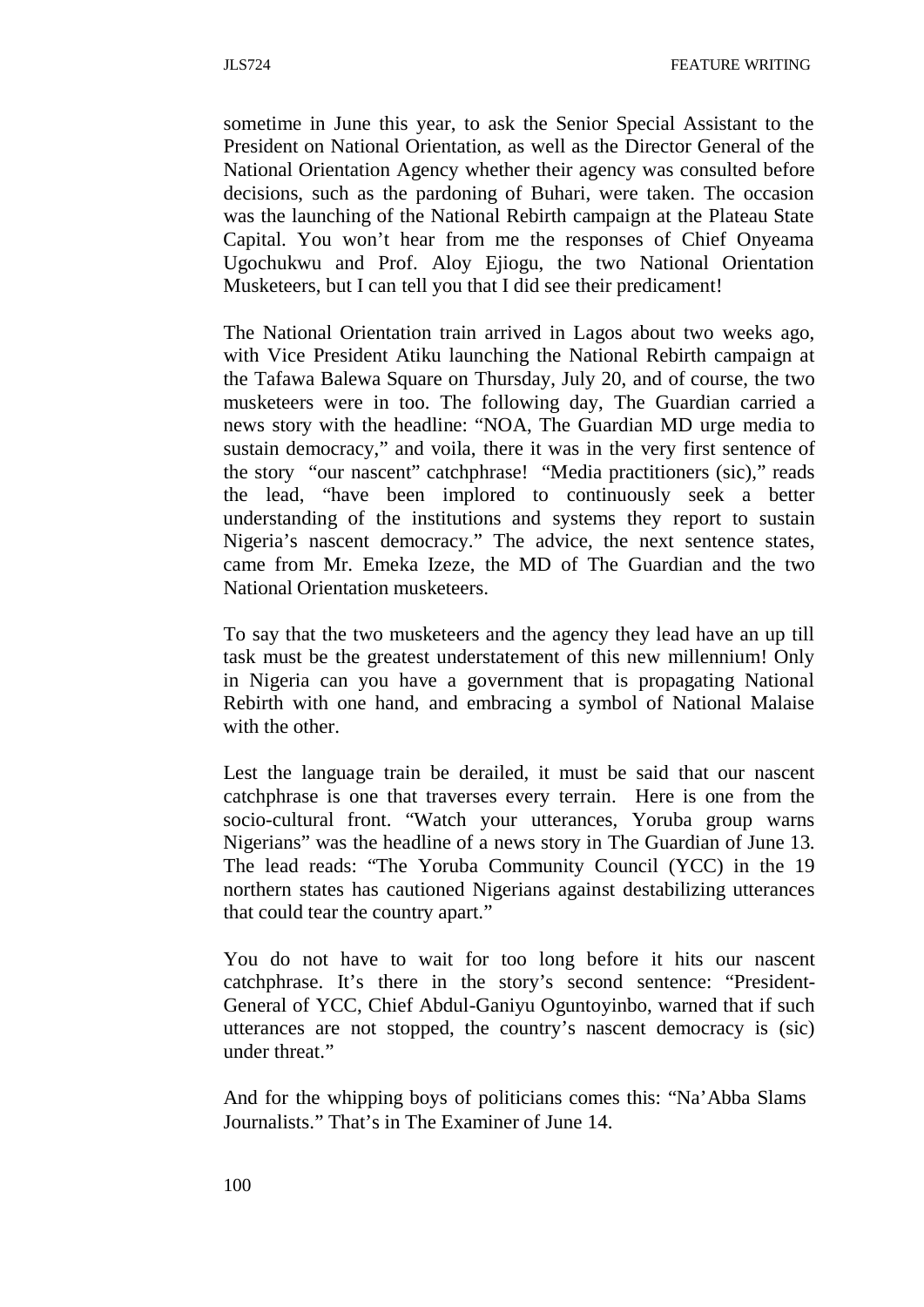"Speaker of the House of Representatives, Alhaji Ghali Na'Abba has chided the press for tilting stories in favour of the executive, warning that such a development may weaken the nascent democracy." If journalists had really titled stories against the legislative branch of government, and in favour of the executive, that would be a case of biased reporting.

What I really do not know is whether such biased reporting can weaken our so called nascent democracy, all by itself. An alarm like this presupposes that members of the reading public cannot discern news reports damage the credibility of the press more than they hurt the reputation of those individuals or institutions that are unfairly reported, if that were really the case. You reported, if that were really the case. You can bet on that!

If any single event has shaken our nascent democracy to its very root, since May 29, 1999, that event must be the fuel crisis of June 2000. "The increase in the pump price of petroleum products by President Olusegun Obasanjo has predictably jolted the nation," opened The Examiner in its editorial of June 12, 2002, one irreverently titled: "The President Must Bow."

That opening sentence, however is certainly of no interest to us at all. Check out our interest in the opening sentence of the editorial's third paragraph. "Weighing the excuses offered our impression that there may well be fifth columnists within the Obasanjo government, relentlessly working to destroy Nigeria's nascent democracy."

Hey, what do they call this in dramaturgy: denouement? "Obasanjo Apologizes to NLC" was the headline of the lead story in The Examiner of June 13, as if the President had obeyed the paper's editorial of the previous day. Well, if you believe that headline, you can believe anything! According to The news story. "Information Minister, Professor Jerry Gana, tendered the apology at the opening session of the National Executive Committee (NEC) meeting of the NLC in Abuja." But when the President himself addressed the nation on television a few days later, he tendered no apology. His address as a whole betrayed no contrition. President self-righteousness to boot!

Anyway let's favour our ubiquitous catch-phrase as found in that news story's second sentence: "Prof. Gana said that the government was willing to listen to Labour in the interest of Nigeria's nascent democracy." No kidding! Does it mean that if our democracy were not nascent, the government and the President would not have listened to the voice of the people? This line of reasoning makes you wonder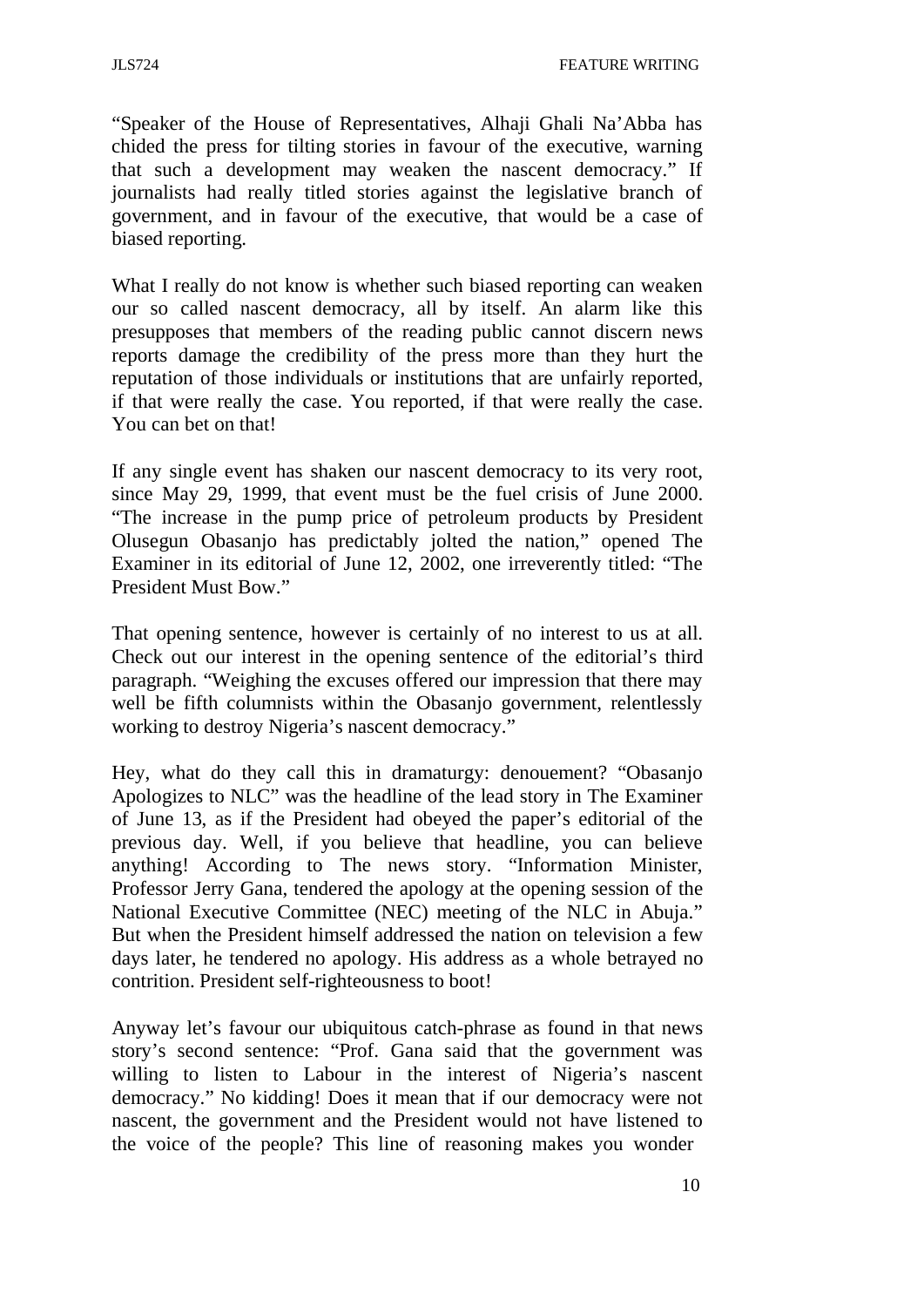whether some screws are not missing, if you catch my drift!

The President's party also caught the "nascent" bug! In an advertorial published in The Punch of June 14, after the President's rather reluctant capitulation, the People Democratic Party (PDP) said: "The party also salutes the Nigerian masses who displayed a deep sense of understanding and commitment to protecting our nascent democracy." Well, the people might be protecting our nascent democracy. But are their representatives equally doing so? "Threats to Nascent Democracy Identified" was the headline of a little story on page three of The Post Express of July 25. The lead of the story reads: "The Third Republic Senate Leader, Professor Wande Abimbola, yesterday in Ibadan identified the current monetisation of the polity as one of the greatest threats to the country's nascent democracy as he decried in strong terms the huge sum of money the political functionaries have been appropriating for themselves".

The erstwhile Senate Leader was right on the money! For on that same day, the front-page lead story of the same paper read: "Senate Probe Unveils Can of Worms. "But that headline itself failed to unveil the monstrosity of the worms, compared with that of The Guardian's frontpage lead story: "Okadigbo, Deputy got N39m for Christmas, says Clerk," There goes our nascent democracy!

#### **RIDDLED WITH ERRORS**

"Saying it Over And Over" was our last excursion on this language. That was on June 11. If I, the writer could be thoroughly exasperated reading that piece, I do not know the word I can use to describe your own experience. There were 25 errors in all, 24 of which were introduced by the proverbial you-know-who: the printer's devil! Enough errors to warrant repeating the piece all over. Indeed, but for the fact that a regular traveler on this train would find it awkward, if not boring, it would have been republished. Ironically, on parade there was the rhetorical device: repetition! Sincerest apologies!

#### **Beware of Wrong Relatives**

Many writers of various mass media messages have a common problem with one kind of pronoun: the RELATIVE pronoun. Oftentimes, writers use the wrong relative pronoun. The evidence is overwhelming, if only you can open your eyes and ears very wide as you read our newspaper and magazines, and listen to radio and television yes, listen to television, since you can only hear the use of wrong relatives, or see it on the screen!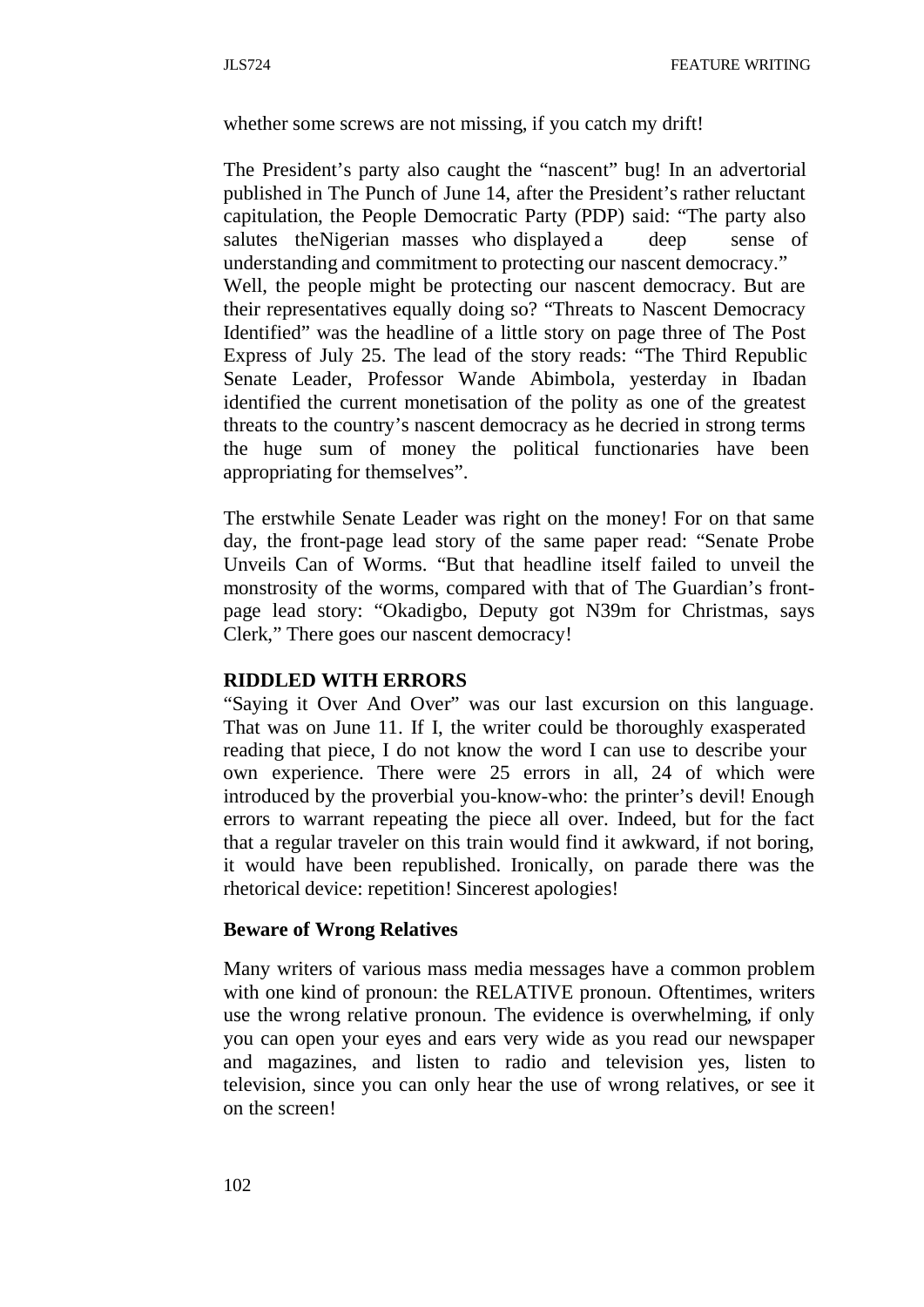In the National Concord of April 29, 1996, was a news story with this headline: "Make objectivity your by-word, pressmen advised. And right there in the third paragraph of the news story was the beast: "According to Chief Duyile, journalism is a noble profession WHICH rules must be observed, saying that it is very dangerous to play a game without set rules. "Can you see the word in capitals? That's the handwork of a writer who is playing the game of writing without observing the rules of grammar. The rule which the writer of the news story has violated is one which, ironically pertains to COP-acronym for Case of Pronoun! The capitalized word, WHICH is the nominative case, but the right case for that sentence is the possessive, of which or preferably, its "human" counterpart which is grammatically accepted as correct, that is whose.

Accordingly, the sentence, in its right form, should read:

"According to Chief Duyile, journalism is a noble profession WHOSE rules must be observed….. "The remaining part of the sentence has yet its flaw, but that is not of interest in this essay. Our concern here is the use of wrong relative pronouns, and as we have deposed initially, the error abounds in the Nigerian mass media.

On March 8, 1995 the Vanguard carried an advertorial by The Guardian in which the newspaper's management was responding to a publication by Tempo, a story with the headline, "Sinking The Flagship: Ibru Sacks The Guardian. " One of the claims which The Guardian sought to debunk, as stated in the rejoinder of the advertorial, was: "That there was a meeting at Sheraton Hotel, Ikeja, on Monday, January 23, WHICH agenda was to discuss general well-being of the companies and modalities for re-opening."

Another evidence: The September 24, 1995 edition of The Meridian news magazine had this cover story: "Fresh Crisis Rocks Guardian. "One sentence in the cover story reads: "The editorial brief was to found an institutional public trust, WHICH cardinal philosophy will derive from the traditional libertarian spirit and practices." Anywhere you see the nominative case of the pronoun, WHICH, in capital letters, you can call a COP, I mean, substitute the possessive case of the pronoun. Because" of which" is rather awkward, you can use "whose", and you'll be right.

"Ndigbo started marginalisation in Nigeria" was the title of an opinion piece in the Vanguard of April 19, 1996. Somewhere down the line, the writer dives into the pitfall of COP, thus: "Throughout the daylight of 16th January, Major Odumegwu Ojukwu who was the Battalion Commander at Kano, was on the line with General Ironsi and they were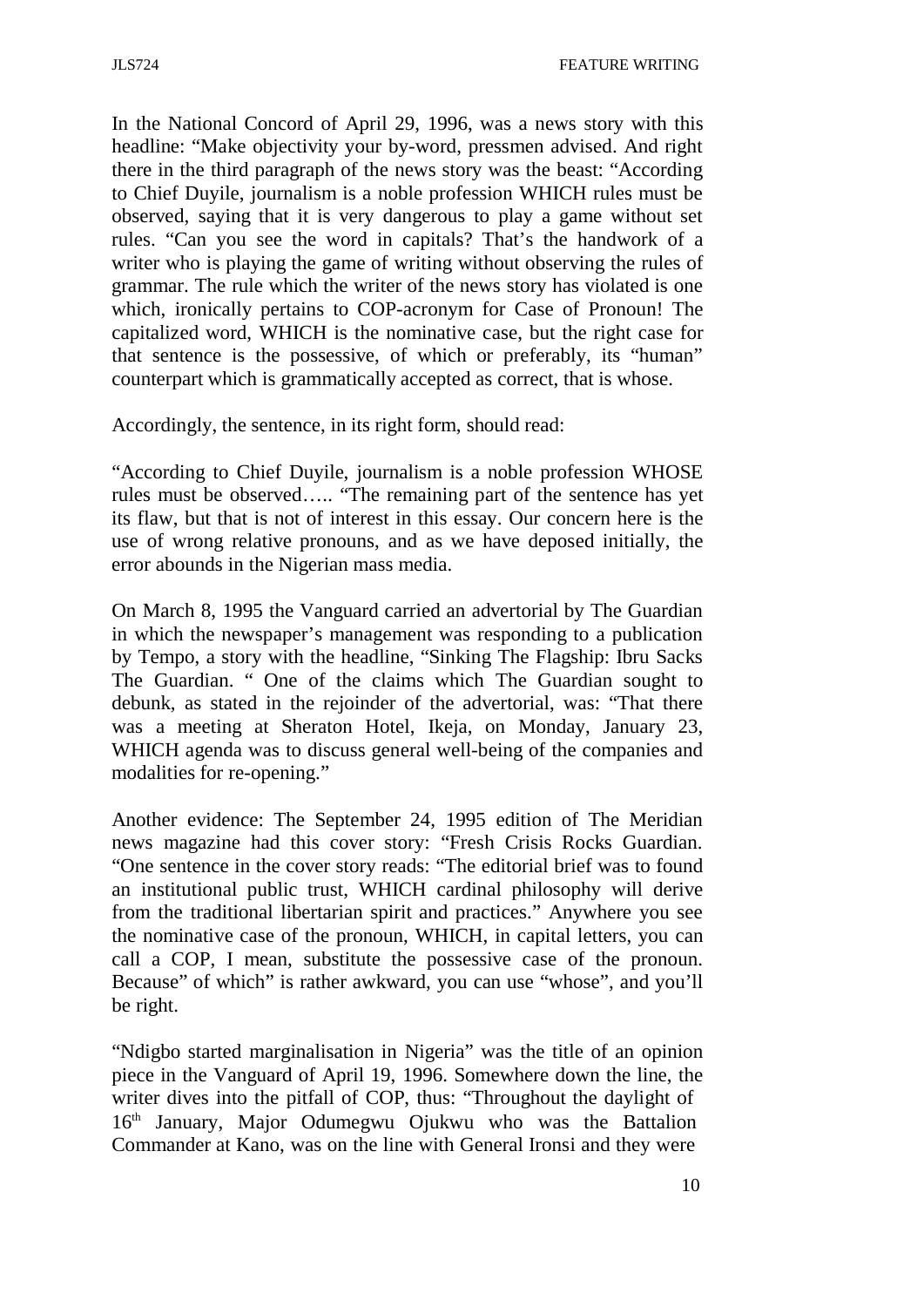mapping out strategies on how to consolidate on the new found power WHICH planning nor execution they were party to. "Cop-p! Wrong relative, WHICH, to its cousin, WHO.

The relative pronoun, WHO, may be used wrongly in two ways. The first case is what we may call WRONG IDENTITY, the second, WRONGCASE. The following two extracts exemplify the two cases. "The Third Eleven" was the headline of an article in the Tell magazine of April 3, 1995. Catch the error. "Going by his (Dr. Walter Ofonagoro's) records at NTA and his recent pronouncement (after being sworn in as Information Minster) to deal with 'miscreants' in the Nigerian press WHO he said 'misinform the country, he promised to be a good tool against the critical press. "This is an error of case: Instead of the nominative case, WHO, what the sentence requires is the objective case, WHOM.

Before Walter was Jerry, as you must know. In an answer to a question in the TV Guide of January March 1995, Professor Jerry Gana, former Minister of Information was quoted to have said: "We have technical support programme with Japan. They have selected a Canadian firm WHO are now installing equipment in Kaduna, Minna, Akure, Port Harcourt and Jalingo in Taraba State." Mistake of identity: The Canadian firm cannot take on the relative pronoun, "who", since the firm is not a human being. The correct relative pronoun for this sentence must be WHICH. Whether it is speech or writing, the rule of grammar has to be obeyed, except the user of language has obtained a poetic license, of sorts.

A letter to the editor of the Sunday Vanguard of February 26, 1995, was entitled: "Release Abiola to Satisfy FIFA". The third paragraph reads: At first FIFA was talking of poor facilities in our stadia. But when Jack Warner, FIFA's Vice-President, came around the second time, he was impressed and he talked of the 'eighth wonder of the world' and our officials got carried away. That was just Jack Warner's view. Not that of the whole of FIFA and the International Community WHO have imposed various sanctions against us and whose countries are reluctant to come to Nigeria." The problem is simple: Both FIFA and the International Community may be made up of human beings, but they are human beings parse. So, the right relative pronoun to use is WHICH, not "Who". The same error can be found in the news story with the headline, "Shell imports arms to equip police, "The Guardian, January 29, 1999. The story quotes the company's spokesman as saying: "Shell has purchased some arms - hand guns on behalf of the Nigeria Police Force WHO guard Shell's facilities". Journalists have no license to correct the errors in messages which they quote, but they must always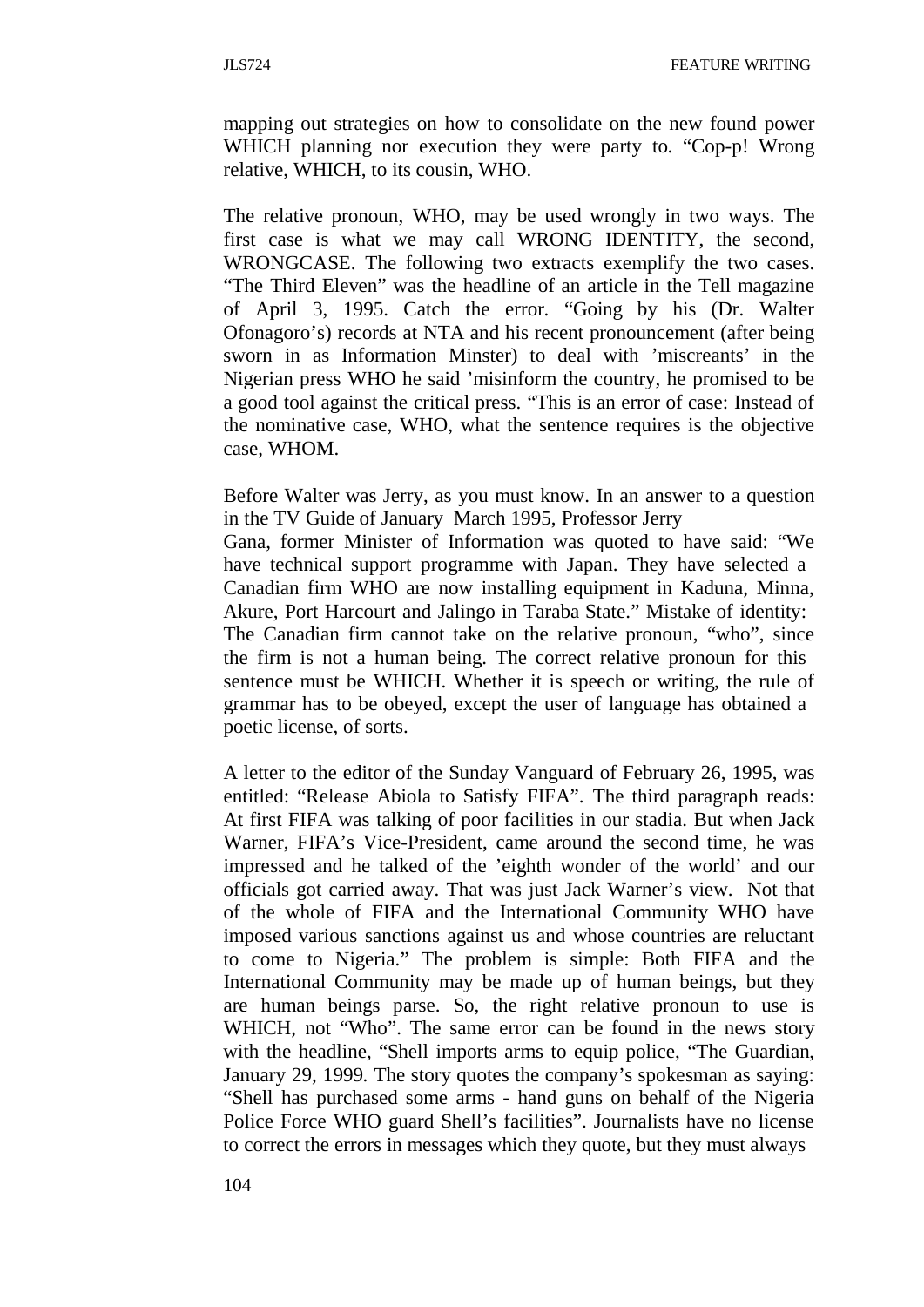watch out for, and beware of, the beast called WRP: Wrong Relative Pronoun. It comes in various shapes.

### **A Vice Called Verbosity**

Verbosity, aptly defined by Thornton and Baron as "the vice of using more words than necessary to express our meaning", is a term used interchangeably with wordiness, prolixity and redundancy. This vice which is common to writers and speakers has various forms whose nomenclature remains moot. But for our purposes, let us say that verbosity is spelled, APT: A for Image, P for Pleonasm, and T for Tautology. Of the three varieties of verbosity, tautology is the most common, more so since many authorities consider pleonasm as a variant of tautology.

Essentially, tautology is pointless or needless repetition of words, whereas pleonasm is the addition of words which convey nothing new. On the other hand, image is the twisting and turning of words, a circumlocution. The varieties of verbosity can be readily detected in mass media messages. The more we know them by their peculiar names, the more we understand their nature, and the less prone we are to the vice of verbosity. To that end, let me present, for starters, three sentences that have a common thread.

Peruse them, then name the type of verbosity they contain. In other words, state whether the error to be corrected is one of image, pleonasm, or tautology.

On November 24, 1992, a reporter on NTA Network News, whose identity I'll give just as ML, uttered this line: "…. the Vice President observed that Nigeria and Jamaica shared a lot in common." Three years later, a sentence that has a lot in common with ML's utterance was emitted on Ray Power News at 10.00 am, precisely, on December 5, 1995. The sentence read: "The United States says it shares a lot in common with South Africa." Interestingly, the verbosity news story also had something to do with a Vice President, that of the United States, Al Gore, who was visiting South Africa at the time the newscast was aired. Still in 1995, but now in cold print, this sentence appeared in the AM News of November 6: "The people of the Republic of Benin which is our next door western neighbour shares many things in common with the Yoruba people of South Western Nigeria."

All the three sentences are verbose because of the phrase, 'share in common". Since to share is to have something in common, the word, share, in three sentences is a disguised repetition. Thus, the sentence is tautological.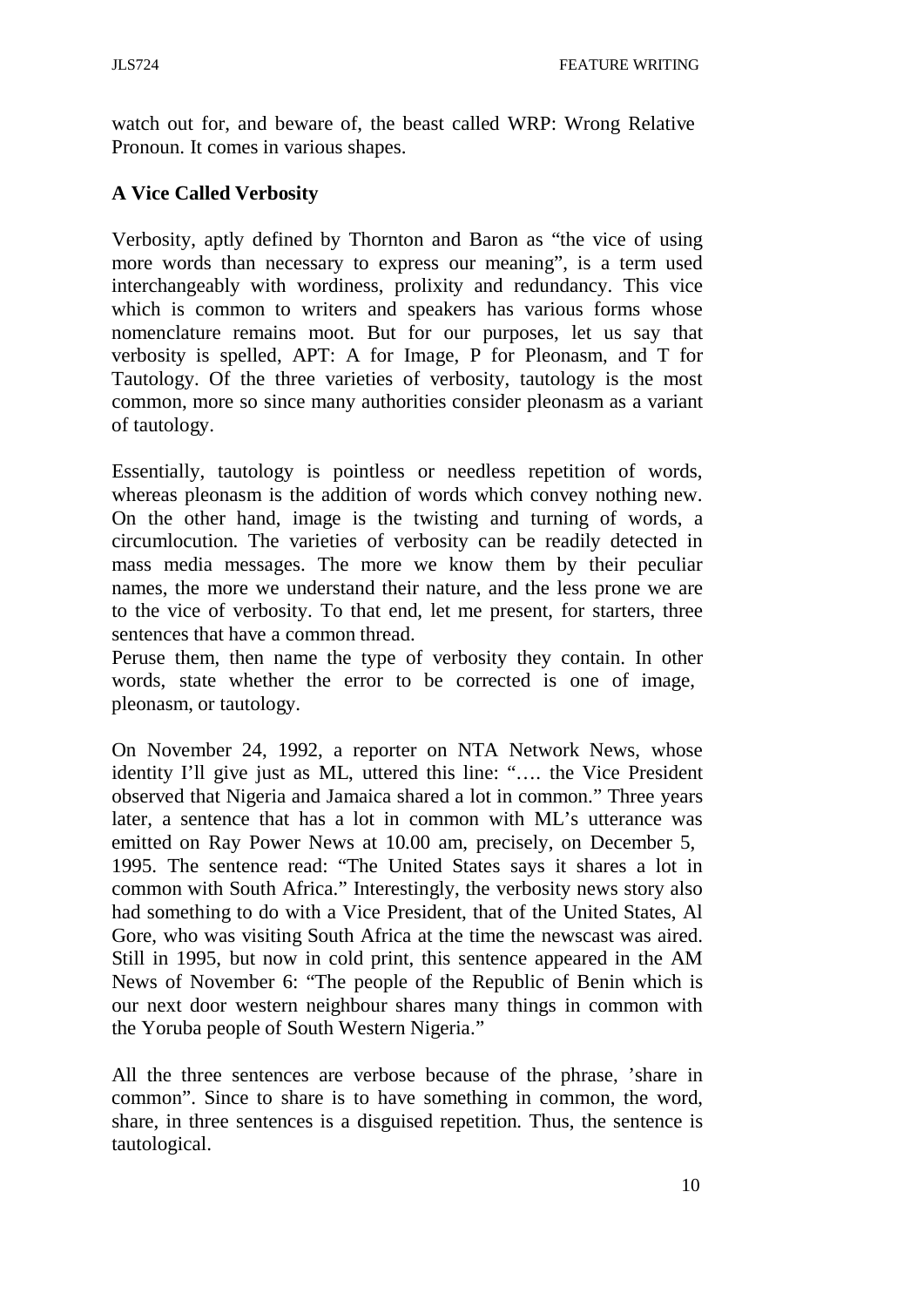We can correct any sentence with that phrase by substituting "have" for "share" or by substituting "the same" for in common, and specifying what is shared, for example, language, political system, etc. "Sharing in common". We must underline, is a rather subtle tautology, obviously less subtle than what you find in this editorial by the Sunday Concord, of July 12, 1987, entitled, "Managing the transition: "the successful transfer of power from a military administration to elected officials is always and everywhere an arduous task and will only be accomplished if both civilians and the government join together in united action for a common goal."

As they say, verbosity is a kind of obesity, hence you can make trim that sentence by removing the following phrases or words:" and everywhere", both, and "for a common goal. "Better still, brevity, the opposite of verbosity, would be achieved by reducing "join together in united action for a common goal" to just one or two words, viz "unite" or work together." Even more obvious that the one in the Sunday Concord's editorial is the tautology in the news story with the headline, "UN Sec-General cancels visit to Nigeria," This Day, November 27, 1995. The lead reads: "The United Nations Secretary General, Dr. Boutros Boutros-Ghali, may have cancelled a planned visit to Nigeria this week as part of a five African nation-tour, apparently as a result of the fallouts resulting from the hanging of Ken Saro-Wiwa and eight other Ogoni activists for alleged murder." The tautology here leaps right at you: "as a result of the fallouts resulting from." The last four words are needless, and the first four can be reduced to two words, "because of".

You: "as a result of the fallouts resulting from." The last four words are needless, and the first four can be reduced to two words, "because of".

That sentence in This Day is identical to this one that was radiated via NTA Network News on July 9, 1988: "One of the measures introduced by state governments to ease transportation is the introduction of mass transit." Yet another in that fold is this sentence in an opinion piece with the title, "When the press goofed", This Day, February 6, 1996: "These and a thousand other indices seemed to indicate, seemingly unambiguously, that the closer one gets to Rivers, the 'theatre' of the war, the hotter it would be, and the greater the possibility of one being caught in the crossfire of verbal, written and even (God forbid) real bullets and shrapnel." Well, since we have brought Him into this matter, let us say that God knows it is tautological to write, "indices indicate." And He also knows that once you have said" verbal" the word includes "written", hence the phrase initiated by crossfire is equally tautological. The sentence will be improved if we further trim off "seem" and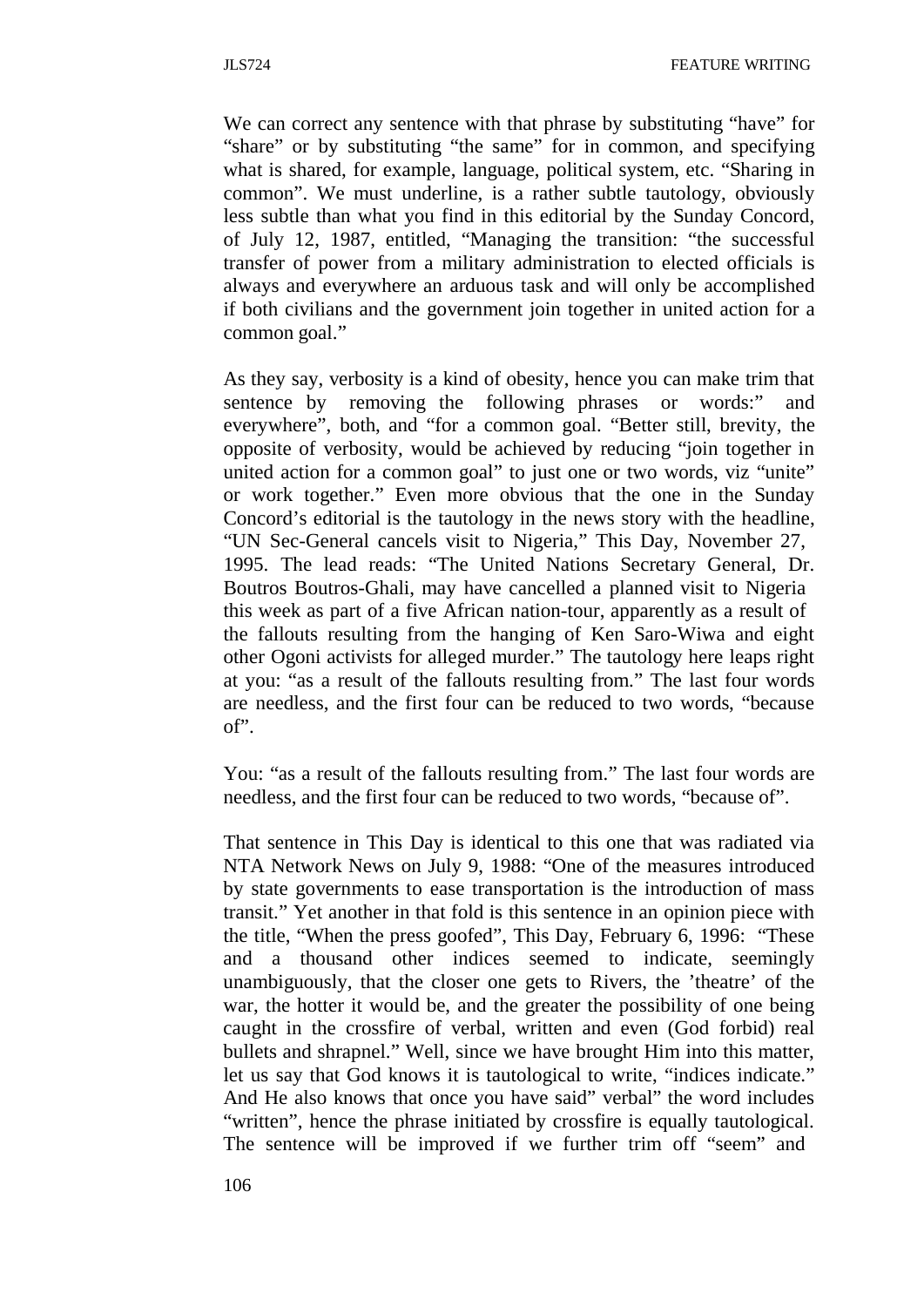"seemingly unambiguously," for what these words do is to becloud our meaning. Tautology, as we noted earlier, is considered by many authorities to include pleonasm. When we meet next in this clinic, we shall try to do a Caesarean operation on these intricate varieties of verbosity, as well as examine the third variety known as ambage.

## **4.0 CONCLUSION**

We have examined the language of features as well as how meaning is conveyed. The aim is to encourage writers to improve on their feature stories so that readers will enjoy and understand more of these stories.

### **SELF ASSESSMENT EXERCISE 12**

Can you write without the types of errors pointed out in the sample texts? Go through what you have written in this programme so far, and see how well you write.

### **5.0 SUMMARY**

This unit has looked at the language of features, some things that should be avoided such as clichés, vogue words, journalese, etc.

### **6.0 TUTOR-MARKED ASSIGNMENT**

Take a feature article from any of the dailies, and analyse it (for language use).

Make sure you read the 3 samples first.

## **7.0 REFERENCES/FURTHER READINGS**

Kallan R.A (2000). *Teaching Journalistic Cogency with 55-Wordshort stories: Recognize the Might of Simple Expression Journalism & Mass*

*Comm. Educator*, Columbia, 55/3, Autumn, Pp 81 88.

Mencher, M. (1983). *Basic News Writing,* Dubuque, Iowa: WmC Brown.

Rasheed, A. (1990). *Transitivity & Ideology in Newspaper Language,*

MA (Linguistics) Thesis, University of Nottingham.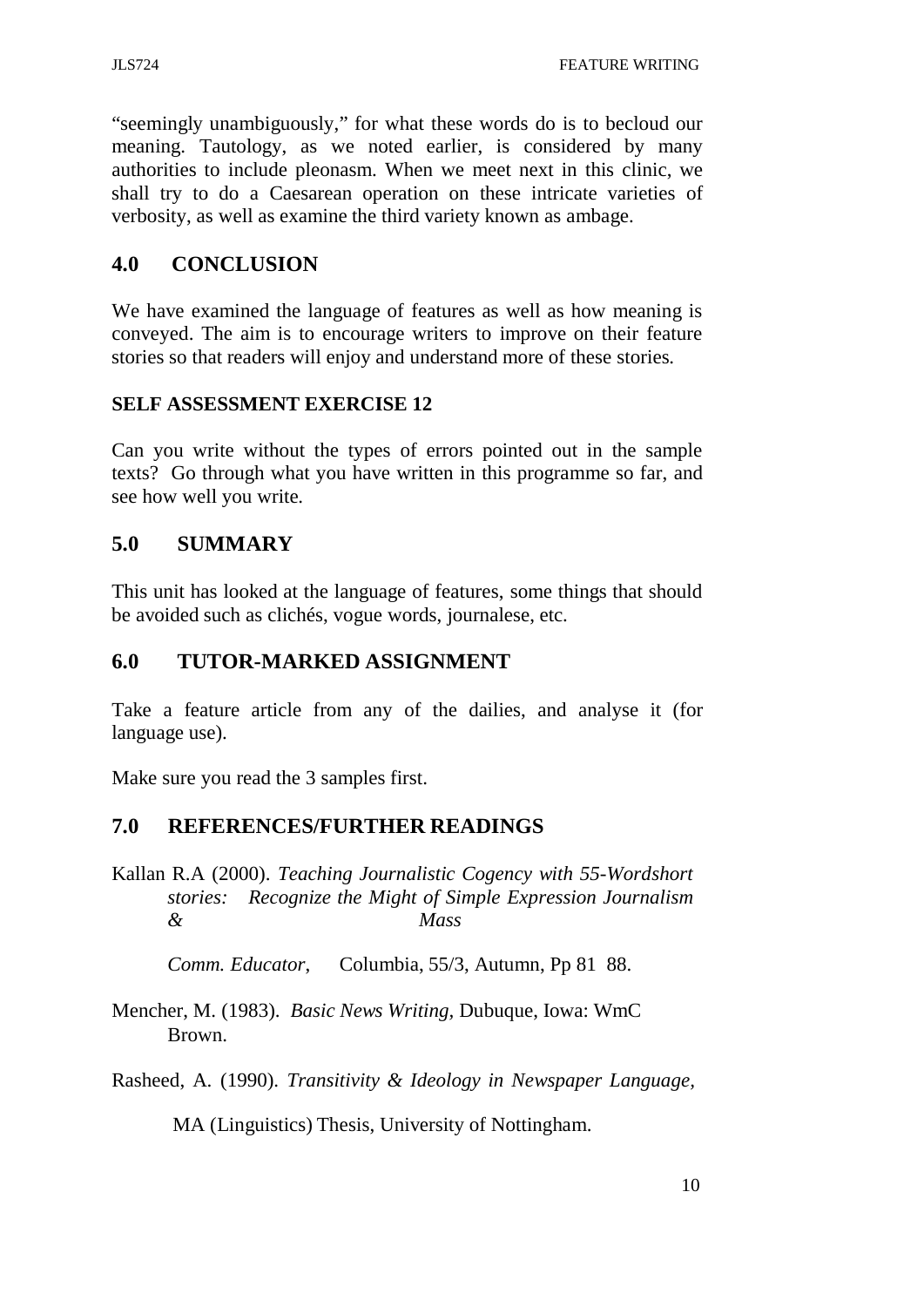Udofia, C. (1991) (ed). *African Journalism in Perspective,* Abark: Itiaba Publishers.

#### **MODULE 4 WRITING TASKS**

- Unit 1 Writing the Feature Story
- Unit 2 Writing the Feature: The Intro
- Unit 3 The Features Sub-Editor
- Unit 4 Writing Tasks

#### **UNIT 1 WRITING THE FEATURE STORY**

#### **CONTENTS**

- 1.0 Introduction
- 2.0 Objectives
- 3.0 Main Content
	- 3.1 Writing the Feature Story
	- 3.2 Structure of Feature Stories
	- 3.3 Style in Feature Writing
- 4.0 Conclusion
- 5.0 Summary
- 6.0 Tutor-Marked Assignment
- 7.0 References/Further Reading

### **1.0 INTRODUCTION**

This unit will point out why it is necessary indeed, crucial, for the writer to write well. This is because no matter how factual and interesting your story is, how you put it to your readers will determine whether they will read it or not. You will observe that writing an interesting and entertaining story depends largely on the adequate writing talent/skills of the writer.

### **2.0 OBJECTIVES**

By the end of the unit, you should be able to:

Identify some of the techniques involved in feature writing; and Explain the differences in style among each of the samples. Analyze sample 1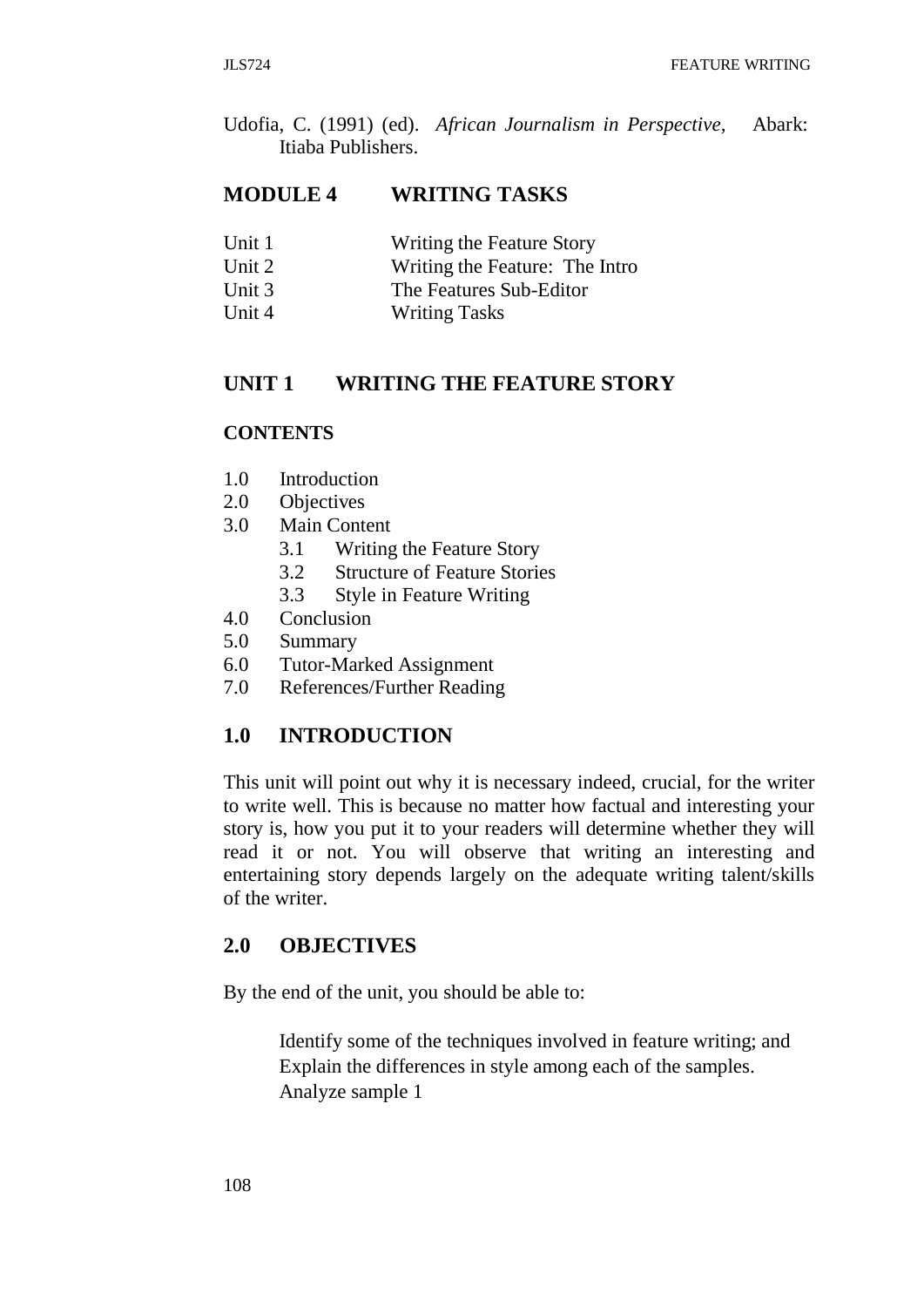## **3.0 MAIN CONTENT**

### **3.1 Writing the Feature Story**

Here is an opportunity for you to display your talent. According to Awoynifa & Igwe (1991), the language of features "speaks to everybody at the same time without losing out in literary merit". The feature writer is basically a story-teller. The difference between the two is that the former dwells only on fiction. Both paint pictures with words, creating different images in the minds of readers thus involving the reader in the story. It is the duty of the feature writer to catch and hold the reader's attention until the story is told. We now look at some of the writing techniques involved in producing an effective feature story.

### **3.2 Structure of Feature Stories**

Some of the writing techniques the feature writer needs for good structure include:

- 1. Chronological Order / format: This can be used in either of the two ways. The first is using a summary lead in a chronological order while the second is just a chronological account of the story in the first person with a few words chipped in here and there by the writer. Stories that involve a sequence of event should follow a chronological order. This gives eye-witness to what has happened. Usually, stories reporting action fall into this category.
- 2. The suspended interest format: keeps the reader in suspense using a partial summary of the story. The chronological order of presentation is also used but here, the punch line is withheld until the last sentence. It makes more impact then.
- 3. The feature story must not be too long. Ideally it should be between  $\frac{1}{2}$  - 1 page. But if it is going to be serialized, then the longer one is in order.
- 4. One effective device a good feature story needs is a good structure. In a conventional newspaper feature, an interesting subject and a couple of good quotes strategically thrown in may be enough. But in a longer feature story, such as the serialized one, this is not good enough. How you go about your writing is not as important as getting a good story. For instance, you could make an outline that serves as a map to where you are going. You could also use subheads at the beginning. These would be removed later. The idea is that the outline will guide you to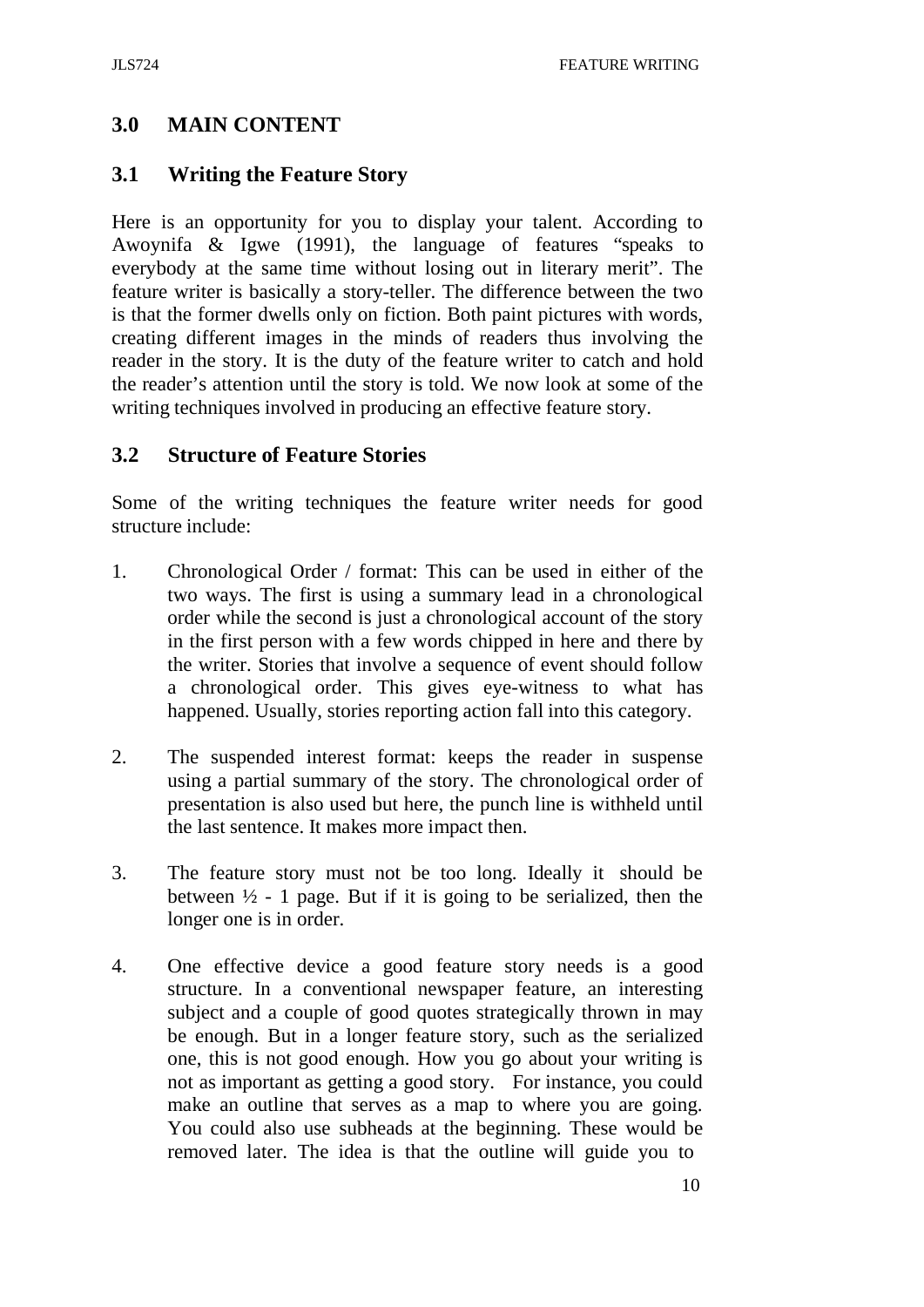formulating the correct subheads and the subheads, in turn, will help tailor your flow of ideas. For example, are the subheads logically presented? Do they tally with your ideas? This helps to identify a detective structure and you could quickly correct this.

- 5. Avoid a cluttered lead. Make it as simple and as interesting as possible.
- 6. The important parts of a feature story are the leads or intro, the body and the conclusion.

#### **3.3 Style in Feature Writing**

The style of any feature story must be casual and relaxed. The idea is to entertain readers and provide relief from the grind of day-to day living. Your sentences should be delivered with precision and economy. Avoid clichés, archaic words, journalese or even editorial jargons. Write simply and beautifully in a breezy lively, colourful, and dramatic style. Use images, allusions, sarcasm, irony, satire, etc.

Williams (1986) in "Advertisement for My Style", argues that:

"When you read Wole Soyinka's prose, you come away with the impression of a man of immense vitality: a human Mississippi; tempestuous, charging and laying waste acres of lies and deception.

He goes on to describe Achebe's style, as well as Paul Sartre and Charles De Gaulle's styles too. He observes that "there is a bit of these gentlemen in me", hence readers have accused him of using inaccessible vocabulary and difficult syntax.

He concludes that he is guilty of intellectual tyranny and that his column "….must be seen as a child of its time, an attempt to enhance our political and literary culture…."

The article is enclosed here for your reading pleasure.

Also, Adidi Uyo, media worker and Mass Communication lecturer, keeps a column Media Review called", Rite it right, where he painstakingly points out errors in newspapers. These errors are either grammatical, structural, typographical or spelling errors. He points these out in flowery, lively language, injecting humour, irony and even satire into it.

Olatunji Dare, at different times described as "master rhetorician and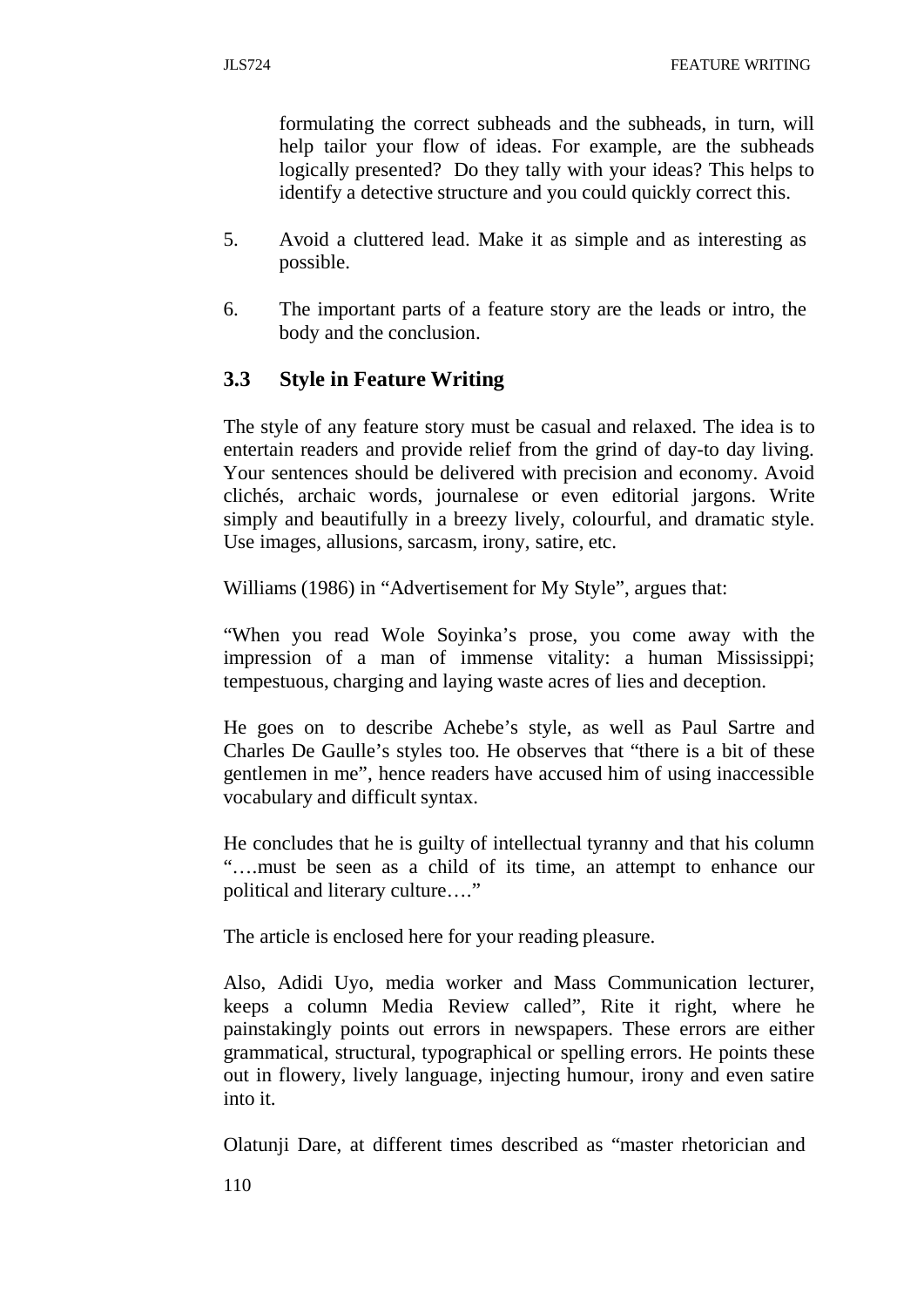master satirist in the Nigerian print media", a profound thinker and exotic encoder". Dare, a journalism lecturer and media worker is still probably the most consistent satirist in the Nigerian print media. His satirical features formed points of debate every Tuesday in The Guardian then. Late Dele Giwa was said to have an aggressive and powerful style.

### **Advertisement for My Style**

The style says Comte Buffon, an 18<sup>th</sup> Century French biologist and popular writer, ..is the man himself.." In my much younger and disrespect. I had then, this unrelenting hostility towards all maxims. This was because of what I considered their premature arrival at the "truth" Well, I used to console myself, what else do you really expect from a buffoon?

It does appear, in retrospect, as if Monsieur Buffon was right, that the joke was probably on me. When you read Wole Soyinka's prose, you come away with the impression of a man of immense vitally: a human Mississippi; tempestuous, charging and laying waste acres of lies and deception. The urbane lucidity of Chinua Achebe's works speaks of immense self possession of a man of considerable charm and reticence. Charles De Gaulle, another master wrote the French language with the same authoritarian elegance, the same oracular conviction and irritation with small men and minds, which is a projection of his towering personality. And Paul Sartre's often clumsy syntax and deliberate refusal to write "Well" bear eloquent testimony to his everlasting contempt for the virtues of the French middle-class.

I must confess that there is a bit of all of these gentlemen in me, which makes matters even more tricky. Having conceded this, I must also submit that there is a sense in which a writer's style itself might serve as an index of the social unease of his generation. For the truly creative mind, style is a question of infinite possibilities and endless permutations. A particular stylistic tendency, then, may be nothing but a particular response to grave social pressures.

When I was invited to write this column, I promised myself that I would review the reactions to it after a year. Before the advent of this column, one thing that had been sadly lacking in Nigerian journalism, despite its enviable strides in the past decade, is the direct and sustained involvement of people within the ivory-tower in journalism. This has been the case in several western and oriental societies. It is, indeed, a tribute to the vision of News watch editors that the floodgate has since opened with several people within the ivory-tower writing for several magazines on a regular basis.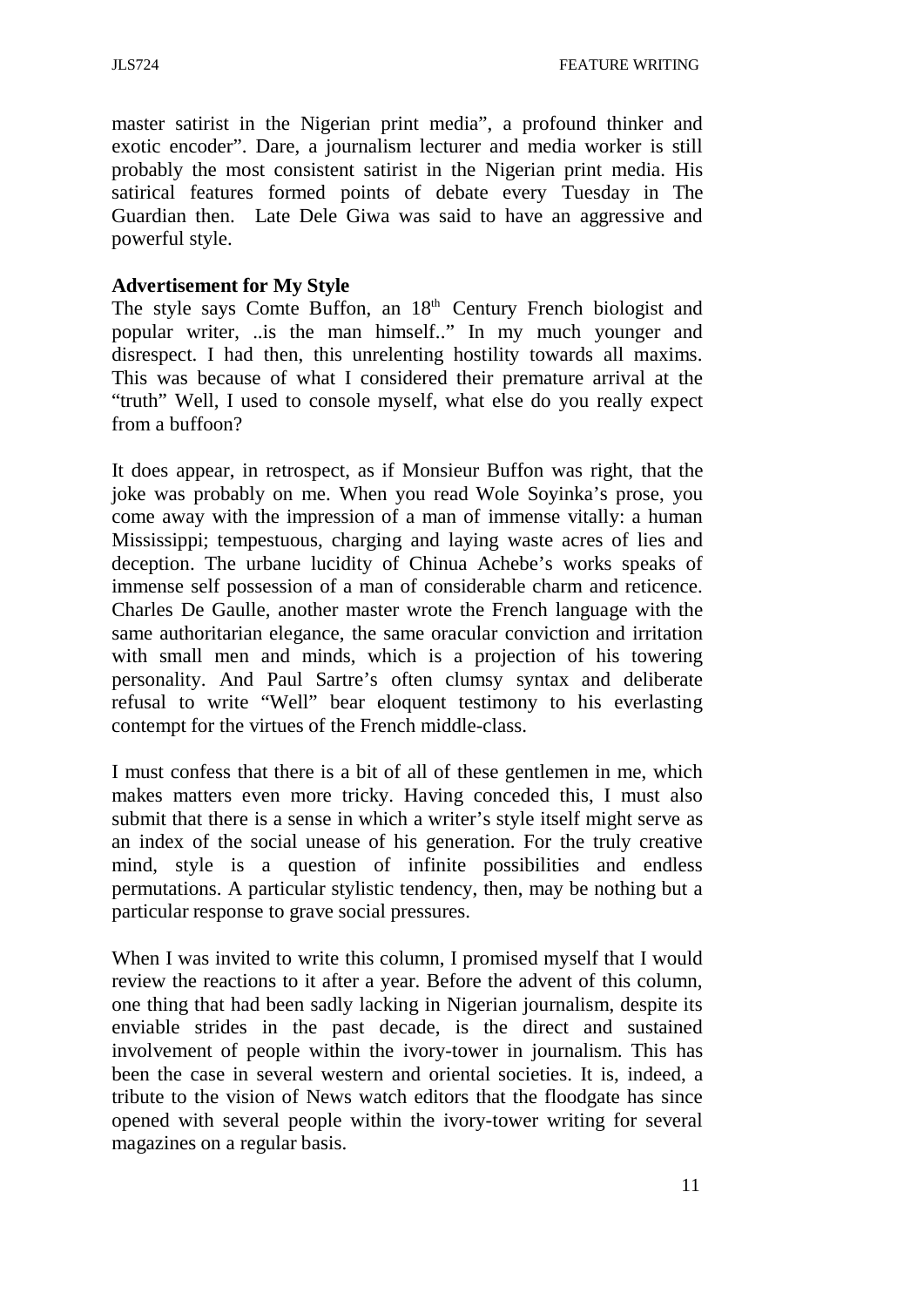The reactions to this column have been varied and quite interesting. One accusation that keeps dropping up is that the writer's syntax is often difficult and his vocabulary invariably inaccessible. D.A. Olaosun fired the first salvo, attacking the writer for polysyllabic madness. It is interesting however, to observe that a few months later when this column wrote a rather friendly piece on Awo, the same Olaosun of Surulere wrote to say that he found the piece very illuminating.

In a fit of anger, another reader wrote *to* ask whether I was the Wole Soyinka of News watch a development which effectively ruined my lunch that day. And after writing a particular devastating and irreverent piece on Jesus Christ and our church leaders, somebody wrote from a Seminary near Ijebu-Ode telling me about how "truly impressive" a writer I was.

But perhaps,the most touching reaction of all came in the form of a full length rejoinder from somebody who is a chief typist in a ministry in Kaduna State. titled: Squandering of Opportunity, the letter bears quoting at length. It charges: "By speaking in a language which only the privileged few, who have benefited from an chits form of education, can understand, you are, perhaps unknown to you and by implication, entering into negotiations with the oppressor… and squandering out chances of dealing devastating blows to the present unjust order."

Several important issues are raised in these rejoinders and they speak for the social and intellectual ferment in the country today. I must admit right away that this column is not modeled on the cannons of "lucidity" and "simplicity" which are taught in Fleet and American night schools of journalism. It is indeed such "simplicity" which is ironically opened to misappropriation by our dominant culture. This column confesses to intellectual tyranny. It is not one that is designed to be run over with a bottle or beer or read over a bare of suya in our country clubs, I believe that the ruling class already has enough circus-clowns court-iesters and intellectual acrobats attending to its needs.

The intellectual intransigence of this column must then be located within the context of a society overtaken by mindless materialism, a society in which sub sized illiteracy *is part of an elaborate power game.*  Only a style that is at once tempestuous and tyrannical, I believe can match the dynamics of these tempestuous and tyrannical times.

It might of course, be legitimately objected that such an authoritarian style risks massive alienation, that the "message" might be lost in a jungle of inaccessibility. Such an objection ignores the seductive power of tyranny. A badly digested idea is like a huge piece of bone lodged in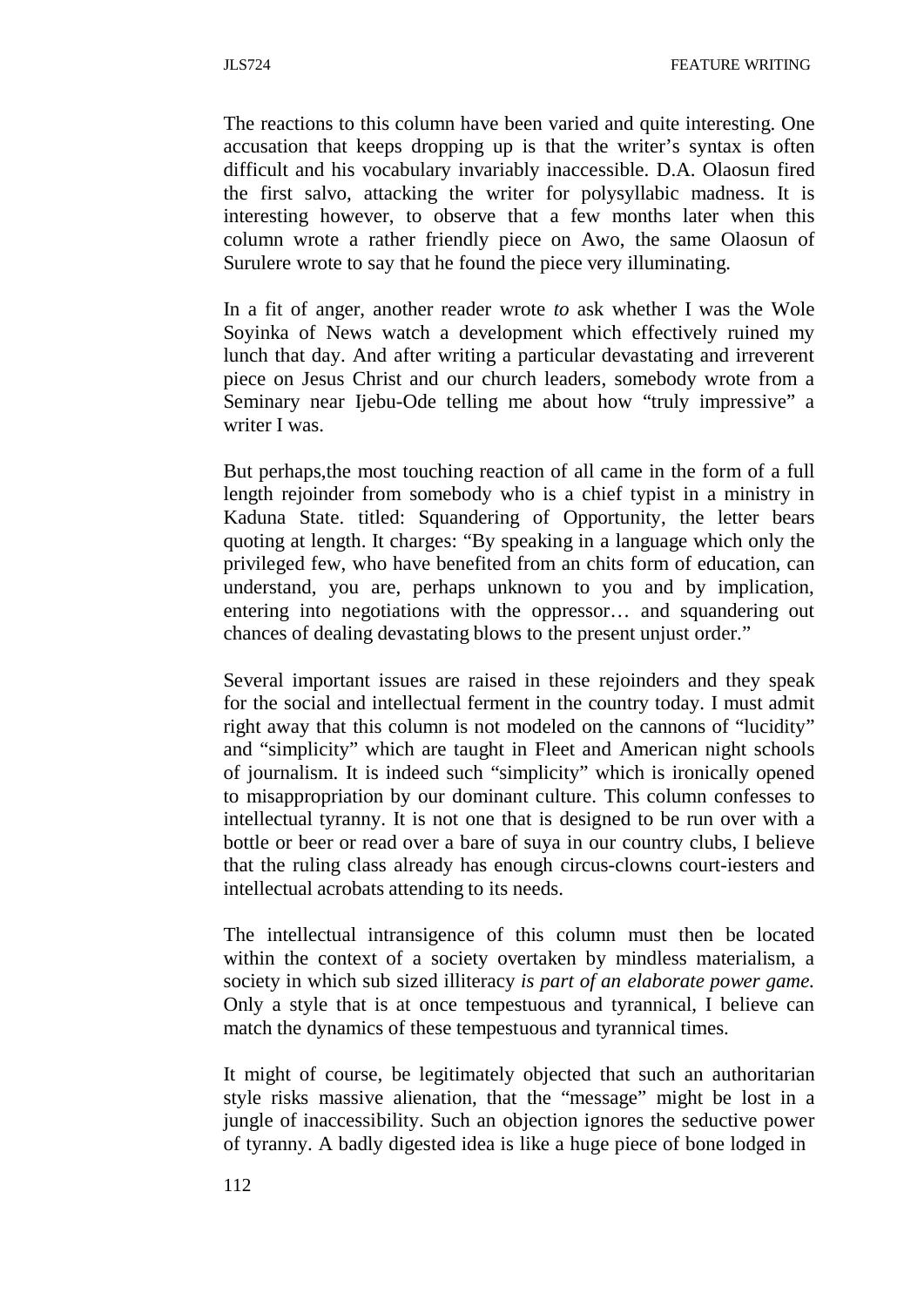the throat, you can neither swallow nor easily throw it up. Only a style imbued with such suffocating alienation can come to terms with the massive alienation of this terrible age.

As for the "message" being lost, this particular issue of whether the "masses" can and must be taught has been one source of my constant irritation with the left in this country. This talking down to the masses in all its arrogant condescension and we-know-it-all bravura would have been laughable in its astonishing innocence but for the fact it contains the seeds of left-wing fascism. The greatest teachers of this age are hunger and misery. No amount of simplistic prose and simplistic analysis of our condition can supplant the hard teachers of these modern masters.

This column, then, must be seen as a child of its time, an attempt to enhance our political and literary culture and it desperate intervention against the philistine culture that has been foisted on its by our elites. Perhaps, future generations in a Nigeria rid of toil, misery and feudal chicanery will stumble across it and glimpse behind the style and the man the ugly scars of these unhappy times.

### **SAMPLE 2**

### **No, I Didn't Meet DG**

I never had the privilege of meeting Dele Giwa, that 39 year old super journalist from Ugekpe-Ekperi who was bombed off, assassinated, one blue morning at his breakfast table on October 19, 1986. Dele Giwa, according to those who knew him personally, was a disarming, affordable, and witty young man who took life on as if it was inevitably going to slip away at short notice. He had emerged on the scene at 32, armed with an American University degree, some experience with the New York Times, a voracious appetite for the future, and the Friendship of Stanley Macebuh and Dele Cole. Within seven years, he had worked in at least three newspaper houses: Daily Times, National Concord, and New swatch magazine.

With a combination of hard work, transparent competence, and a determination to excel, he wrote himself into relevance and significance. Col. A. K. Togun, who was sued by no less a personality than Gani Fawehinmi over Dele Giwa's death, recently told the Sunday Concord that Dele Giwa talked too much, revealed too much about himself, and that he did not quite have as many friends as he thought he did. That is Togun's opinion but it is not the only opinion about Dele Giwa. The late May Ellen Ezekiel Damijo, an equally gifted journalist, described Dele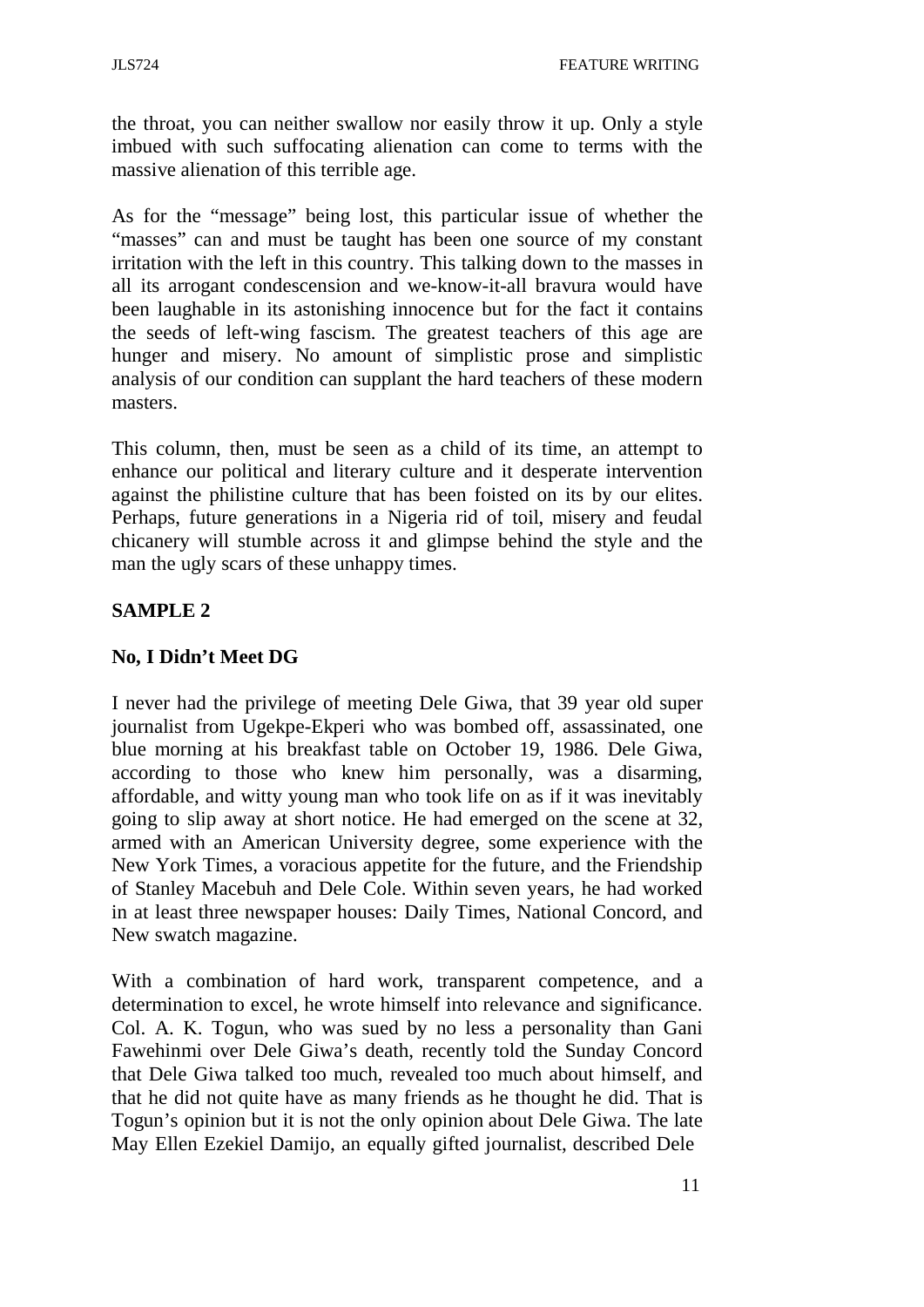as her hero, the man who lifted her up whenever she was down. Only this week, during the  $12<sup>th</sup>$  anniversary of Dele Giwa's death, several positive testimonies have also been given. The thing about post humour tributes and portraits, however, is that the dead are in no position to speak for themselves. Death forecloses the right of reply.

Although there are many journalist, dead and alive, who may never be canonized but whose careers have been equally exceptional and a ready source of inspiration for the younger generation, it is Dele Giwa who has become the martyr of Nigerian journalism. What matters in the final analysis is not Dele Giwa's person, not what those who knew him say or do not say, but the manner in which his life and career now define the practice of journalism in Nigeria today. In the last 12 years, Dele Giwa has become the main reference point. He is the guardian angel of the profession, the hero, indeed the patron saint, of our trade. The failure, the inability of the state and the gods of Ugekpe Ekperi who were commissioned to track down his killers only further foregrounds the risks involved in journalism, and the potency of the word. It is instructive that there is total agreement on the cause of Dele Giwa's death. He didn't die because of a sexual dalliance that went awry. Not because of a shady deal. Not suicide. He was a committed writer, all else was subordinate to his art.

If he was a politician, he could not have been a temporizer, he would have been a man of action. If he was a bricklayer, he would have built castles. If he was an academic, he would have become a professor. If he was a priest, he would have been a favourite father-confessor. But Dele Giwa was none of these. He was a journalist. His tools were words and the typewriter. That was before computers became commonplace. He imbued words with action. He made them leap off the pages. Those of us who knew him by reading him often wondered how he did it. He could make his sentences behave like a Venus Williams on the lawn tennis court. And he could make them function like a Ben Johnson on the race tracks. He built images that stretched his readers' imagination. His writings exuded power. Like an academic, his discourse was researched, rehearsed and properly articulated. And he delivered his thoughts with the piety of a priest. Nyannkno Osso has done us useful service by putting his writings together in a collection. Hopefully, some day, another good Nigerian will also compile the journalism of Sad Sam Amuka Pemu, Andy Akporugo. Lade Bonuola, Tunji Oseni, Mokwugo Okoye, Labanji Bolaji, Peter Pan, Ray Ekpu, Dan Agbese, Stanley Macebuh, Gab Idigo, etc.

At the time we mourned Dele Giwa's death, particularly the manner of it, no one could imagine that things would get worse in the future. For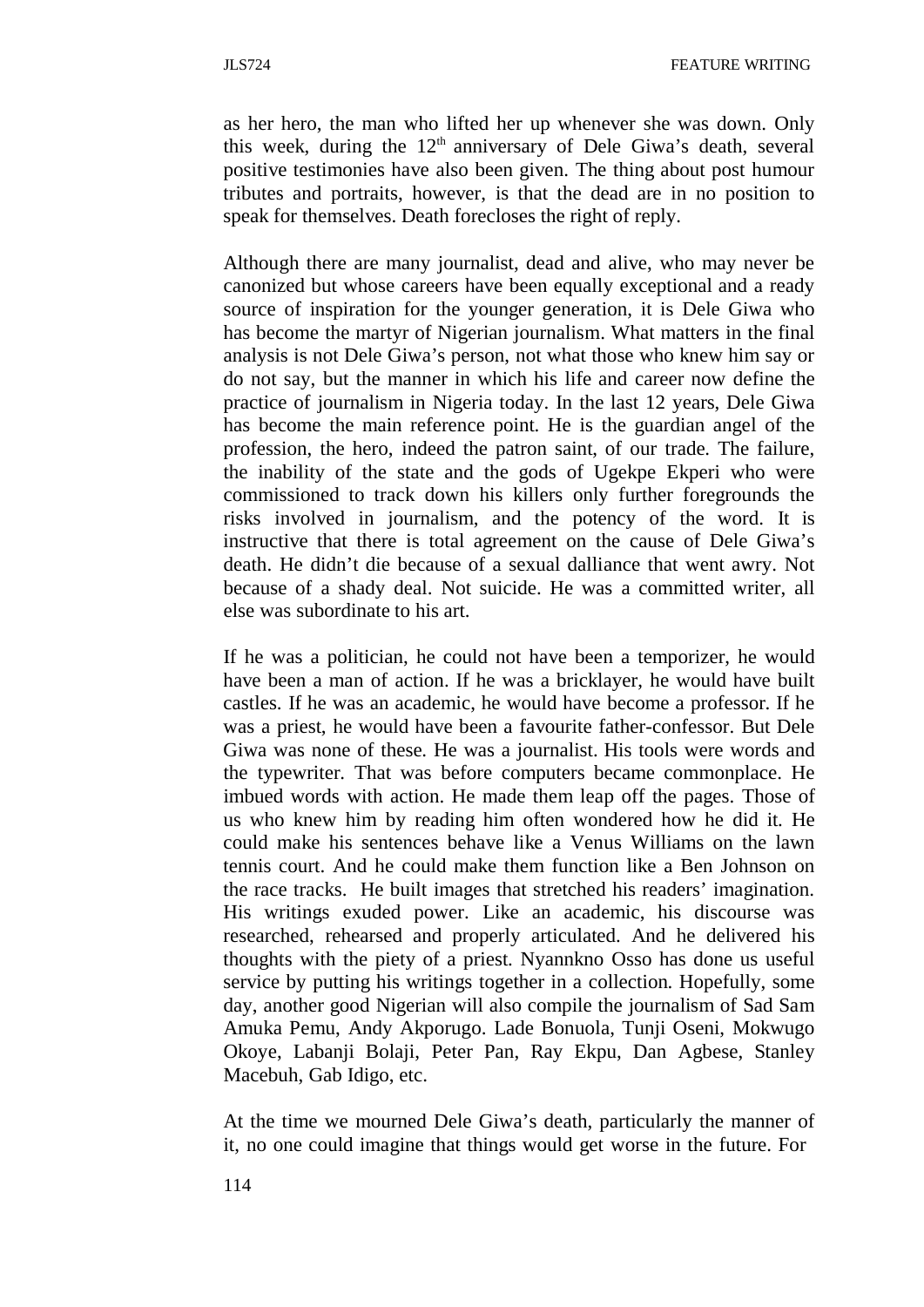example, no one could anticipate the creation, existence and emergence of 5 feet 5 inches tall General Sani Abacha. Abacha was in many ways like Stalin, the Georgian who became a ruler of the Soviet Union. Stalin, according to Trotsky, his confirmed foe, lacked any intellectual equipment. His sole ambition was to deal with people ruthlessly and demonstrate his naked will for power. Stalin was cunning, mean, avaricious. Pathologically envious of Lenin, a more complete man, Stalin sought relevance by messing up all good things. Stalin once boasted that what he liked best in life is "to choose your victim, to prepare everything, to revenge yourself ruthlessly and then to go to sleep". Abacha was like that: perhaps he was Stalin's reincarnate in another land, another time. Abacha may not have been responsible for Dele Giwa's death but he demystified it. Today, if a bomb were to explode suddenly in front of Senator Abraham Adesanya's house, we would no longer be surprised. In the last five years, so many bombs have exploded across the country. Bombs have become part of the popular vocabulary. A bomb is now a tool of social existence in Nigeria. "I'll bomb you off' is a standard expression.

The events of the last five years alone have showed us that Dele Giwa's death was a message and a warning from God. About the future. It was a heavenly word of caution enjoining journalists and all Nigerians to beware of unexpected accidents in their lives. It was a message we could neither understand nor heed because we lived in another Nigeria where the naira was still strong; people could sleep in their homes, and employers were not deliberately plotting to sabotage their employees. Babangida toyed with our innocence. Dare wrote not only using the satirical style but he used virtually all the styles, with satire topping the list. Niyi Osundare, another critic, better known as "Poet of the Marketplace" is also an acclaimed writer/poet in the print media.

Bayo Oguntuase and Samson Dare, along with Adidi Uyo, are all striving to see that writers write it well.

### **4.0 CONCLUSION**

We have looked at the structure and style of feature stories as well as some good feature writers in the print media.

#### **SELF ASSESSMENT EXERCISE 13**

Look at the style of writing in the two samples in this unit. Now, compare both styles based on discussions in the unit.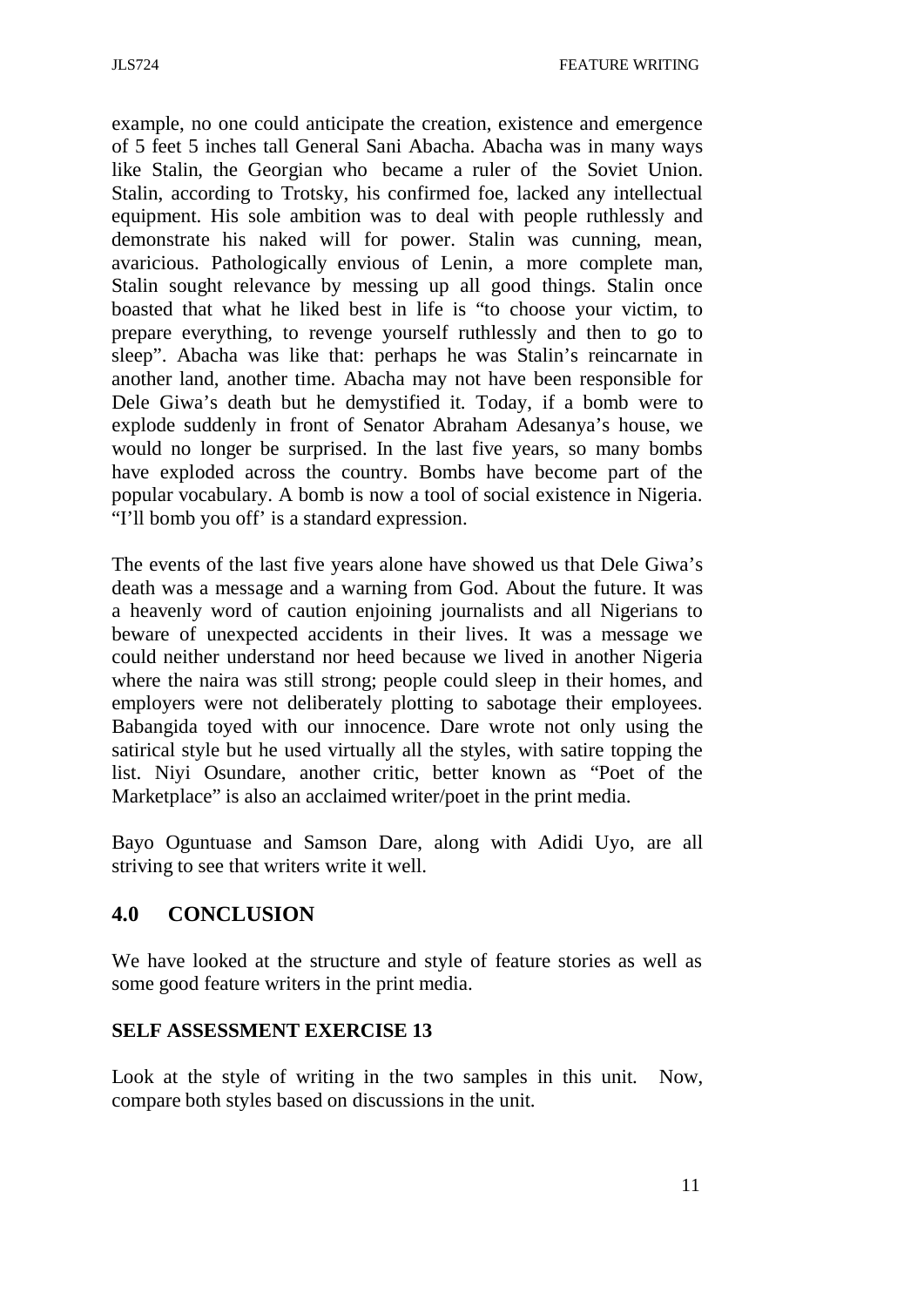## **5.0 SUMMARY**

This unit has examined how to write the feature story, the structure it must have and the style of writing features. It has also identified writers whose styles are like a stamp of identity.

### **6.0 TUTOR-MARKED ASSIGNMENT**

Now, having read the 3 samples enclosed, it is time to analyse one of the samples. Use these criteria to assess the article.

#### **A. Assessing Content**

Has the feature got?

- 1. Content that accords with editorial policy.
- 2. Content appropriate to the target readership
- 3. Content in accordance with legal and ethical constraints.
- 4. Examples, anecdotes and quotes appropriate to the theme or subject.
- 5. Accurate figures and statistics.
- 6. A text that makes good use of the gathered material.

### **B. Assessing Structure**

Has the feature got?

- 1. The appropriate balance (for the subject) of description, narration, exposition and argument.
- 2. A pace correctly judged for the circumstances that make for impact and readability.
- 3. An intro that grabs the reader's attention.
- 4. A body that provides the necessary evidence for the thesis or viewpoint.
- 5. A conclusion that summarizes the points made draws together the threads of the argument and follows convincingly from the body.
- 6. Analysis and argument that are clearly and convincingly organised.
- 7. Opinions properly backed by facts and evidence.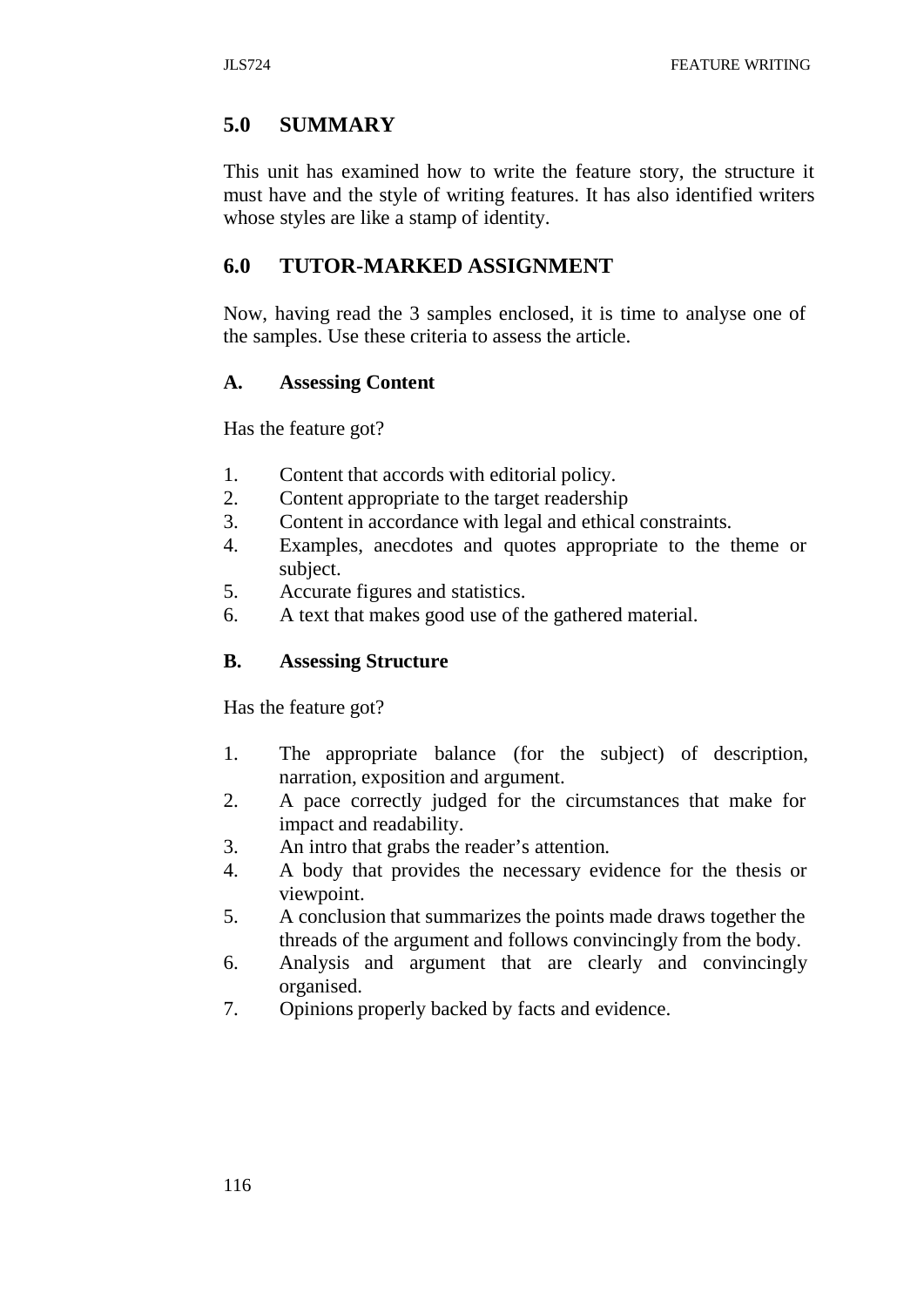### **C. Assessing the Style**

Is It?

- 1. Readable
- 2. Appropriate for the target readership
- 3. Appropriate for the topic
- 4. Accurate and convincing in the choice of language
- 5. As clear, direct and concise as possible, taking into consideration space and target readership.
- 6. Free of grammatical error, word misuse, cliché and jargon.
- 7. Regardful of house style and editorial policy.

Culled from Hennessy & Hodgson, 1995: 157 159

# **7.0 REFERENCES/ FURTHER READINGS**

Mencher, M. (1983). *News Writing,* Dubuque, Iowa: WmC Brown

Udofia, C. (1991) (ed) *African Journalism in Perspective,* Abark: Itiaba Publishers.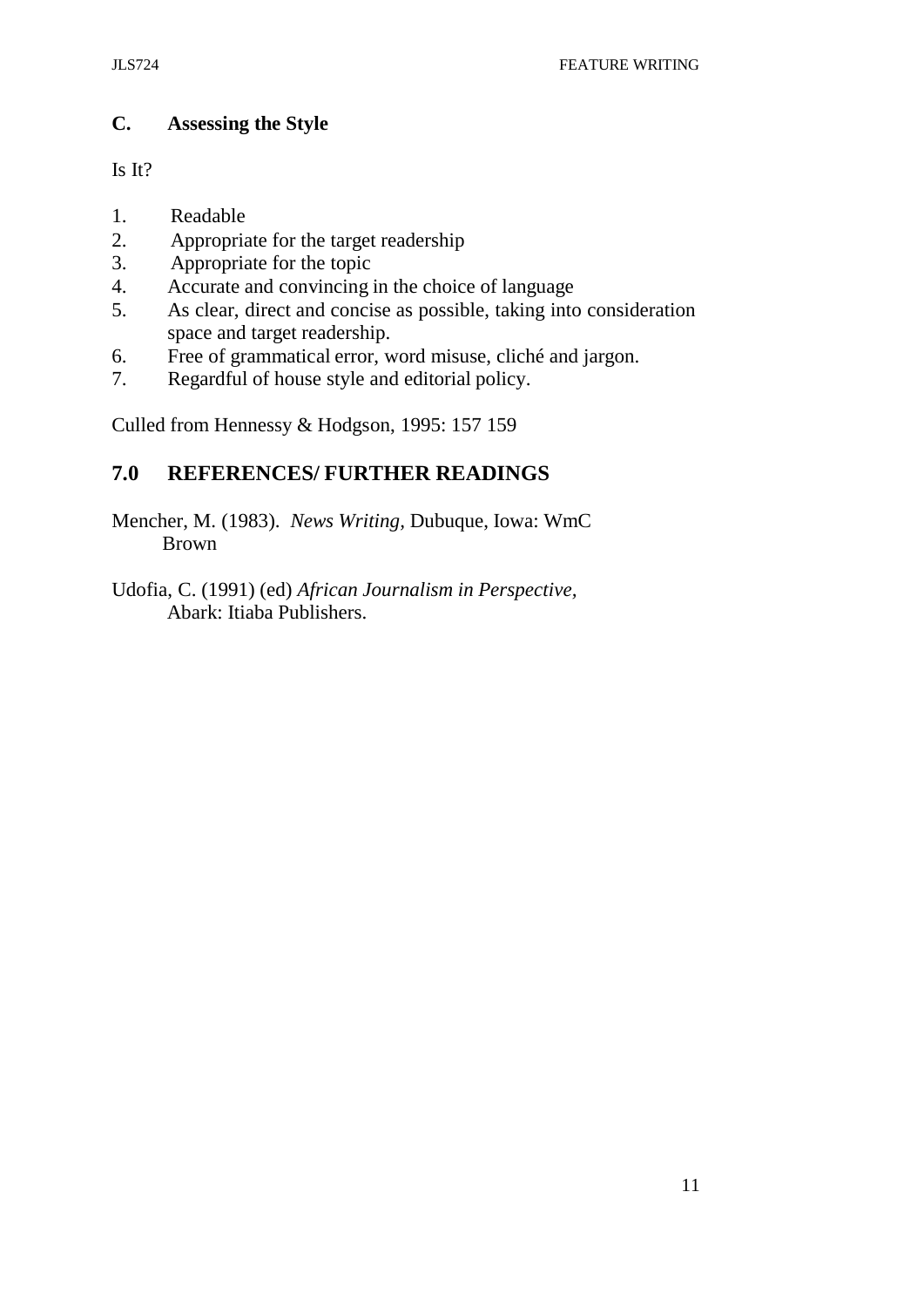#### **UNIT 2 WRITING THE FEATURE: THE INTRO**

#### **CONTENTS**

- 1.0 Introduction
- 2.0 Objectives
- 3.0 Main Content
	- 3.1 Writing the Feature: The Intro
	- 3.2 Guidelines for "Intro" / Lead Writing
	- 3.3 Different Styles for Feature "Intros"
	- 3.4 An Analysis of Each Intro Type
	- 3.5 The Body and Conclusion
- 4.0 Conclusion
- 5.0 Summary
- 6.0 Tutor-Marked Assignment
- 7.0 References/Further Readings

#### **1.0 INTRODUCTION**

This unit will specifically look at the feature into, "where the overall tone of the piece is set ". The intro can make or break a feature. The feature story is deeper in depth, has more sources than the news story and is more detailed.

#### **2.0 OBJECTIVES**

By the end of this unit, you should be able to:

Identify some of the intro angles that could be used in a feature story; and

Rewrite either intro type (b) or (c) stories using a different intro type from what was used earlier.

### **3.0 MAIN CONTENT**

#### **3.1 Writing the Feature: The Intro**

The intro which is also called the lead, is the key to other parts of the story. It sets the pace of what will happen later in the story. The intro is also known as the "lead" or the "rose" whether a story is a personal column story, service stories, personality profile or an opinion, the lead dictates the tempo and it is the deciding factor about whether the story will be read or not.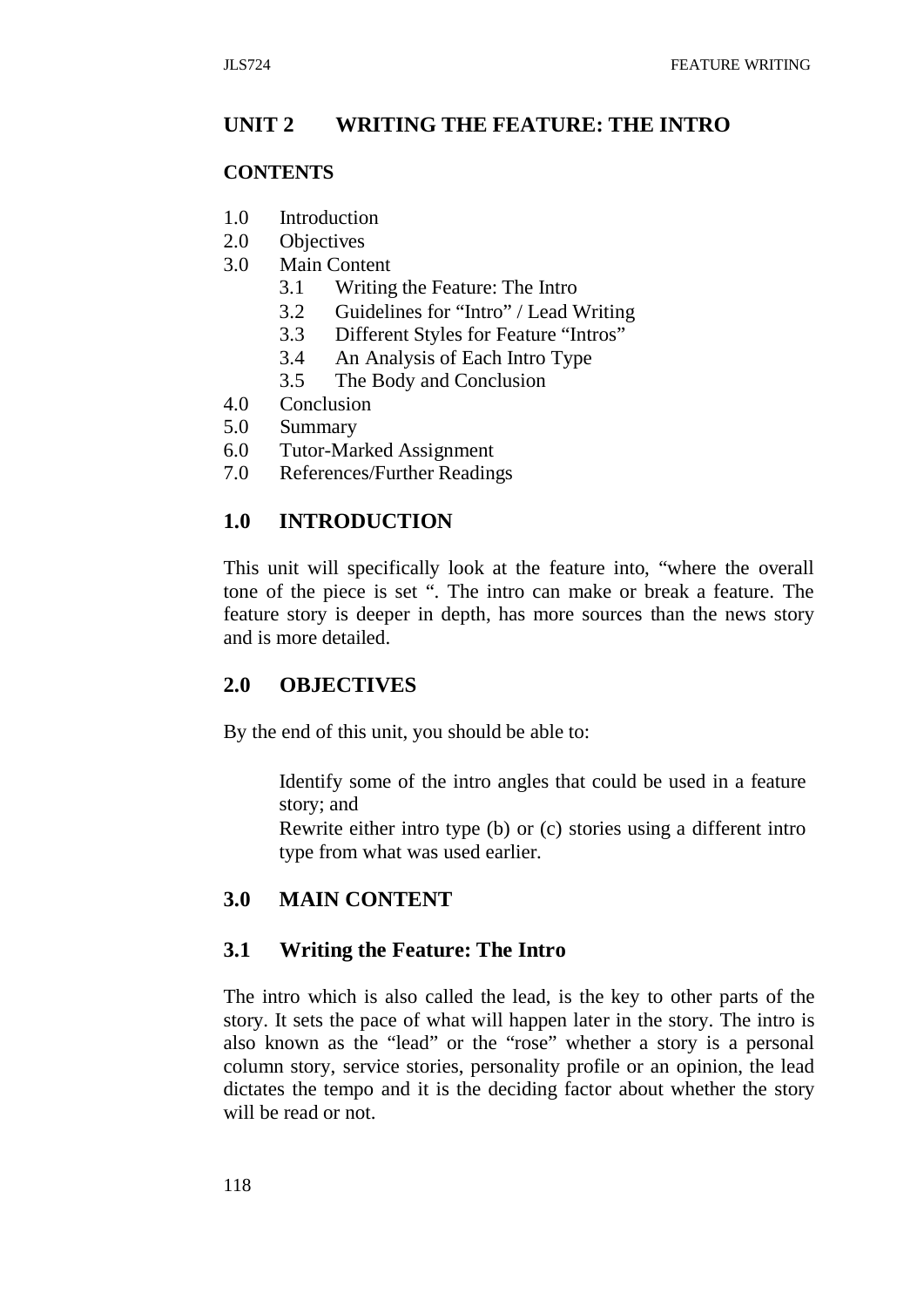The feature lead serves two important purposes. It:

- a) Attracts (draws the reader into the story by acting as a beaco);
- b) Prepares the reader for the information that would follow.

Different types of lead / intro's include: The narrative lead The descriptive lead The Question lead The summary lead The Direct Address lead The Quotation lead The surprise lead The Teaser lead The flashback / contrast lead The reference / allusion lead The Anecdotal lead The combination lead

All these types of lead could be used in isolation or two or more are combined. The idea is to grab the attention of your reader (and hold it) until he finishes reading the story. We shall examine the steps to follow in writing good intros

## **3.2 Guidelines for Feature Lead Writing**

- 1. Make your paragraph short. A short paragraph appears less cumbersome and more inviting in addition to its being less woody. It is easier to read, the words stand out better and it gives it a dramatic shade. Many sub-editors try to break off chunks when a paragraph is too long.
- 2. Don't waste words: make sure all the required basic information is there. Each word has its own meaning as well as its own impact. Pick your words carefully so that they would be effective without being wordy. A wordy lead reduces the effectiveness of an intro.
- 3. Use action words: The active voice (action verbs) is shorter, more effective and more exciting. It gives life to your lead. Also, use bright, colourful adjectives as these will enhance your descriptive skills.
- 4. Entice the reader in the first few words. Make sure there is "action" in the first few words otherwise your readers will turn to another story. Remember, this is the supersonic age where few have time to read.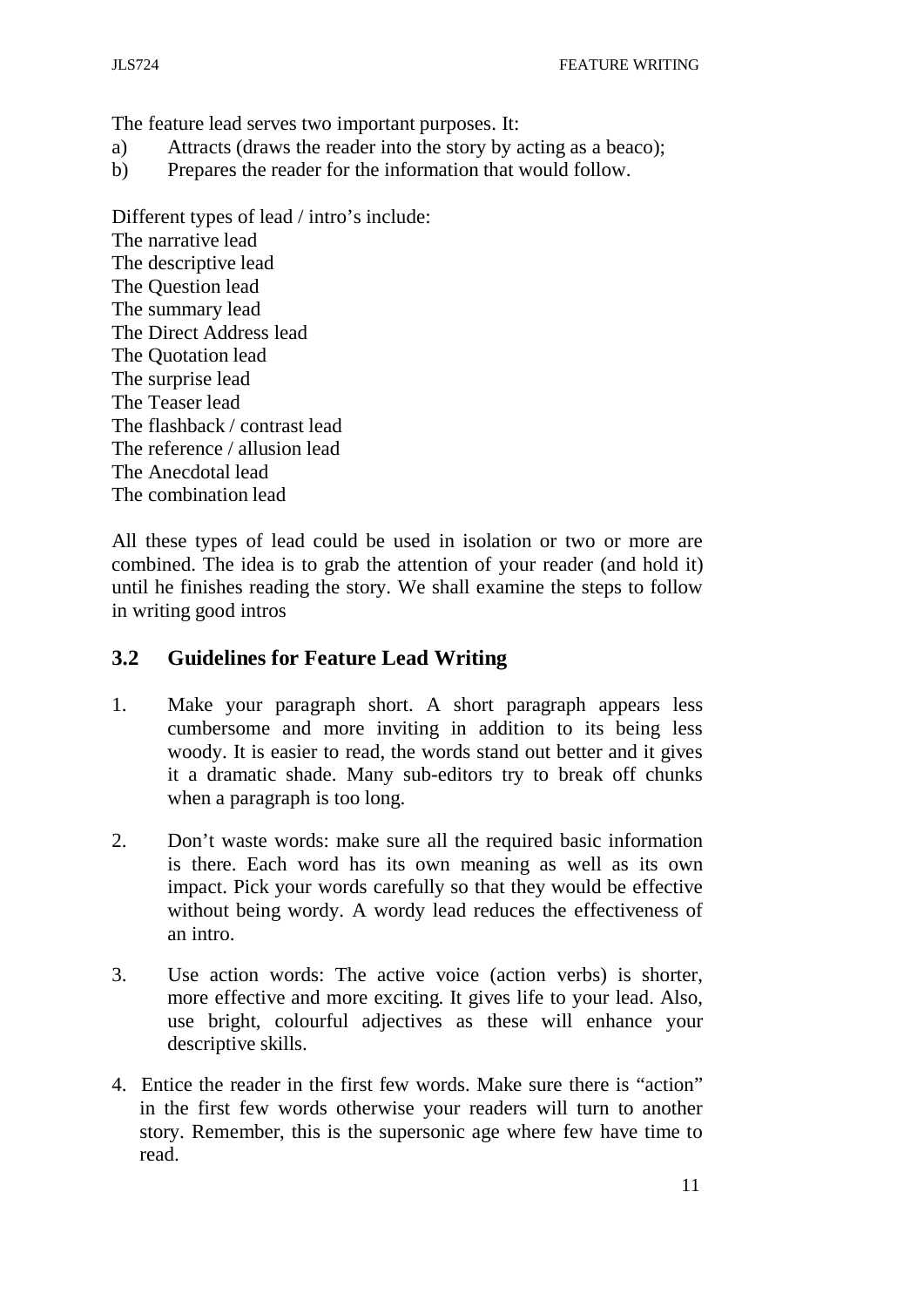#### **3.3 Different Styles for Feature Intros.**

There are several different styles used in writing effective feature intros. Here, we will pick a few, identify these and give examples. But first, time for self-assessment. How much do you remember about the different types of lead? The answer should be "all" because the answer is embedded in the names each one gives you an idea of what to expect.

#### **Examples:**

#### **a) The Eye-Witness Description**

At most encounters, she would either manage to nod her head or whisper reluctantly, few words in response to greetings from sympathizers. Yet, human traffic in and out of the Festac home of the late trumpeter, Zeal Onyia continued to increase by every passing Minute. Llike her children who were busy assisting relations and friends in the organization of the evening wake-keeping, Dr(mrs) Yinka Onyia, did not find receiving visitors a pleasant exercise.

Already House 15, C Close, 712 Road, Festac Town, residence of the Onyia family is wearing a new look, having been repainted recently. In this "Tribute", the focus is on the widow of the late trumpeter. (Guardian, see unit 11, sample Ozohia Uhakheme.

#### **b) The Historical Background**

Next Saturday, being the first Saturday of the month of November, the Alake of Egbaland, Oba Samuel Mofolorunsho Oyebade Lipede is expected as he has done since 1987, to lead Egba sons and daughters on pilgrimage to Igbo Lisabi (the Lisabi grove) on the outskirts of Oba in Obafemi-Owode Local Government Area of Egba Kingdom. This annual ritual which is a symbolic celebration of the heroism of the Egbas…..

This The Guardian on Sunday Profile focuses on the historical (Reuben Abati, October 29, 1995: pB10). See unit 4 sample 1.

#### **c) The Direct Address Intro**

Almighty God, with the dawning of the year 2002, it is to you 1 address my prayer for Nigeria once again. You know how often in the past I have celebrated your love for this country and its people. You placed us in a land with rich mineral and agricultural resources, and blessed the land with a wonderful climate, and an all year round weather.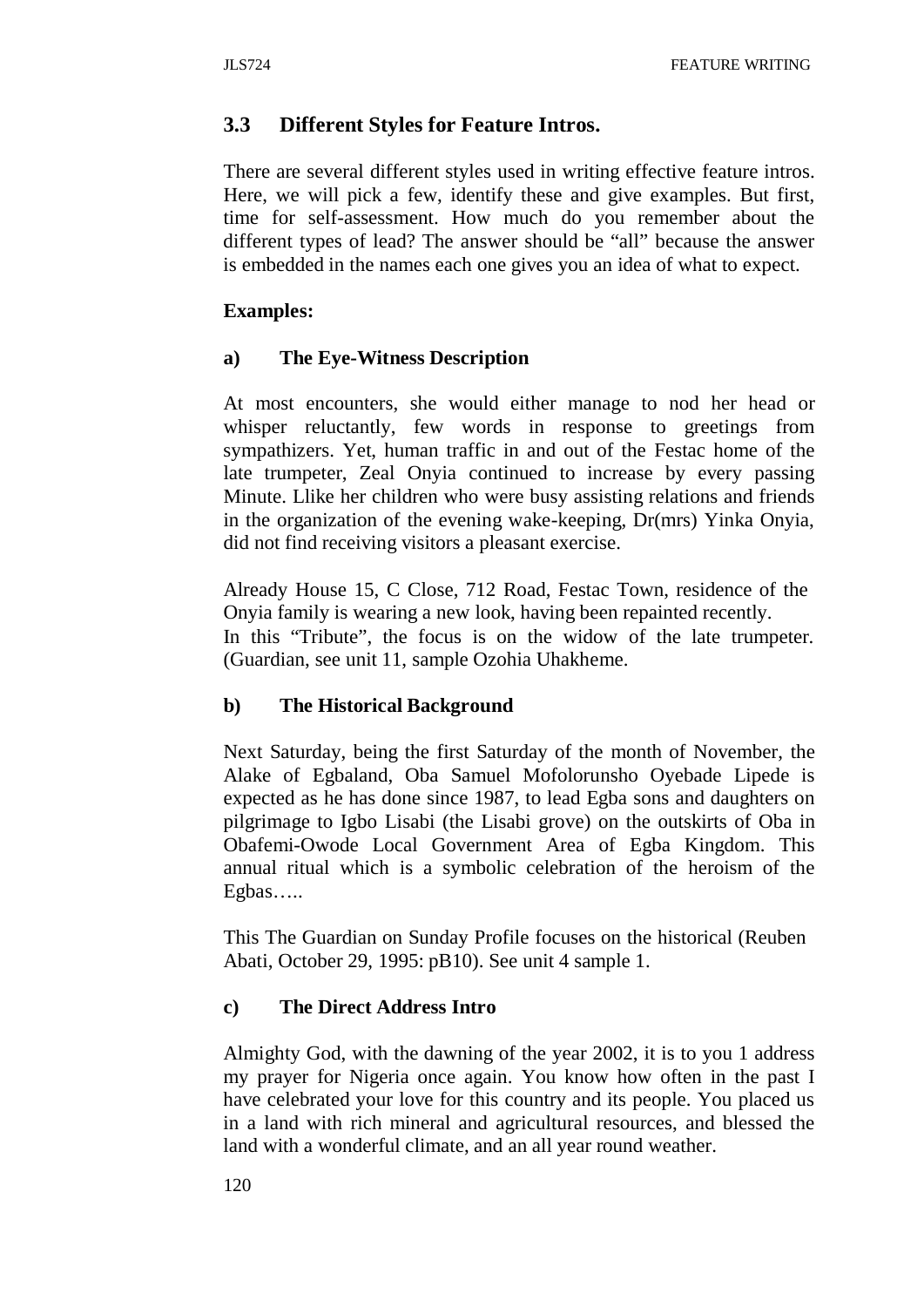In this opinion column, Rev Fr George Ehusani addresses God directly while imploring Him to "visit" us again. (The Punch, Tuesday, January 15, 2002. p.15).

#### **d) The Narrative Intro**

Lara Owoeye wise, in this health feature focus on when a doctor goofs (The News, April 22, 2002 p.64).

### **3.4 Analysis of Each Intro Type**

- a) Eye-witness: In this case, the writer wants us to see Zeal Onyia's widow through his own eyes. He beckons tours to come along with him to the deceased's house where a number of activities are going on. The lead is captivating enough to entice the reader into reading about the late renowned trumpeter.
- b) The Historical background: Here, Abati subtly informs us that the Alake ascended the throne in 1987 and since then, has been performing this annual ritual but that this year, the tone would be different. The idea is to justify, in several ways why nobody in his right senses would wish to harm the king.
- c) The Direct Address intro: Here, Rev Fr Ehusani communicates directly with his readers. Thus, this lead includes the word "you" addressed to God from the first sentence. The idea is to involve the reader and make him part of the story. It is a personal challenge to the reader because he has been specifically invited and enticed by the word "you" The reader's curiosity is aroused.
- d) The narrative intro: This type puts the reader in the middle of the action. The advantage here is that it captivates a reader better than any other lead. A situation is created where the reader has no choice but to identify with the people concerned.

## **3.5 The Body and Conclusion**

With the above guidelines for writing feature intros, a word or two on the body and conclusion are in order. The most important factors in feature writing are facts, a nose for the unusual story with universal appeal, a high level of creativity in language use, and your reader is hooked, so to say. The build up of details should be structured around logical thematic blocks that cohere in the body of the story.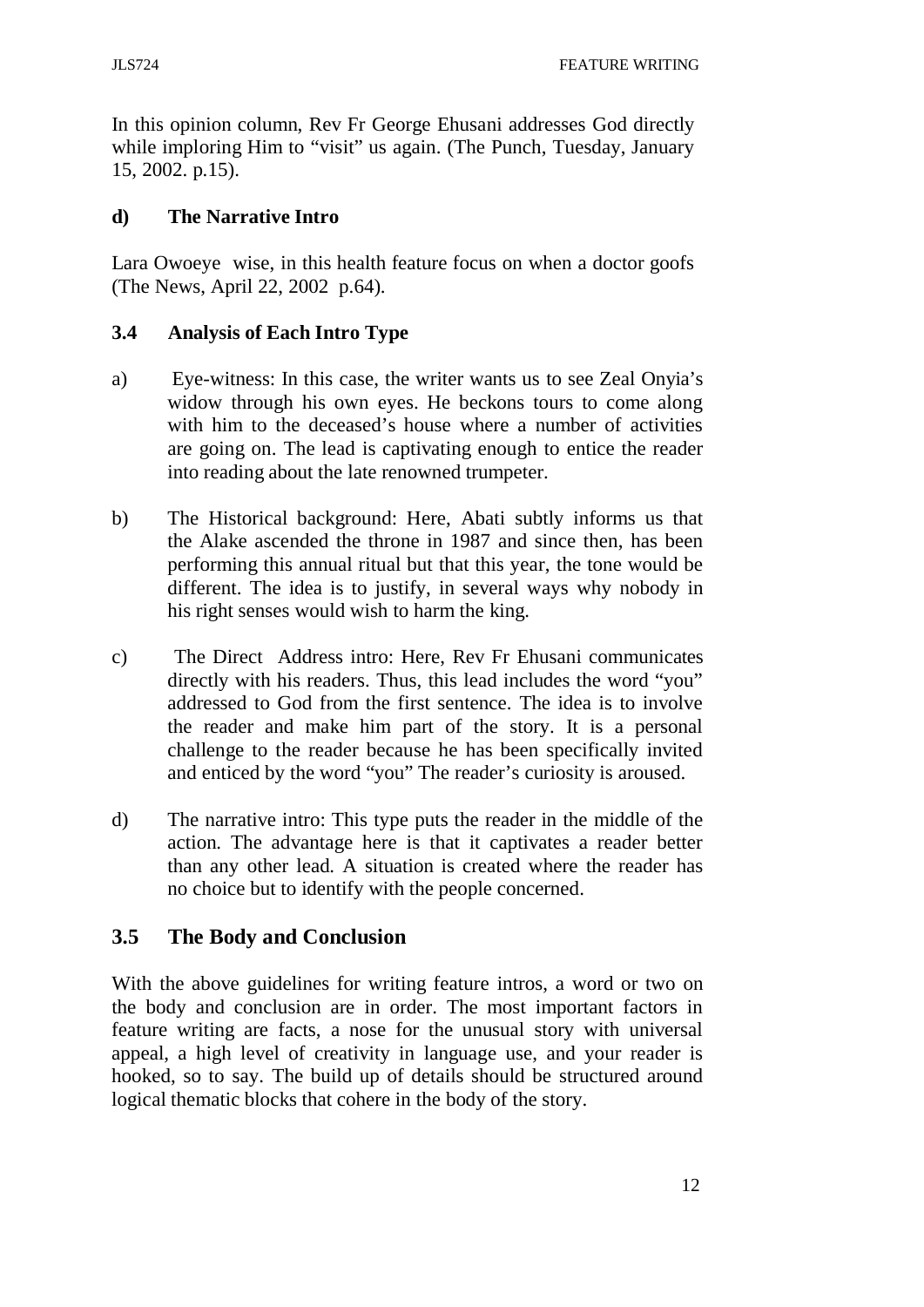In a feature story, the last paragraph cannot just be chopped off, as it may be a quotation, a question, an argument or even a conclusion.

# **4.0 CONCLUSION**

This unit has examined another aspect of writing feature intro. The conclusion we have reached here is that the intro/lead is the most important part of a feature story and as such, writers should pay more attention to it.

### **SELF ASSESSMENT EXERCISE 14**

Which intro type is more effective? Go through these again and note why it is important to be able to write different types of intros.

# **5.0 SUMMARY**

In this unit, we have looked at the different styles of writing feature intros, guide lines to follow in this process as well as an analysis of each intro type. We then commented on the body and conclusion of feature types.

# **6.0 TUTOR-MARKED ASSIGNMENT**

- 1. Having gone through this unit, now rewrite either the story with:
	- a) intro **type a** or
	- b) intro **type b**

using a different intro type from what was used by the first writers.

## **7.0 REFERENCES/FURTHER READINGS**

Mencher, M. (1983). *Basic News Writing,* Dubuque, Iowa: WmC Brown.

Udofia, C. (1991) (ed). *African Journalism in Perspective,* Abark: Itiaba Publishers.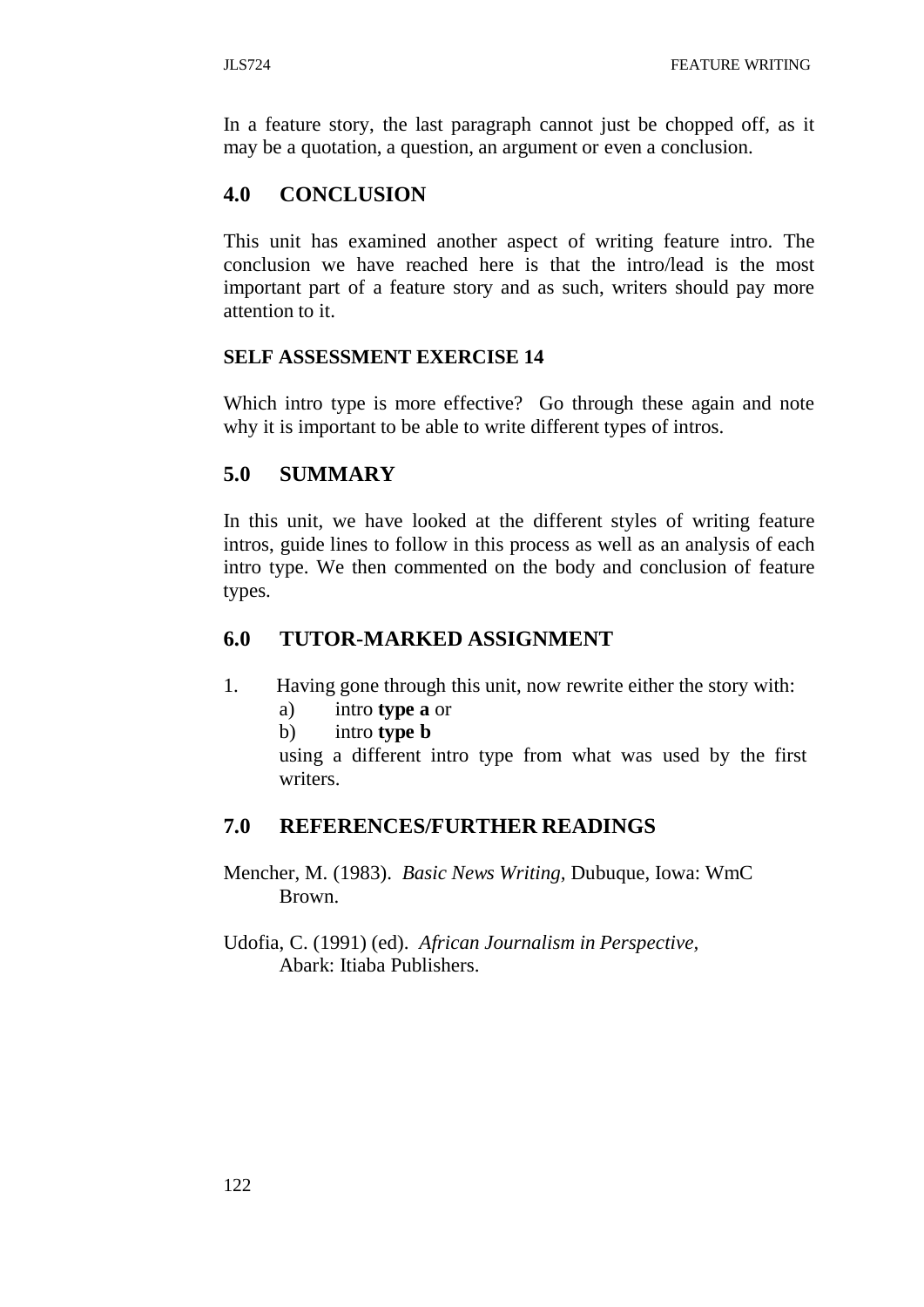# **UNIT 3 THE FEATURES SUB-EDITOR**

#### **CONTENTS**

- 1.0 Introduction
- 2.0 Objectives
- 3.0 Main Content
	- 3.1 The Sub-Editor
	- 3.2 Features Sub-Editor
	- 3.3 Criteria for Assessing Feature Stories
- 4.0 Conclusion
- 5.0 Summary
- 6.0 Tutor-Marked Assignment
- 7.0 References/Further Readings

### **1.0 INTRODUCTION**

This unit introduces you to the sub-editor the link between the writer's copy and the finished newspaper. The sub as he is also known, has several roles to play. Let us check these carefully.

### **2.0 OBJECTIVES**

By the end of this unit, you should be able to:

explain the role of the sub-editor; analyse a feature based on given criteria.

### **3.0 MAIN CONTENT**

### **3.1 The Sub-Editor (Sub)**

The sub-editor has passed through the reporter stage i.e. he was once a reporter and now, because he has "paid his dues", so to say, he has now moved to the sub-editors table. In big media outlets, there are different segments of the sub desk. This means that each department has its own sub-editors. For instance, news sub-editors and features sub-editors would all work under one "chief sub-editor".

From the paper's point of view, the most important role of the subeditor is in checking the accuracy and grammar of a story and guard against legal problems such as label. Thus, the sub checks for spelling and language use, mistakes as well as essential information on subjects.

The sub also writes the headline in the appropriate type and size that would draw/attract the readers' attention.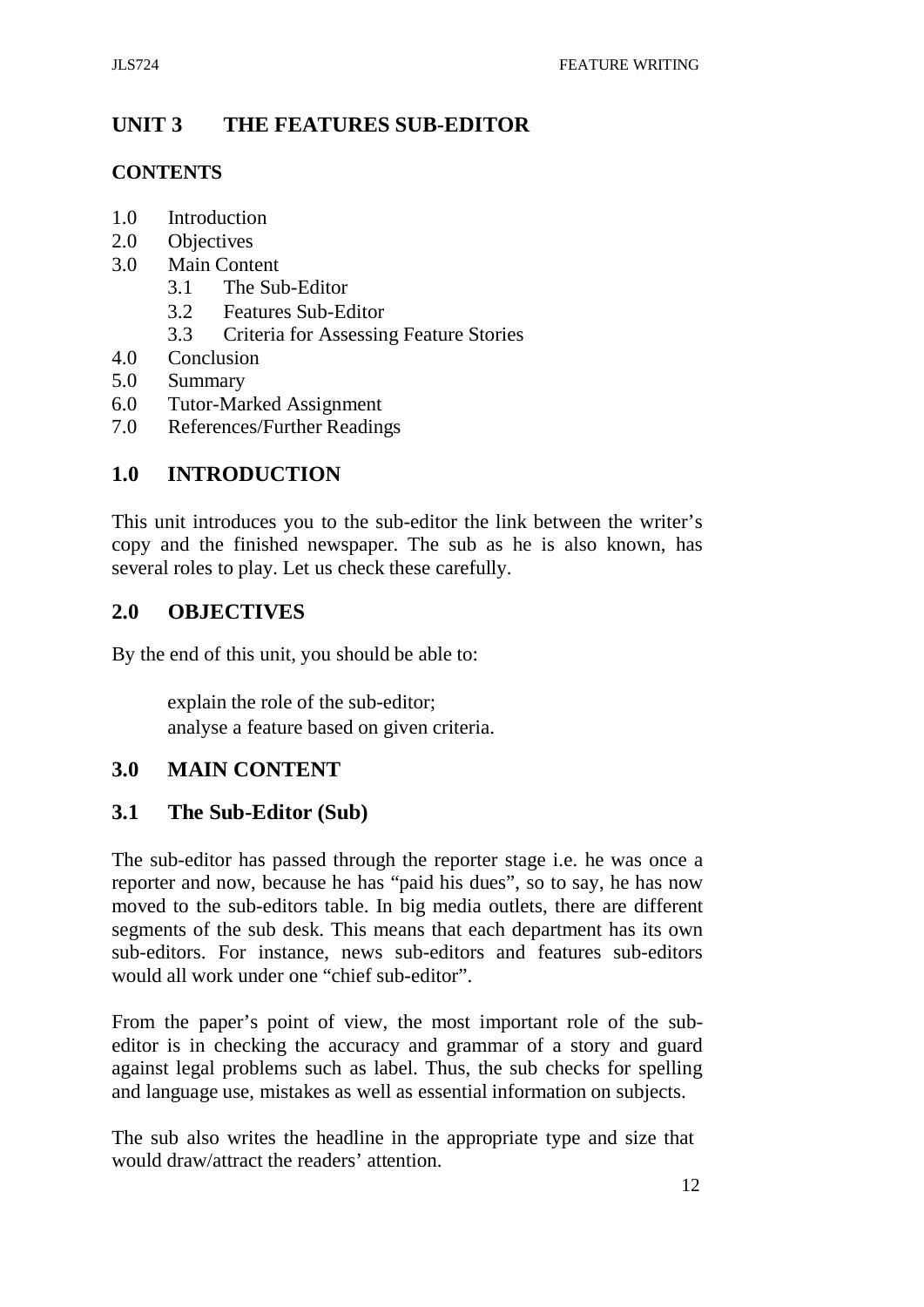He makes a story the right size for the space allocated to it either by cutting off chunks or by collating sources used by the writer. He could re-nose the copy by rewriting part of the story in order to highlight some news points. He could also update the story by including the reporter's 'add' matter.

## **3.2 Features Sub-Editor**

The sub-editor of the news department may find himself subbing for features department or vice versa. The areas of commonality between news and features subbing include:

- 1. Both require headlines in the right types and size, captions, etc to be provided when necessary.
- 2. Both demand accuracy of fact, quote and prevention of lawsuits. It is his duty to ensure that the copy is legally alright.
- 3. Both demand that the writers aims be highlighted (especially in the captioning, headlining and selection of pictures) when a story is being promoted over and above the others.
- 4. When a big story or a "big read" is to be published, it is usually signposted by a blurb (on page one) a stand first on the page where the special feature appears and by advertisements on radio, television, etc. The sub-editor is expected to justify the money, time and potential extra sales by his commitment and special skills to that promotion.

Thus, the areas where a features sub-editor comes in the production of copy are:

- 1. Promotions, blurbs and stand firsts
- 2. Reader participation
- 3. Writing headlines, planning and design
- 4. Watching out for legal loopholes
- 5. Check for spelling mistakes, wrong use of language, conformity to house style.
- **3.2** Criteria for Assessing Feature Stories to be used by the Features Sub-editor.

## **(1) Features Subbing**

FEATURES subbing has its own problems. While there is usually little cutting or collating required, the text often requires a good deal more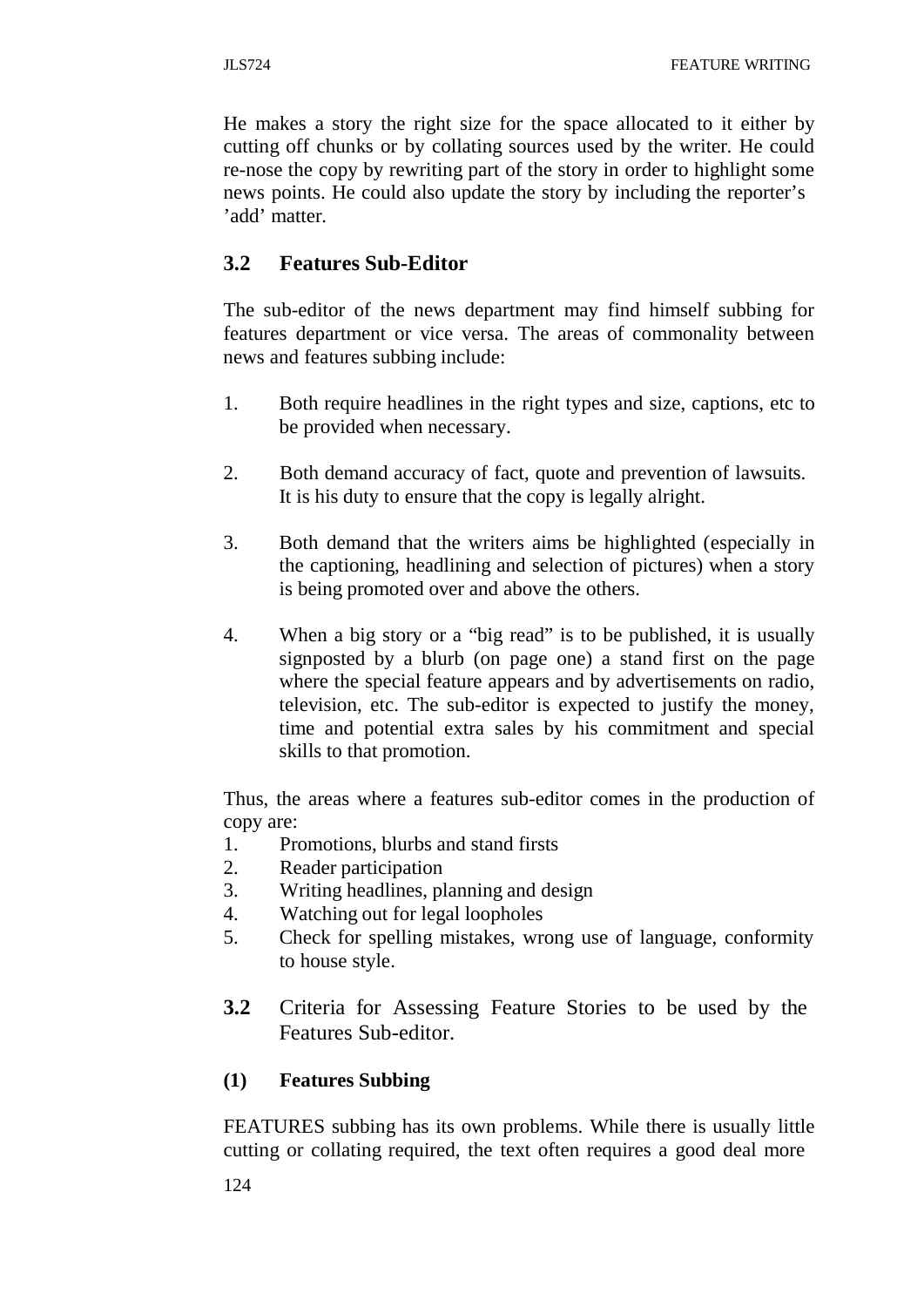display than a news story, with stand first, special quotes, perhaps a blurb for page one and a quite different, more subjective approach to headlines. The sub-editor is more involved in what is being written and is helping to project the writer's message or ideas.

There is still the same need for watchfulness over facts, dates and quotations and for faults in grammar and spelling. Beware the expert who thinks he has remembered a famous quotation correctly or is unaware that all his life he has been confusing 'disinterested' with uninterested' or has never knowingly got the date of an Act of Parliament right.

The following criteria could apply to some or all sub editing work and could be used selectively as a basis of assessment.

### **Accuracy**

IN SUBBING your story to the briefing received, did you?

- 1. Check and correct the spelling as necessary.
- 2. Check and correct the grammar as necessary.
- 3. Check for misused words.
- 4. Put right any ambiguity or lack of clarity in the text.
- 5. Check the punctuation and simply for the reader where necessary (i.e., avoid long sentences with many clauses look out for misplaced commas leading to ambiguities).
- 6. Replace jargon, journalese and clichés
- 7. Check the spelling, meaning and accurate use of technical terms.
- 8. Spell out at first mention all but the most commonly used abbreviations.
- 9. Check any suspect facts (famous quotations, Acts of Parliament, titles of films, books, plays, songs, etc).
- 10. Verify place names and geographical references, using gazetteers.
- 11. Check the names, addresses (if necessary to the story), style and title of people involved.
- 12. Check that spellings, names etc. do not vary through the text.
- 13. Check dates and figures where possible
- 14. Ensure that any quotations used are properly and clearly attributed.
- 15. Ensure that house style is followed.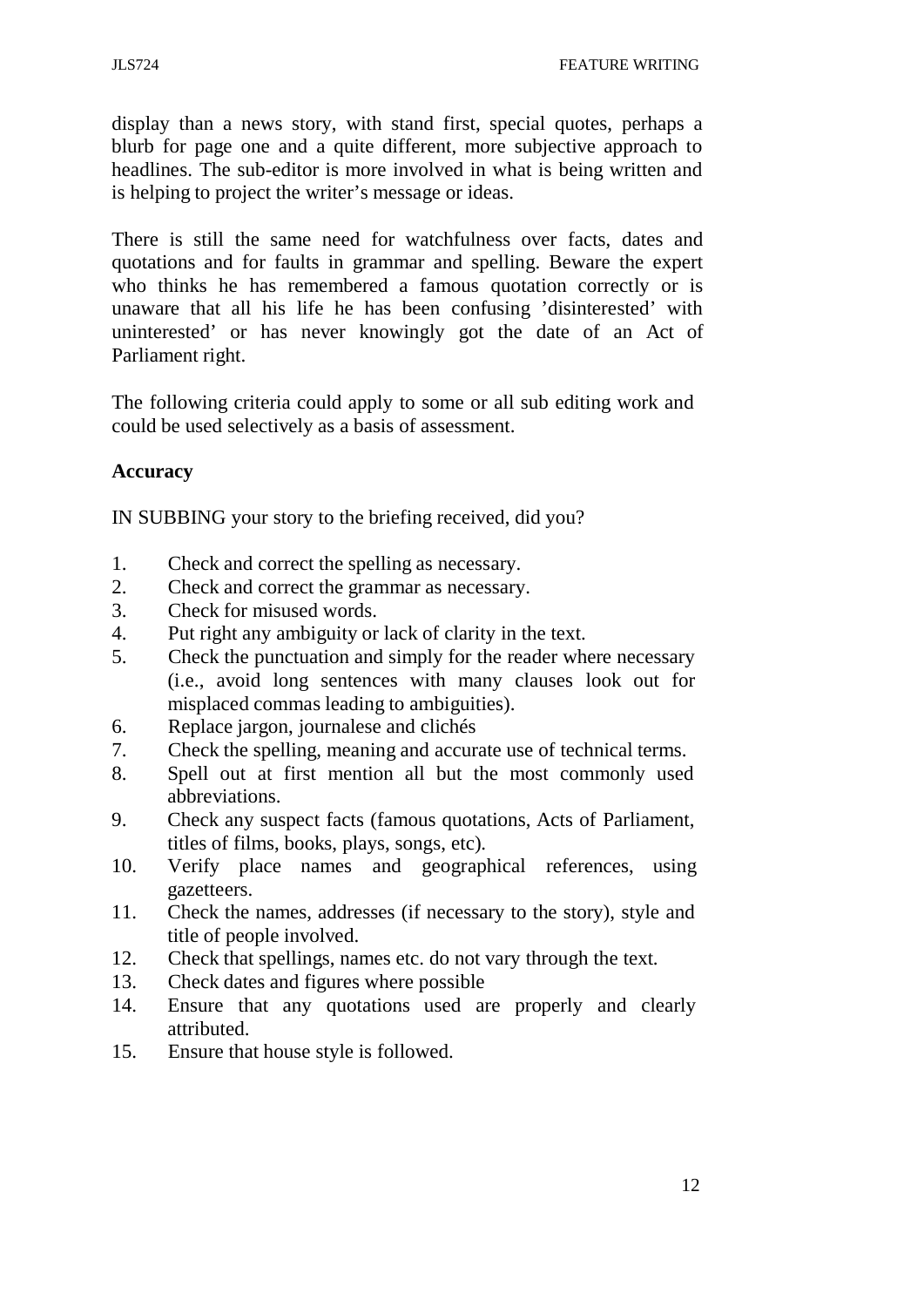## **Cutting**

IN CUTTING your story to the briefing received (mainly in news stories) did you?

- 1. If given a length in inches or centimeters, work out the number of words to aim at.
- 2. Shorten parts of the text where appropriate by rewriting more tightly.
- 3. Take out circumlocutions and long-winded phrasing.
- 4. Take out unnecessary adjectives.
- 5. Replace long words with shorter ones where appropriate.
- 6. Weigh up the facts of the story and reduce the length by progressively taking out the lesser important ones.
- 7. Ensure that remaining facts of lesser importance are at the end of the subbed story to make easy any last-minute cuts that might be needed.

# **Collating**

IN COLLATING text for a story from several sources (mainly in news stories), did you?

- 1. Check for any byline or in-text attributions needed.
- 2. Ensure consistency of spelling of names and places in the reworked text.
- 3. Use the sources as a means of extending the story and for corroboration, while avoiding needless repetition.
- 4. Rewrite or paraphrase material to splice it together, where reasonable, to avoid excessive length, but keeping text and sources separate where appropriate.
- 5. Note and keep in any differences of geography, time or time scale that will be needed by the reader.

# **Legality**

IN SUBBING the story to the briefing received did you?

- 1. Check the facts and quotations for any legal problems.
- 2. Check that you have not created new legal problems in text or headline as a result of your editing.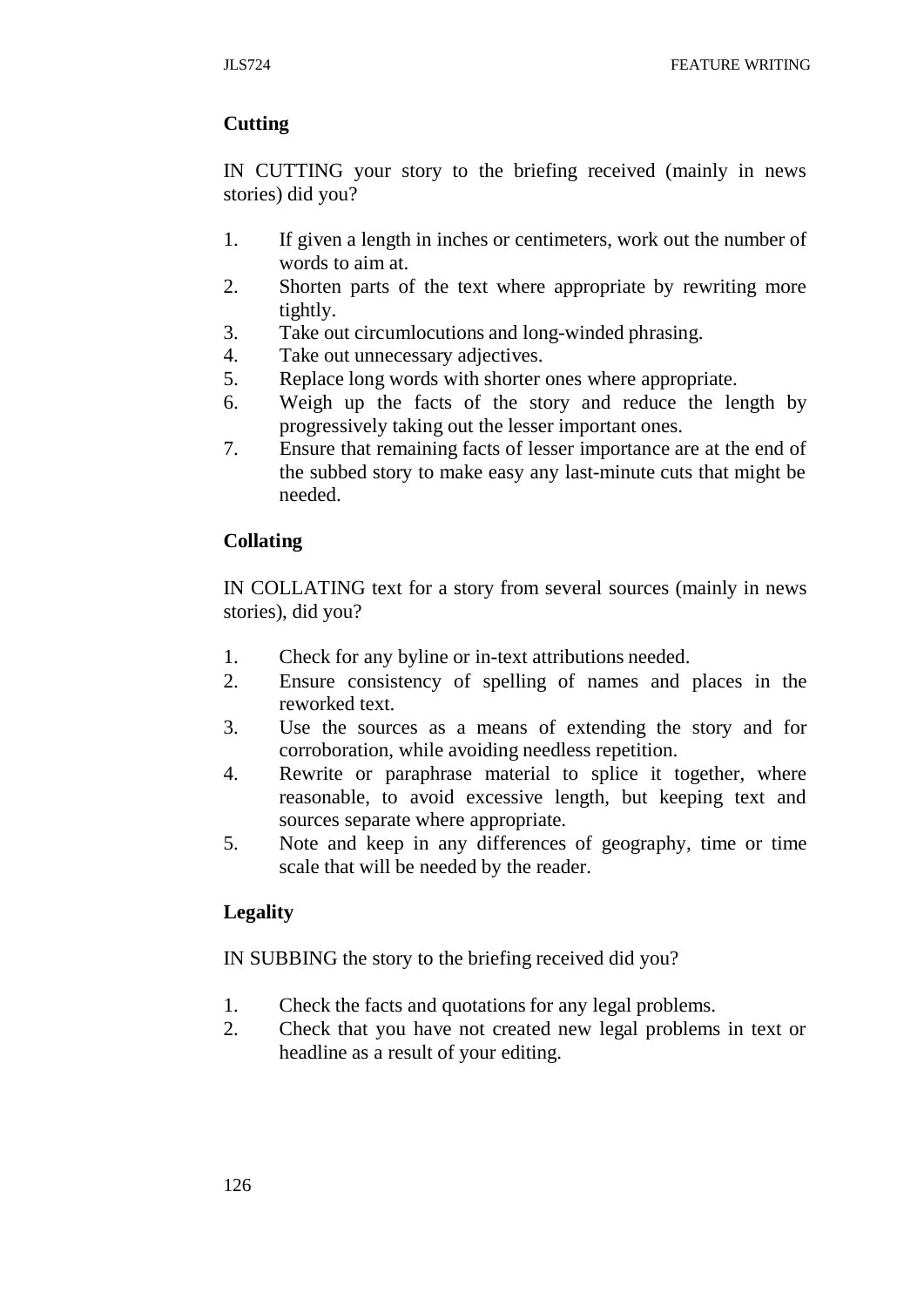## **Headline Writing**

IN WRITING the headline, check that:

- 1. You based it on the main fact(s) of the story.
- 2. In getting the words to fit you did not distort the facts of the story.
- 3. You avoided all but the most commonly accepted abbreviations (i.e., BBC, TUC, Nato, etc.).
- 4. You kept it active by giving it a verb.
- 5. You avoided, where possible, the use of sub's jargon: boss, rap, row, probe, axe, chop, quiz, drama.
- 6. You avoided, in using figures, multiple naught or odd numbers.
- 7. You kept punctuation to the minimum, or did without it.
- 8. You avoided asking the reader a question (he expects you to have the answers).
- 9. You avoided abstruse or foreign words (except where vital to the story).
- 10. You avoided ambiguous words, or words that could be taken equally for a noun or a verb or have more than one meaning.

To ensure that it has easy readability, did you?

- 1. Keep the wording uncomplicated.
- 2. Leave room for even spacing between the letters.
- 3. Avoid having wasteful or unwanted white around the type.
- 4. Achieve good balance of characters (i.e., avoiding lines of widely uneven width that can puzzle the eye).
- 5. Avoid having punctuation at the ends of lines (it is unsightly).

## **PLANNING AND DESIGN**

SUCCESS in page design hinges on whether or not the page presents the chosen ingredients in a readable and attractive way within the format of the style used by the newspaper or magazine. This, in its turn, is determined by what is appropriate for the publication's readership. In terms of an overall mark this has to be a qualitative judgment based upon these considerations.

There are, nevertheless, in all cases general criteria for assessing the skills that have gone into planning and designing a page. The following list is offered as a basis of assessment either for the stimulated page assignments in Chapter 6 based on cup-up material and for actual design exercises developed from them.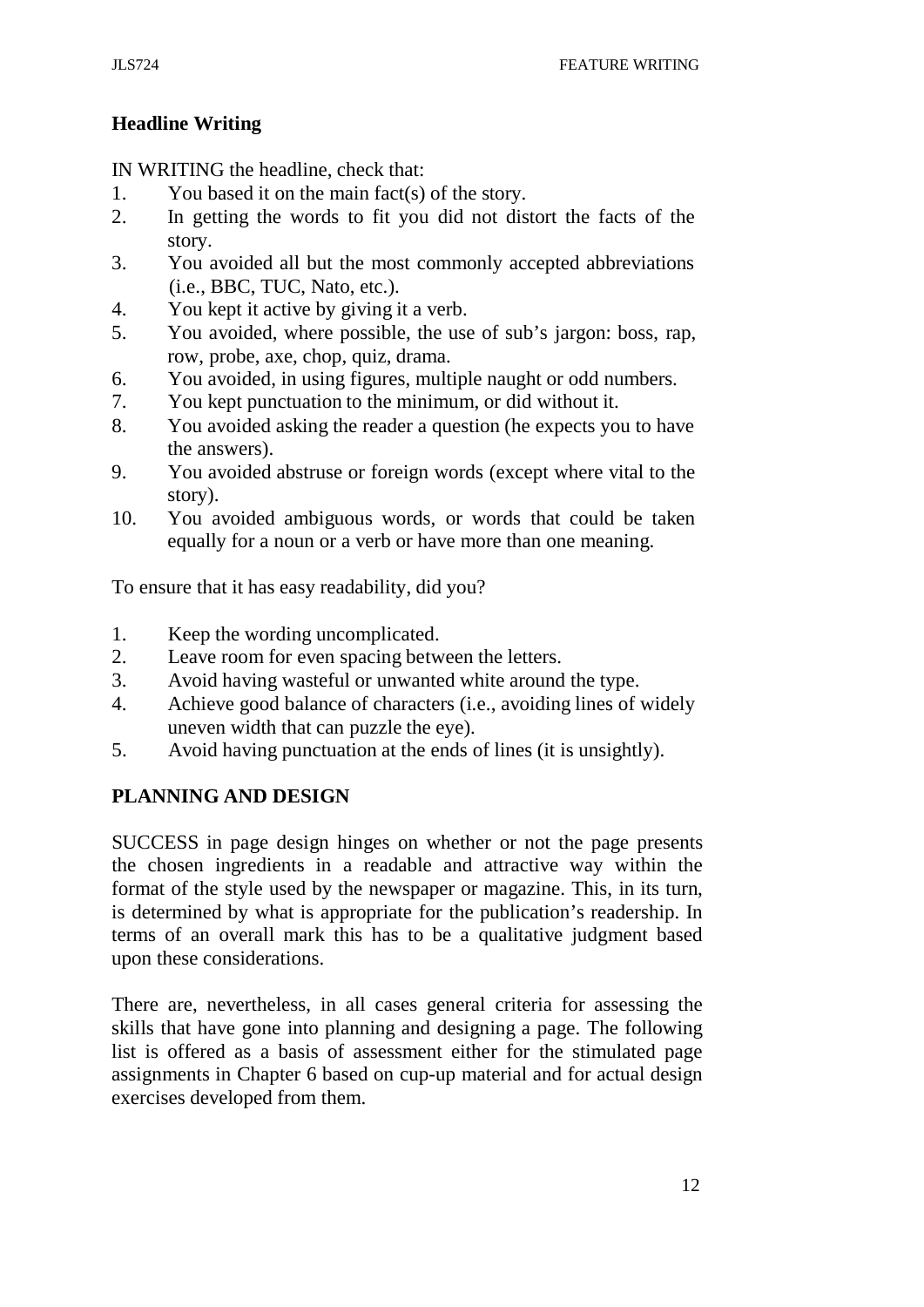In planning and designing the page, did you?

- 1. Understand and put into effect the use of focal points in the overall design.
- 2. Take into account (to avoid clash) the content and visual display of any advertising on the page.
- 3. Take into account (to avoid clash) the content, whether editorial or advertising, and the visual effect of the page opposite.
- 4. Achieve a proper balance of type paying regard both to the relative importance of the items and the needs of the reader.
- 5. Make use, where necessary, of different sizes and 'weights' of type, and permitted variants, in order to achieve variety within the typographical format being used.
- 6. Crop and scale pictures to get the best possible out of them to suit the purpose of the text accompanying them and their placing on the page.
- 7. Locate the picture(s) to give the best possible visual effect, taking into account the other considerations above.
- 8. Measure accurately (with a print rule), and indicate on the page, the required text setting and picture sizes where these differed from standard column width.
- 9. Ensure that the page 'furniture' any crossheads, bylines, standfirsts, panel rules, etc. were in keeping with the publication's type format.
- 10. In the case of colour ensure, from print-out, that the best possible colour balance has been achieved.

### **Forces behind Air Disasters, Same Old Game**

For the fourth time in a decade, the entire nation was last Saturday thrown into great mourning following the crash in Kano of an aircraft, belonging to the Executive Air Services (EAS).

The aircraft with 59 passengers on board had crashed into a number of buildings in the Kano metropolis, killing not only the passengers but also inhabitants of the buildings, including a crowd that had gathered for the naming ceremony of a new born baby. At the last count, the death toll was put at between 150 and 160 people.

Not even the almighty Aso Rock was spared the horror as the Minister for Sports, Mr. Ishaya Mark Aku was numbered among the deceased.

He was said to be on his way to Lagos where the national football team, the Super Eagles were engaging their Kenyan counterparts in a friendly encounter. The minister had wanted to see members of the Nigerian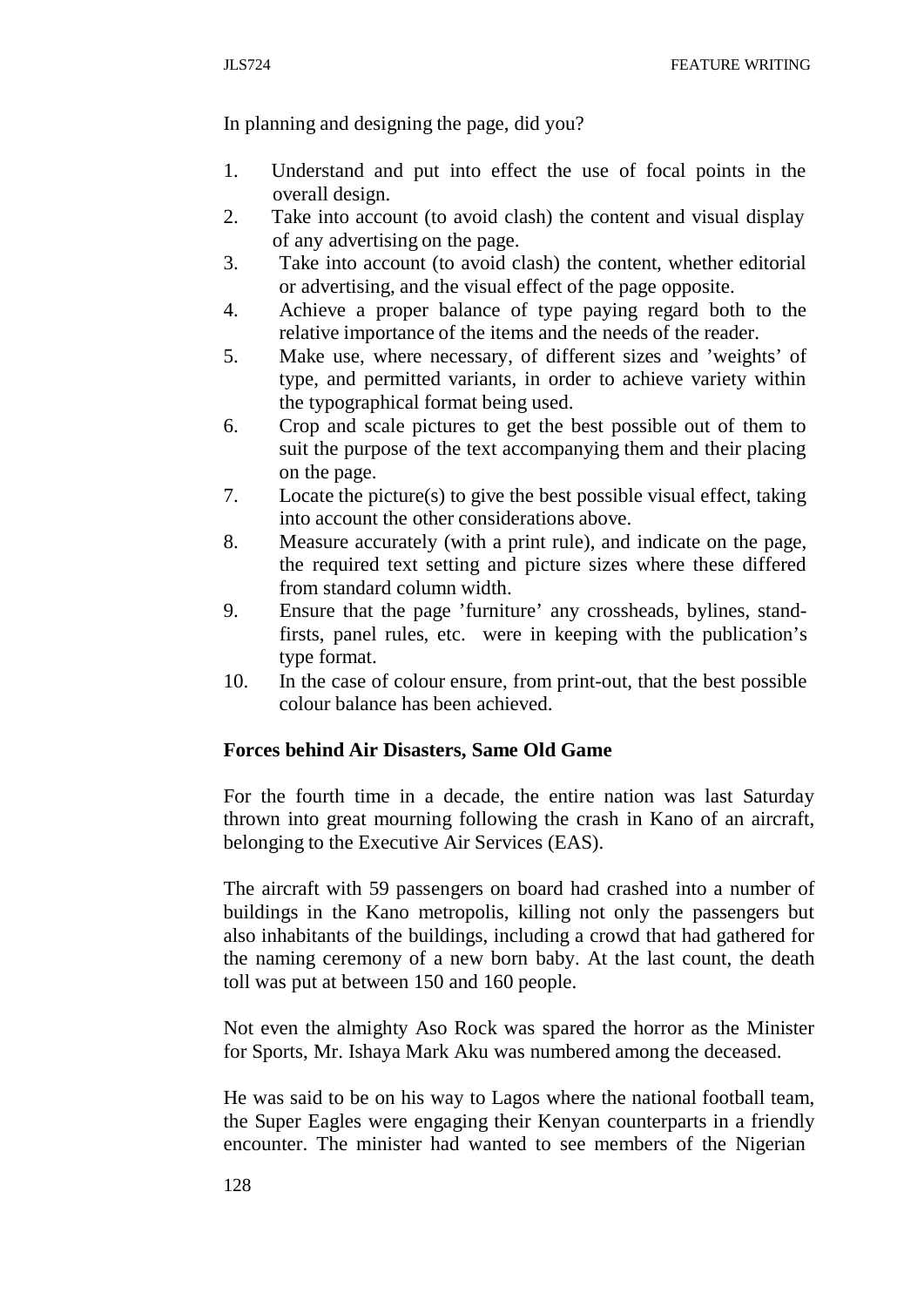team to give them some words of encouragement as they prepare for the world cup fiesta that is billed for the end of this month. Aku, sadly, never made it to Lagos.

His wife and children have only sorrow to fill the vacuum which the amiable minister has left behind.

Aku's wife and children are not alone in the sorrowful world. Indeed, former minister of the Federal Capital Territory (FCT) Major-General Jeremiah Useni (rtd) would appear to have been worse hit with the loss of his wife and son.

Nigerians, certainly, could not have expected another air disaster of that magnitude barely two years after 100 of their compatriots perished in a Kenyan aircraft that crashed off the coast of Cote d'Ivoire on February 6, 2000.

The aircraft, an Airbus A 310 had departed Nairobi for Lagos enroute Abidjan. But its plan to drop its Nigerian passengers in Lagos before proceeding to Cote d'voire could not materialize because of a haze engendered by an odd harmattan season.

Still determined to drop the Nigerian passengers on board, the pilot diverted the aircraft to Port-Harcourt only to discover that the same weather condition obtained around the Garden City, thus making the transportation of Nigeria bound passengers to Abidjan inevitable.

Once in Abidjan, the airplane landed to the relief of everyone on board: a relief that turned out to be only momentary. Troubled times resurfaced as soon as the aircraft began its return journey to Lagos. It crashed into the Atlantic Ocean, killing no fewer than 169 passengers, most of them Nigerians.

A similar incident involving a Boeing 727 on the fleet of Aviation Development Company (ADC) led to the death of more than a hundred prominent Nigerians in 1996. The aircraft crashed into a swampy at Ejirin near Lagos about 40 minutes after it took off from Port Harcourt.

Four years earlier, a Hercules C 130 aircraft belonging to the Nigerian Air Force crashed into the ravenous Oke Afa canal which in January this year also swallowed close to a thousand Lagos residents who were trying to escape from the smoldering explosions at the military base in Ikeja. No fewer then 160 officers of the Nigerian Army were reckoned to have died in the crashed Air Force plane.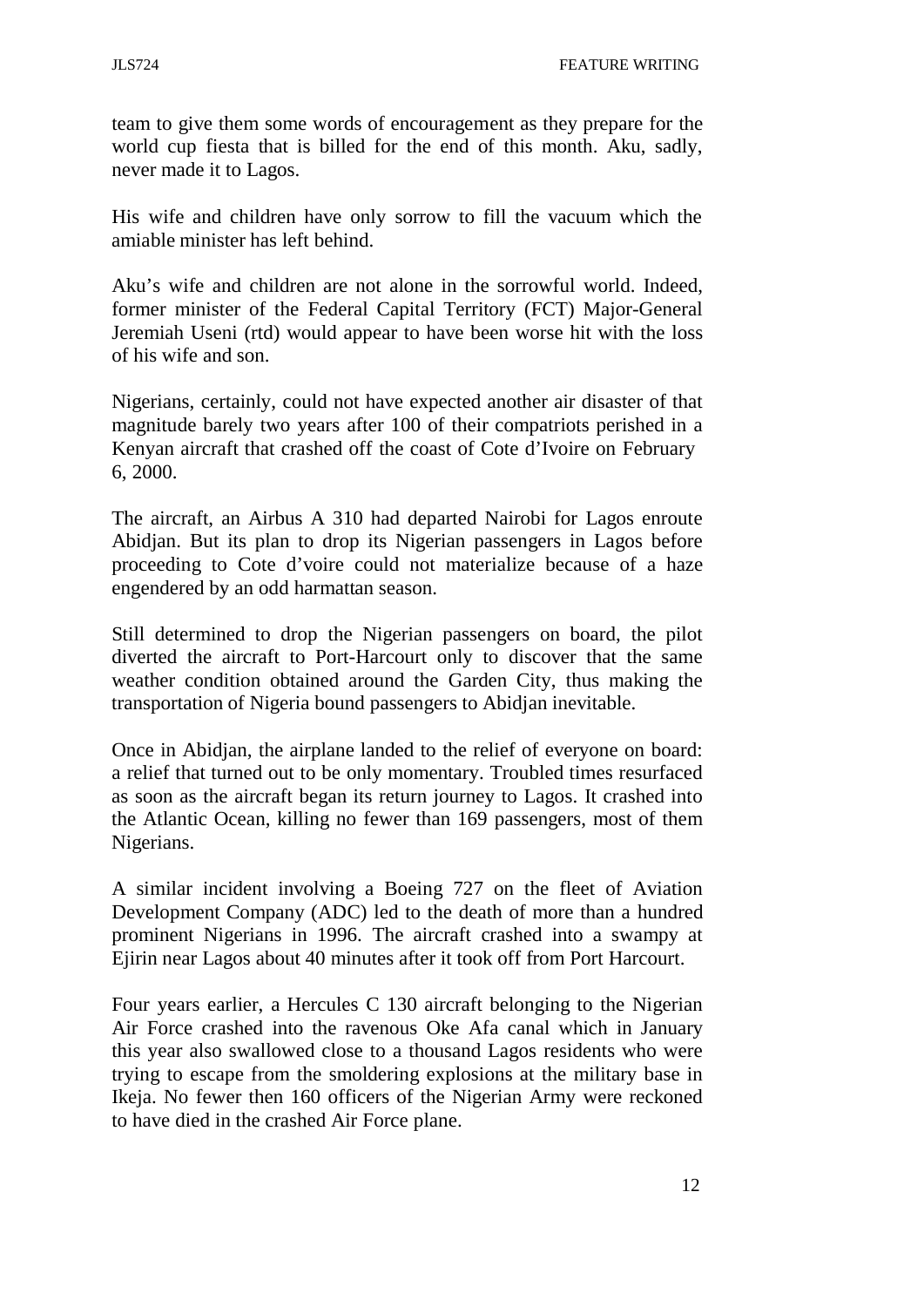The foregoing are besides the scores of other plane crashes whose disastrous ends were less in magnitude. Since January 2000, there have been no fewer than seven mishaps in Nigeria's air space, raising fears of possible truth in global statistics four years ago to the effect that aviation accidents in Africa by year 2010 could assume a rate of one major disaster every week.

Expectedly, concern over recurring tragedies in the nation's air space has provoked a debate concerning the age of the aircraft in the fleet of aviation companies in Nigeria. This has been particularly so with the BAC 1-11 has since 1959 recorded an average of one accident every two years. The aircraft is believed to have recorded 22 accidents over the period bringing its contribution to disasters in the airspace worldwide to about 2.56 percent.

The foregoing perhaps account for the position that is being canvassed by the chairman of the Senate Committee on Aviation, Senator Idris Kuta who has called for a temporary ban on the aircraft. The Minister of Aviation Mrs Kema Chikwe also believes that any aircraft that is more than 22 years old could longer find a place in the Nigerian airspace.

The General Secretary of National Union of Air Transport Employees. Mr. E. D. Fidelis says the ban on aged aircraft would have been effected before now but for the powerful cartel which airline operators in Nigeria have formed in the past to frustrate such moves.

"Not long ago," he said the honourable minister was talking about whether it was safe to have an aircraft of more than 22 years dumped here. Of course the airline operators rose up in arms against her. They went to town saying it was not a matter of the age of the aircraft but whether there was proper maintenance.

"I live at Obalende where you can see the difference. You sit in the evening and see the British Airways or KLM. As soon as they enter the airspace, you hardly know that an aircraft is flying. But let it be the turn of our people you hear "parararararare" and everyone begins to panic.

However, Captain Gbenga Bankole, a pilot with 16 years experience says the age of an aircraft has nothing to do with its airworthiness. In fact, he rates the BAC I-II the strongest of all aircraft, saying, it is still in use all over the world.

Foremost Nigerian calibration pilot and Secretary-General, Nigerian Aviation Safety Initiative, Captain Jerry Agbeyegbe also says maintenance, rather than age, is what matters the most in an aircraft.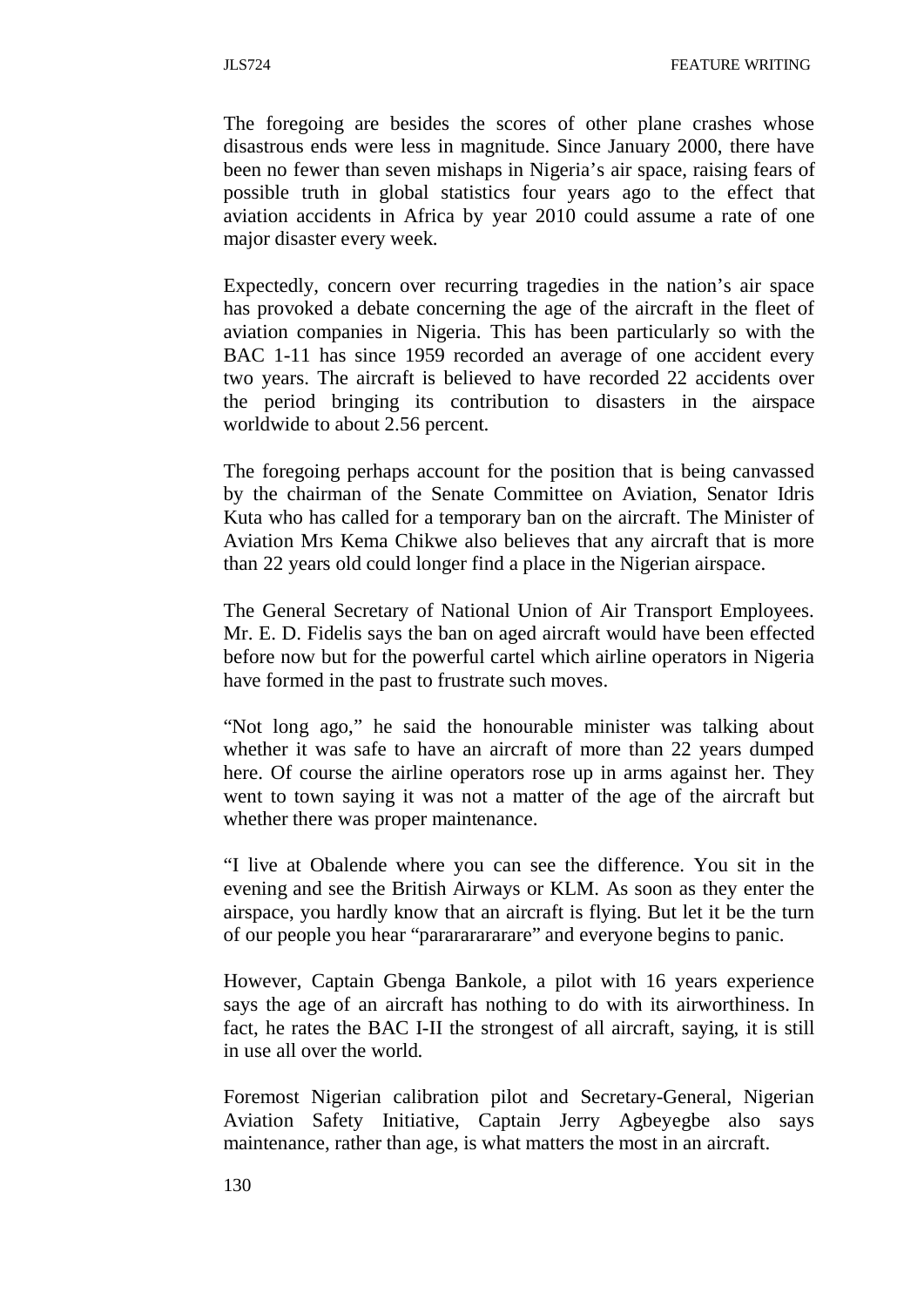"The issue is not the age of any aircraft, it is ensuring that those aircraft are adequately maintained and that their operations are in compliance with the standard and recommended practices of the International Civil Aviation Organization. Unfortunately we seem to miss the whole point when we now focus on age," he argued.

The immediate past president of National Association of Aircraft Pilots and Engineers (NAAPE) asked what would happen if after the nation had banned old aircraft new ones begin to crash. "Probably we will now say let's peg the age at five years. Then when the five years old airplanes start crashing again, we will now peg them to one year and then we will have no airplanes to fly again.

"That to me makes no sense. We have to look at the issues that affect safety. The deficiencies are numerous."

Indeed, the ability of the nation to overcome the ugly phenomenon of recurring crashes may lie more with the facilities in its airports than the condition of the aircraft that use them.

Investigations by Saturday Punch revealed the existence of airports across the country which elsewhere would not have been considered good enough as airstrips. The facilities are grossly deficient.

It was learnt, for instance, that only Lagos and Abuja airports, could boast of anything in the semblance of Instruments Landing System (ILS), an extremely vital instrument for safe landing of aircraft.

Agbeyegbe says the ILS is the landing aid with precision approach system which provides the pilot with both lateral and vertical guidance towards landing on the runway.

The ILS consists of three categories namely categories III, II and I in order of sophistication. But the Murtala Mohammed International Airport which is by far the most sophisticated of the 20 airports in Nigeria can only boast of categories I and II, lacking the most crucial and most modern category III.

According to Agbeyegbe "the category I ILS would be descend you to 200ft above the runway, more or less above your touchdown point. At 200ft, if you cannot see the runway, you will take a decision as to whether to go and try another approach or go to another airport.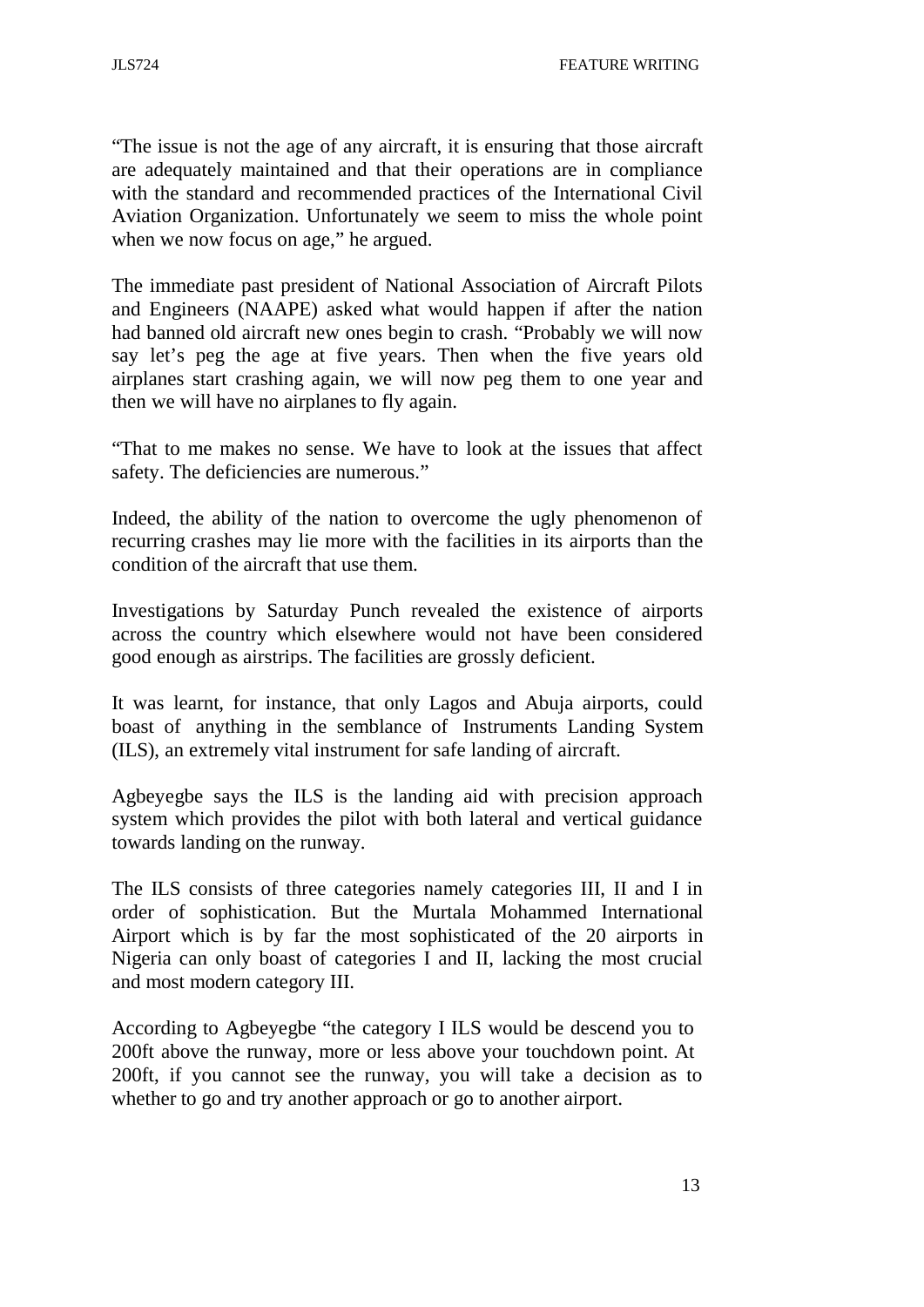"Category II will bring you down to 100ft above the touchdown point on the runway so that there is 100ft difference between categories I and II. At 100ft, you are much closer to the ground than 200ft.

"Category III is further divided to A,B, and C. Category 3A will bring you down to 50ft above touch-down. At 50ft, you will take a decision whether you can achieve safe landing or not. If you can't, you will go around and take a new approach.

"Category 3B will bring you down to 25ft above the touchdown point on the runway, while category 3C will literally bring you to touchdown right over the runway. That is what people at times call the Zero-Zero visibility landing. At that point, you really do not need to look out for anything. It brings you right down on the runway. You will feel your tyres touch the ground, and you know you are already there". .

Not a few aviation experts believe that the nation would have been saved the horror of the Kenyan aircraft that crashed in 2000 if the Murtala Mohammed Airport had been equipped with ILS category III.

"If we had a very high precisionalised equipment like category III, the Kenyan aircraft would have tried the approach here and would have made it. The catastrophe we had would perhaps not have existed," said Captain James Nnadi, another pilot who says the importance of ILS III lies in visibility.

"We have to understand that such facilities are not made for fun. They are meant to take care of flight problems" Nnadi said.

The demands of category III perhaps accounts for its continuous absence from Nigerian airports. Whereas the supply of electricity remains epileptic at the nations airports, Agbeyegbe says there must be constant supply of electricity while the approach lighting must work constantly and consistently.

Beside the ILS, other navigational and landing aids in the nation's airports remain obsolete. These include the Very High Frequency Omni-Directional Radio (VOR) and Distant Measuring Equipment (DME).

The International Federation of Airline Pilots (IFALPA) which represents the interest of about 100,000 pilots in about 90 countries subjected the safety of Nigeria's airspace to scrutiny shortly before the administration of President Olusegun Obasanjo assumed office and declared that out of the 80 airports reviewed from member countries, the three most prominent of the nation's airports Lagos Kano and Port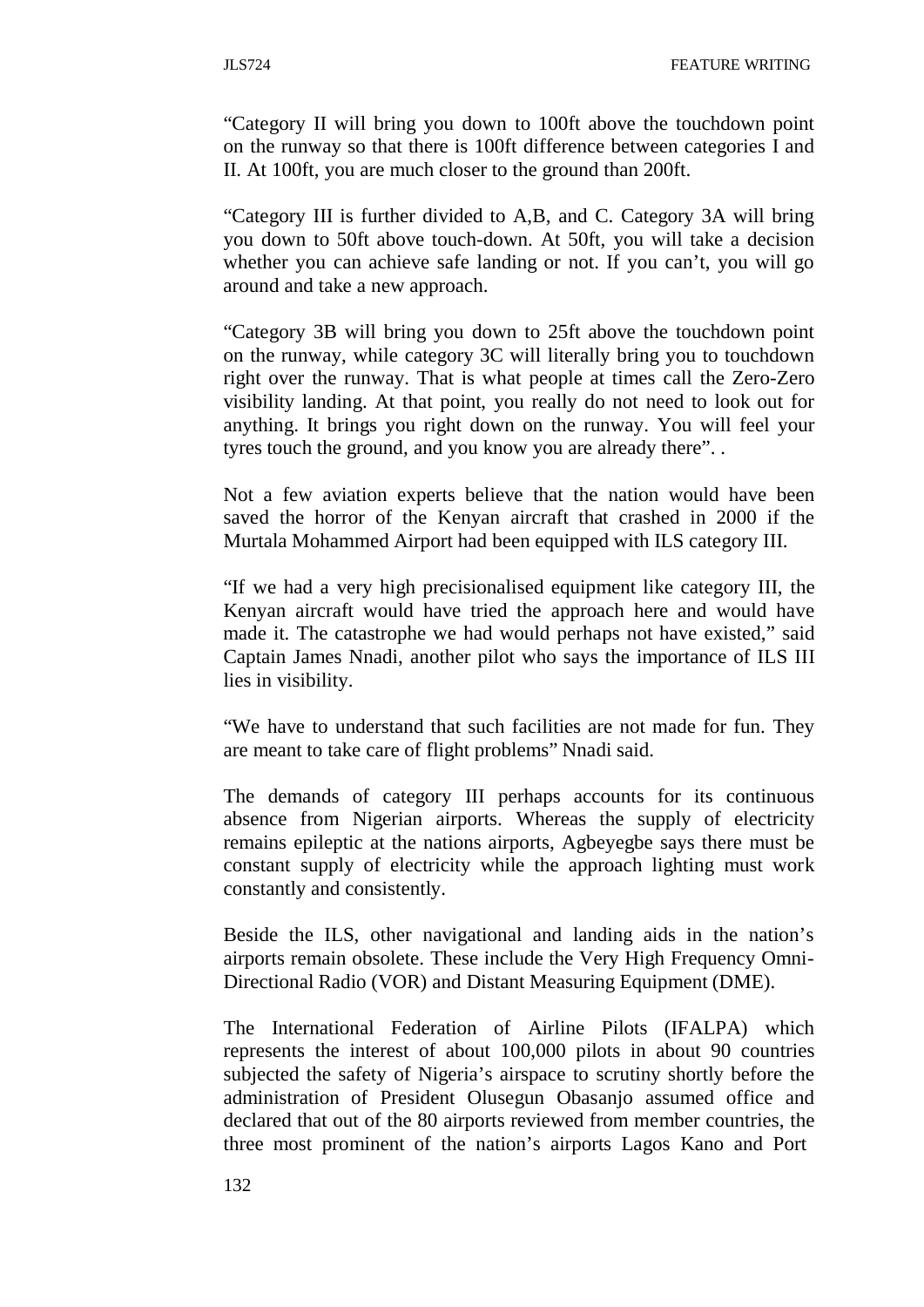Harcourt fall under the airports categorized as critically deficient in facilities. Still, Agbeyegbe says not much has changed in airport facilities since the current administration began.

"But that is not to say there have not been improved installation of navigational equipment. Some stations that did not have any serviceable aids are now serviceable. But what we are saying is beyond installation.

"The National Airspace Management Agency (NAMA) must also be able to authenticate the quality of the signals in space. That is where it matters, not just by doing ground checks.

"Those signals are not used on ground, they are used in the air. That is why we have what is called flight calibration".

Saturday Punch indeed gathered that the nation cannot boast of a single calibration aircraft as the only one it had has broken down for close to ten years.

Successive governments are said to have given up on the broken down aircraft because it had become a drain pipe of sorts.

Reliable sources at Murtala Mohammed International Airport informed the reporter that close to N5 billion have been expended on the broken down plane without a cheering result.

Consequently, the nation has resorted to contracting her calibration works to

ASECNA, a West African based French company that has been eating deep into aviation budget.

Besides deficiency in equipment, Agbeyegbe alleges that the qualification and experience of the personnel in the calibration Unit of Nigerian Civil Aviation Authority is suspect.

"You have unqualified people edging to go out to calibrate navigational equipment they are not qualified to calibrate. What will happen is that they will pass equipment that will fail.

"It is more dangerous to get someone who is not qualified to do a job, because people will be under the false impression that all is well when indeed everything has gone wrong.

"It is funny that people just seem to ignore all these things until things begin to happen and you wonder if these accidents will ever stop."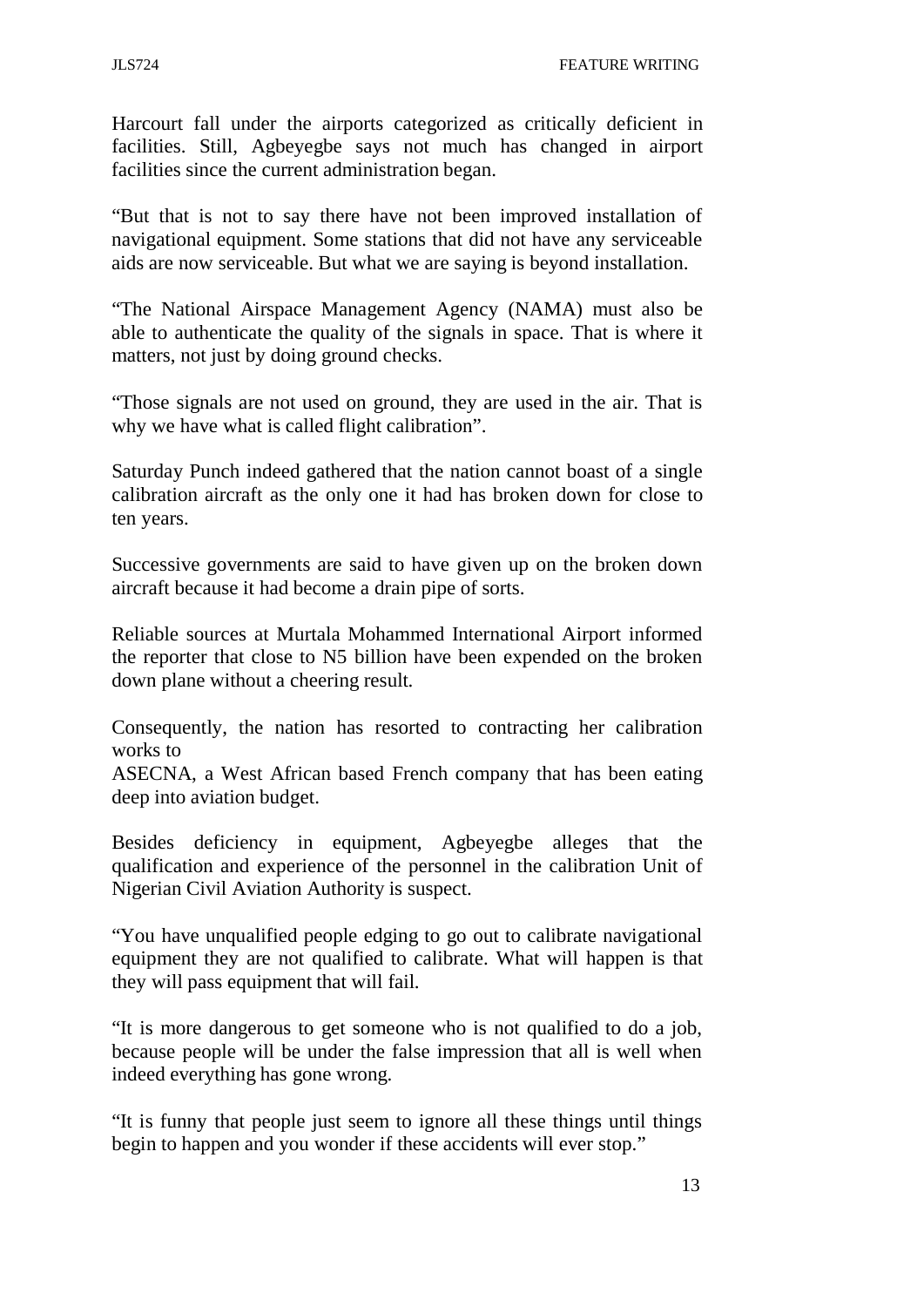The NCAA as a regulatory body is not helping matters at all. If stories making the rounds are anything to go by, then officials of the authority should be held squarely responsible for the disaster that befell the nation last weekend, for their complacency and, in fact, complicity.

According to reports, the ill-fated EAS BAC 1-11-500 plane with registration number 5N-ESF was directed five months ago by the authority's airworthiness officials to stop flying on account of some mandatory maintenance that were already due.

The management of the airline was reported to have written back to NCAA pleading for an extension of time, to enable the company generate enough fund to carry out the mandatory checks.

It was also alleged that the management of the airline had argued that its engineers had examined the aircraft and certified it fit to operate for some months after which the maintenance would be carried out. And the aircraft continued to operate in spite of the NCAA directive until that fateful Saturday when it crashed, killing its passengers, crew members and other persons on the ground.

Reports also have it that just three weeks ago, the same 5N-ESF had problems taking off when, after running the engine, it started emitting balls of fire.

Although this was said to have caught the attention of a senior air traffic controller who promptly called the attention of the airline's mechanics, it was not enough to get the NCAA to sanction the airline for continuously flouting its directive and putting passengers lives at risk.

This attitude is typical of regulatory agencies in Nigeria, which would abandon their assigned duties only to set up investigation teams when apparently avoidable incidents occur eventually.

Anyim Pius Anyim, the senate President, while reacting to the incident said the latest fatal mishap "more than a poses a challenge to all of us, especially to the NCAA and the Nigerian Aerospace Management Agency (NAMA) on the state of aviation in the country.

Although investigations are yet to be completed, there are speculations that the mishap may have been caused by power failure and aviation ministry staff, according to reports, infer that the genesis of the crash may not be unconnected with the advance age of aircrafts used by the various private airlines in the country. They dismissed the argument of the airline operators body about the age issue, insisting that if it were a younger aircraft such would not have occurred. They also dismissed the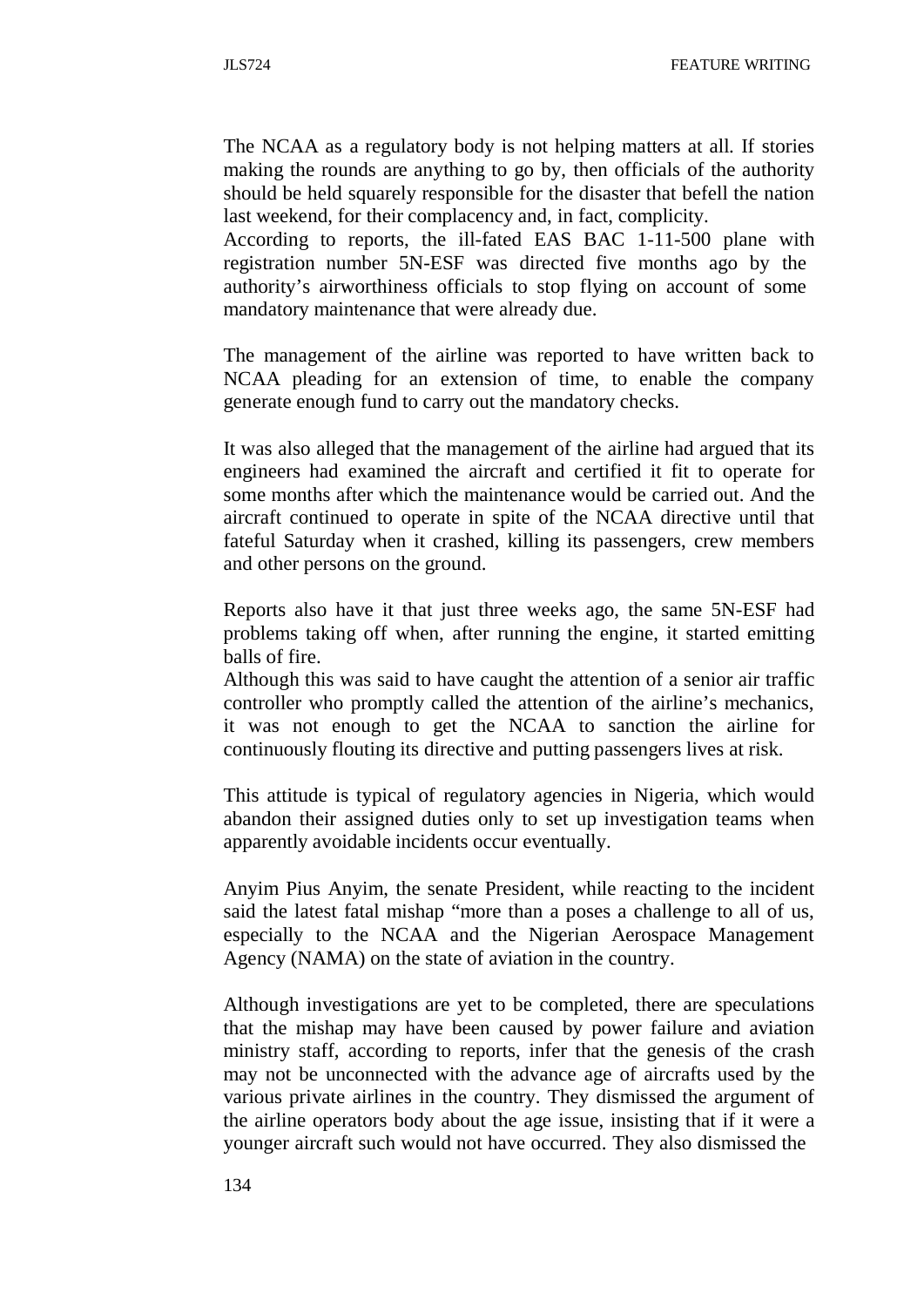probability that the shorter runway used by the aircraft, because of the renovation work on the major runway, may have contributed to the mishap pointing out that other aircraft also used the same runway without any incident. "If an aircraft is healthy, such situations would not cause it to fail, "ministry staff insisted.

The various reports and speculations seem to corroborate the story of Mrs Elizabeth Owegie, elder sister of the late pilot of the ill-fated aircraft, Captain Peter Inneh, who said the brother had complained several times about the state of the aircrafts and that some of his colleagues had to leave because of the situation. It is most likely that such complaints must have filtered into the ears of the regulatory authorities.

Apparently worried by the state of affairs in the aviation industry, President Olusegen Obasanjo insisted that airline operators in the country must assure their passengers of safety as it was a global norm.

Also, the House of Representatives on Monday called for the implementation of the new safety law of the International Civil Aviation Authority (ICOA).

Ned Nwoko, the chairman of the House Sub-Committee on Civil Aviation, while briefing reporters in Abuja indicated that the law seeks to ban any aircraft that is more than 25 years old.

Former military president General Ibrahim Babangida while sympathizing with families of victims of the air disaster insisted that government should ensure adequate monitoring of aircraft plying Nigerian airspace to ensure that they are fit for both local and international operations.

Reacting to the situation, Wednesday, the Federal Government suspended all BAC 1-11 aircraft from Nigeria's airspace pending the outcome of on-going investigation into the EAS mishap in Kano, Saturday.

It also indicated that any aircraft that is more than 22 years old will no longer be registered for use in the country while owners of already registered ones were given five days ultimatum to phase them.

### **4.0 CONCLUSION**

In this unit, we have examined the duties of the feature sub-editor which may also be done by the news sub.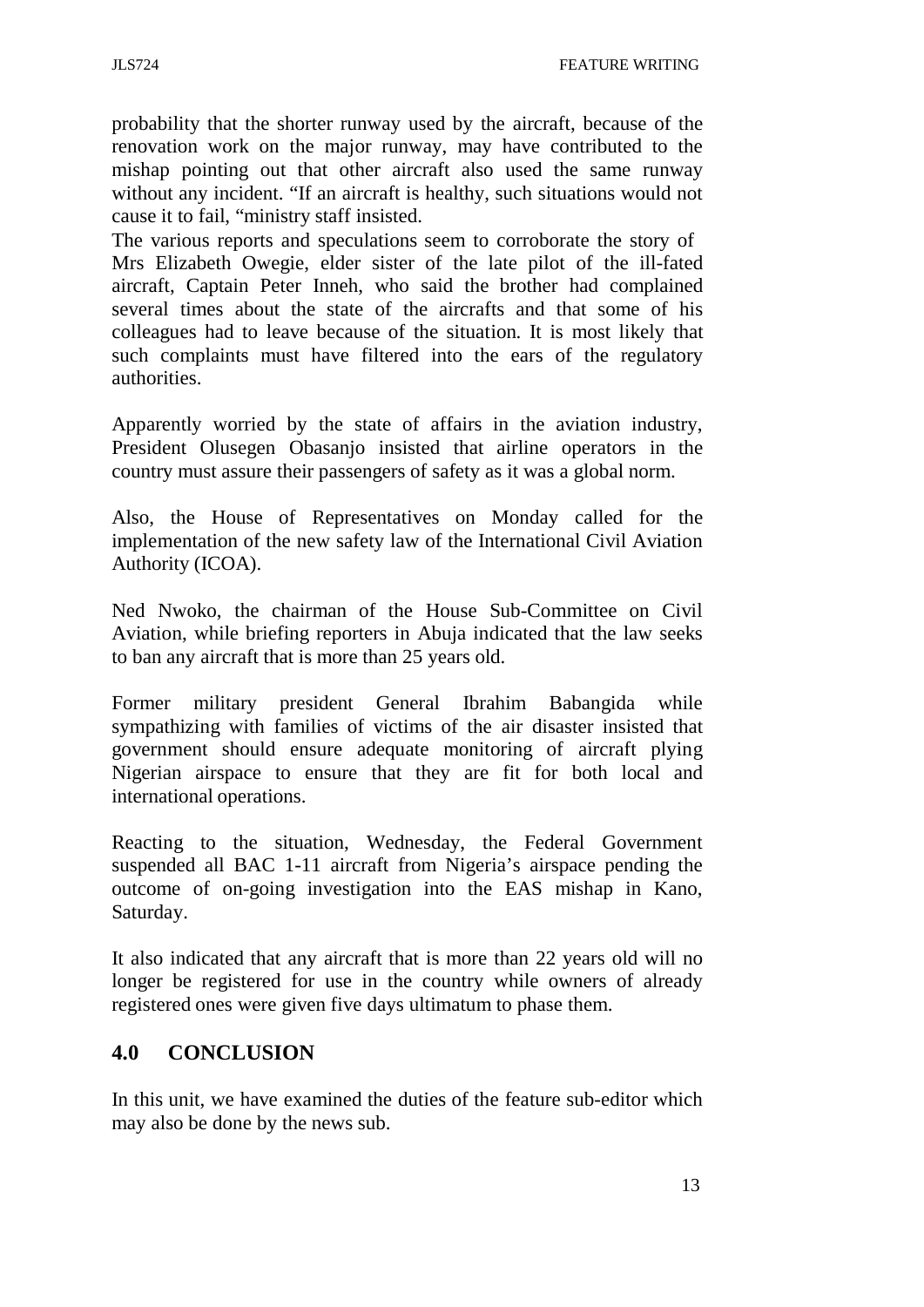#### **SELF ASSESSMENT EXERCISE 15**

In addition to the roles of the sub-editor, what else do you think the subeditor does?

#### **5.0 SUMMARY**

This unit has examined the crucial responsibilities carried out by the features sub. We have also briefly compared the duties of the news and the features sub. Then, we discussed the criteria identified by the Hennessy (1993) for analyzing a feature story.

### **6.0 TUTOR-MARKED ASSIGNMENT**

Now that you have read the enclosed article, analyse the story based on Hennessy's criteria.

## **7.0 REFERENCES/FURTHER READINGS**

Hennessy, B. (1993). *Writing Feature Stories,* (2nd Edition) Focal Press.

Mencher, M. (1983) *Basic News Writing,* Dubuque, Iowa: WmC Brown

Udofia, C. (1991) (ed) *African Journalism in Perspective,* Abark: Itiaba Publishers.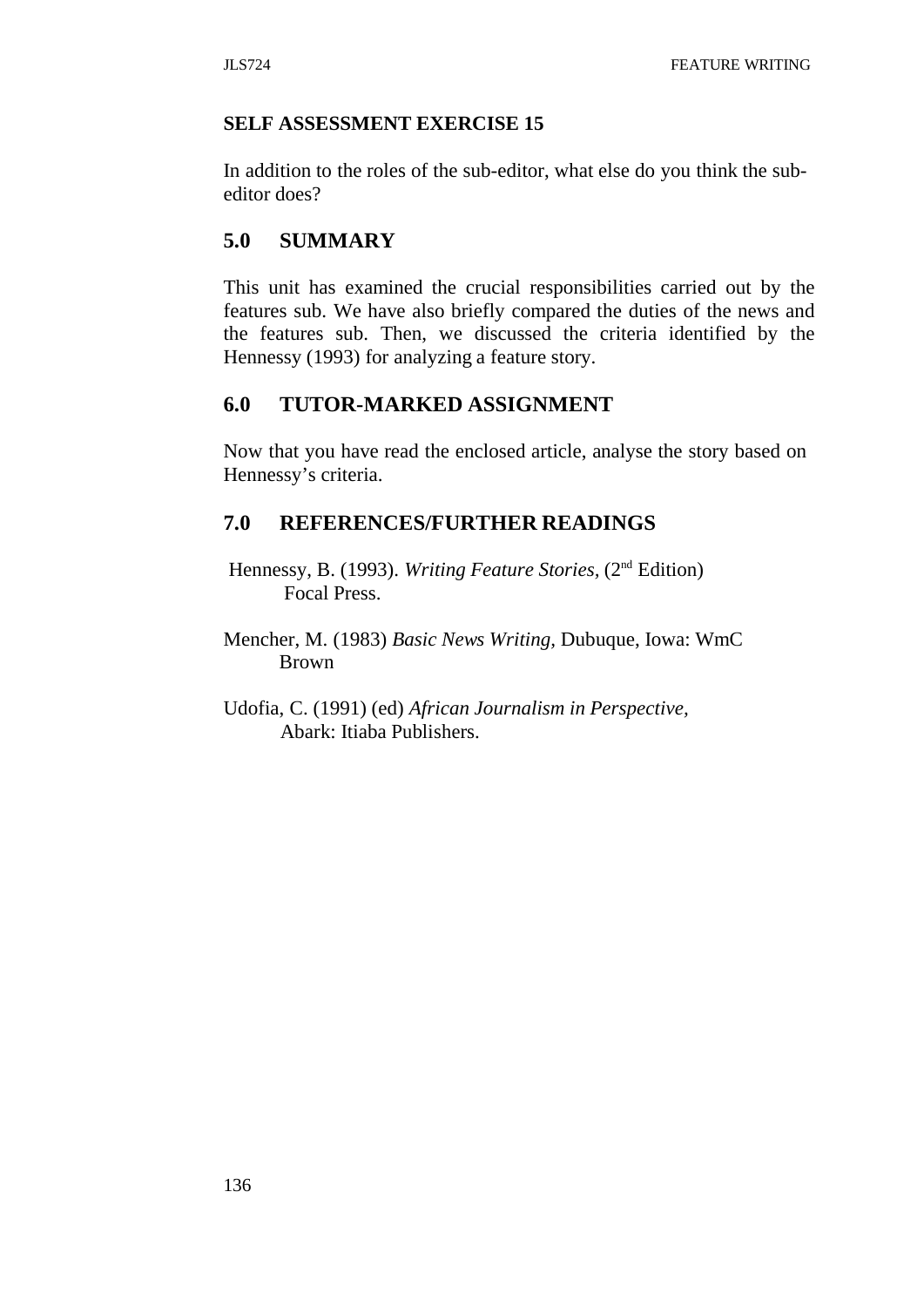# **UNIT 4 WRITING TASKS**

### **CONTENTS**

- 1.0 Introduction
- 2.0 Main Content
	- 3.1 Objectives
	- 3.2 Writing Tasks
	- 3.3 Situationers
	- 3.4 Seminars
- 4.0 Conclusion
- 5.0 Summary
- 6.0 Tutor-Marked Assignment
- 7.0 References/Further Readings

# **1.0 INTRODUCTION**

This unit assesses what you have learnt in this course. It assigns writing tasks that you can carry out in order to reinforce learning.

## **2.0 OBJECTIVES**

By the end of this unit, you should be able to:

prepare and write situationers; hold seminars on some of the identified topics so that you can write on these later.

# **3.0 MAIN CONTENT**

## **3.1 Writing Tasks**

### **3.2 Situationers**

A situationer is another type of background feature highlighting a particular news item/situation. Hennessy & Hodgson's (1995: 140 142) views on situationers are reproduced here. You can try your hand on any of them.

His views are reproduced in 1 & 2.

## **3.3 SEMINARS**

Discussion of topics helps students to see that topic from a new dimension. Besides, it encourages individual research presented in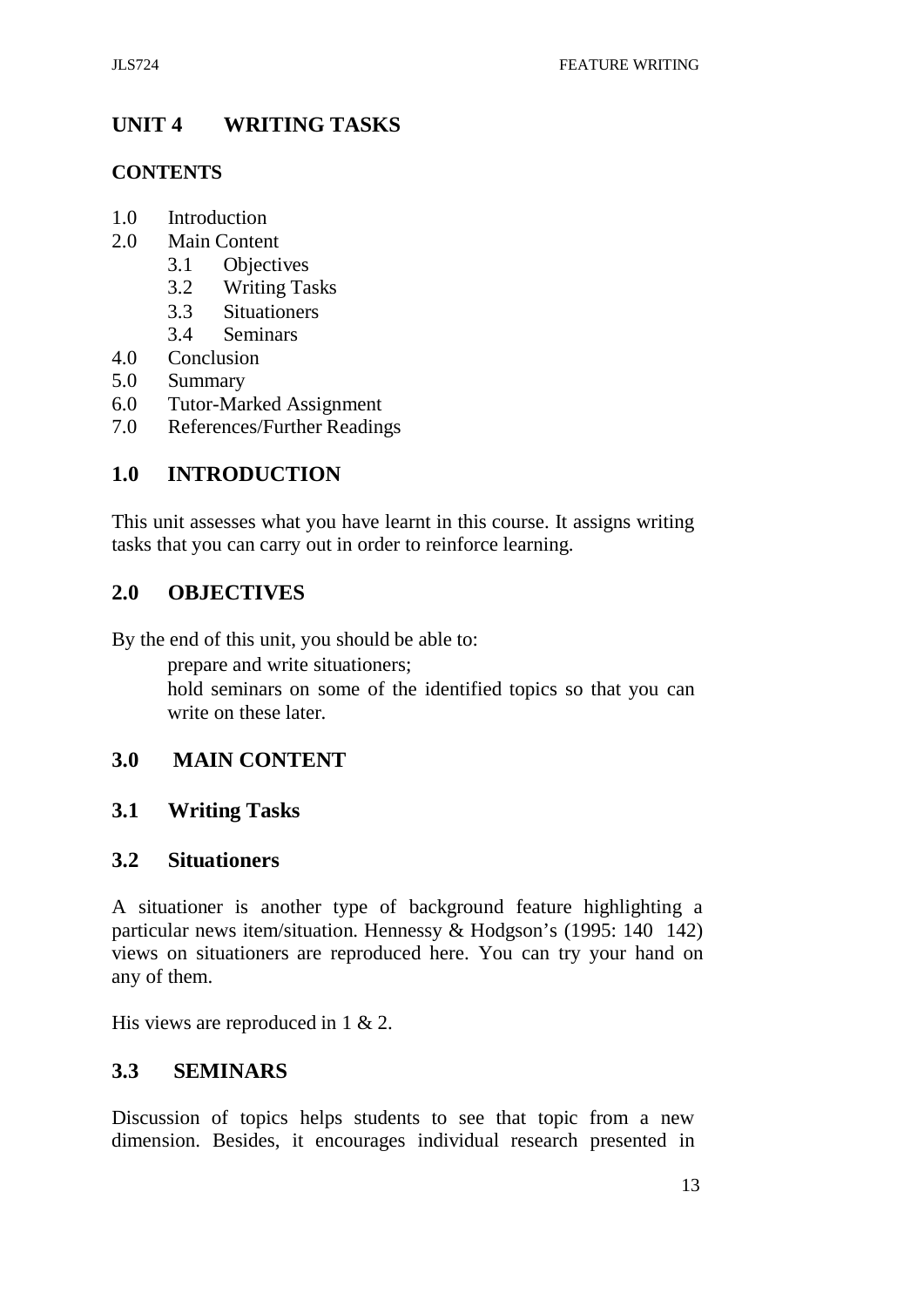group seminars. Hennessy & Hodgson (op.cit.) express their views (reproduced) here.

#### **Suggested Seminar Topics**

- 1. What does the advertising in The Guardian tell you about its readers?
- 2. Television has more political influence than newspapers, these days. Do you agree.
- 3. Select three daily newspapers and consider to what extent they are fulfilling a worth while role in the community in which they circulate.
- 4. What disadvantages television has in its news coverage compared to the national dailies.

## **4.0 CONCLUSION**

We have examined some writing tasks which the media worker will invariably come across from time to time. Two of these situationers and seminars were discussed.

#### **SELF ASSESSMENT EXERCISE 16**

What are those things you have learnt in the course of this programme.

### **5.0 SUMMARY**

This unit summarizes what we started in unit 1. It takes us, in a logical presentation, through feature ideas to writing and even having seminars on topics.

### **6.0 TUTOR-MARKED ASSIGNMENT**

- 1) Go through the seminar topics presented to you in 3.1.2. Then, add at least 3 more topics to these.
- 2) Pick one of these topics after your discussions and write your own feature story on it.